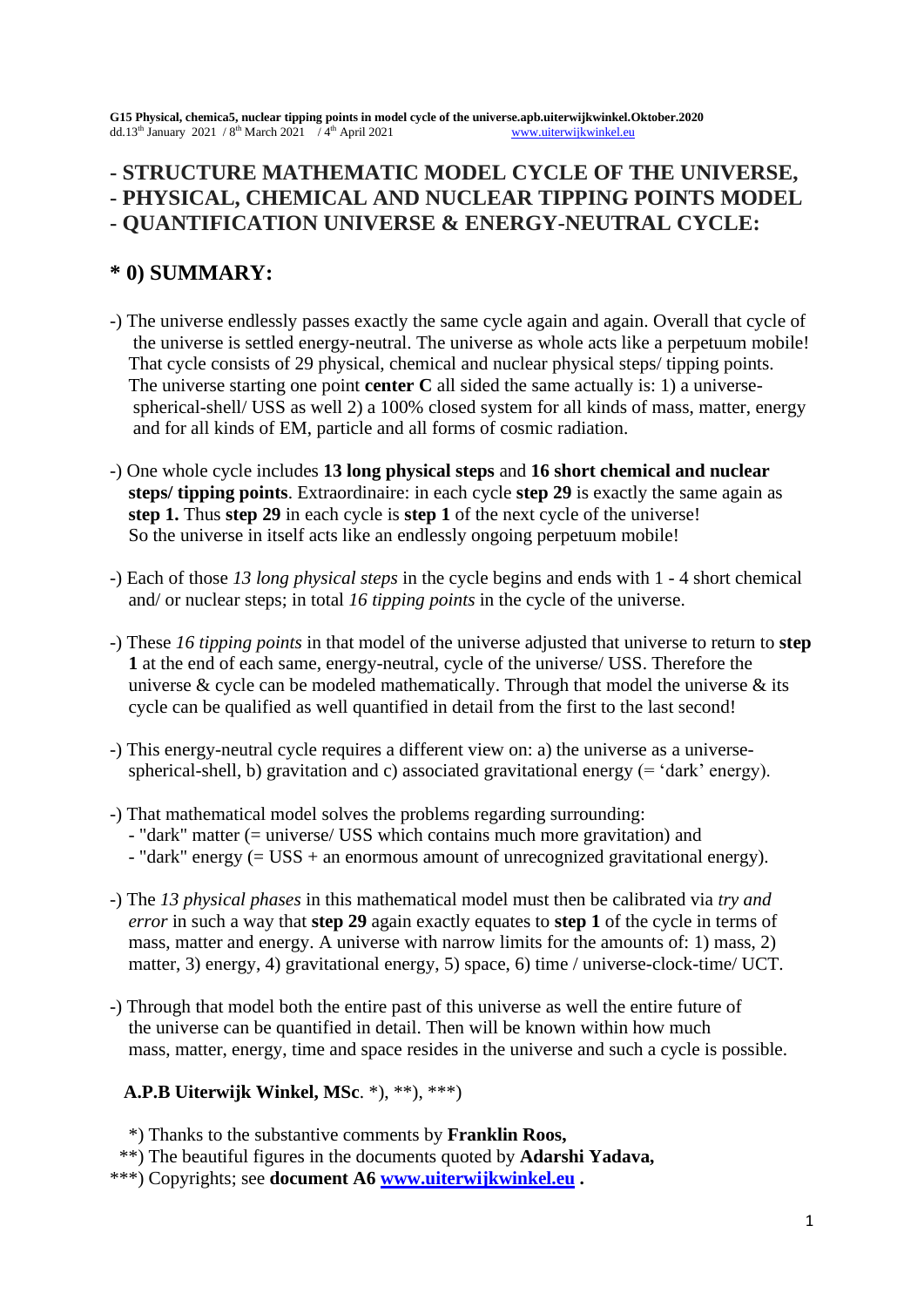# **\*1) INTRODUCTION:**

### **-) General:**

The universe is based on a 100% closed system for: a) mass (photons / neutrinos, cosmic rays), b) matter (ordinary and black hole matter / atoms) and c) for kinetic energy.

In **documents G7 (text), G8** (> 150 figures) and **G12 & figures** [www.uiterwijkwinkel.eu](http://www.uiterwijkwinkel.eu/) , the author deduced the energy-neutral cycle of the universe that repeats itself endlessly in **29 steps** and in a period of about  $35 - 50$  trillion  $(10^{12})$  years! So space and time are finite! Anno 2021 the author describes this cycle of the universe only qualitatively. The author is searching Universities & Scientific Institutes for mathematically modelling and quantifying the universe & its cycle.

*Extremely curious* in this cycle is that **step 1** of each cycle is exactly the same as the last **step 29** of this cycle. This cycle of the universe endlessly unwinds itself energy-neutral driven for the *initial expansion* by the electrical and magnetically spring tension inside and between mono-layers of protons and electrons. **Document G6 & figures 1 - 30 document G8.**

The universe starts as universe-spherical-shell/ USS. The first about 10 billion years this USS expands as mono-layers of single protons/ electrons at about the speed of light. Thus without any inflation as well without atoms and thus without gravity. **Documents E3 (text), E3-1 (figures) and E3-2 (structure gravity).**

After about 10 billion years protons and electrons form hydrogen atoms/ molecules. Now the universe/ USS has a radius of about 9 - 10 billion light years. With hydrogen atoms/ molecules gravity and gravitational energy arise. An enormous amount of gravitational energy is added to the cycle of the universe. This gravitational energy is 100% free of charge and equals the "dark" energy in the universe/ USS!

Starting that moment gravity slows down the expansion of the USS. After about 500 billion years the expansion of the universe/ USS will stop. Now finally due to gravity this USS contracts again. This free of charge added gravitational energy (= "dark" energy) is now used ensuring a very controlled contraction of the universe/ universe-spherical-shell/ USS. A super soft Crunch instead of a Big Crunch! That cycle repeats itself exactly the same; endlessly. Literally to infinity like a perpetuum mobile. **Document G16**.

The quantitative filling of the universe and its fixed cycle of 29 steps/ phases is only possible after mathematical modeling of this universe & its cycle.

#### **-) Universe / universe-spherical-shell/ USS is 100% closed system:**

Starting from one point, **center C** universe, that universe must now in fact be a thin universespherical-shell/ USS with a radius of approximately 10 - 12 billion light years. That universespherical-shell is now occupied with billions of more or less the same **spiral (S) galaxies** and **elliptical (E) galaxies** divided over the USS into 4 - 20 million identical clusters each containing 4 - 6 thousand or may be more same **spiral (S) galaxies** and **elliptical (E) galaxies.** Within the center of those clusters, larger so-called **elliptical or M galaxies** have already been formed due to collisions in the meantime between galaxies. Only in that, one galaxy, thin universe-spherical-shell/ USS extremely low concentrations of hydrogen and helium are present.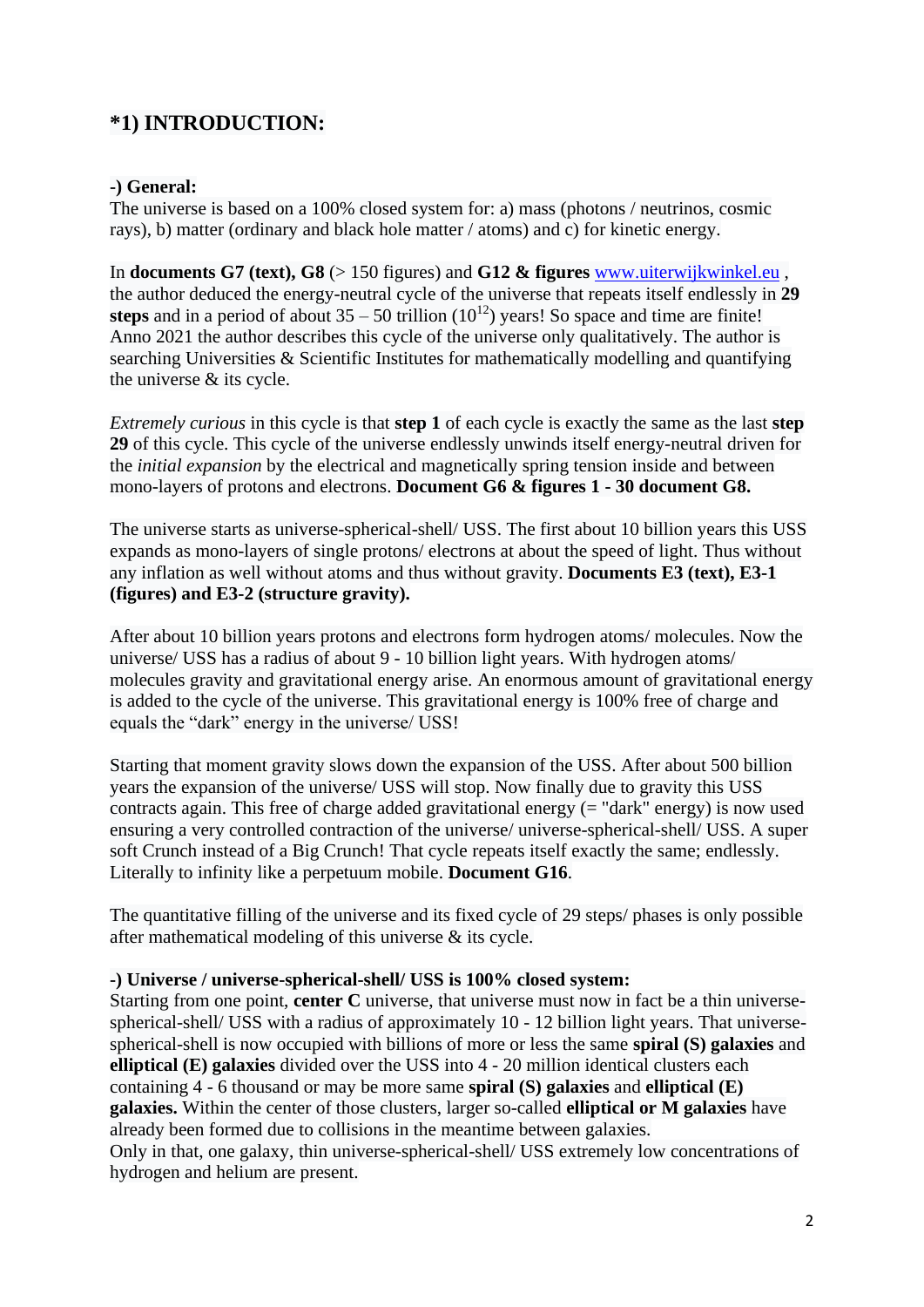These gases are necessary and indispensable as an "ether" for conducting all forms of EM radiation, all forms of particle radiation and all forms of cosmic radiation except gravity and time/ universe-clock-time/ UCT. In this thin USS space and time/ UCT are perfectly curved without generating gravity!

That just one galaxy thin, universe-spherical-shell/ USS is surrounded by an *inner region* and an *outer region* with an absolute 100% vacuum into which no form of radiation with waves, particles, matter and kinetic energy can penetrate! Exclusively gravity and universe-clocktime/ UCT can. Both are without any form of waves, particles and energy. Thus UCT and gravity aren't limited by the speed of light c!

All EM radiation and cosmic particle radiation can only move in this thin universe-sphereshell/ balloon. So all mass, matter and energy as well all billions of galaxies are 100% jailed within this USS!

This universe-spherical-shell/ USS therefore forms a 100% closed system for all phenomena with waves, mass, matter and energy:

- -a) all radiation based on waves and particles of mass (neutrinos and photons),
- -b) all matter [matter = mass (constructions of photons / neutrinos) +  $\frac{1}{2}mc^2$  kinetic rotational / angular energy],
- -c) all free kinetic energy in the form of photons and neutrinos and

-d) for shock waves of (gravitational) energy as observed by **LIGO / VIRGO.**

Those shock waves of gravitational energy can only be transmitted through that "ether" of H, H<sup>2</sup> and He gasses exclusively present inside this one galaxy thin/ thick USS. Therefore the universe/ USS is based on closing balances for mass, matter and kinetic energy. **Document G12 & figures 36a – 36r G8/ G12.**

#### **-) Universe only open to gravity and universe-clock-time/ UCT:**

The universe-spherical-shell is only 100% open to: 1) gravity and 2) the universe-clock-time/ UCT. Gravity and universe-clock-time/ UCT are the only physical phenomena without: 1) waves, 2) particles, 3) mass / matter and 4) without kinetic energy! These "leakage" exceptions currently now include only *gravity* and *time/ universe-clock-time*.

So *gravity* and *universe-clock-time* aren't bound to the limits in the theory of relativity and aren't limited by the speed of light c. *Gravity and UCT* move and spreads with *infinite speed*! Both leave the universe / the universe-spherical-shell immediately the very same moment! Both disappear into that absolutely empty outdoor vacuum space. Gravity and time both haven't any mass, matter and kinetic energy. Therefore this "leakage" has no consequences for the balances of the universe / universe-spherical-shell for mass, matter and energy!

**Note:** the universe-spherical-shell/ USS however is 100% closed system for shockwaves of gravitational energy as measured by **LIGO/ VIRGO**! (LIGO/VIRGO don't measure gravity!)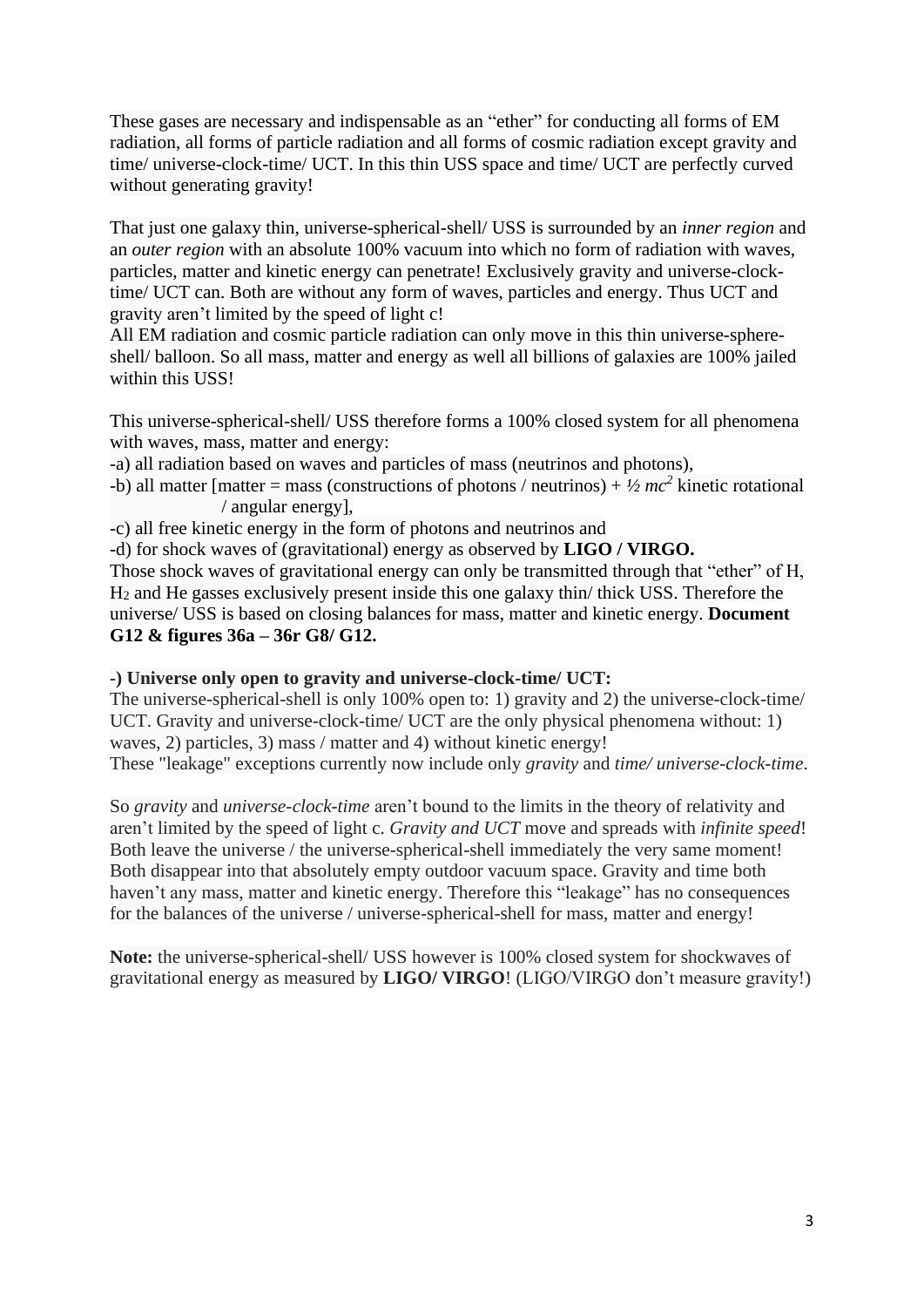### **-) The universe / universe-spherical-shell goes through a fixed energy-neutral cycle consisting of 29 steps:**

The universe cycle consists of **29 steps** and is divided into:

-) **13 long physical-energetic steps**,

Each of these steps takes millions to many billions up to trillions of alternated years.

Those physical steps are separated from each other by:

-) **16 short chemical and nuclear steps/ tipping points** that occur universe wide at the very same moment. Each of these *16 short steps/ tipping points* takes just seconds to a few hours at the most seize. During these chemical/ nuclear steps the physical/ chemical forces change by arising or disappearing.

So at each step this mathematical model of the cycle of the universe has to be adapted as well!

# **-) Steps are strictly separated from each other by physical, chemical and nuclear physical changes; a kind of tipping point:**

These *29 events/ phases/ steps* are separated from each other by clearly naming and describing only one or a few: 1) purely physical steps, 2) chemical steps or 3) nuclear steps. Overall, those *29 steps* together form one orderly sequence and one coherent and predictable unfolding whole in such a structure that **step 1** is exactly the same as **step 29**! Incredible!

# **-) At each step, model universe must be adjusted / adapted:**

At each of those tipping points, the starting points of the mathematical model of the universe / universe-spherical-shell/ USS must be adapted and adjusted. **Document G15** describes in outline how that cycle of the universe can be modeled mathematically. Via that mathematical model, the universe and its cycle can be qualified as well quantified for any arbitrary moment in the past as well as for any arbitrary moment in the future of the universe / universespherical-shell/ USS. So from the first second to the very last second of this cycle!

Important the outcome also determines as well within which *quantitative limits* such a universe model is possible. These step-by-step changes are further elaborated in this **document G15** and described in more detail.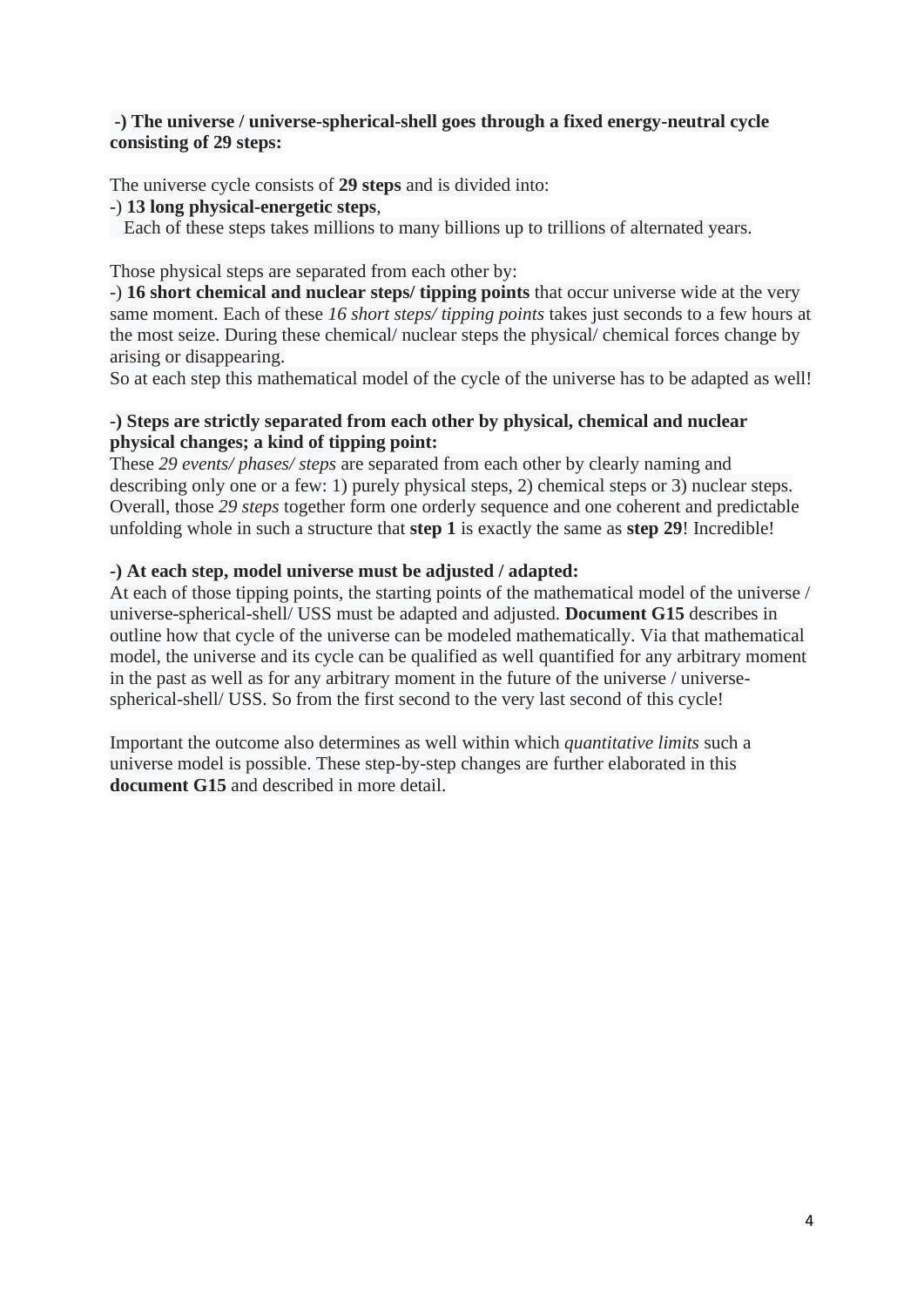# **\* 2) NON VARIABLE FIXED UNITS / PARAMETERS UNIVERSE & UNIVERSE CYCLE:**

The universe is based on *nine Laws of the universe* (**document G3)** [www.uiterwijkwinkel.eu](http://www.uiterwijkwinkel.eu/) and is a 100% closed system for all forms of waves, mass, matter and energy. That universe / universe-spherical-shell/ USS endlessly goes through the same energy-neutral cycle of **29 steps.**

The universe / universe-spherical-shell and cycle are based on:

- -) a number of *17 fixed and constant quantities* elaborated in **Scheme 2 - 1** active at the level of the universe and
- -) a number of *12 variable quantities active* at atomic and subatomic level elaborated in **chapter 3 and Scheme 3 - 1**:

# **Scheme 2 -1: THE CONSTANT FIXED QUANTITIES AND VALUES OF THE UNIVERSE:**

# **-A) The universe macroscopically:**

-1) The universe is based on *nine Laws of the universe*. These nine laws of the universe are formulated in **document G3**. The most important are:

- -) The universe now in fact is a universe-spherical-shell/ USS. This USS is a 100% closed system for all forms of mass, matter and kinetic energy present within that universe spherical-shell,
- -) This universe endlessly goes through the same energy-neutral cycle of **29 steps** as a perpetuum mobile,
- -) The driving force of the universe cycle relies on electrical & magnetically forces between protons and electrons arranged in mono-layers after the "Little Bang" **(document G6 & figures 1 – 30 G8)** causing the expansion of the universe/ USS.

 Gravity slowed down the expansion during the last 40 billion years and will completely slow down further for the next 350 - 450 billion years. Then gravity causes this universe spherical-shell to contract again towards **center C** of the universe,

- -) The universe has a **fixed center C**,
- -) The exact same linearly advancing universe-clock-time/ UCT always and everywhere applies,
- -) That universe-clock-time/ UCT cannot be measured directly and can only be derived by mathematical modelling the cycle of the universe,
- -) That thin universe-spherical-shell/ USS expands everywhere with the same speed with respect to **center C;** the same is true for the contraction of the universe/ USS**,**
- -) That expansion speed of the USS is slowed down by gravity. The kinetic energy released in this process causes galaxies to rotate faster and faster on their axis causing more gravity,
- -) Everywhere within that universe-spherical-shell during nuclear fusion heavier atoms are formed from hydrogen that are imperatively ordered in accordance with the elements of the periodic table,
- -) The same periodic table applies everywhere in the universe-spherical-shell/ USS and thus the same physical / chemical forces and bonds apply throughout the whole universe,
- -) Therefore everywhere within that universe-sphere-shell the same physical laws apply as on planet Earth.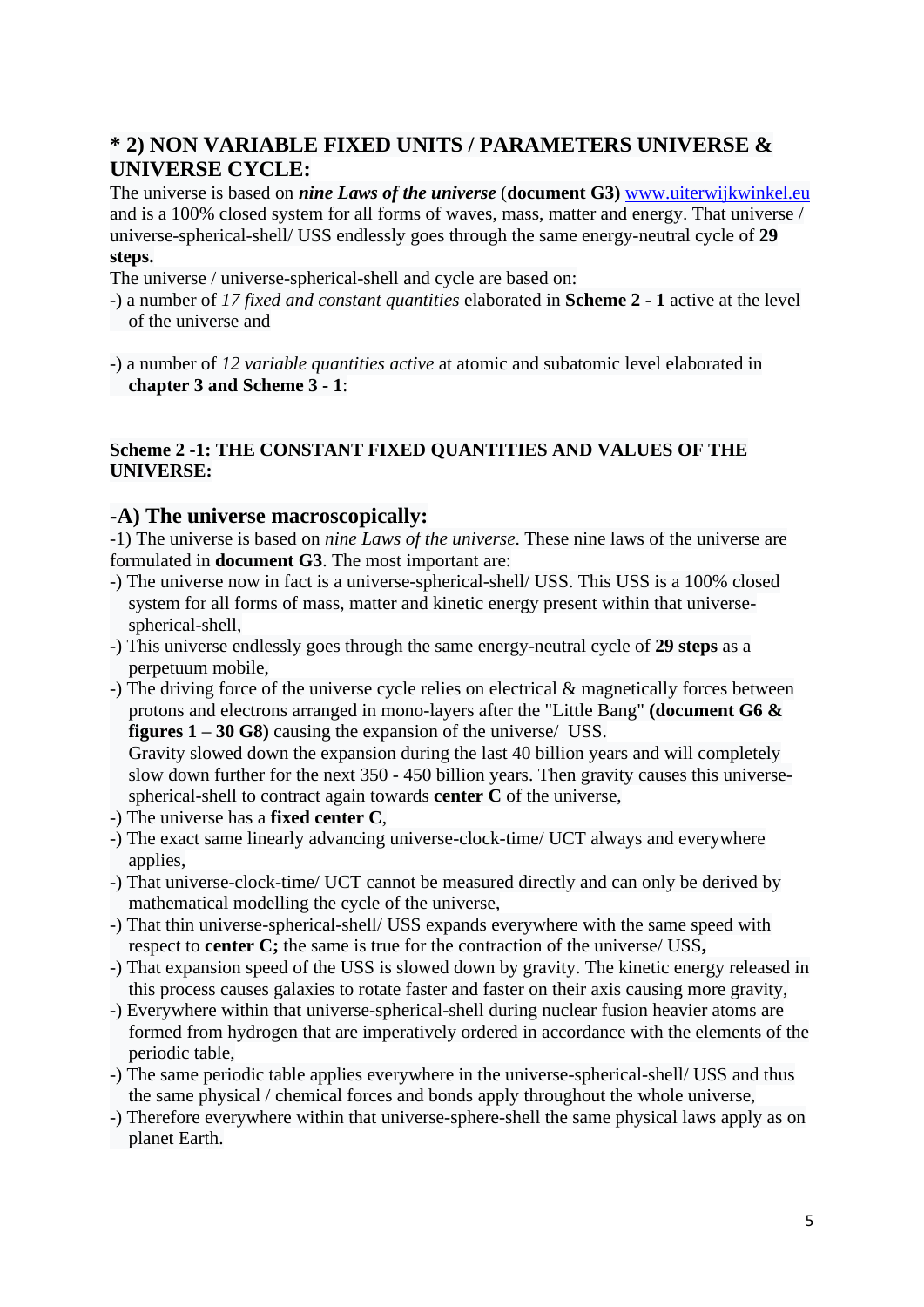### **-2) Furthermore, viewed macroscopically, that universe is based on:**

a) An equal number of protons and electrons. (1 neutron  $= 1$  proton  $+ 1$  electron) These protons / electrons have, in addition to the characteristic matter (matter = mass +  $\frac{1}{2}mc^2$ internal rotational/ angular energy) and external kinetic energy, only two constant elementary forces which arises already the Higgs, snare, string level and which are speed independent: 1) Elemental electric charge,

2) Elemental magnetic spin and

b) These loose protons and electrons do not generate gravity of their own.

Gravity is generated exclusively by atoms and specifically by the "shell"-electrons of atoms / matter due to velocities/ speeds of the atom in the universe. **Documents E3 , E3-1, E3-2**

#### **-3) The total amount of mass, charge and spin in the universe is always constant.**

Mass cannot be converted into energy / photons via  $E = mc^2$ . Mass, charge and spin are not equivalent to energy, as **Einstein** stated. Mass, charge and spin are the result of the 3 rotations/ angular speeds of elemental Higgs, strings, snares around their 3 axes. These 3 rotations causing three distortions that result in:

**-) two elementary super-symmetrical Higgs, strings, snares of the proton** and

**-) two elementary super-symmetrical Higgs, strings, snares of the electron.** 

As a *protest* against those 3 distortions these 4 Higgs, strings, snares generate:

a) elementary mass or anti-mass,

b) elemental positive or negative electric charge and

c) elementary parallel or anti-parallel spin.

Elaborated in **Document F1a 2014 & Figures 1 - 6**.

*Fundamental:* That mass and anti-mass present in Higgs particles, strings and snares cannot annihilate! Thus **Einstein's**  $E = mc^2$  isn't true for m = mass/ anti mass! Thus  $E \neq mc^2$ !

**Einstein's**  $E = mc^2$  is only true and possible in case of annihilation equivalent matter / antimatter!

#### **-4) Transition mass ↔ matter:**

From those Higgs particles, strings, snares can be built just neutrinos and photons of the proton and those of the electron. These first level particles consists as many Higgs particles, strings, snares with mass as particles anti mass. So the net measured mass of neutrino's and photons overall becomes zero. **Document F1b & figures.**

Mass is present in these neutrinos and photons, but overall zero and thus not directly measurable!

In **document F1c & figures** this not measurable *mass* in photons is transformed into *measurable second level of matter or antimatter of protons/ electrons by adding*  $E = \frac{1}{2} mc^2$  *to* (internal) kinetic rotational energy!

Matter = mass (photons/ neutrino's) + added internal  $\frac{1}{2}mc^2$  angular energy!

The formula  $E = 2 x \frac{1}{2} mc^2 = mc^2$  only applies in case of annihilation equivalent matter/ antimatter! So **Einstein's** famous formula  $E = mc^2$  only applies to  $m = matter/antimator$  and doesn't applies for  $m = mass!$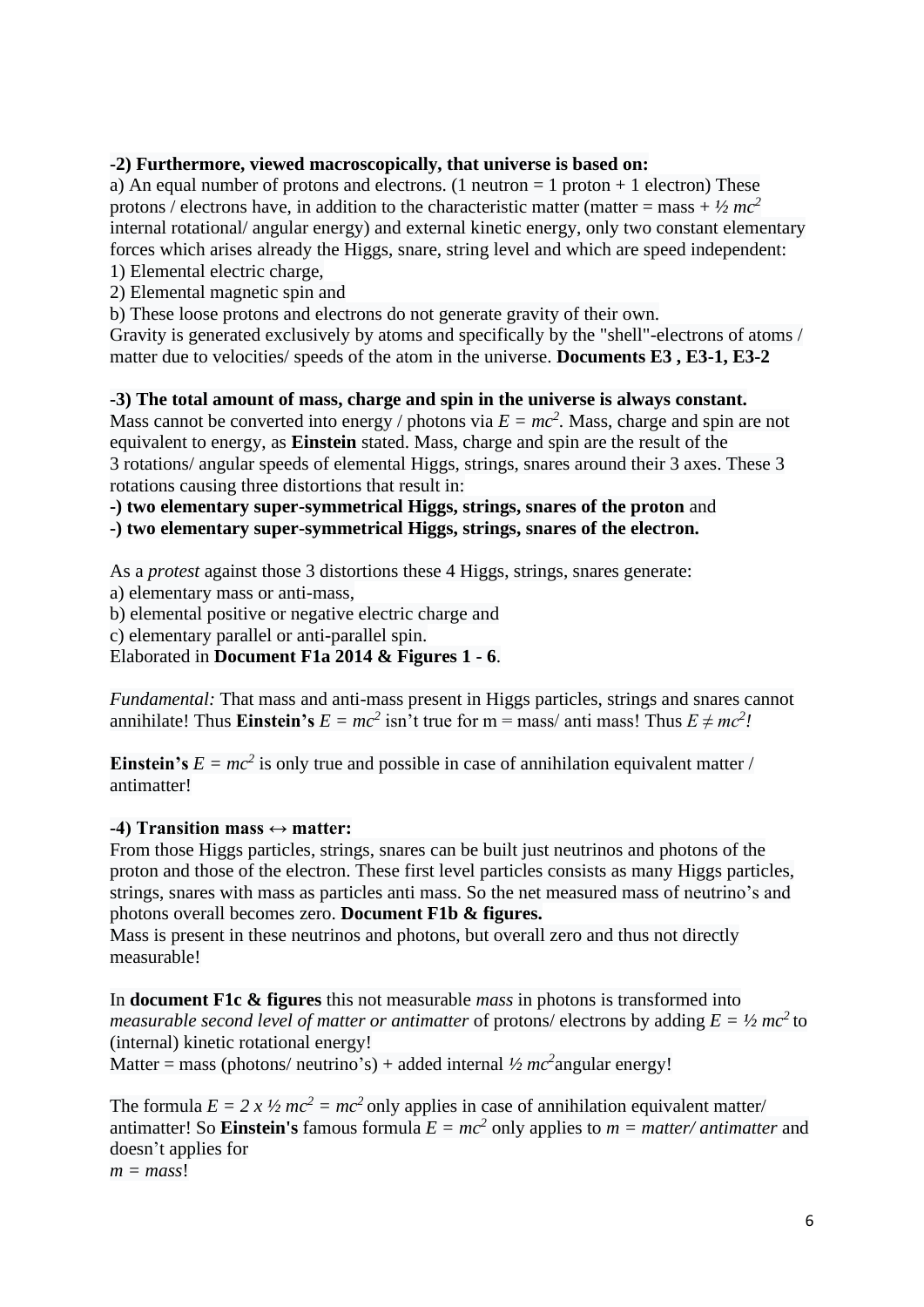During annihilation, matter / antimatter breaks down into photons of infrared and / or those of light. Within those photons, during annihilation all mass present remains 100% intact! Within photons, as much all mass as anti-mass is still present. **Document F1b & Figures 1 - 6.**

#### **-5) In the universe within the USS this transition mass (present in photons) → matter (protons / electrons) takes 13.8 billion years to complete:**

Within a period of 13.8 billion years, all photons and neutrino's present within the universe spherical-shell/ USS with *mass* are transformed back into *matter* in the form of exclusively normal protons and electrons only by adding  $E = \frac{1}{2}mc^2$  rotational/ angular energy. **Document F1c & figures.**

Starting protons and electrons only the simplest atom can be constructed in the form of a hydrogen H atom. **Document F1d & figures.** So all photons and neutrinos older than 13.8 billion years, and all information attached to them, disappear completely as a result of that transition from *mass → matter* in the form of protons/ electrons and hydrogen/ new stars!

For that reason, we can only observe 13.8 billion (light)years of the universe and look back 13.8 billion years back in time and into the curved universe-spherical-shell/ USS. Inside that perfectly curved universe-spherical-shell, however, past, time and space extend much further. Without mathematical proved model now estimated about  $40 - 50$  billion lightyears instead of that now possible 13.8 billion (light)years. **Figure 36i G8 / document G12** [www.uiterwijkwinkel.eu](http://www.uiterwijkwinkel.eu/)

#### **-6) At the beginning and at the end of each cycle is the total number of protons and electrons in the universe again equal to each other.**

The universe as a whole can be regarded as uncharged. The number of protons / electrons is currently estimated at approximately  $10^{80}$ -  $10^{85}$  may be more. Total amount of positive charge of protons  $10^{80}$  to  $10^{85}$  or more. Total amount of negative charge of electrons  $10^{80}$  to  $10^{85}$  may be more. The universe overall is electrically neutral!

Be aware the *Laws of thermodynamics* are just active starting the moment protons and electrons form the *hydrogen atoms*/ *molecules*! These Laws aren't active during the first about 10 billion years after the Little Bang! **Documents G6 and G16.**

The first period of 10 billion years of our universe only an equivalent number of protons/ electrons are present. The atom was absent and so were the *Laws thermodynamics*! This very long period atoms as well temperature, gravity/ gravitational energy and physically and chemically forces were absent as well.

#### **-7) In nuclear fusion, starting hydrogen, only the elements of the periodic system to form:**

Through nuclear fusion of hydrogen in stars and during supernova explosions universe wide only the elements of the periodic table can be formed starting hydrogen. These atoms are constructed with:

a) just protons/ electrons as building blocks and

b) sub-electron shells filled for energetic reasons with 2 or 8 electrons or 1 - 4 electron pairs arranged as a tetrahedron of maximal 4 electron pairs.

Universe wide the constructions of the elements periodic table are exactly the same. Elaborated in **document F1d & figures**.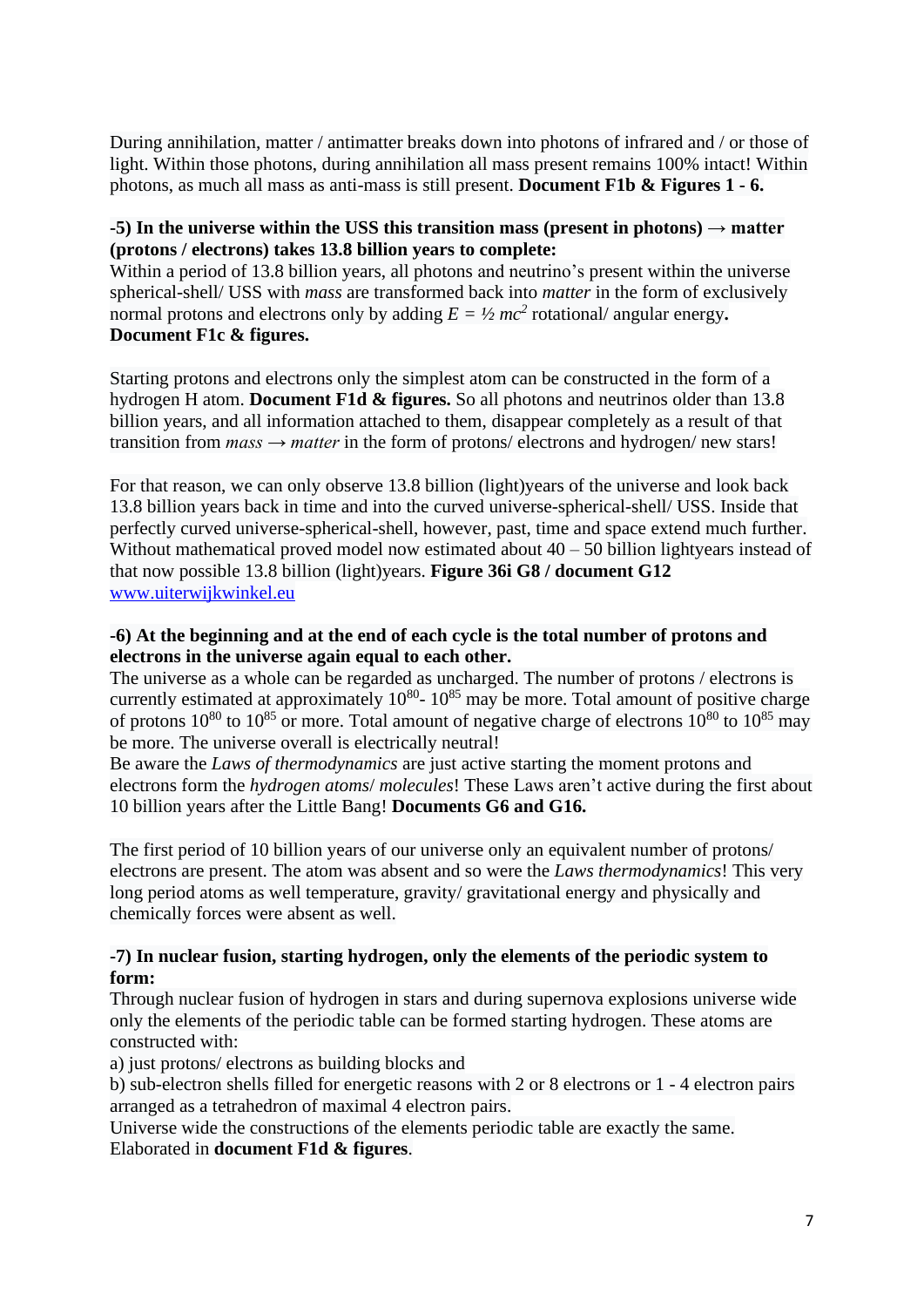Due to speed in the universe/ kinetic energy these "shell"-electrons of those elements and elements generate 4 types of forces:

a) gravity,

b) 2 physical forces,

c) 2 chemical forces with which bonds can be formed and

d) mechanical forces from the interaction of electron shells  $\leftrightarrow$  with atomic nuclei.

This period with atoms the *Laws of thermodynamics* are active as well all other atom related *Laws of nature.*

Gravitational, physical and chemical forces are generated from the "shell"-electrons of atoms due to velocity / kinetic energy. These forces includes 3 types.

**Type 1** is generated from the single "shell" electron (1) of atoms,

**Type 2** is generated from the "shell" electron pair (2),

**Type 3** generated out of the sub-electron shells (3) containing a maximum of 8 electrons or 4 electron pairs.

# **-8) Force and Binding components all linked to specific speeds:**

All atoms in the universe are currently subjected to 9 - 11 different (rotation/ angular) speeds. Each of those 9 - 11 speeds of the atom in the universe results in the generation of its own force- and bonding-component related to that speed.

Of those 9 - 11 same speeds are:

- $-$ ) 4 5 of the same speeds present within clusters of  $4 6$  thousand or more galaxies. Within all 4 - 20 million clusters the same speeds relative to **center C** are present,
- -) 5 6 of the same speeds are present within all individual galaxies compared to the central black hole present in the center of each of those billions of galaxies and thus indirectly also 5 - 6 movements relative to the **center C** universe.

All atoms in the universe-spherical-shell are now subjected to 9 - 11 different speeds. Within each cluster, these speeds are always the same, with the same size everywhere in all clusters. Due to change in speed and the number of speeds, the 9 - 11 speed (not space related!) components of physical and chemical forces and bonds change quantitatively very slowly over time. See **chapter 3. (**The universe/ USS as whole is just 3D starting **center C**).

# **-9) Total amount of spin protons - the amount of spin electrons = 0,**

In the universe as whole there isn't any net spin.

# **- B) Energy-neutral cycle of the Universe in 29 steps:**

# **-10) With every new cycle the universe starts:**

- a) with the same number of protons/ electrons,
- b) with the same amount of radial kinetic energy and
- c) the same amount of transverse (tangential) kinetic energy,
- d) the same amount of electrical and magnetic energy that is expressed in the "primordial sphere" as spring tension.
- e) and thus with the same amount of kinetic energy immediately after the explosion of the "primordial sphere".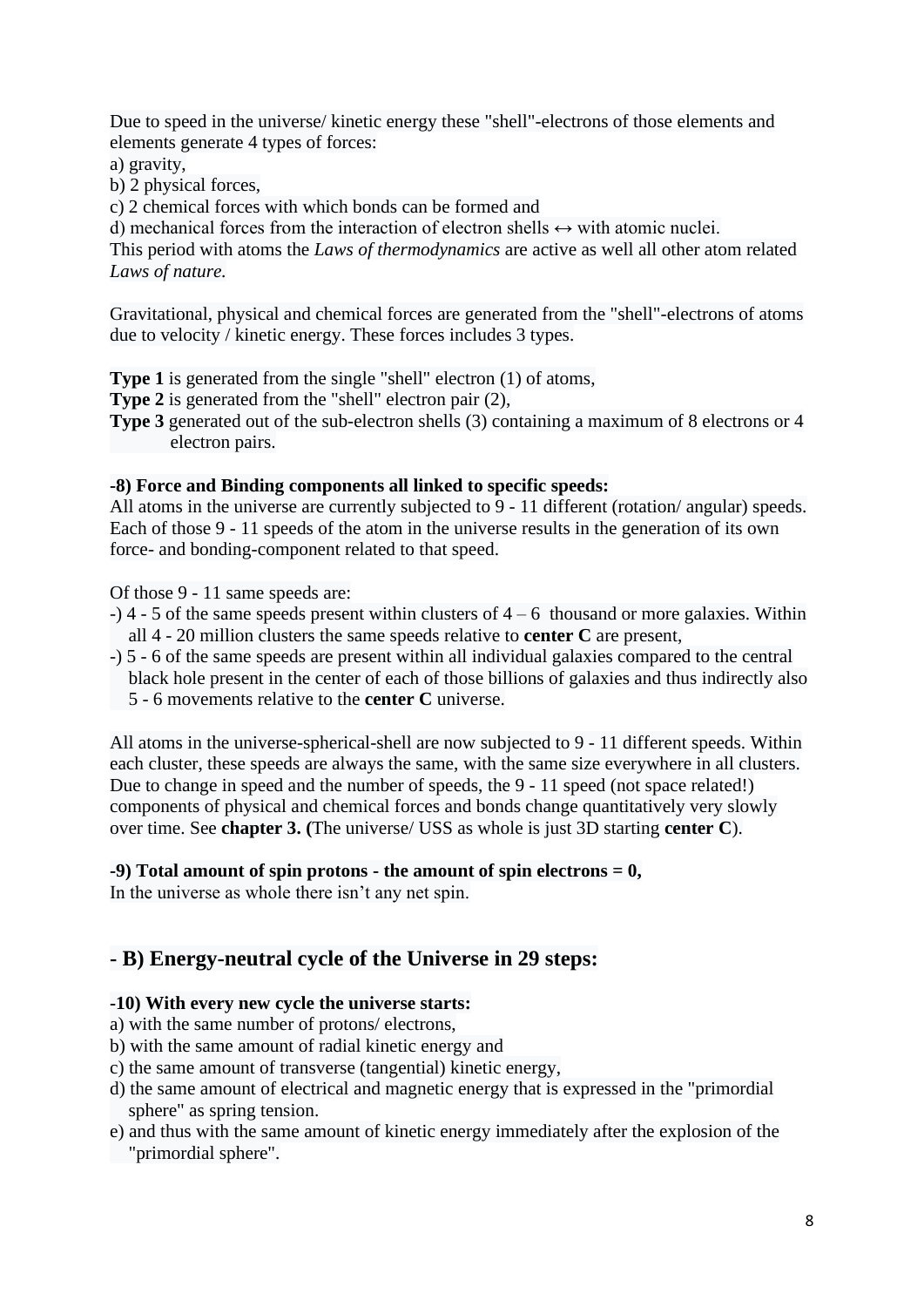# **-11) Every cycle of the universe always goes through the same 29 steps**:

Each cycle takes exactly the same time to the second. **Documents G7 (text) & G8 (figures)** [www.uiterwijkwinkel.eu](http://www.uiterwijkwinkel.eu/). The duration of one cycle is now estimated at  $35 - 50$  trillion  $(10^{12})$ years (**document G7**), The maximum duration of the universe clock time! Just like space this universe-clock-time/ UCT is finite and not infinite!

#### **-12) Minimum and maximum radius of the universe:**

The minimal radius of the universe will be a sphere filled with black hole atoms with radius approximately 25 - 50 million km. The maximum seize of the universe/ USS will be a universe / universe-spherical-shell with a maximum radius of about 10 - 12 billion light years and in the form of 4 - 20 million *central cluster of black holes*/ CCBH For all cycles that minimum and maximum radius of the universe-spherical-shell/ USS for matter, electromagnetic radiation and particle radiation are always the same size.

#### **-13) Further improvement of LIGO techniques:**

**LIGO** techniques are essentially based on the observation and measurement of *shock waves* of (gravitational) energy freed at mainly collisions of blackholes. These **LIGO** techniques have a current "depth of view" of approximately 6 - 8 billion light years. Anno 2021 even less "depth of view" than that of light (13.8 billion lightyears).

These **LIGO** gravitation techniques are rather recent and undoubtedly can be improved considerably; estimated a hundred-thousand fold. Then it becomes possible to observe and measure the first *shockwaves of gravitational energy.* The oldest shock waves in the universe date from about  $30 - 35$  billion years ago.

In the long term it will be technically possible looking "back" in the history of the universe / the universe-spherical-shell up to a maximum of approximately  $30 - 35$  billion (light) years. Thus billions of years before the moment the Big Bangs galaxies occurred and galaxies started.

#### **-14) The first part of the universe cycle is and will remain technically invisible forever:**

The first technically invisible period of the universe spans about 20 - 35 billion light years. In any case, this first, *Berry period*, cannot be made/ obtained technically. Through deduction, the author has managed to fully deduce and describe that period and what

happened. This first period can also be modeled mathematically and thus quantified. See **document G6, G7, G8 and G12** [www.uiterwijkwinkel.eu](http://www.uiterwijkwinkel.eu/) .

# **-C) Universe is shaped like a universe-spherical-shell/ USS with 4 - 20 million uniform clusters of galaxies:**

# **-15) Start from fixed center C:**

Starting uniformly from one point, **center C** universe, that universe now has to be a thin universe-spherical-shell/ USS, which is divided into approximately 4 - 20 million almost identical clusters of galaxies, each filled with approximately 4 - 6 thousand may be more galaxies.

#### **-16) All millions of clusters with several thousand galaxies are equivalent:**

Within each cluster there is an equal amount of mass, matter, kinetic energy (rotating clockwise or counterclockwise) as well as equal kinetic energy and momentum clockwise or counterclockwise.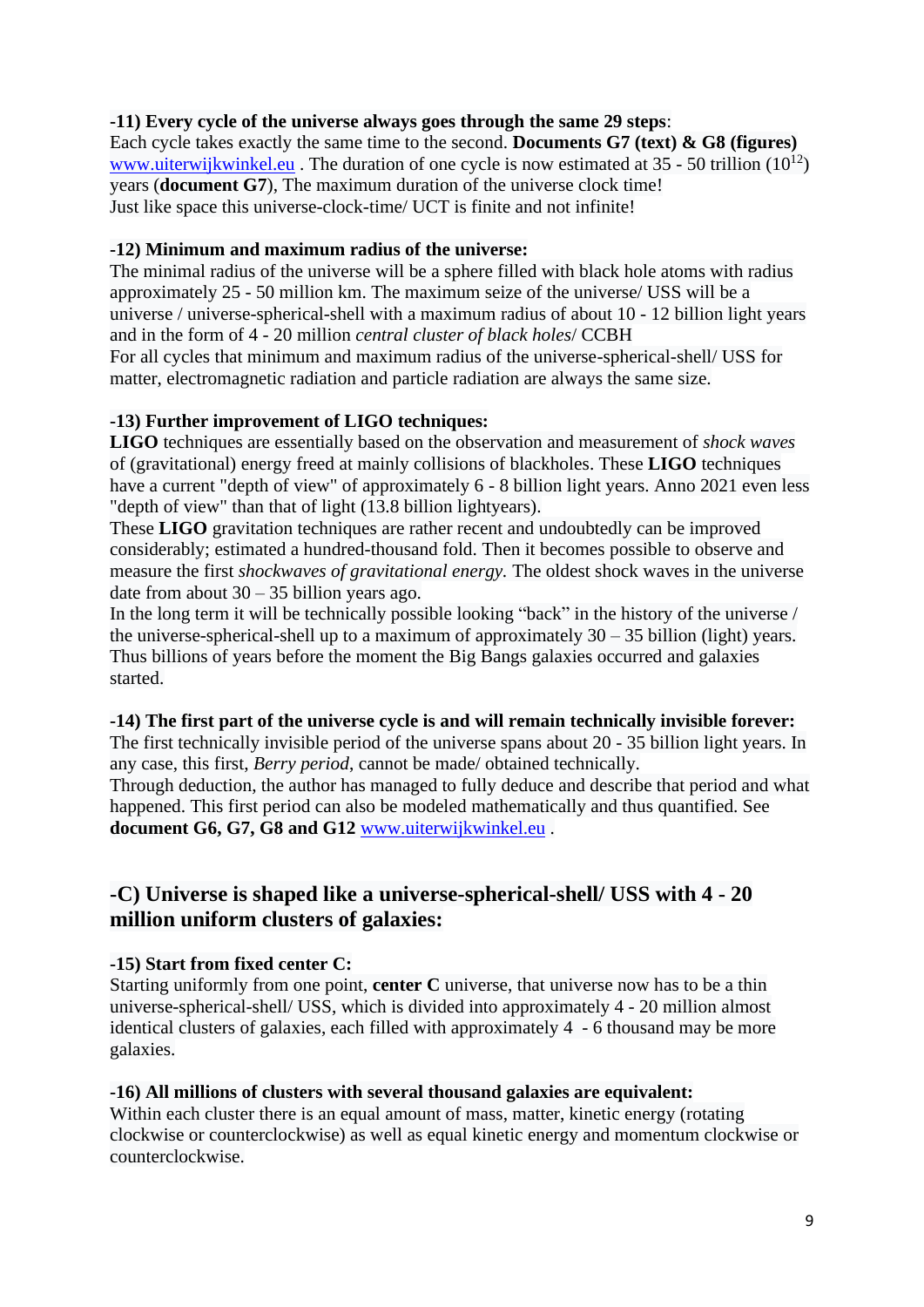Seen over the entire universe-sphere-shell/ USS, the total momentum however is equal to zero. The universe-sphere-shell as a whole does not rotate and is absolutely stationary with respect to **center C.**

#### **-17) All galaxy clusters strive for maximum angular momentum conservation**:

Within all clusters of 4 - 6 thousand or more galaxies, however, the angular momentum is  $\neq 0$ . In fact, within all clusters all angular moments present in clockwise / counter-clockwise direction are saved and maintained as much as possible. The angular momentum of those 4 – 20 million clusters in the USS however is zero!

This rotational/ angular kinetic energy inside these clusters is needed to continuously slow down the gravitational acceleration of the universe-spherical-shell during the contraction of this USS towards **center C** to a fairly constant contraction speed of approximately 100 - 150 km/s. That universe-spherical-shell/ USS shrinkage ends super-soft *Little Bang* instead of with a *Big Crunch*!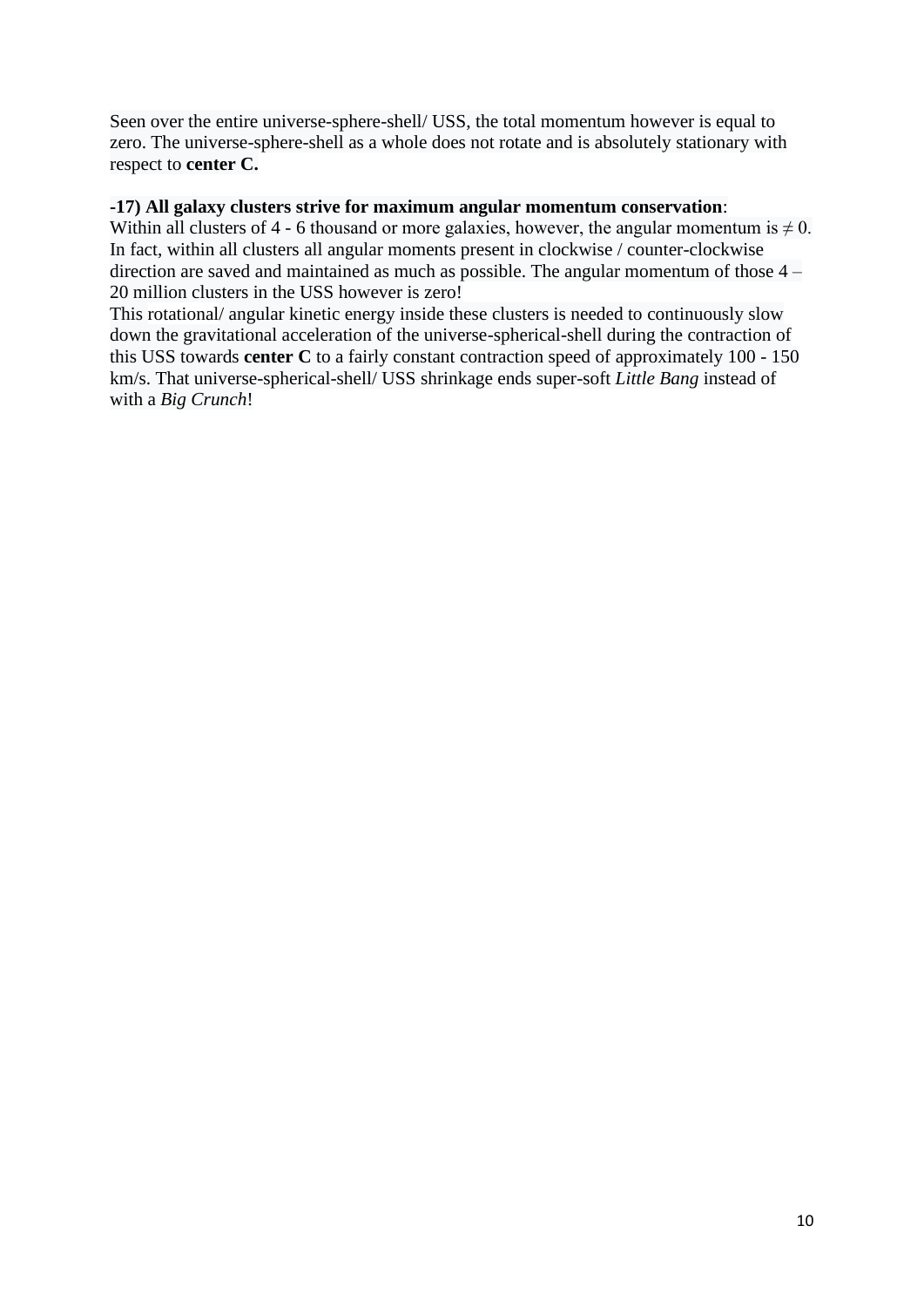# **\* 3) THE TWELVE VARIABLE PARAMETERS OF THE UNIVERSE:**

In **chapter 2** the fixed constant quantities of the *universe as a whole* are discussed.

Within the universe cycle there are *12 variable quantities / parameters* of the universe active at *atomic/ subatomic level*, which in **chapter 3** are now described in more detail. The universe endlessly goes through exactly the same overall energy-neutral cycle of 29 steps / phases like a perpetuum mobile.

**Step 1** equals **step 29** of the cycle. **Step 29** the same moment is **step 1** of the next cycle of the universe. The cycle of the universe is described in documents **(G7, G14, G15 text)**, **G8 (figures)** and is made up of 29 steps:

-) **16 short momentary steps/ tipping points** lasting from less than a second to minutes and

-) **13 long physical steps** that take millions to many billions and even many trillions of years.

Those long physical steps are separated from each other by one or two short steps/ tipping points at each start as well at the end of each physical step. These *tipping points* are changes at the atomic level as arising forces and bindings universe wide the very same moment. Some changes in the rules!

Together these *29 steps* form one whole cycle of the universe. Each of those 13 physical/ energetic steps/ phases can be modeled mathematically on the basis of these 12 variable quantities/ atomic parameters named in the **Scheme 3 - 1** below:

# **Scheme 3 - 1: THE TWELF VARIABLE BASIC PARAMETERS OF THE UNIVERSE AT (SUB)ATOMIC LEVEL:**

- **I) Different forms of radiation:**
- **II**) Transition from mass  $\rightarrow$  matter by adding  $E = \frac{1}{2}mc^2$  internal rotational energy/  **angular momentum:**
- **III) The nature of matter from protons / electrons and of atoms:**
- **IV) Forces present on ordinary matter / atoms and black hole matter / atoms:**
- **IV-1) Forces of ordinary atoms divided into 9 - 11 velocity / kinetic energy vectors: Vector law by Uiterwijk Winkel:**
- **IV-2) Forces of black hole atoms / matter; only gravity is present and relevant:**
- **V) Distribution of kinetic energy over the different forms of matter and different forms of linear speed and rotational/ angular speeds:**
- **VI) Distribution of momentum and angular momentum over the different forms of matter and the different forms of (rotational) speed,**
- **VII) Development of gravitational energy with respect to the center C of the universe, and later with respect to the 8 – 10 rotation points inside the USS:**
- **VIII) Development of space as distance / radius of the universe-spherical-shell/ USS to center C of the universe:**
- **IX) Thickness of the first expanding and later shrinking universe-spherical shell/ USS:**
- **X) Time/ universe-clock-time/ UCT elapsed since the super cold Little Bang. The time/ UCT at the start and at end of every conscious step:**
- **XI) Temperature of ordinary matter and temperature of black hole matter:**
- **XII) Degree of deflection of neutrinos, photons and particle matter (cosmic rays) in the universe; 100% reflection of these particles within the universe-spherical-shell:**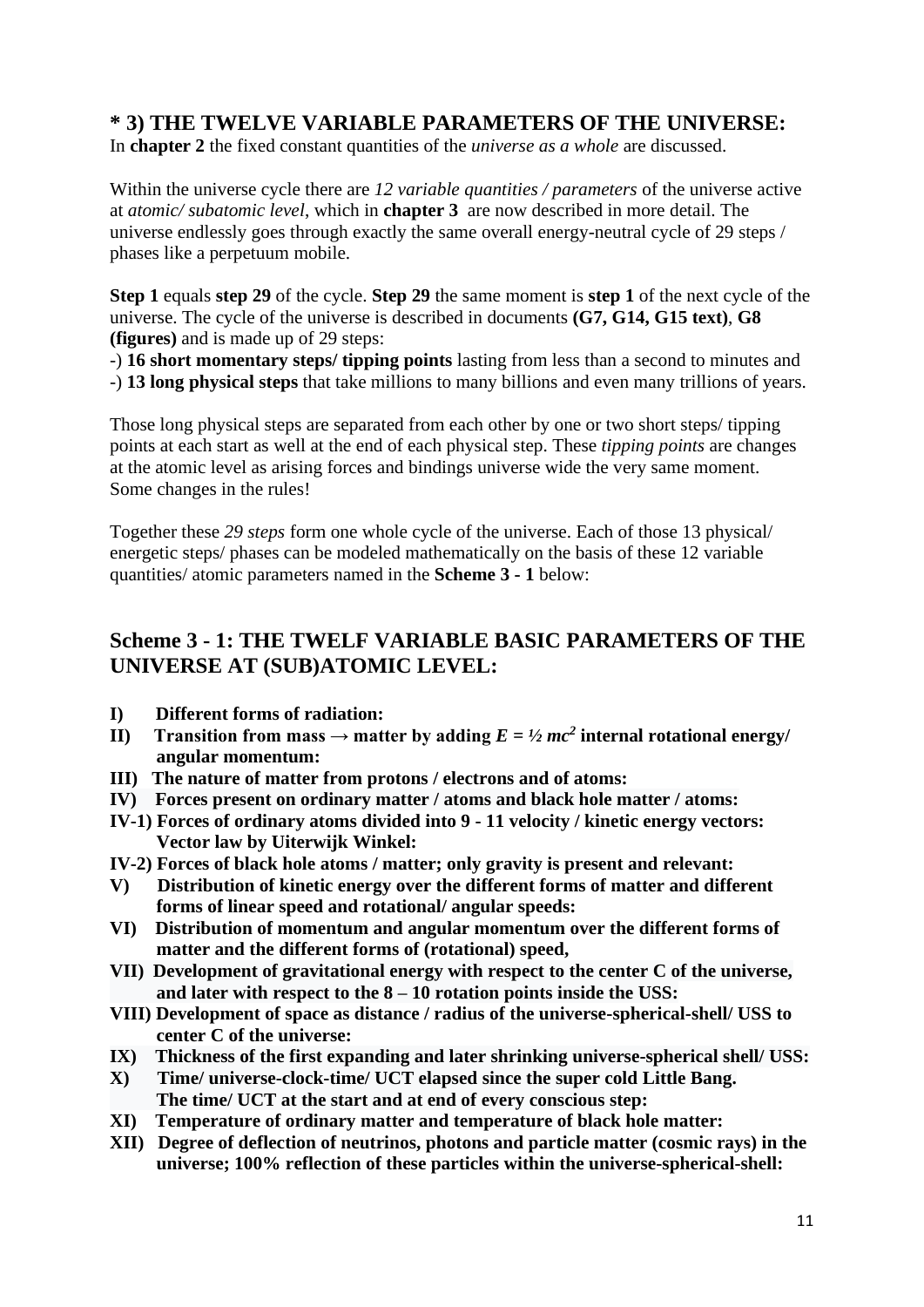# **Ad I) Different forms of radiation:**

**Ia) Electromagnetic EM radiation in the form of:** a) photons and neutrinos of the infrared (proton related) and b) photons and neutrinos of light (electron related):

Ad a) All forms of infrared radiation are related to the vibration of the atomic nucleus within their electron-"shells".

Ad b) All forms of light are related to the "shell"-electrons of the atom.

All forms of electromagnetic EM radiation consists of wave movements of neutrinos or those of photons with a mass that cannot be measured on the outside of these neutrino's/ photons. These neutrino's and photons are without the characteristic of matter.

All forms of EM radiation travel as wave motions and are based on particles with a mass, charge which cannot be directly measured on the outside. They have a magnetic spin and have a measurable amount of kinetic energy. **Documents F1a, F1b and F1c**.

These EM particles are made up of as many Higgs particles/ strings/ snares as anti Higgs particles/ strings/ snares. These particles do have a net magnetic spin. This EM radiation however can travel: a) exclusively by waves and b) exclusively via a conducting medium "ether" in the form of atoms/ molecules. In the universe/ USS that "ether" consists out of extremely low concentrations of H, H<sub>2</sub> and He gas/ plasma. These EM radiations are transmitted from atom to atom. Because of the mandatory coupling of EM radiation to a conduction medium/ *'ether'*, that EM radiation can travel at a maximum speed of light c. Within the universe all *EM and cosmic radiation move exclusively within that one galaxy thin universe-spherical-shell/ USS!* EM and cosmic radiation cannot travel through the absolute 100% vacuum areas present both sides of that thin USS. (Only gravity and time/ universeclock-time penetrate these absolute 100% vacuum areas with infinite speed). During the movement through the universe-sphere-shell, all EM radiation, insofar as it is not deflected, is reflected by these vacuum areas back towards and into the universe-sphericalshell/ USS.

# **-) EM radiation cannot travel via an absolute vacuum and exclusively via H, H<sup>2</sup> and He present in the universe-spherical-shell/ USS:**

EM radiation can only travel via matter in the universe, especially via atoms/ plasma of hydrogen and helium. No form of EM radiation can travel through that absolutely 100% vacuum spaces present on either side of this universe-spherical-shell/ USS. All EM radiation is and therefore remains 100% trapped within this universe-sphere-shell and can only move there!

The reflection of all electromagnetic radiation causes a deflection of an average of approximately 1 degree every 10 - 40 millennia. As a result of this deflection/ reflection, all forms of electromagnetic radiation (and particle radiation) are forced moving within this rather thin USS. Between the galaxies this USS is at least some tens – hundreds of kilometers thin and filled with some molecules pure hydrogen/cm<sup>3</sup>. Almost an absolute vacuum but not 100%! Distances between the billions of galaxies inside the USS are some millions of lightyears.

Only at the location of all galaxies, this "ether" of the USS swells up to several thousand light years thick. Because of this deflection, "lens formation" occurs, which means that within the universe / USS multiple forms of double counting of galaxies are possible.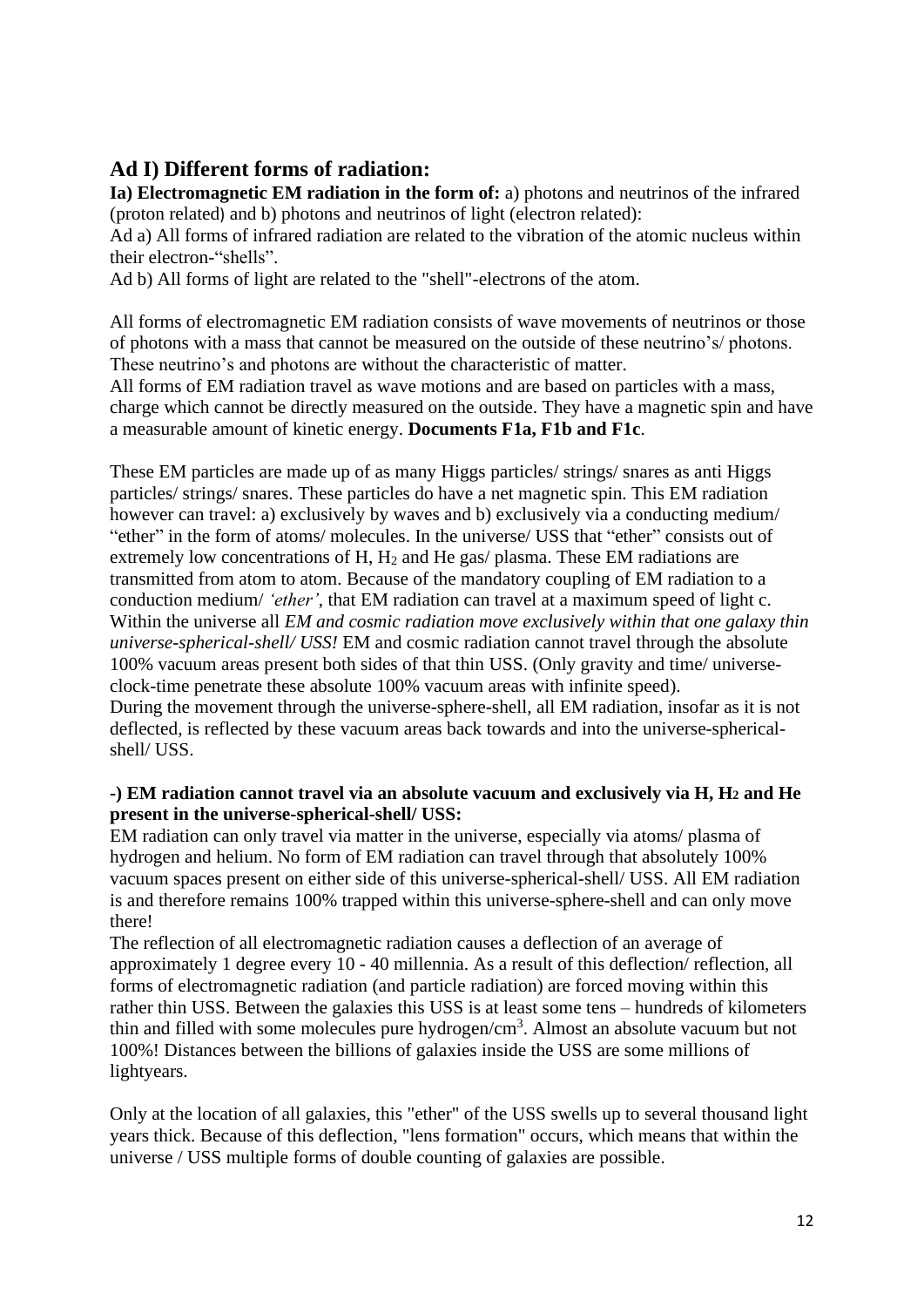The actual number of real present galaxies could therefore possibly come to less than 4 - 20 billion. **Document G12** illustrates we can just observe  $1/3<sup>th</sup>$  of the whole universe/ USS. Large parts of the USS are invisible!

Modeling of the universe and of the universe cycle clarifies the amount of matter and kinetic energy within which this energy-neutral cycle of the universe is possible.

### **Ib) Cosmic rays; in the form of protons, electrons, particles of atoms and atomic nuclei:**

These forms of radiation are also all based on waves, but now real particles of matter (protons, electrons, neutrons, atomic nuclei) with a measurable amount of mass, matter (=  $mass + \frac{1}{2}$  mc<sup>2</sup> angular kinetic energy), kinetic energy, electric charge and magnetic spin. All forms of cosmic particle radiation can also only travel through such a conduction medium |"ether" of hydrogen and helium atoms only present within the USS.

Like all EM radiation/ waves, all forms of cosmic radiation can move at a maximum speed of light c and only through that 100% closed universe-spherical-shell/ USS. All cosmic radiation is and remains 100% trapped within this universe-spherical-shell/ USS.

#### **Ic) Shock waves of gravitational energy are without particles / matter and also bound to transport via hydrogen and helium:**

Collisions between celestial bodies are accompanied by shock waves of gravitational energy. These shock waves move without particles via a transfer from atom to atom  $(H, H<sub>2</sub>$  and He) like sound and light.

This transport of energy is also only possible via the hydrogen and helium which are just present in the rather thin universe-spherical-shell/ USS. Those shock waves move limited by the speed of light c. These shock waves cannot penetrate into the absolute vacuum areas both sides this universe-spherical-shell. Therefore these shockwaves also remain 100% trapped and concentrated within the universe-spherical-shell! Contraire to gravity that spreads all around through the whole universe!

*Contraire to gravity* these *gravitational shock waves*, measured by **LIGO**, remain "concentrated" and well "conserved" within this thin universe-spherical-shell/ USS. Therefore these shockwaves are technically quantitatively measurable even after a billions of years journey through the USS!

# **Id) Gravity and time/ universe-clock-time/ UCT:**

Gravity and the universe clock time/ UCT are the only physical phenomena without any form of: a) particles, b) waves and c) kinetic energy. As a result, gravity and time/ UCT are not tied to transport via atoms as transport medium/ "ether". Gravity and universe-clock-time (UCT) are therefore not bound to remain within: a) the H / He present in the universe-sphere-shell and b) and bound to the speed of light c.

Consequences: 1) Gravity and universe-clock-time/ UCT move on all sides and 2) with infinitely speed through the absolute vacuum universe on either sides of the USS. Gravity and time leave that universe-spherical-shell the same moment both are generated. That leaving the universe-spherical-shell hasn't any consequences for the mass, matter and

energy balances of the universe/ USS.

Negative consequences: Gravity and universe-clock-time cannot be measured directly. So **LIGO** does not perceive gravitational waves but *only these gravitational shock waves*!

The universe-clock-time/ UCT can only be determined by deriving a mathematical model of the cycle of the universe and processes in the universe-spherical-shell!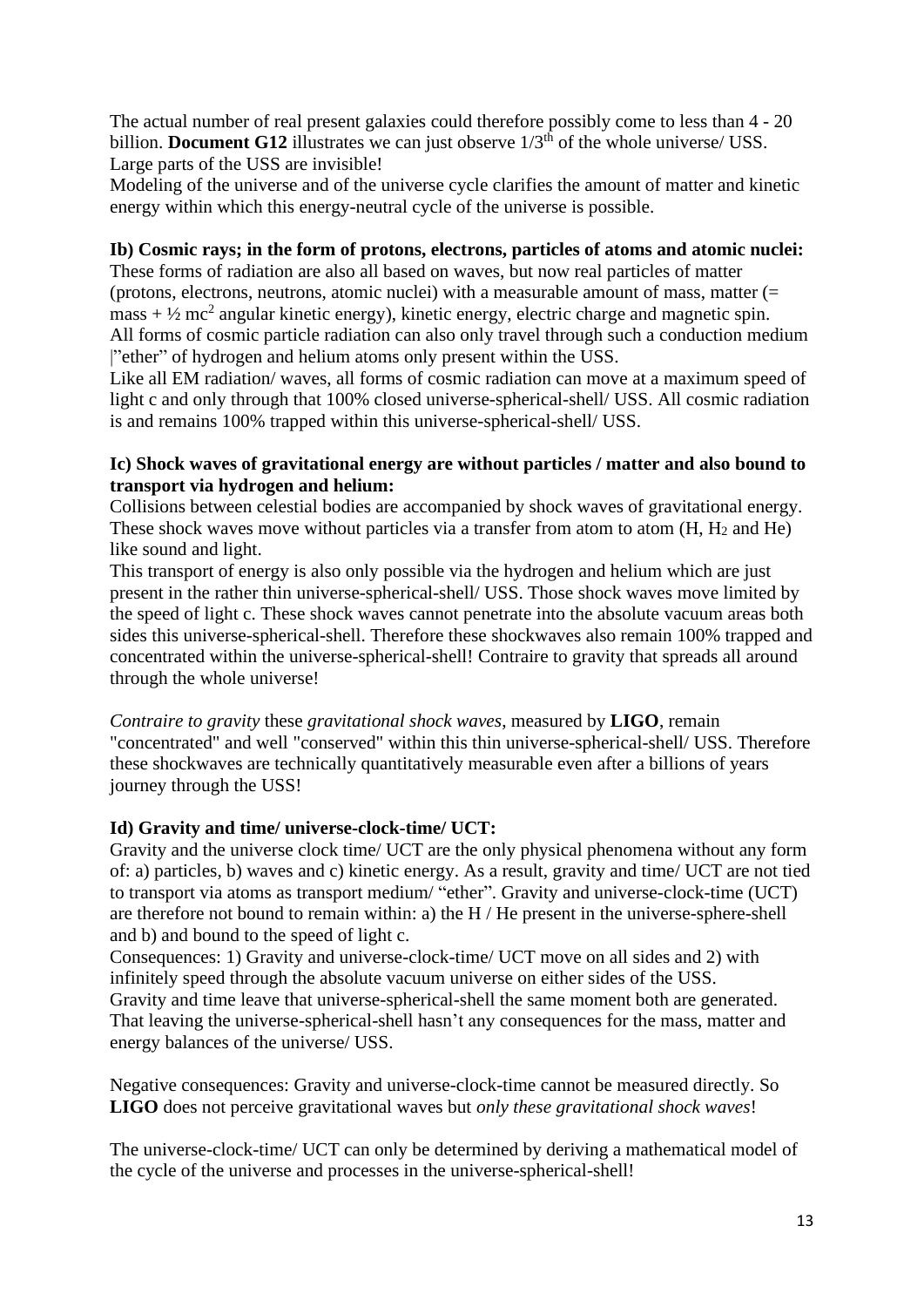Gravitation is linked to gravitational energy! In 2021 that energy is missing in the energy balances of the universe! "Dark" energy in fact is gravitational energy!

# Ad II) Transition from mass  $\rightarrow$  matter by adding  $E = \frac{1}{2}mc^2$  internal **rotational energy/ angular momentum:**

Will neutrinos, photons and cosmic radiation survive forever within the universe-sphericalshell/ USS?

No; that is not the case! All photons, all neutrinos and all cosmic radiation through their mass, charge and spin are reconstructed into just *four* larger and stable structures of matter/ antimatter within a period of many (13.8) billions of years.

That only 4 possible structures concern;

-) one basic structure of the proton and one basic structure of the anti-proton,

-) one basic structure of the electron and one basic structure of the anti-electron/ positron. Those 4 basic structures of the (anti) proton/ (anti) electron rotate either clockwise or anticlockwise. They just have the characteristics of: 1) mass, 2) electric charge, 3) magnetic spin

and 4) kinetic energy. **Documents F1b & figures and F1c & figures.**

Those only four possible basic structures of matter / antimatter are composed of *3 quarks* but still don't have the characteristic of matter or antimatter. Within the universe-spherical-shell almost exclusively the basic structures of the *proton* and those of the *electron* are formed; one clockwise the other anticlockwise! However these anti-protons and positrons aren't formed! Exclusively protons and electrons. **F1c & figures.**

#### **-) Transfer mass → matter:**

These only 2 possible basic structures of the proton / electron acquire the property of matter / antimatter only by adding via  $E = \frac{1}{2}mc^2$  to internal rotational energy / angular momentum. Matter = mass +  $\frac{1}{2}$  *mc*<sup>2</sup> internal rotational energy/ angular momentum.

**-) In universe only protons/ electrons are formed; that process takes 13.8 billion years:** In the universe, however, from photons, neutrinos and cosmic radiation/ particles of the proton/ electron exclusively an equivalent number of protons and electrons are to be reconstructed. **Document F1c & figures.**

Within the universe-spherical-shell this process formation of a) proto-protons/ proto-electrons b) the addition of  $E = \frac{1}{2}mc^2$  rotational energy and 3) the transformation of mass  $\rightarrow$  matter takes no less than 13.8 billion years! During this long period of (re)construction we observe these particles as cosmic radiation!

In the intervening period, over many billions of years,  $E = \frac{1}{2}mc^2$  of rotational energy / angular momentum is added extremely slowly to all forms of EM and to all forms of particle cosmic radiation present within the universe-spherical-shell/ USS.

Those basic constructions of the proton/ electron ultimately result in the formation within the USS of only ordinary protons, electrons and of hydrogen atoms. During that 13.8 billion years the mass of protons / electrons besides mass has been transferred into a combination of mass and matter which possess only two elementary forces: 1) electric charge and 2) magnetic spin. **Document F1c & figures. \\**

*Such loose protons / electrons do not generate gravity!*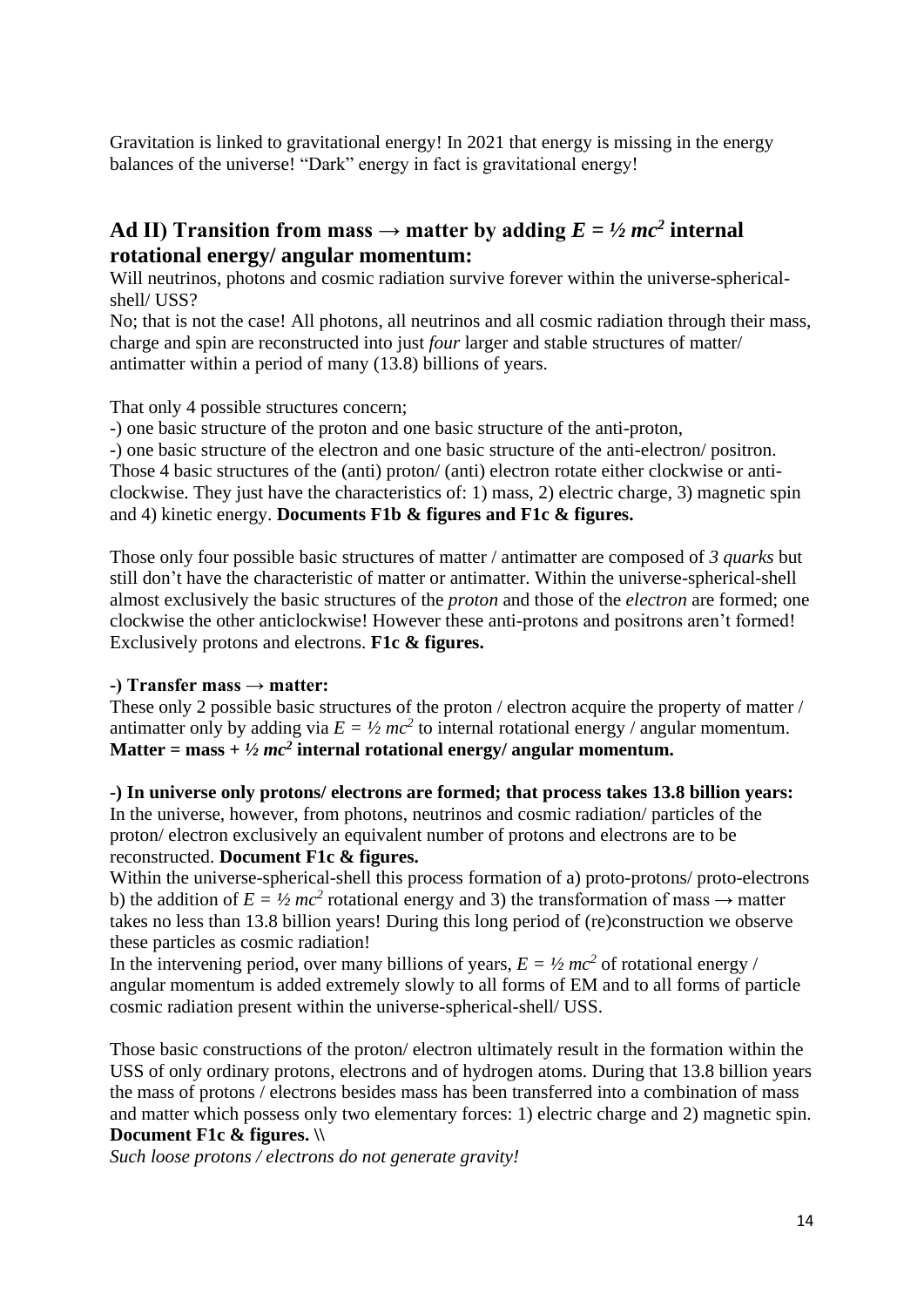Those protons and electrons ultimately result in only the simplest hydrogen atom / molecule.

**-) Event horizon 2021 universe/ USS is limited to a maximum of 13.8 billion light years:** By transforming all EM radiation and particle radiation into matter (protons/ electrons), the event horizon from Earth on the universe and within the, allover uniform, universe-sphericalshell is limited to "just" 13.8 billion light years seen only through that USS. We can observe only 13.8 billion light years through that curved universe-spherical-shell with a radius of 10 - 12 billion light years. In reality, this perfectly curved space of the USS extends much further (about 35 – 40 billion lightyears) than we can observe from Earth. That universe/ universe-spherical-shell therefore also contains much more matter, kinetic energy and gravitational energy we can observe now from planet Earth.

# **-) Protons / electrons are the only 2 basic building blocks of the atom:**

1 Neutron  $= 1$  proton  $+ 1$  electron. So protons and electrons are the only basic building blocks of all ordinary atoms starting element H **(Document F1d & figures common atoms)** as well of all black hole atoms **(Document F1e & figures blackhole atoms)** starting black hole element/ atom Be.

**-) No "dark" matter present in the universe/ USS; much more gravity is present:** Based on **Newton's** current gravitational formula (*F = G.m1.m2 / d2*) and the Laws of radiation, it appears that an enormous shortage occurs in the mass or matter balance of the universe.

In **documents E3 (text), E3-1 (figures) and E3-2 (structure gravity as speed-components),** the author, in collaboration with **Franklin Roos,** has radically amended **Newton's** Laws of Gravitation.

Due to the nature of gravitation and the shape of the universe-spherical-shell, not only the mutual direct distance *d* is relevant, but also the *cosine of the angle α* that two objects in the universe sphere shell have with respect to the **center C** of the universe must be added. By adding this factor  $\cos \alpha$ , there is naturally much more gravity in the universe/ USS than is currently (2021) Scientifically calculated and assumed. So correspondingly much more matter / atoms and kinetic energy is present. **Figure 36 of document G8 or figure 3 document E3- 1**.

There are several (9 - 11) different forms/speed related components of gravitation as well and correspondingly 9 - 11 forms/ components of gravitational energy! In 2021 this gravitation and gravitational forms of energy aren't taken in account by **Science and Scientific literature!**

# **-) Because of the perfectly round USS, adding factor cos α to gravitational formulas Newton and Einstein is mandatory:**

The modified Newtonian gravitational formula then becomes in a simplified state:  $F = G.m1.m2.cos \alpha / d2$ . Within the Milky Way galaxy, *cos*  $\alpha = 1.00000$  and no correction is needed!

For the gravitation between galaxies, however,  $\cos \alpha < 1$ . When that factor  $\cos \alpha$  is consistently applied in **Newton's** *Law of Gravitation* and that formulas by **Einstein**, the universe- spherical-shell shows much more gravitation and therefore correspondingly much more mass / matter and thus kinetic energy to be present than currently is calculated by Science and is assumed starting the nowadays accepted Big Bang theory.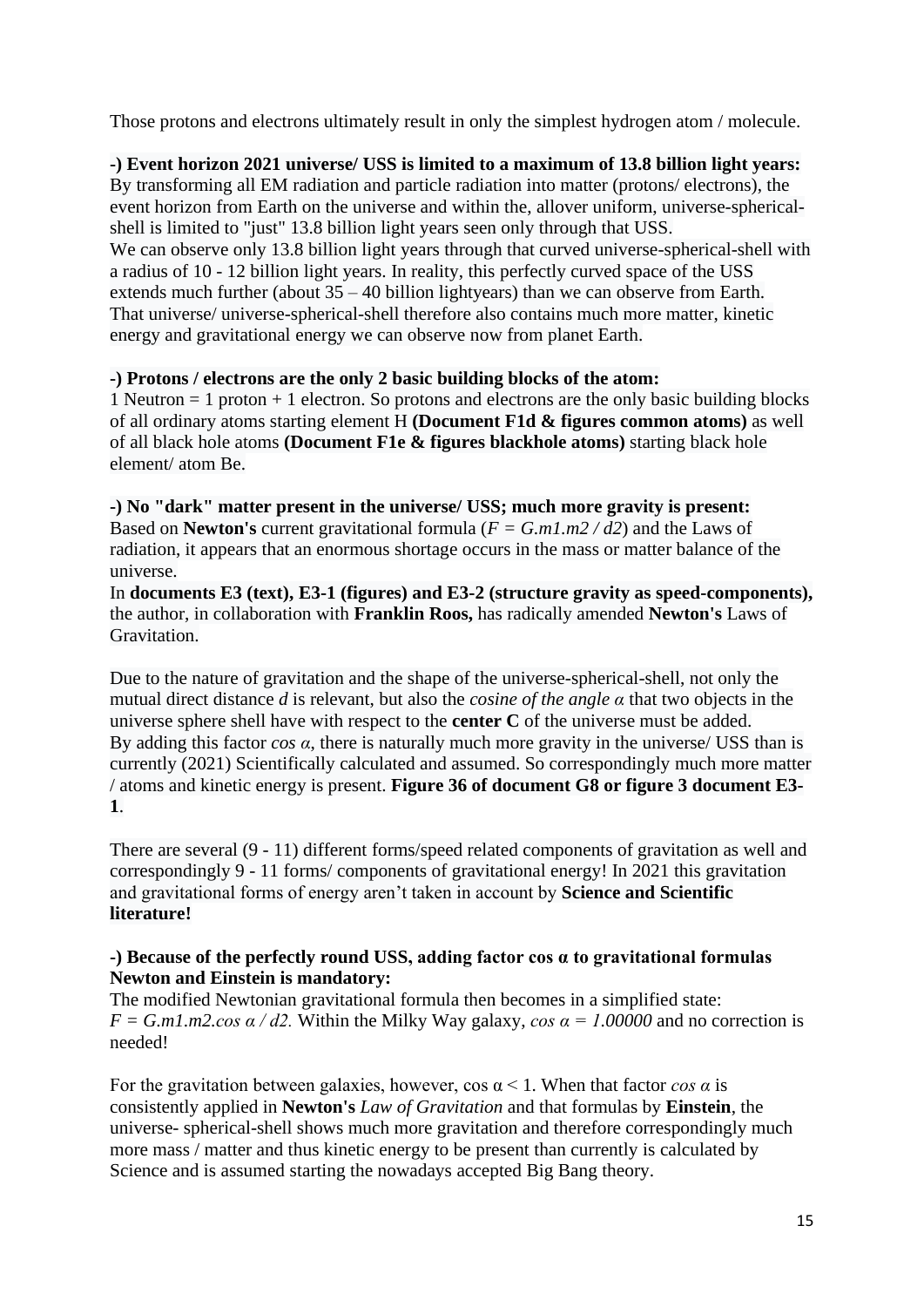By adding the factor *cos α,* the mass or matter balance of the universe can already be made largely correct and thus the so-called "dark" matter can be significantly reduced. This also reduces the amount of "dark energy" due to the spherical/ balloon structure of the universe.

#### **-) Gravitational constant G:**

Gravity is not an elementary force, but a speed-related force generated by all "shell"-electrons of the atom as effect of speeds of the atom in the universe. As a result gravity is composed in 9 – 11 different speed-components all quantitatively speed related.

The gravitational *constant G is not a real constant and composed out of 9 – 11 different speed-components as well.* Gravity as well gravitational energy and the gravitational constant are rather complex!

The gravitational constant, like almost all other natural constants, changes extremely slowly over time with the velocities / kinetic energy of atoms in the universe; see **document G10.**

#### **-) All galaxies naturally rotate much faster around their axis and thus generate more gravity:**

In the next approximately 350 - 450 billion years gravity will slow down the expansion of this perfectly curved universe-spherical-shell/ USS further and further towards zero. This gravitational slowing down of the expansion speed of the universe/ USS however has already started since about 30 - 40 billion years ago. That moment single protons and electrons formed the hydrogen atom/ molecule and gravity/ gravitational energy was generated.

The energy released by slowing down the expansion speed of the universe-spherical-shell is converted into the rotational speed of all nowadays in the USS present galaxies! As a result, all galaxies not only rotate around their axis and much faster than expected, based on the 13.8 billion years in the Big Bang theory. As a result these  $4 - 5$  angular speeds of galaxies within their cluster all galaxies generate much more gravity and gravitational energy expected.

This much higher level of gravity inside galaxies holds these galaxies together without any "dark" matter! **Document G12 & figures 36a – 36r.**

#### **-) No gravitational lenses:**

All electromagnetic (EM) radiation and the subatomic cosmic particle radiation are based on: 1) waves, 2) mass, 3) electric charge, 4) magnetic spin and 5) energy. None of these forms of EM radiation and of these non-atomic cosmic radiation by themselves generate any form of gravitation!

So all EM and all *non-atomic* cosmic radiation are completely insensitive for gravity emitted by celestial bodies and blackholes, So these forms of radiation cannot be curved by the gravity of stars, planets or blackholes. That curvatons are only possible due to present H, H2, He gases and electric/ magnetic fields.

No interaction is possible between gravitation from celestial bodies and the path of photons within the universe-spherical-shell/ USS! Gravity is incapable influencing the path of electromagnetic radiation nor the path of particle cosmic radiation as long as atoms aren't involved! (Exclusively atoms/ blackhole atoms generate gravity)

For electromagnetic EM radiation, no "gravitational" lenses are present in the universe. These "lenses" are formed by:

- a) electric and magnetic fields emanating from the central black holes galaxies but also from stars and small local black holes,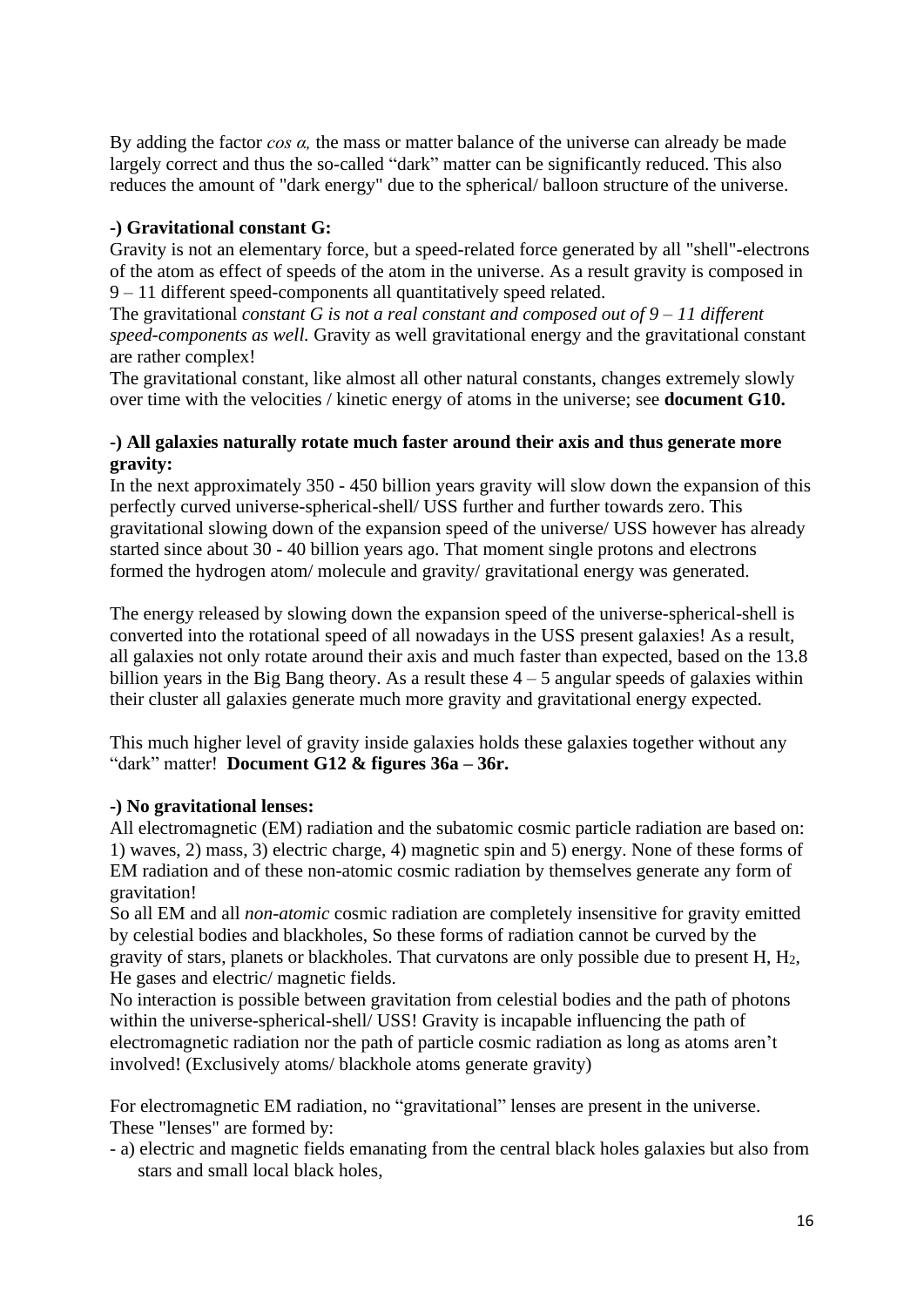- $-$ b) diffraction of radiation when passing through minute concentrations of H,  $H_2$  and He gases around local blackholes, and passage of the coronas of stars and those of galaxies.
- -c) locally occurring concentration differences in H, H<sup>2</sup> and He within the universe-spherical shell during interactions between stars and black holes and during and after collisions between stars and between galaxies.
- -d) the bounce of photons against both absolute 100% vacuum spaces present on either side of the universe-spherical-shell photons and cosmic radiation cannot penetrate.

As a result, multiple images of the same underlying galaxy can be captured on Earth!

# **Ad III) The nature of matter from protons / electrons and of atoms:**

The mass, charge and magnetic spin and their distribution over ordinary matter/ atoms, blackhole matter/ blackhole atoms, electromagnetic radiation and particle radiation:

a) Ordinary matter / elements periodic table built from hydrogen made up of ordinary protons and electrons. (1 neutron = 1 proton + 1 electron). See **documents F1a 2014, F1b and F1c & figures 15 a - d** for the spatial structure of the proton/ electron and their anti-forms as constructions of 3 quarks or the same **figures 18 a - d** & explanation in **document G8**.

b) Protons and electrons generate only *two elementary forces*: 1) the *electric force* and 2) the *magnetic spin force*. Those protons/ electrons have a  $\frac{1}{2}$  mc<sup>2</sup> internal angular kinetic energy. Single protons and electrons with their mass and matter don't generate gravitation by themselves! Gravity is only generated in case protons/ electrons together form 1) an atom and 2) the orbit of their "shell"-electrons is distorted by speed of the atom in the universe.

c) During nuclear fusion from hydrogen, universe-wide, only the elements of the periodic table are forcingly formed + same forces: 1) two forms of gravitation, 2) two different chemical forces and 3) two different physical forces resulting in the phase states: plasma, gas, liquid and solid.

d) Black hole matter/ black hole atoms. These blackhole atoms are ordinary atoms whose electron shells have collapsed close towards the atomic nucleus. This transformation common atoms  $\rightarrow$  black hole atoms only occur under 1) extreme pressure and 2) atoms with at least two electron pairs speeds starting beryllium. So all blackhole atoms are filled with blackhole atoms ≥ Be. **Document F1e & figures.** All black hole atoms are also constructed with exclusively ordinary protons and electrons.

By themselves black hole atoms generate only one form of gravity which is related to the single "shell"-electrons of blackhole atoms. (For the record: there are different forms of gravitation related to single "shell'-electrons and "shell"-electron pairs. (D**ocument F1d** [www.uiterwijkwinkel.eu\)](http://www.uiterwijkwinkel.eu/).

These "shell" electrons of black hole atoms rotate around their nucleus at approximately the speed of light. Therefore "shell" electrons blackhole atoms cannot generate any physical nor any chemical forces and cannot form bonds related to the electron pair. **Document F1e & figures blackhole atoms**.

e) With black hole atoms no physical phase states and black hole molecules are possible.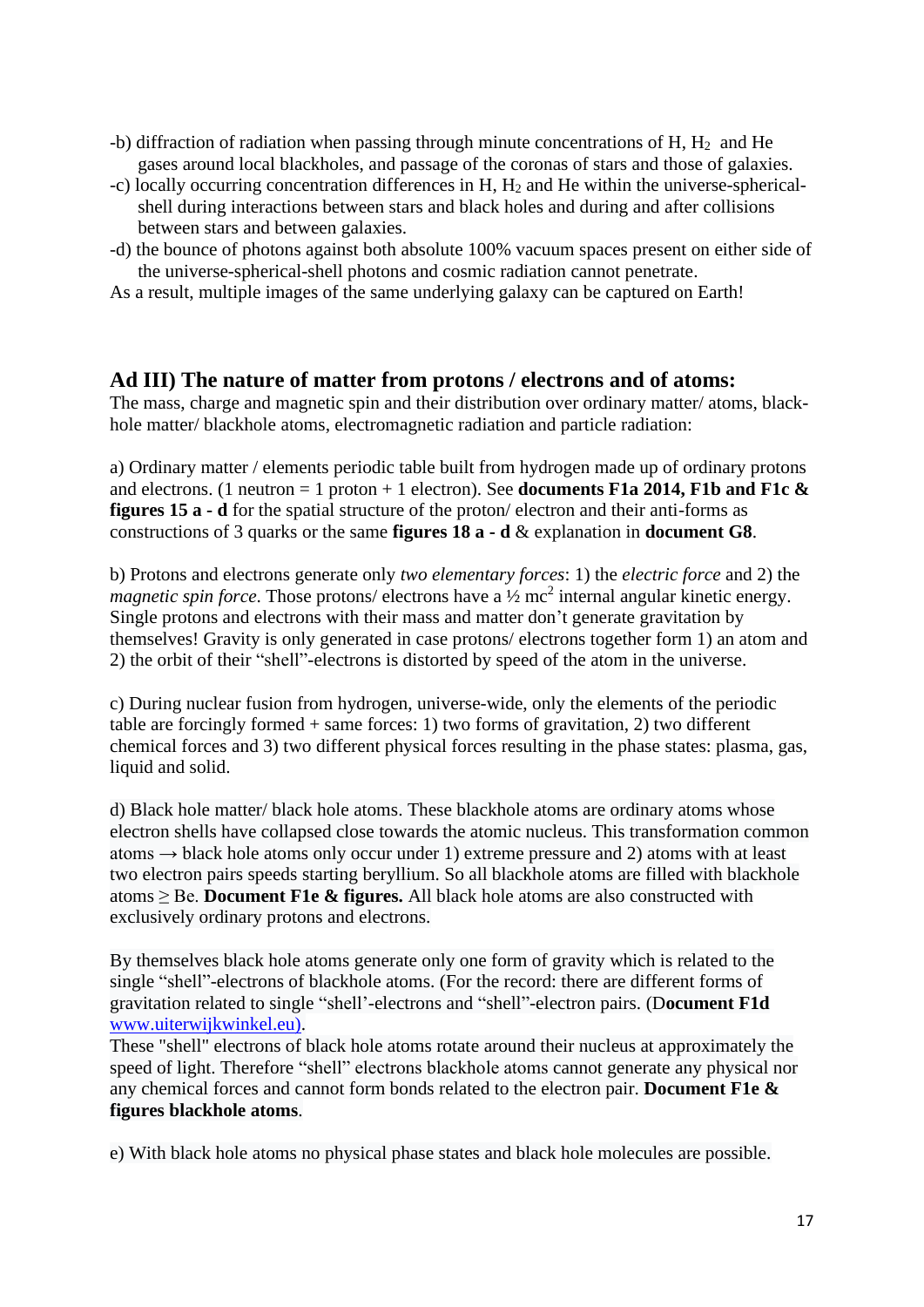f) Between black hole atoms there is an enormous electric and magnetic force mutual electrical repulsion emanating from the electron shells / cloud just like in a normal gas. Only enough gravity is able suppressing this electrical and magnetic repulsion between blackhole atoms.

g) Particle radiation in the form of individual neutrons, protons, electrons, atomic nuclei, etc.

# **Ad a) Ordinary matter:**

According to the author, all matter in the universe is actually present as ordinary matter, as black-hole matter/ atoms and in the form of particle radiation. The forms of ordinary and black-hole matter are more or less evenly distributed over the entire universe-spherical-shell/ USS as big and thin balloon of billions of galaxies. All elements of the periodic table can be put together/ formed on the basis of single protons and electrons, the only two basic building blocks of the atom.

#### **-) No neutrons in the atomic nucleus:**

In the atomic nucleus no neutrons  $(1$  neutron  $= 1$  proton  $+ 1$  electron) occur as separate building blocks. The atomic nucleus is exclusively built with protons and "nucleus" electrons. See **document F1d + accompanying figures 18 - 23**.

In the atomic nucleus, every small "nucleus/ core" electron is bound by default to at least two, much larger, protons and never bound to just one proton (that would be a core "neutron"). Only inside the helium nucleus /  $\alpha$  particle, that "nucleus" electron hangs in between 3 protons! That basic central construction of He/ $\alpha$  particle is still present in the center of all atomic nuclei of the periodic table > He. Inside the atomic nucleus neutrons are absolute impossible as particle!

The equal spin of protons and "core"-electrons prevents any real physical contact between these protons / "core" electrons in the atomic nucleus! This results in a extremely strong and stabile atom-nucleus based on very strong electric bindings and "weak" but equal strong magnetic repulsions! So the universe is based on just 1) elementary charge and 2) magnetic spin!

The binding of one "nucleus" electron to normally two protons results in a charge shortage in the atomic nucleus. The surplus of electrons is located in the "electron shells" around the atomic nucleus. See **document F1d & figures 18 - 23**.

#### **-) All ordinary matter universe ordered conform the elements of the periodic table starting H:**

This matter includes all common elements of the periodic table and their isotopes starting hydrogen/ H/ protons & electrons. Everything beyond the element lead is unstable/ radioactive. During nuclear fusion during supernova explosions, for energetic reasons, only the elements of the periodic table, as known on Earth, can be formed universally and nothing else.

The even bigger atoms > nr. 92 and some of the smaller atoms are unstable. They stabilize by nuclear splitting into two smaller atoms or by emitting 1)  $\alpha$  particles, 2) single protons and 3) single electrons. Emitted neutrons (n) are just 1 proton combined  $+1$  electron emitted one after the other forming a neutron at the outside of the atom nucleus. Inside the atomic nucleus neutrons are completely absent!

For the forces on the ordinary atoms see **document C2** and **document F1d & figures**.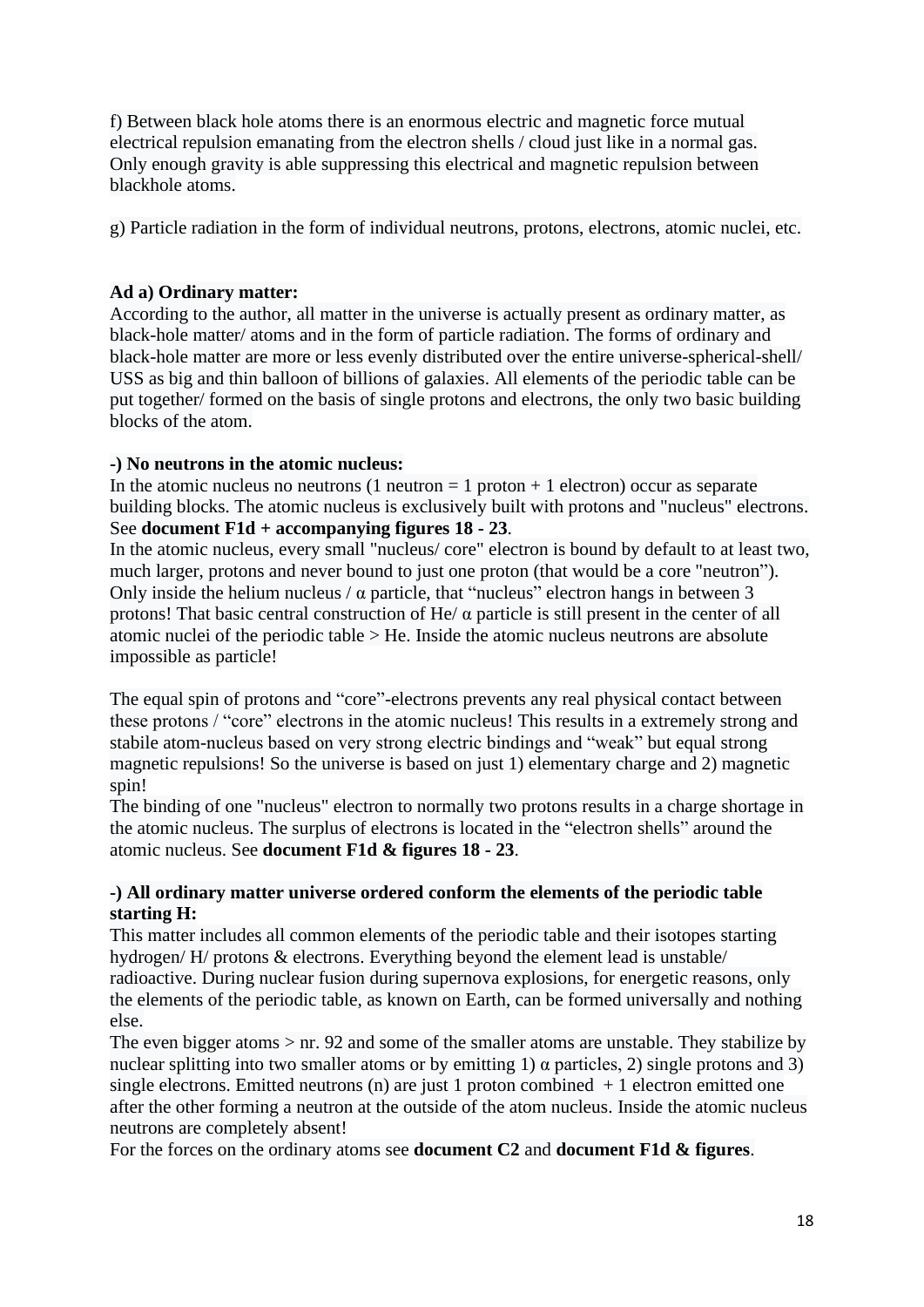# **Ad b) Black-hole matter arranged according to elements black hole atoms starting Be:**

- Black-hole matter are originally ordinary atoms whose electron shells have collapsed under extreme pressure as well from the inside due to the forming of physical bonds between pairs of "shell"-electrons. Due to those physically bonds the electron-shells/ clouds collapse towards close and directly around the atomic nucleus.

The collapse of the electron shells/ clouds of ordinary atoms of the periodic table is due to the formation of **Vander Waal** bonds / **London** bonds between the *electron pairs* present in these electron shells/ clouds of electrons.

For that finally collapsing at least *two pairs of electrons* are required. The collapse of electron-shells atoms can only occur under extremely high pressure and thus (angular)speeds of these atoms in the USS. Blackhole atoms possible starting the element beryllium / Be. These electron shells collapse into one close to the atomic nucleus as a "shell"-electrons / cloud around it. Now these nucleus cannot really vibrate anymore. So blackhole atoms are very cold with a temperature of just 2.7 kelvin. Those "shell" electrons move at tremendous speed and at the speed of light c around their atomic nucleus. (These "shell"-electrons cannot absorb any energy/ photons)

- Black hole atoms are made up entirely of ordinary protons and ordinary electrons.

- In fact, of the forces of black hole atoms, only gravity is relevant. **Document C3** and **document F1e & figures.** All gravitational components on black-hole matter and black holes are velocity-related quantities and aren't constant quantities! **Figure 9 document G8 and Figures 18a - 18n document F1e.\\**

- The collapse of the electron shells/ clouds from ordinary atoms to black-hole atoms can only take place from ordinary atoms with:

1) at least two or more electron pairs starting Be,

2) a high (rotational/ ) speed and therefore an enormous **Vander Waals**/ **London** force,

3) an extremely high pressure (temperature).

The transition from an ordinary atom into a black-hole atom is only possible starting the element beryllium/ Be.

- The elements H, He, Li and hydrogen gas have no or only one electron pair. Therefore these atoms H, He and Li cannot collapse into atoms in a blackhole state! The periodic table of black-hole elements therefore only starts from the black-hole element beryllium (Be). For the forces on black-hole atoms see **document C3** website and **document F1e & figures blackhole atoms**.

- During supernovae, ordinary elements are formed through nuclear fusion to far above nr. 110 to 120. During the supernova and due to the enormous speed and pressure these elements are immediately transformed into unstable black-hole atoms. These blackhole atoms together due to their gravity form one blackhole in which those completely unstable black-hole atoms are immediately locked and jailed together.

-) The high-energy cosmic radiation in the universe is created by the radioactive decay of such unstable black-hole elements. That decay can only take place at the very outermost monoatomic outer edge of these black holes!

Due to the enormous rotational/angular speed of all types of blackholes, distortions occur. Convection currents also occur within all types of black holes/ compressed celestial objects.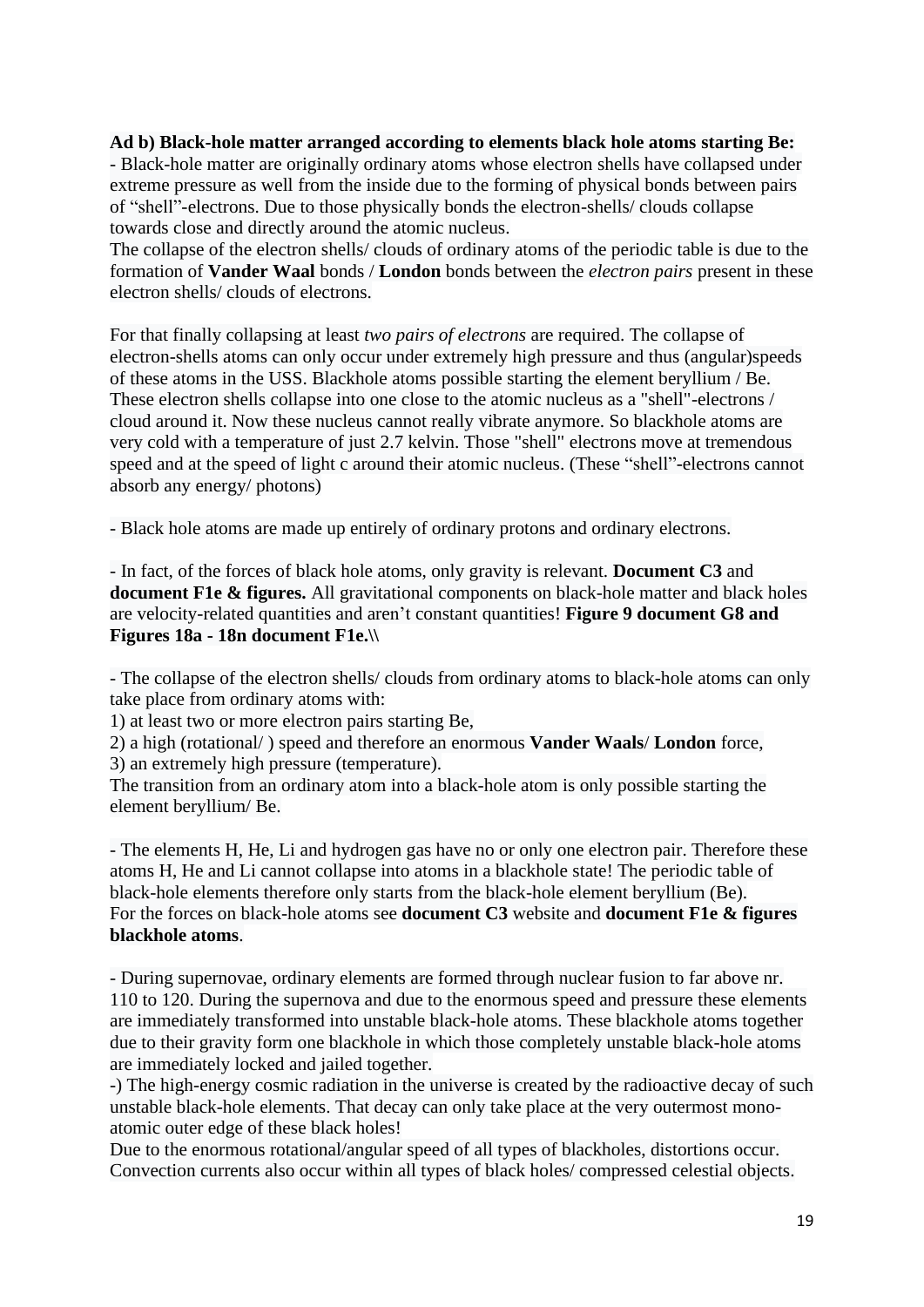So these outermost mono-atomic outer edges of all types of blackholes are constantly refreshed/ renewed!

### **-) During each step of the universe cycle we consider:**

The distribution of the total constant quantities to: 1) mass (photons  $\&$  neutrinos), 2) matter (ordinary and black hole atoms), 3) electric charge and magnetic spin, 4) impulse and 5) angular momentum of the universe divided into:

- a) loose protons / electrons,
- b) ordinary matter / atoms periodic table starting H,
- c) black hole matter, black hole atoms starting Be,
- d) forms of electromagnetic radiation (photons / neutrinos) and
- e) forms of particle radiation (protons, electrons, (neutrons  $= 1p + 1e$ ), atoms, atomic nuclei, fragments of atomic nuclei such as  $\alpha$  particles):

This distribution of matter and energy thus forms one of the basic parameters of the universe.

# **Ad IV) Forces present on ordinary matter / atoms and black hole matter / atoms:**

#### **-) Universe is based on only two elementary forces:**

At the very lowest level of matter, the four two by two super symmetrical Higgs particles, strings and snares only generate: 1) mass, 2) electric charge and 3) magnetic spin, **Document F1a 2014 & figures**.

Starting those four Higgs, strings and snares, only a) protons and b) electrons can be formed universe wide with properties: 1) mass, 2) matter, 3) electric charge, 4) magnetic spin, 5) fixed ½ mc<sup>2</sup> internal kinetic energy and 6) external kinetic energy. **Document F1c & figures**.

These protons and electrons generate only two elementary forces in addition to matter**: 1) electric charge and 2) magnetic spin.** They also have a certain speed and amount of external kinetic energy. Those two elementary forces universe wide are always constant and quantitatively independent of the speed of the proton/ electron/ atom in the universe!

*Protons and electrons* with their mass and matter *do not generate* any form of *gravity* by themselves! Gravity is only generated in case: a) protons and electrons together form an atom and b) that atom is subjected to speed in the universe and within the USS. Therefore gravity isn't an elementary force! See **documents E3 (text), E3-1 (figures gravity) and E3-2 (structure gravity as components of speed in the universe)**.

#### **-) The other non-elementary physical and chemical forces on atoms:**

The other, non-elementary, gravity, physical, chemical and mechanical forces first arise at the atom as a result of:

1) speed and the rotational/ angular speeds of the atom in the universe \*)

- 2) changes in speed,
- 3) changes in the direction of speed and due to
- 4) the kinetic energy associated with (rotational) speed in the universe.

\*) Gravity and the physical and chemical forces are generated by the "shell" electrons / electron pairs of the atom in combination with the speed / rotational/ angular speeds of the atom in the universe, which can amount to many tens to hundreds of km/s.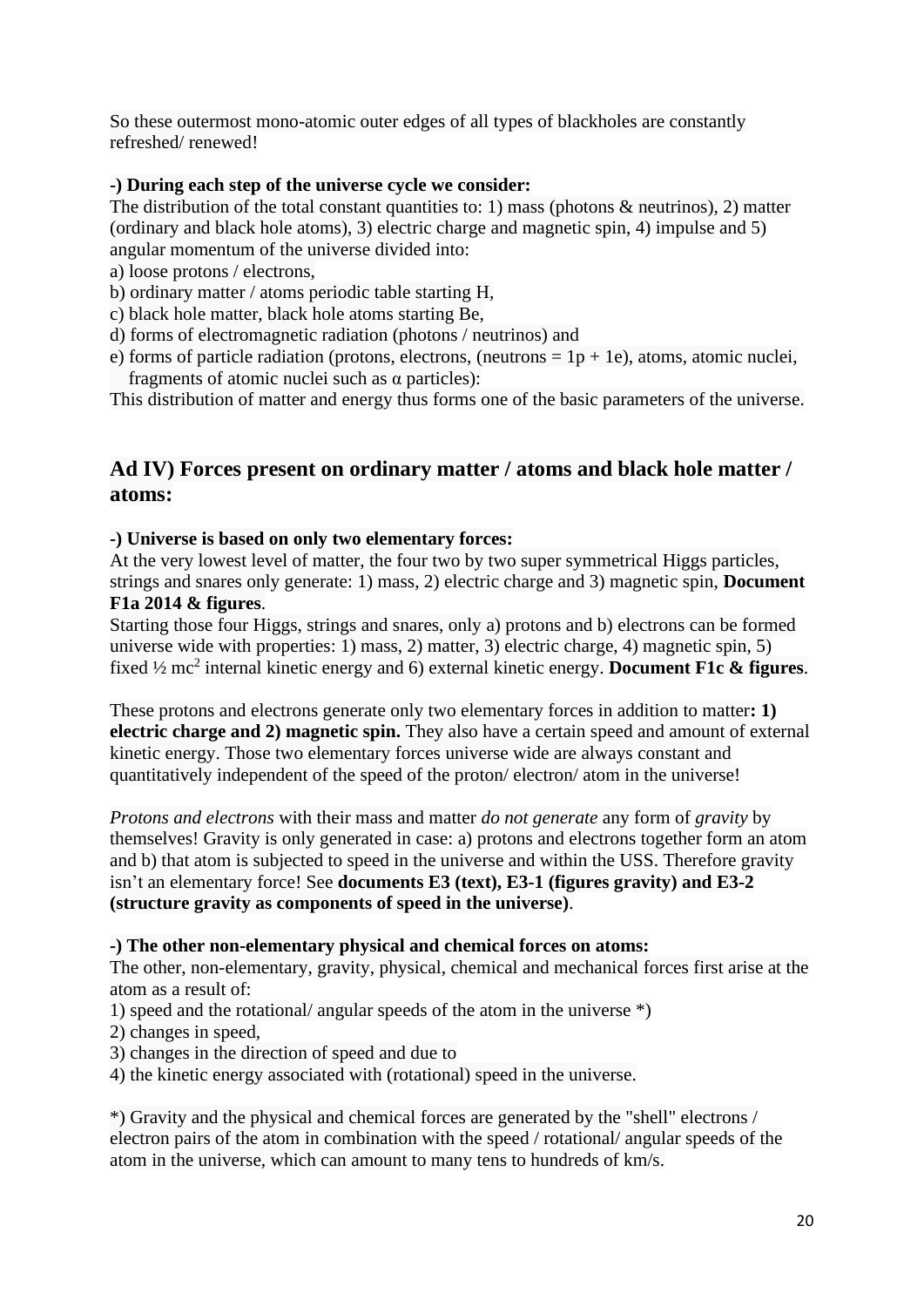The enormous velocities and rotational speeds of the atom in the universe add a great deal of kinetic energy not only to the atomic nucleus as well to all of the "shell"/ "cloud" electrons of the atom! Because of that by velocities "added" kinetic energy these "shell"/ "cloud" electrons can no longer go through their wished perfectly round orbit around the atomic nucleus as those "shell" electrons want and always strive to do.

# **-) The (rotational) speed / angular momentum of the atom in the universe results in:**

- **a) A deviation from the ideal orbit of the electron / electron pair,**
- **b) An amount of kinetic energy that is applied to the "shell" by that (rotational) speed electron/ electron pair has been "added" and**
- **c) An amount of "added" kinetic energy to the atomic nucleus.**

#### **Ad a) Gravity:**

To counteract the deviation from the ideal orbit of the "shell"-electron around the atomic nucleus, these "shell"-electrons generates gravitational (force) "radiation". Gravity however is without: 1) waves, 2) particles (gravitons don't exist), 3) energy and spreads with infinite speed all around.

The primary purpose of gravity the mutually attractive gravitation is to bring about collisions between all present celestial bodies in the USS. In such collisions, speed/ kinetic energy of both celestial bodies is converted into emitted heat/ photons. The (rotational) speed of the atom/ celestial body in the universe is slowed down and thus its gravity and gravitational energy.

All the "shell"/ "cloud" electrons involved in such collisions now move into a energetically more favorable orbit with less deviation!

Each form of speed generates its own gravitational vector/ component specifically linked to that speed of the atom in the universe/ USS. There are currently 9 - 11 different speeds and thus 9 – 11 different components of gravity (and gravitational energy) in the universe/ USS. The basis of Quantum Gravity! This is further explained in **IV-1 .**

#### **-) Gravitation has the ultimate goals:**

To eventually reduce all speeds of common and blackhole atoms in the universe to zero and 2) to bring back all matter and energy towards **center C** of the universe.

Gravity is the only force of the atom that is linearly related to (rotational) speed. Gravity is not directly related to the mass of the atomic nucleus, but only indirectly via the number of "shell" electrons of the atom and the size (rotation) speed of that atom in the universe! Elaborated in **documents E3, E3-1 and E3-2 [www.uiterwijkwinkel.eu](http://www.uiterwijkwinkel.eu/) .**

Gravity spreads without 1) waves, 2) particles and 3) energy and thus with infinite speed through the universe. Gravity spreads all over the whole universe. That's why gravity is such a *extremely weak force*. (All atoms in the universe however constantly communicate due this infinite speed of extremely weak gravity!)

Gravity generated by atoms however is a speed-related force. This also applies to the corresponding natural constant of gravitation G! The amount of gravitational energy is, just like gravity itself, a speeds variable quantity in the universe.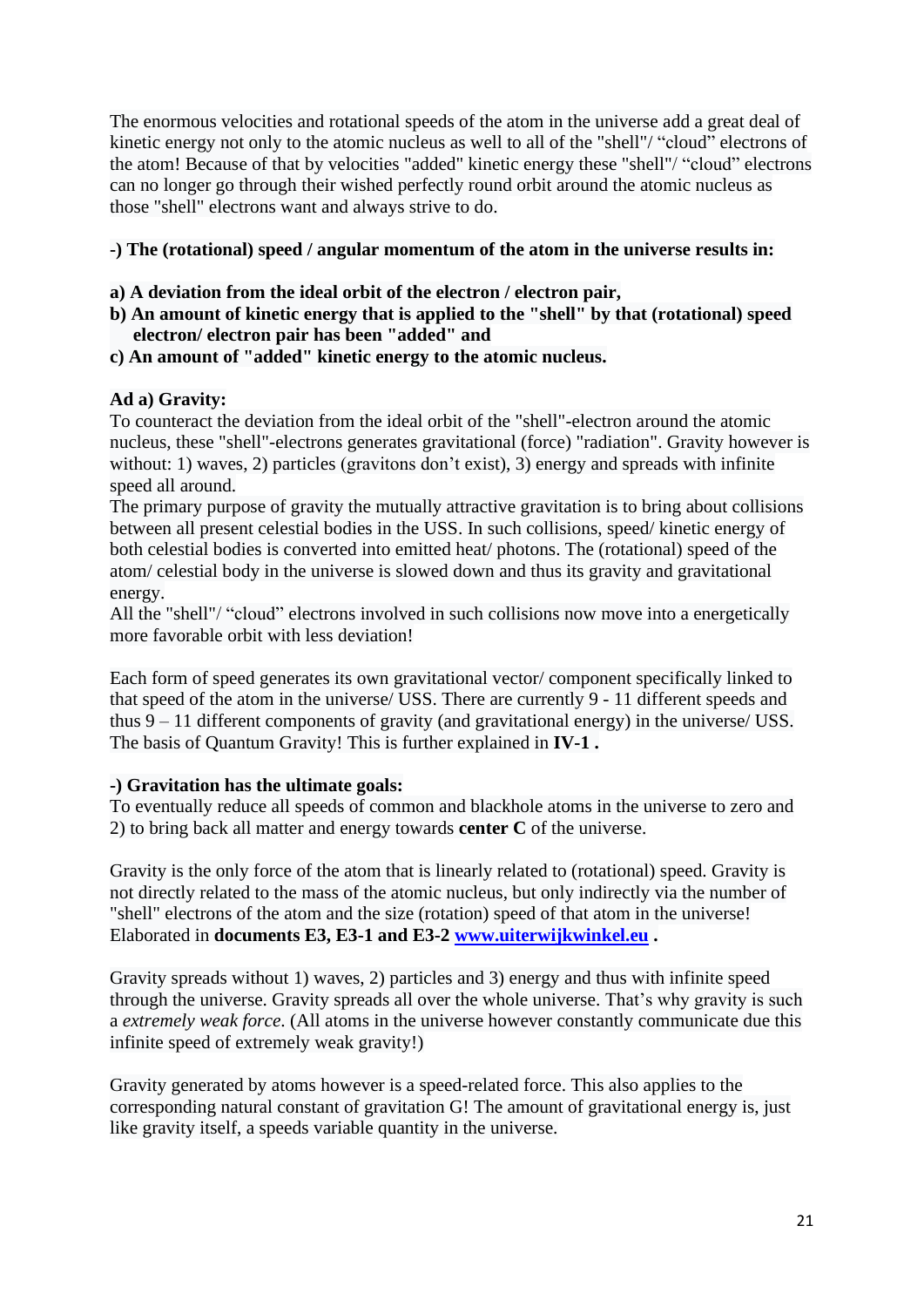# **Ad b) Counteracting and reducing the "added" kinetic energy:**

In addition to gravitation this by (rotational) speeds added kinetic energy results in generating: 1) two physical forces and 2) two chemical forces.

The basic characteristic of these forces is they can form physical and chemical bonds. Thereby standard releasing an amount of binding heat. This is direct evidence that some of this "added" kinetic energy/ speed of the atom in the universe has been converted into heat/ photons.

By entering into such physical and chemical bonds, the electron pair involved indirectly enters an energetic lower and thus in a more favorable orbit around the atomic nucleus  $(= a$ physical binding/ bond) or around two or more atomic nuclei (= a chemical binding/ bond).

These other 2 physical and 2 chemical forces of the atom are *linearly related to kinetic energy* and thus *quadratically related to the speed / rotation speed* of the atom in the universe!

(Due to its: 1) linear nature and 2) spreading all over the whole universe, gravitation quantitatively is extremely smaller in magnitude than the other physical and chemical forces of the atom. Those forces are 1) quadratically related to speed / rotational speed and 2) aren't spread all over the universe!)

Each form of velocity/ kinetic energy within the USS generates its own force- and binding vector/ component that is specifically linked to one of those 9 - 11 velocities of the atom in the universe as well inside the USS. In the universe now all atoms are subjected to 9 - 11 different speeds / components of kinetic energy. This forms the basis of Quantum Mechanics! This is further explained in **IV-1**.

The author has systematically deduced all forces on ordinary matter and black-hole matter in:

- **document C2** and **F1d & figures** (**the 12 forces of ordinary matter**),

- **document C3 and F1e & figures (the 7 forces of black-hole matter/ atoms)** and in

- **document C4 (the forces of antimatter/ anti-hydrogen).**

Gravitation, physical and chemical forces on ordinary matter and black-hole matter (only gravity) aren't constant quantities but are (rotational) speed and kinetic energy related quantities! That also applies to their corresponding natural constants!

The *elementary charge (force)* and the *elementary magnetic spin* (force) of the proton / electron are the only two forces which are (rotation)speed independent! Throughout the universe cycle these are the only truly constant forces in the universe and so are their constants of nature! See **document G10**.

# **Ad c) The mechanical forces:**

During acceleration/ deceleration and when changing the direction of velocity, the atomic nucleus becomes somewhat a-central within its surrounding electron shells. This results in the generation of two mechanical forces within the atom that are aimed at keeping the atom core as central as possible within the electron shells.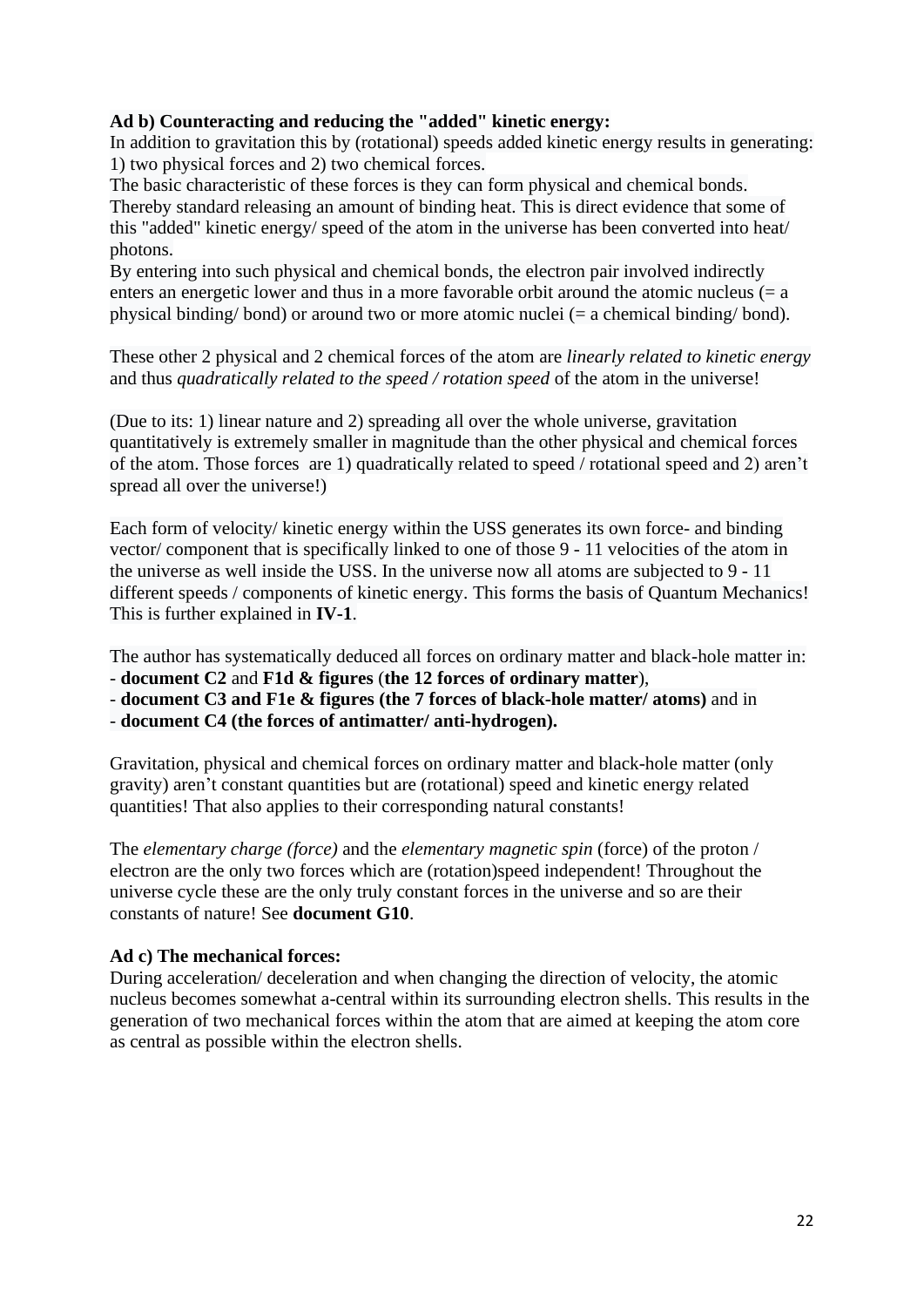# **Table 3 - 2: The 12 fundamental forces of the elements of the periodic table:**

-) The 12 fundamental forces on matter and the elements periodic table:

The dissolving force / binding and the absorption force / binding are now regarded as subforms of the **Van der Waals** / **London** force / binding and no longer as separate forces / bonds. This reduces the number of distinct forces. For the elements of the periodic table the author now names a total of *12 different fundamental forces* consisting of:

- -) 2 elementary (e) forces proton / electron; electric charge and magnetic spin.
- -) 1 sub-elementary force of the atom, the centripetal force between atomic nucleus / "shell" electron,
- -) 2 mechanical forces of the atom,
- -) 1 gravitational force from the "shell" electrons of the atom,
- -) 2 physical forces from the "shell" electrons of the atom,
- -) 2 chemical forces from the "shell" electrons of the atom,
- -) 2 temperature-related forces.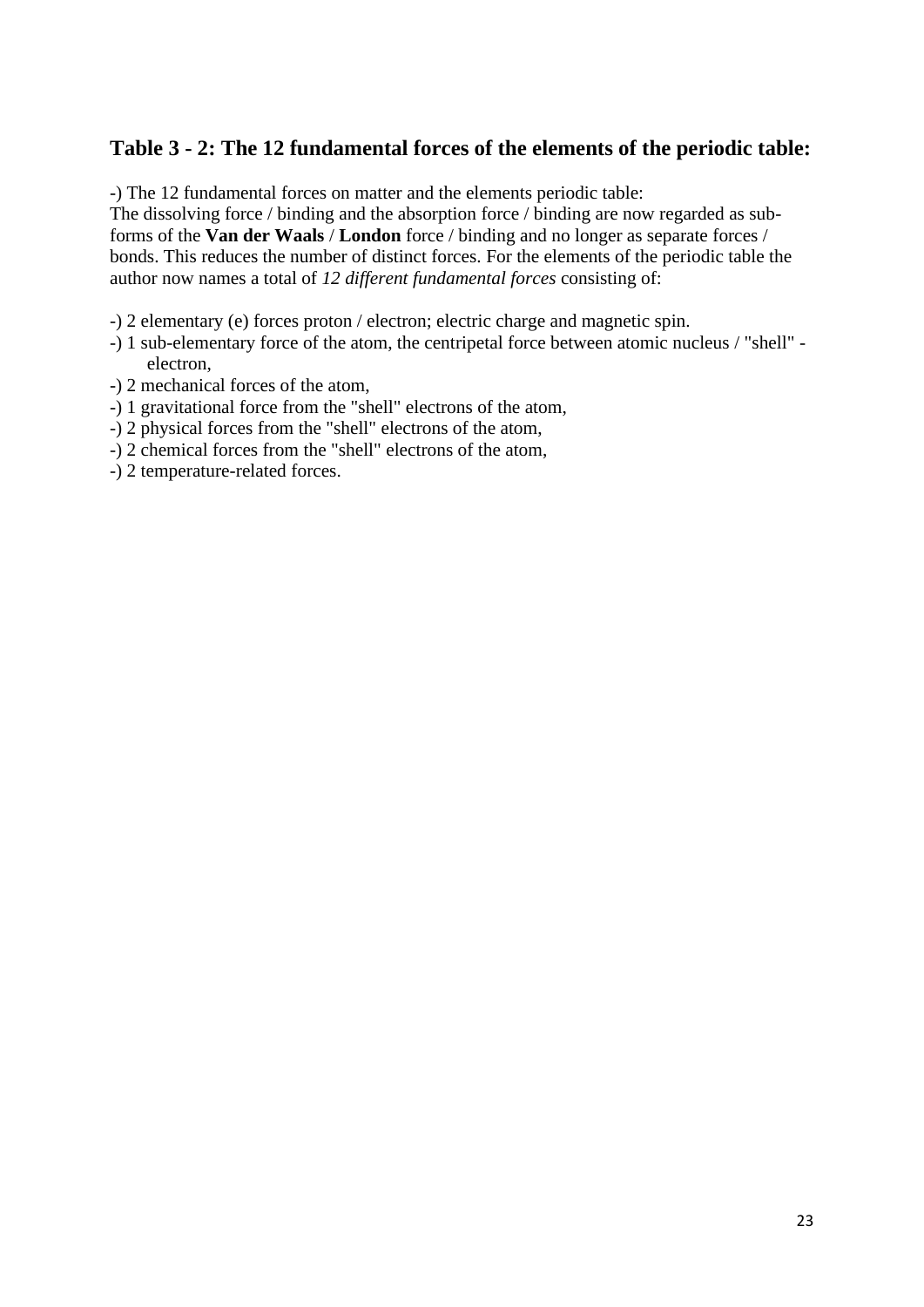# **Table 3 - 3: The 12 fundamental forces on elements of the periodic table:**

| a) The elementary, velocity independent, forces of the proton / electron:                                                                                                                                                                                               |                             |
|-------------------------------------------------------------------------------------------------------------------------------------------------------------------------------------------------------------------------------------------------------------------------|-----------------------------|
| 1a) the elementary charge force proton:                                                                                                                                                                                                                                 | $(+ \text{Lef } p + 1),$    |
| 2a) the elementary magnetic spin force rotating proton:                                                                                                                                                                                                                 | $(+$ Mef $p + 1)$ ,         |
| 1b) the elementary charge force electron:                                                                                                                                                                                                                               | $(+ \text{Lef } e - 1),$    |
| 2b) the elementary magnetic spin force rotating electron:                                                                                                                                                                                                               | $(+$ Mef e +1),             |
| b) The basic sub-elemental force of the atom:                                                                                                                                                                                                                           |                             |
| 3) the centripetal force keeps the shell electron (e) in a                                                                                                                                                                                                              |                             |
| curved orbit around the atomic nucleus:                                                                                                                                                                                                                                 | $(+ Cpf e),$                |
| c1) The mechanical velocity forces of the atomic nucleus:                                                                                                                                                                                                               |                             |
| 4) the acceleration / deceleration force of the atomic nucleus (a):                                                                                                                                                                                                     | $(+ Vf a + ) / (+ Vf a -),$ |
| 5) the centrifugal force of the atomic nucleus (a):                                                                                                                                                                                                                     | $(+ Cf a),$                 |
| c2) The basic (velocity) forces of the shell electron $(1)$ / shell electron pair $(2)$ :                                                                                                                                                                               |                             |
| 6a) gravity of the shell electron (1):                                                                                                                                                                                                                                  | $(+ G1f)$ type 1,           |
| 6b) gravitation of the shell electron pair (2):                                                                                                                                                                                                                         | $(+ G2f)$ type 2,           |
| c3) Physical / chemical basis (kinetic energy) forces 'shell' electron (1) type 1 / electron                                                                                                                                                                            |                             |
| pair $(2)$ type 2:                                                                                                                                                                                                                                                      |                             |
| 7) chemically covalent radical force by the "shell"-electron (1):                                                                                                                                                                                                       | $(+$ R1cf), type 1,         |
| 8) (bio) chemical covalent charge force by the electron pair (2):                                                                                                                                                                                                       | $(+$ L2cf), type 2,         |
| 9) physical <b>Vander Waals / London</b> force by the electron pairs (2): $(+ W2f)$ , type 2,                                                                                                                                                                           |                             |
| 9a) atoms / molecules + flexible (fl) <b>Vander Waals</b> bond / liquid:                                                                                                                                                                                                | $(+$ W2flb), type 2,        |
| 9b) atoms / molecules + fixed (fi) <b>Vander Waals</b> bond / solid:                                                                                                                                                                                                    | $(+$ W2fib), type 2,        |
| 9c) atoms / molecules $+$ <b>Vander Waals/London</b> force without                                                                                                                                                                                                      |                             |
| Vander Waals/ London bond are gas or plasma:                                                                                                                                                                                                                            | $(+ W2gf)$ , type 3,        |
| Interactions between Vander Waals/ London forces and forms of Vander Waals bindings:<br>9d) dissolving (D) atoms / molecules in liquid: dissolving force electron pair (2): (+ W2Db),<br>9e) absorb (A) atoms / molecules of solid: absorption force electro. pair (2): | $(+ W2Ab),$                 |

#### **c4) The basic (kinetic energy) force of outer electron shell atom: type 3:**

| 10a) charge force electron $(1)$ / electron pair $(2)$ :              | $(+ L1k) / (+ L2k),$ |
|-----------------------------------------------------------------------|----------------------|
| 10b) dissolving charged particles / ions in water via charge binding: | $(+ L1b) / (+ L2b),$ |
|                                                                       |                      |

# **d) The basic (temperature) forces:**

| 11) light force (photons neutrinos) single electron (1):        | $(+ Q1k),$    |
|-----------------------------------------------------------------|---------------|
| 12) infrared force (photons) atomic nucleus (a) and the proton: | $(+$ Qir ak). |

# **Explanation Table 3 – 2 and Table 3 – 3 forces normal atoms:**

1) **Tables 3 - 2** and **Table 3 - 3** are simplified versions of the tables in **documents C1, C2 and C3** and **document F1d** [www.uiterwijkwinkel.eu](http://www.uiterwijkwinkel.eu/) . Those tables still have to be adjusted and updated there.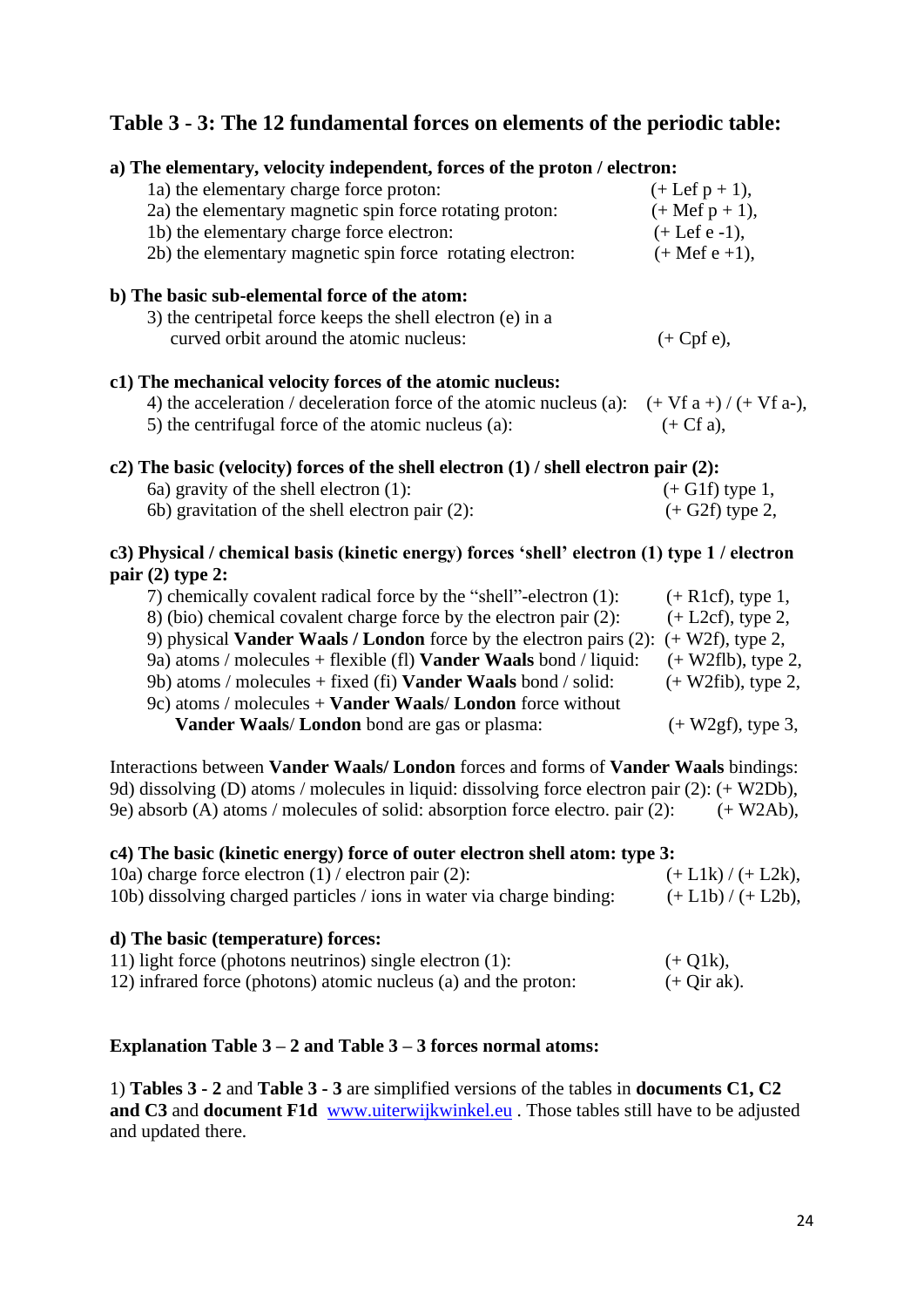2) The total system of these 12 physical and chemical forces / bonds is based on only two of the *same elementary charge* and *magnetic spin forces* of the proton and that of the electron. Those elementary forces already arise at the Higgs/ string/ snare level next to mass/ anti-mass. **Documents F1a 2014 & figures and F1c** on [www.uiterwijkwinkel.eu](http://www.uiterwijkwinkel.eu/) . The centripetal force by the "shell"-electron (Cpf e) is first mentioned at the atom.

3) All other physical and chemical forces arise only when there is an atom. Those forces are derivatives of these two elementary forces created as a result of kinetic energy and the speed / acceleration of the atom in the universe with respect to the **center C** of the universe. **Documents F1d & figures, C1, C2 and C3 as well E3, E3-1 and E3-2 for gravity.** During the universe cycle, these 12 forces appear piece by piece and also disappear again. Gravitation as very last of the atom related forces.

4) The ordinary proton and the ordinary electron are the only two stable basic building blocks of both ordinary matter and black hole matter. On the basis of the elementary attractive charge forces of the proton/ electron and their mutual repulsion via the magnetic spin force, all atoms and 92 stable elements of the periodic table can be built up. The construction of these atoms occurs *step by step* in nuclear fusion by adding: 1) one proton to the atom-core or 2) one electron to the atom-core or 3) one electron to the "shell"-electrons. All stable black-hole atoms and unstable higher atoms > nr 92 in black holes are constructed

by only protons as well "core"-electrons and "shell" electrons. (1 neutron  $= 1$  proton  $+ 1$ electron).

5) The forces indicated under *c1)* arise from a change in speed of atoms / molecules and a change of direction in speed (angular speed).

6) All ordinary atoms are subject to: a) the expansion speed of about  $400 - 450$  km/s and b) the 8 - 10 forms of rotation speed of the atom in question in the universe with respect to the absolute **center** and **zero point C** of the universe.

7) The *chemical covalent charge force* / bond concerns all chemical reactions involving reactions with electron pairs. This includes almost all *biochemical reactions* and individual reaction steps present within them.

8) At the temperature forces referred to under *d),* such a vector structure and link to speeds of the atom in the universe are lacking for the time being.

9) In **documents F1d / C2** [www.uiterwijkwinkel.eu](http://www.uiterwijkwinkel.eu/) , the author also deduced the other forces of the atom. For these other non-fundamental forces on the atom see the relevant documents with forces.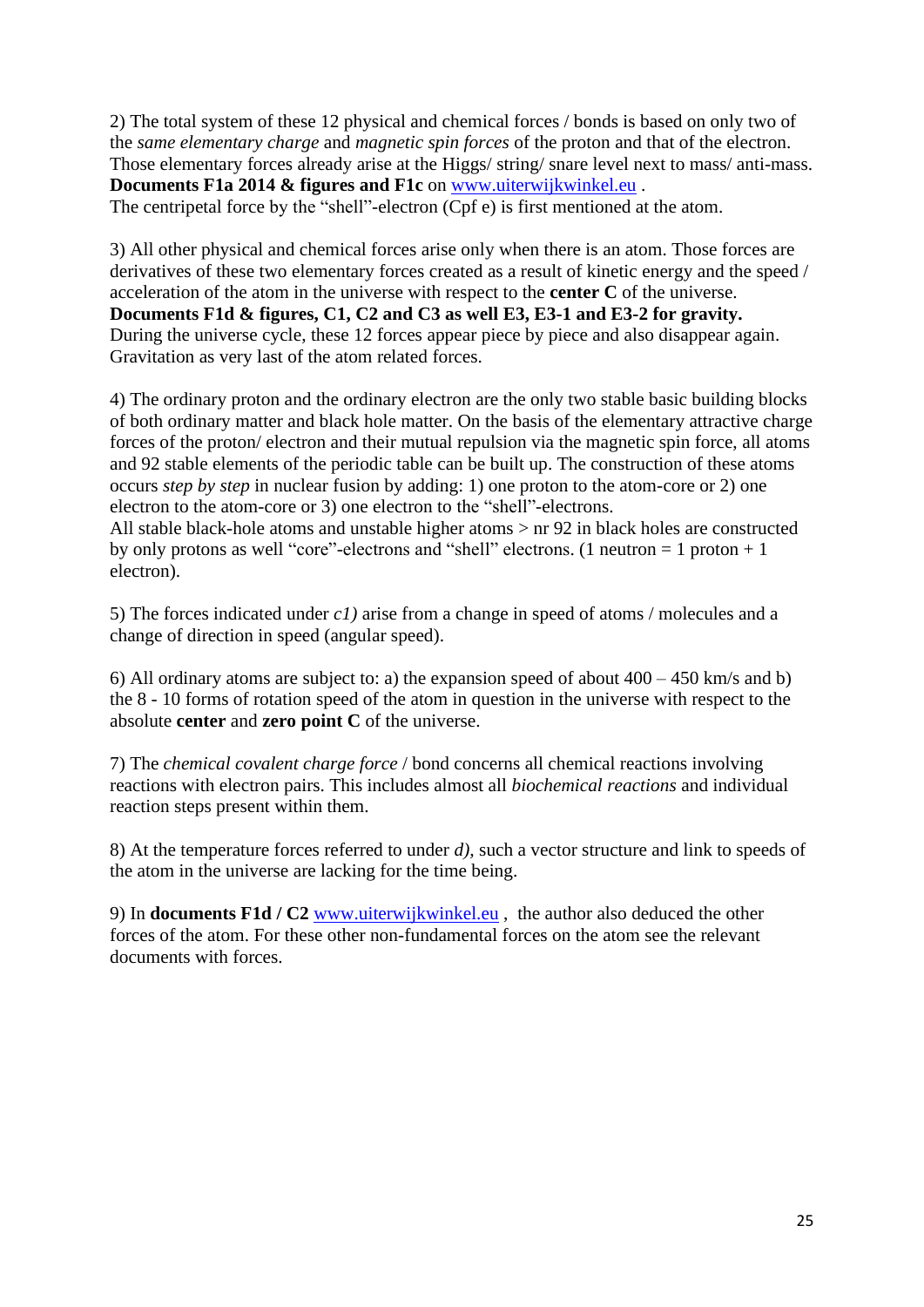# **Table 3 - 4: The 7 fundamental forces of** *black hole atoms* **/ black holes:**

| a) The elementary forces of the proton / electron:                                                                                                                                                                               |                          |
|----------------------------------------------------------------------------------------------------------------------------------------------------------------------------------------------------------------------------------|--------------------------|
| 1a) the elementary charge force proton:                                                                                                                                                                                          | $(+ \text{Lef } p + 1),$ |
| 2a) the elementary magnetic spin force rotating proton: $(+$ Mef $p + 1)$ ,                                                                                                                                                      |                          |
| $(+$ Lef e-1),<br>1b) the elementary charge force electron:                                                                                                                                                                      |                          |
| 2b) the elementary magnetic spin force rotating electron: $(+$ Mef $e + 1)$ ,                                                                                                                                                    |                          |
| b) The basic sub-elemental force of the atom:                                                                                                                                                                                    |                          |
| 3) the centripetal force keeps the shell electron (e) in a                                                                                                                                                                       |                          |
| curved orbit around the atomic nucleus:                                                                                                                                                                                          | $(+ Cpf e),$             |
| c1) The mechanical velocity forces of the atomic nucleus:<br>4) the acceleration / deceleration force of the atomic nucleus (a): $(+ Vf a +) / (+ Vf a -)$ ,<br>5) the centrifugal force of the atomic nucleus (a): $(+ Cf a)$ , |                          |
| c2) The basic (velocity) forces of the shell electron $(1)$ :<br>6) gravity of the "shell" electron $(1)$ :                                                                                                                      | $(+ Glk)$ type 1,        |
| d) The basic (temperature) forces:<br>7) infrared power (photons) atomic nucleus (a) and<br>the proton limited to 2.7 kelvin:                                                                                                    | $(+$ Qir af).            |

#### **Explanation Table 3 – 4 forces** *blackhole atoms***:**

1) **Table 3 - 4** is a simplified version of the tables in **document F1e** [www.uiterwijkwinkel.eu](http://www.uiterwijkwinkel.eu/) Black hole atoms are only possible starting beryllium / Be.

2) The total system of these 7 forces / bonds of black hole atoms is basically based on only the same two elementary forces: 1) electric charge and 2) magnetic spin of the proton and those of the electron. The black hole atom is the centripetal force that keeps the electron in orbit around the nucleus.

3) Gravitation first arises when there are black hole atoms ≥ Be and speed of those atoms in the universe and angular speeds. See **documents E3, E3-1 and E3-2 for gravity**. Gravity is caused by the speed of black hole atoms and change in direction in speed (angular speed).

4) The "shell"-electrons of black hole atoms rotate at near the speed of light around their nuclei. These "shell" electrons only generate gravity and don't generate any other physical or chemical force.

5) All black hole atoms are subject to: a) the expansion speed/ momentum and b) the 8 - 10 forms of rotational speed / angular momentum of the relevant atom in the universe with respect to the absolute center and **zero point C/ center C** of the universe. Only the same gravitation components common matter and blackhole matter attract each other mutually! Different gravitational components neglect each other.

6) The central blackholes of galaxies (CBHG) just undergo  $1 - 5$  angular speeds within their cluster consisting out of  $4 - 6$  thousand may be more galaxies.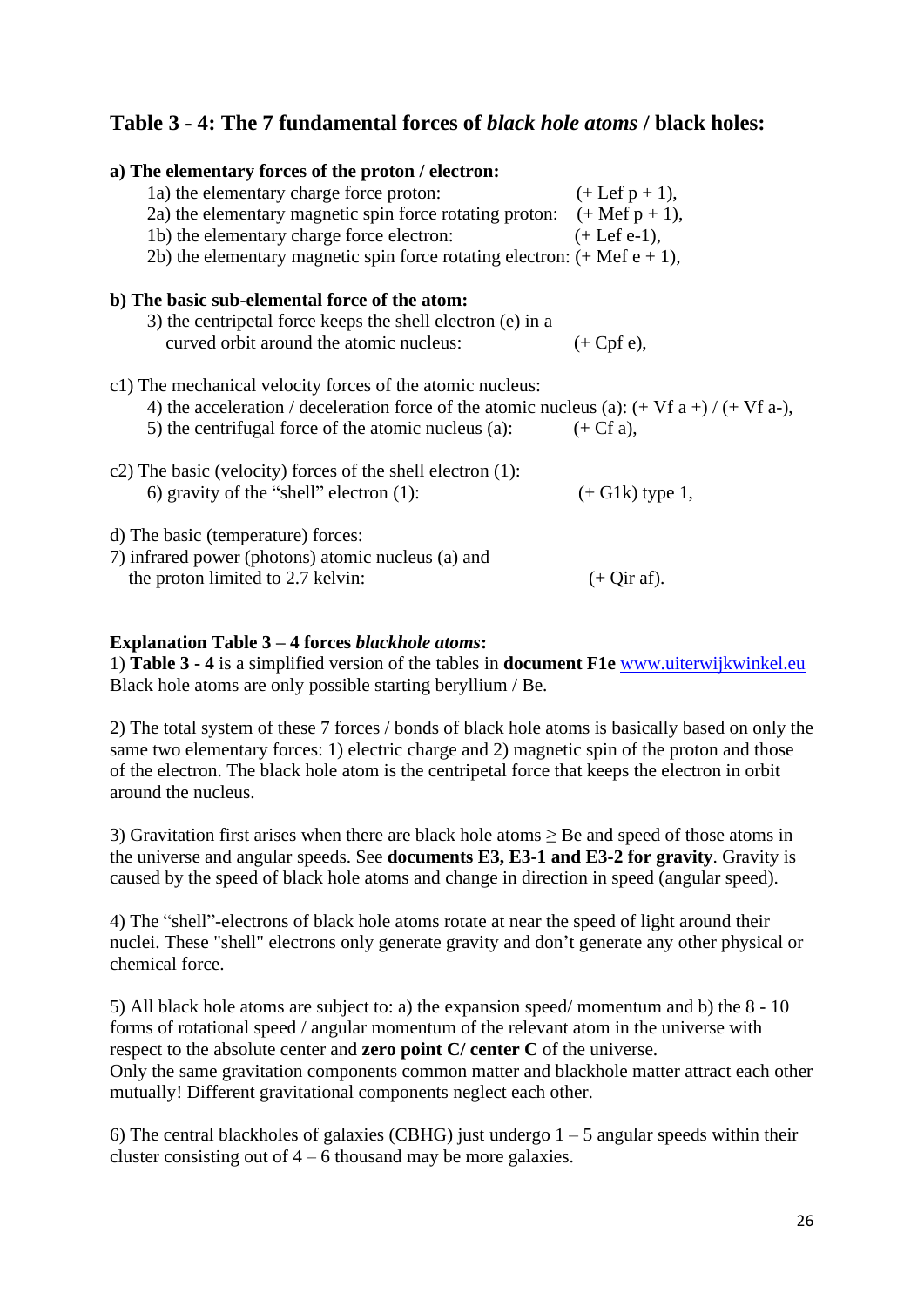# **IV-1) Forces of ordinary atoms divided now into 9 - 11 velocity / kinetic energy vectors: Vector law by Uiterwijk Winkel:**

All gravitational, physical and chemical forces mentioned in **table 3 - 2** under c2), c3) and c4) are exclusively generated on the atom by the "shell" electrons of the atom as a result of: 1) the expansion velocity / momentum and 2 ) the 8 - 10 forms of rotational speed / angular momentum of the relevant atom in the universe with respect to the absolute **center C and absolute zero point C** of the universe. This also applies to gravity.

Every speed / rotational speed in the universe generates its own specific force vector / component associated with that speed for all forces mentioned under c2), c3) and c4). All chemical and physical forces mentioned under c2), c3) and c4) are built up on Earth from as many and the same force / speed vectors as the number of movements / accelerations that the earth undergoes in the universe and within the universe-spherical-shell/ USS with respect to the **center C.**

This also applies to all other objects and all types of black holes in the universe and the number of movements thereof with respect to the **center C** of the universe! The number of different speeds of the earth in the universe and that of the Earth itself is now approximately 9  $-11$  relevant speeds; all  $> 20 - 30$  km/s. Those 9 - 11 relevant movements result in 9 - 11 different deviations in the orbits of all "shell" electrons and everywhere in the same 9 - 11 force vectors at all the forces mentioned under c2), c3) and c4).

The same number of rotational speeds and the same quantitative magnitude of those speeds with respect to **center C** and with respect to the 8 - 10 rotational speeds within the universespherical-shell are present both within each cluster of galaxies and within each galaxy everywhere within the universe-spherical-shell with **C** in the center of this USS. Those 9 - 11 force vectors are universe-wide equal in nature and composition as they are quantitatively equal as well. None of those 9 - 11 speeds in the universe / universe-sphericalshell is constant! Mathematically modelling!

All 9 - 11 speeds change quantitatively very slowly during the cycle of the universe. Forces, and in particular their force vectors/ components, also disappear again during collisions between celestial bodies.

The forces mentioned under c2), c3) and c4) in **Table 3-2** and their 9 - 11 force and bond vectors are therefore not constant either. These forces and their 9 - 11 binding components also change very slowly during the unwinding of the universe cycle. *Effects for Quantum-gravity as well Quantum-mechanics!* **Document G11.**

# **-) The constants of nature linked to forces also change very slowly over time:**

These extremely slow changes also apply to the constants of nature linked to **Table 3-2,** which are also composed of 9 - 11 underlying variable speed-related sub-constants!

# **-) By equal forces, only equal (velocity) vectors mutually attract each other and are able forming bindings/ bond; Vector law by Uiterwijk Winkel:**

With the physical and chemical forces mentioned under c2), c3) and c4), only the same forces with the same velocity vector / force vector attract each other. Only identical vectors of the same force can form one physical or chemical binding/ bond.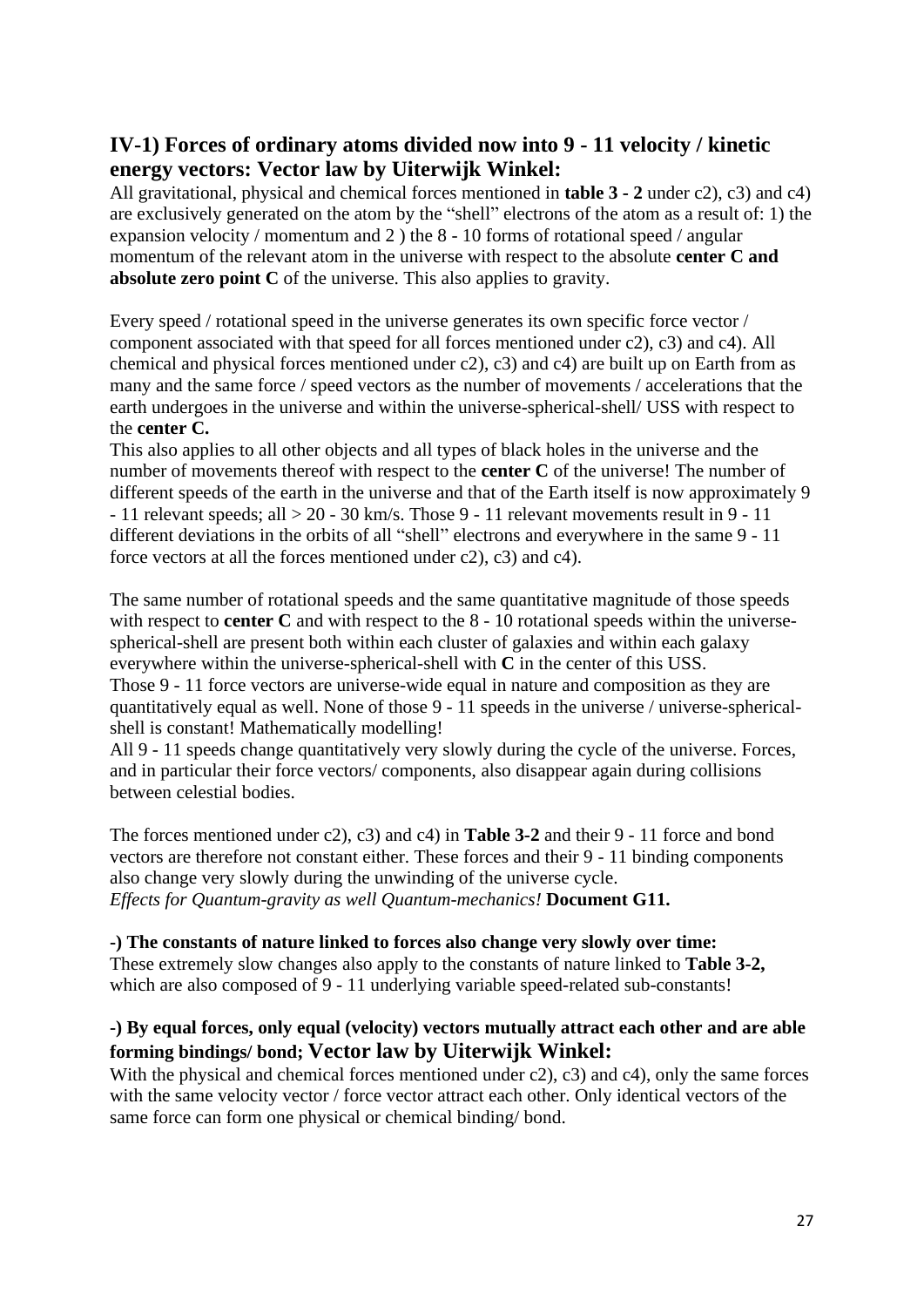Force vectors of the same force related to different velocity vectors are completely indifferent to each other. Different speed components/ vectors of the same force cannot form mutual bonds! This is expressed in the **Vector/ component Law** by **Uiterwijk Winkel**.

Only the same forces and the same velocity vectors/ components of: a) gravity, b) the 2 physical forces and c) the 2 chemical forces, mentioned under c2), c3) and c4), attract each other!

These forces can form 9 - 11 specific physical and chemical binding vectors. Physical or chemical bonds between atoms thus consist of 9 - 11 underlying bond components. Thus physical and chemical bonds/ bindings are a reflection of all movements of the atom in the universe and within the universe-spherical-shell/ USS!

# **-) Binding heat:**

During the formation of these physical and chemical bonds consisting of 9 - 11 sub-bonds/ bindings standard binding heat is released. This 9 – 11 dimensional binding energy is the prove/ sign that the amount of "added" kinetic energy of these "shell"-electrons has decreased!

Now these bond-forming electron-pair has moved into an energetically more favorable orbit! Each sub-bond/binding contributes its own characteristic portion to the total bond/ binding*. In fact this is the foundation of Quantum Mechanics.* (You need to know these  $9 - 11$  speeds of atoms quantitatively. That's just possible after mathematical modelling the cycle of the universe. **Document G15**)

# **-) Construction of gravitation, physical and chemical forces / bonds from 9 - 11 velocity vectors / components:**

- Gravity: Gravity is made up of as many gravitational vectors as the number of movements that the earth undergoes in the universe. That number is currently between 9 - 11 relevant speeds. These speeds are all  $>$  approximately 20 - 30 km/sec. Only equal gravitational vectors mutually attract each other. Different vectors/ components are completely indifferent to each other.

*This division of gravity to 9 - 11 speed-vectors/ -components is the basis of quantum gravity* and division of gravitational energy / "dark" energy into  $9 - 11$  different components of gravitational energy.

# **- Structure of physical and chemical forces / bonds:**

The two chemical and two physical bonds mentioned under c2), c3) and c4) **Table 3-2** are made up of the same 9 - 11 force and bonding vectors as the number of 9 - 11 movements that planet Earth undergoes in the universe, all larger approx. 20 - 30 km / sec.

All physical and chemical bonds on Earth therefore consists of as many separate bond vectors/ components (now nine - eleven speeds; mostly rotational/ angular speeds within the USS) as the number of movements and speeds of planet Earth in the universe relative/ USS to the **center C** of the universe.

A direct relationship exists between astrophysics and quantum mechanics as well quantum gravity. **Documents G10, G11, G13, G15**.

All physical and chemical bonds elsewhere in the universe/ universe-spherical-shell locally are based on the same basic structure of 9 - 11 force-/ bond-vectors/ components. This results in a fundamentally different view on and approach to all forms of physical and chemical bonds currently common and accepted in **Science**.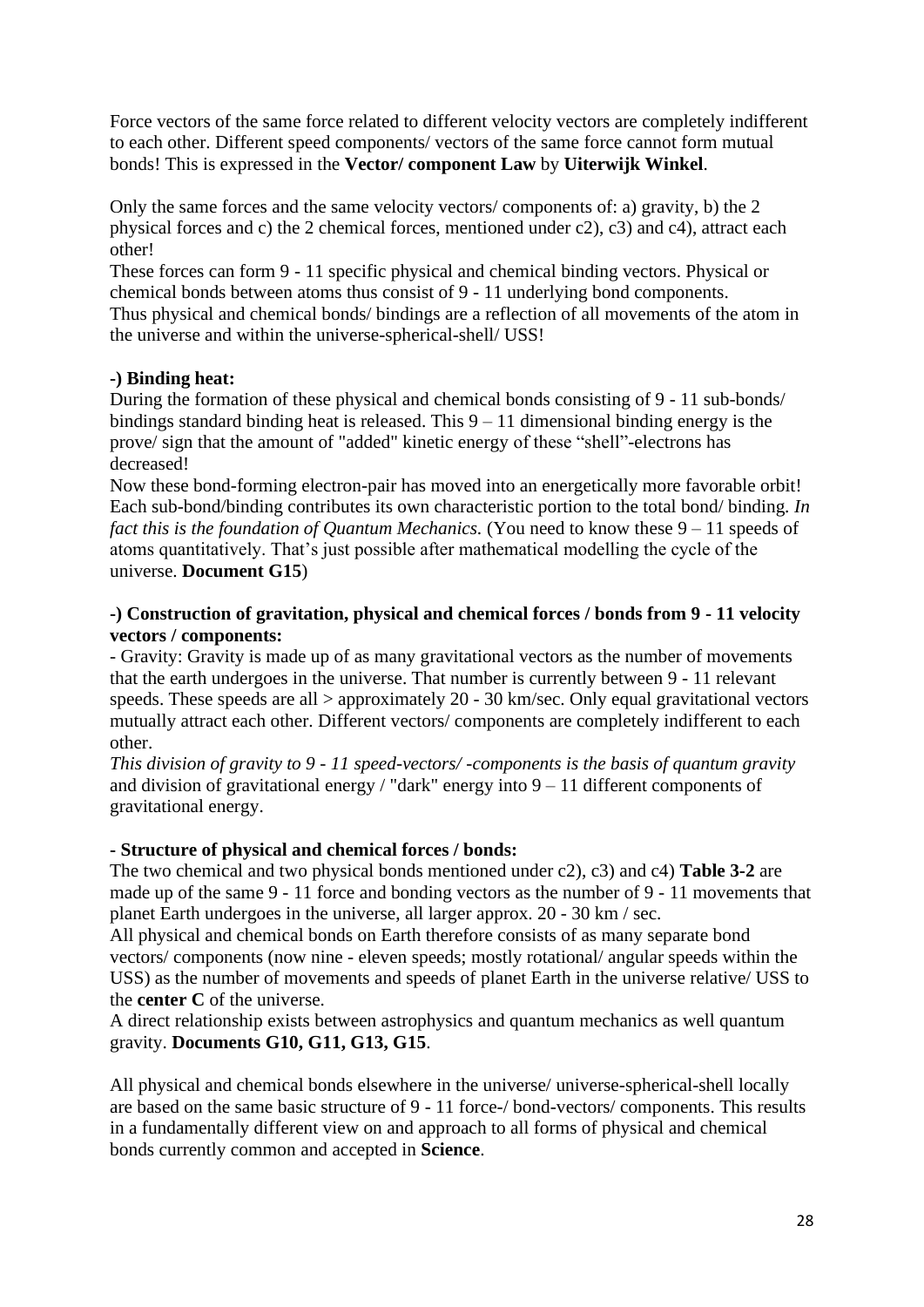# **-) For each individual atom it is clear where center C is located and to which 8 - 10 rotation speeds that atom is subjected within the universe-sphere-shell:**

Through those 9 - 11 deviations in the orbits of its "shell" electrons and thereby generated 9 - 11 force-/ bond-vectors and the quantitative size of those different force-/ bond-vectors every individual atom in the universe "knows" in principle exactly where that specific atom is: 1) in the universe with respect to the **center C** and with what expansion speed,

2) the actual expansion speed of the USS itself and

3) at what set of 8 - 10 rotational/ angular speeds that atom moves within the USS relative to the **center C** of the universe and rotational points within the cluster of galaxies! That is extremely curious!

Suppose the current number of  $9 - 11$  speeds of the Earth / atom in the universe/USS relative to **center C** are both qualitatively and quantitatively determined. Now all physical and chemical forces and their bindings/ bonds can be decomposed into their 9 – 11 force- and bonding-components. Then quantum gravity as well quantum mechanics can be fully completed quantitatively!

# **-) Deriving those 9 - 11 speeds of all atoms in the universe is extremely difficult:**

Astrophysics can solve the problems of quantum mechanics by deriving all current speeds of the earth in the universe and filling them in quantitatively. For this quantification a *mathematical model* of the universe cycle and of the universe has to be developed. Such a model is indispensable and necessary! Via such mathematical model all movements of the Earth in the universe in principle can be deduced both qualitatively as well quantitatively.

#### **This can be done as well by deriving:**

a) the structure of every physical and chemical bond on Earth; an extremely difficult job. b) in case one could bring the "shell" electron of a hydrogen atom, helium or of a lithium atom in a perfectly circular orbit around the atomic nucleus. This isn't easy as well!

Then the effects of those 9 - 11 movements of the Earth in the universe/ USS each > 20 - 30 km/s and those movements of the Earth itself must be fully compensated! (Technically may be possible via 9 - 11 different lasers)

For the time being, *mathematical modeling of the universe cycle* and especially the current part of that cycle offers the best prospects. This modeling can be realized fairly quickly within a period of 1 - 2 years. For the structure of bonds and divestitures see **document D1** to be finalized.

# **IV-2) To split forces into vectors present on black hole atoms / matter; At black hole atoms, only gravity is relevant:**

At black hole atoms / black holes, every speed / rotational speed in the universe also generates its own specific gravitational vector/ component that is specific related to one of those  $9 - 11$ speeds. From black holes one should derive its location within the cluster and its velocities within the universe-sphere-shell with respect to the **center C**.

However, the number of speeds of these central black holes in the Universe/ USS and within galaxies is less than those speeds of planet Earth in the universe/ USS.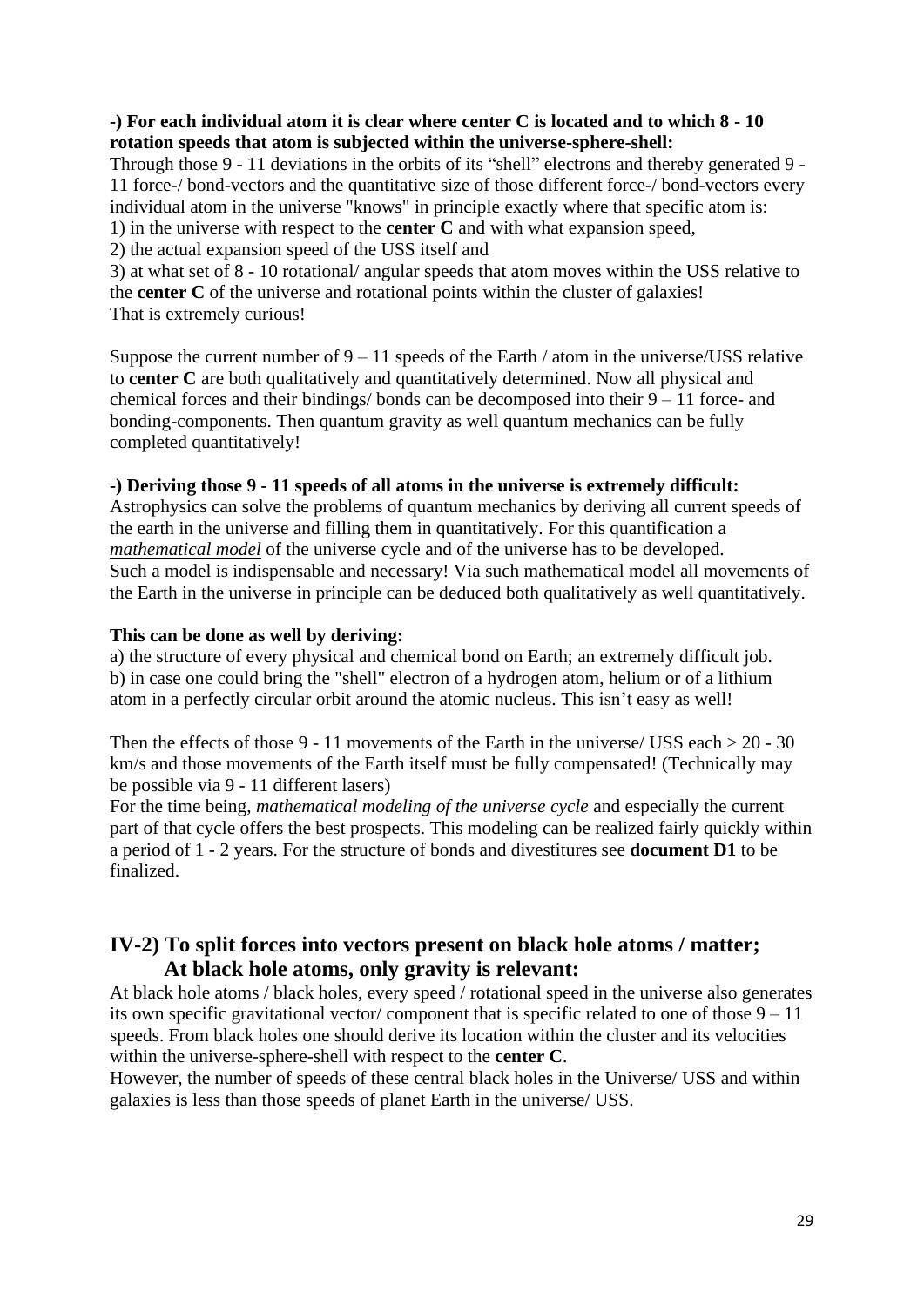That number of movements of black holes is 7 - 9 pieces or less; each  $> 20$  - 30 km/s. Those 7 - 9 relevant motions result in 7 - 9 corresponding gravitational force vectors of small local black holes.

In fact, the *central black holes of galaxies* undergo as little as 1 – 5 different rotational speeds within the USS relative **center C** depending on their position within the cluster of 4 - 6 thousand galaxies.

Each of the 2 - 9 movements in the universe also generates its own gravitational component of the black hole, of which its own rotation/ angular speed by far is quantitatively the most important.

Here, too, only similar force components of gravity mutually attract each other in accordance with the **Vector Law by Uiterwijk Winkel**. Gravitational vectors of different velocity vectors of black holes are indifferent to each other. The gravitational composition is rather complex. So is the raster of gravitational forces within the USS.

#### - **Interaction** *g***ravity ordinary matter / atoms ↔ gravitational black holes / atoms:**

In ordinary and black hole matter, only corresponding gravitational vectors attract each other. All celestial bodies (normal and black holes) only attract each other through the same corresponding gravitational components! The universe has the structure of a universe-sphereshell/ USS with **C** in the center.

Within all estimated  $4 - 20$  millions of clusters each containing  $4 - 6$  thousand or more galaxies, those 2 - 9 gravitational vectors of black holes are not only the same in nature, composition, but also quantitatively the same everywhere within the USS even the parts we cannot observe at Earth.

Within the USS, those 2 - 9 black hole speeds also change very slowly quantitatively over time/ universe-clock-time/ UCT. With that, those gravitational components also change very slowly during the universe cycle; everywhere always quantitatively the same. To this end, a mathematical model of the universe cycle and of the universe must be drawn up. This also affects the distribution and construction of the amount of gravitational energy  $(=$ "dark" energy) in the universe/ the universe-spherical-shell.

# **-) Temperature forces:**

In blackholes the nuclei of black hole atoms have hardly any space left over for vibration. Black hole atoms and black holes have a standard temperature of just 2.7 Kelvin. Black holes and compressed celestial bodies therefore almost completely lack the temperature forces.

# **During each step of the universe cycle we consider:**

- Did new forces arise during the conscious step in the universe cycle or did existing forces disappear on the atoms of ordinary matter and / or on atoms of black-hole matter / black holes?

- Have changes occurred in the number of speeds and thus in the number of force components/ vectors of the forces present? Have the available velocities changed quantitatively and with them the associated force vectors and binding components? If so, to what extent?

- Which forces are present on the different forms of electromagnetic radiation and on the different forms of particle radiation.

- Which electromagnetic radiation and particle radiation, only the elementary charge and the magnetic spin are relevant and other forces do not play any role?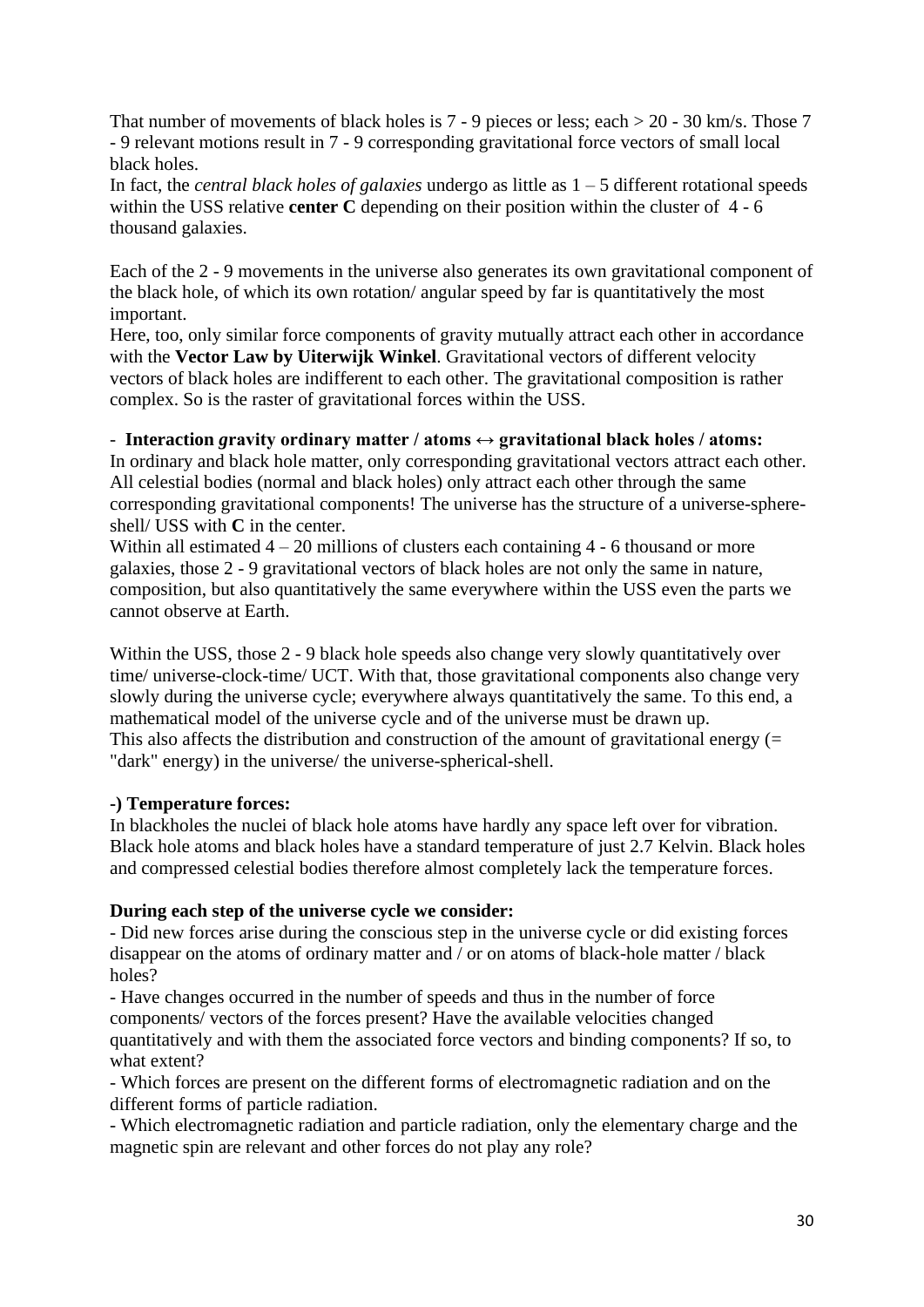# **V) Distribution of the kinetic energy over the different forms of matter and the different forms of linear speed and rotational speed:**

- The radial kinetic energy / momentum of ordinary matter and of black-hole matter relative to the **center C** of the universe: This concerns only one speed universe-wide and exclusively the expansion velocity  $v_{\text{exp}}$  momentum that the universe-spherical-shell/ USS has with respect to **center C**.

#### **-) Development of rotational speeds/ tangential speeds/ angular momentum at the expense of the expansion velocity v<sub>exp</sub>/ momentum of the universe-spherical-shell:**

Since the formation of the hydrogen/ H atom/ molecule and the hydrogen atom associated gravity, the expansion speed of the universe-spherical-shell and all atoms present there is increasingly slowed relative **center C**.

That energy is largely converted into forms of rotational speed angular momentum and a small part into gravitational energy with respect to **center C**.

These rotations start at the atomic level and eventually increase to rotations with the collection of a maximum of clusters each filled with  $4 - 6$  thousand or more galaxies. These nearly identical, 4 – 20 million, clusters of galaxies form the largest and thus maximum astronomical unit.

Within the universe-spherical-shell, a total of another 10 - 12 different rotational speeds have been developed to date. (Through collisions in the past between stars and galaxies, some of those rotational speeds may have already been disappeared).

# **-) The tangential movements / kinetic energy / angular momentum within each cluster of 4 – 6 thousand or more galaxies:**

Within the almost identical clusters of  $4 - 6$  thousand galaxies, the galaxies present are mutually subjected to 1 - 5 rotational / tangential movements / angular momentum, all greater than tens of km/s and sometimes hundreds of km/s.

-) **RC1**: rotation of central black hole in the center of each galaxy,

-) **RC2**: rotation of dozens of galaxies around one rotation point,

-) **RC3**: rotation of hundreds of galaxies around one rotation point,

-) **RC4**: rotation of entire cluster of 4 - 6 thousand galaxies around one central cluster black hole; one of the so-called M systems.

At the level of clusters, all atoms in the universe-spherical-shell are now subject to a total of 1 - 4 possibly even 5 tangential velocities/ angular moments.

# **-) The tangential movements / kinetic energy / angular moments within each galaxy:**

Within each galaxy all almost matter undergoes, in addition to the expansion speed, approximately 6 - 7 forms of rotation / tangential movements with associated angular moments with respect to the rotation points:

-) **R1**: the central black hole of the galaxy itself,

- -) **R2:** rotation within the spiral arms of the galaxy,
- -) **R3:** rotation of the spiral arms and solar systems and black holes around them the central black hole galaxy,
- -) **R4:** local rotations of groups of solar systems and black holes within **R3**,
- -) **R5:** the solar system's own rotation and local black hole itself,
- -) **R6:** the rotation of planets around star/ black hole and
- -) **R7:** the own rotation of those satellites: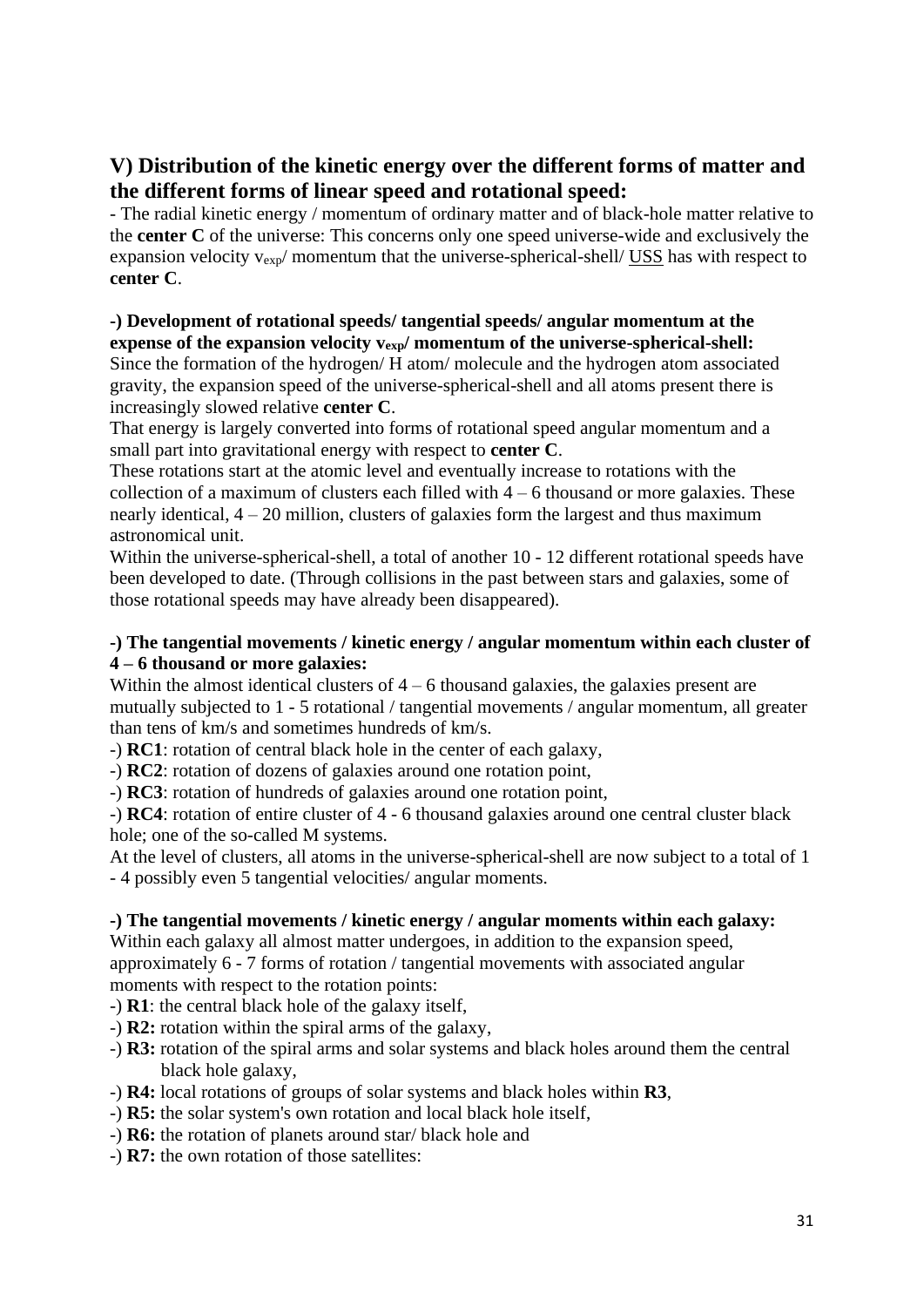At the level of galaxies, all atoms in the universe-sphere-shell/ USS are now also subject to a total of 6 - 7 tangential velocities / angular moments.

# **-) Universe-spherical-shell/ USS wide all atoms are subject to roughly the same 9 - 11 speeds:**

In total, almost all matter and all atoms in the universe are subject to one expansion speed with a total of approximately 9 - 11 movements, mainly in the form of large-scale rotational movements / angular moments within the cluster of galaxies. Of those movements, 9 - 11 are relevant at speeds greater than 20 - 30 km/s.

# **-) Each speed generates its own force / binding component:**

Every form of (rotational) movement in the universe is linked to its own form of kinetic energy and is therefore linked to its own force component on a) the gravitation and b) on the physical / chemical forces / bonds of that atom.

# **-) According to current insights, the universe/ USS:**

- has one fixed **center C**; in an area of 8 10 billions of lightyears around without any form of matter and energy. Only gravity and universe-clock-time/ UCT are present there.
- has 4 20 million clusters each filled with 4 6 thousand or possibly even more galaxies,
- in total 4 20 billion galaxies around their central blackhole and rotational **center R1.** Most galaxies have 2 – 4 spiral arms. Each of those 2 - 4 spiral arms has its own **rotation R2**,
- a smaller number of galaxies are compact elliptical galaxies. (Less stars and much larger central blackhole)
- all galaxies universe wide contain the same amount of matter and kinetic energy and  $200 \pm 50$  billion stars,
- every star / black hole rotates around the central black hole of the galaxy **R3**,
- local groups of stars rotate around own center **R4**,
- each star and its 1 10 planets rotate around its own center of rotation **R5**,
- each planet with its satellites rotates around its own center of rotation; a star **R6**,
- those satellites rotate, each for themselves, around its own center of rotation **R7**.

The galaxies mutually undergo 4 - 5 rotational movements/ angular moments within the universe-spherical-shell and with respect to **center C** each larger 30 km/s.

# **-) Developments in the universe-spherical-shell/ USS in the next 350 - 450 billion years:**

The universe now has reached **phase 23** of the universe cycle of 29 steps. **Step/ phase 23** will take another 350 - 450 billion years to complete. During that long period, all matter and all kinetic energy will be trapped in the *central black hole of the cluster* (CCBH). Gravity puts an end to the expansion of the universe/ universe-spherical-shell and provides a finite maximum expansion of approximately 10 - 12 billion light years perfectly round and thin balloon of now galaxies around **center C**.

Then due to collisions all expansion speed and all angular speeds inside the USS are converted into one rotation speed of this *central cluster black hole (*CCBH). The universe is and will always be a *100% completely closed system* for all phenomena with: waves, particles, mass, matter and energy.

In the meantime, gravity also causes collisions between celestial bodies. With that, those 9 - 11 angular/ rotational speeds and associated angular moments will disappear again. During these collisions kinetic rotational energy/ momentum (absorbed photons) is converted into heat (and free photons).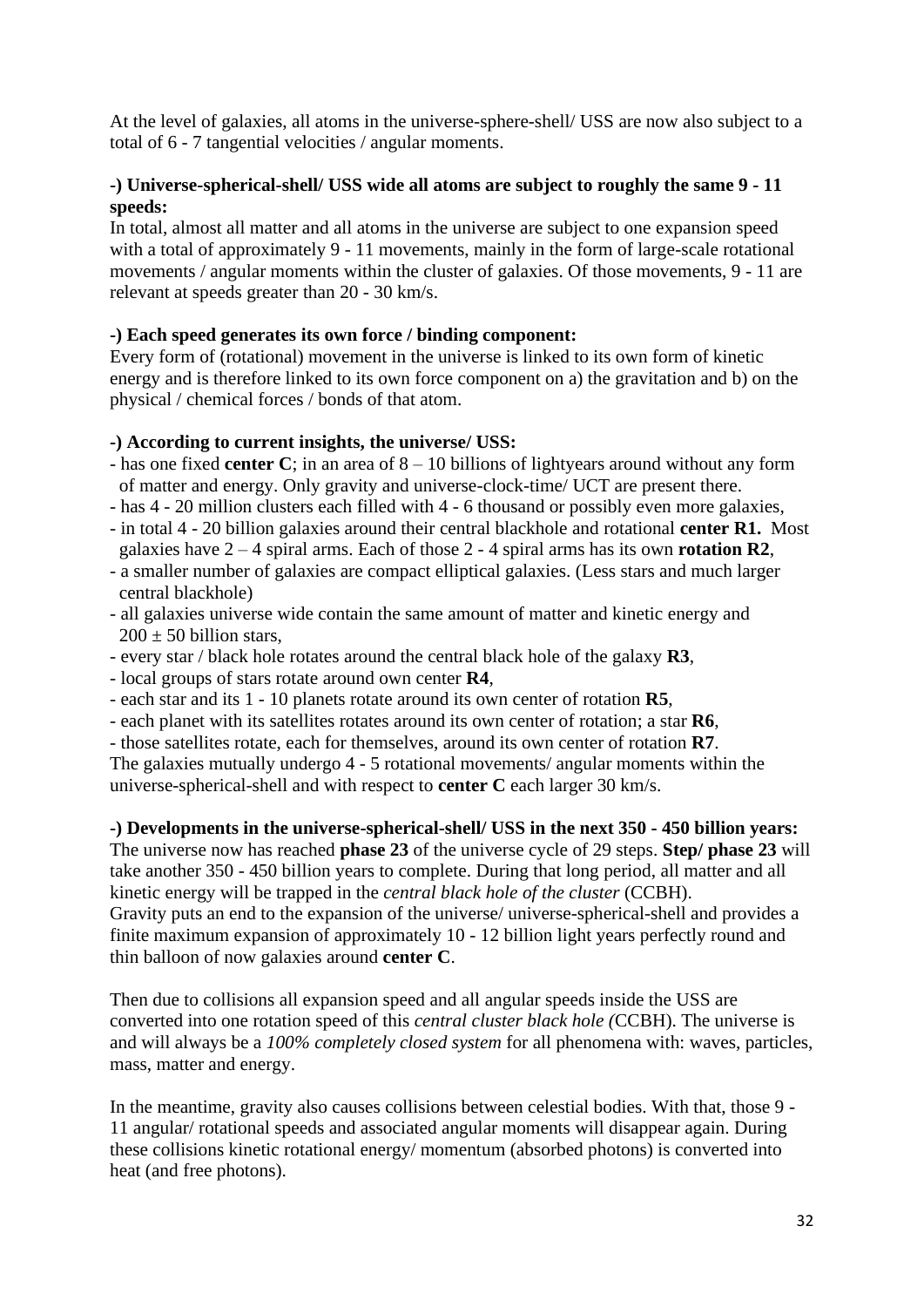Within the universe-spherical-shell/ USS, all free energy/ photons are re-formed into protons/ electrons and hydrogen within a period of 13.8 billion years. By forming stars and supernovas, that hydrogen is converted back into higher elements that are acceptable for black holes starting element Be. (H, He and Li are refused by blackholes)

As a result of these collisions, in all clusters, within the next 350 – 450 billion years all matter and kinetic energy accumulates in just one remaining central cluster black hole/ CCBH at the end of the expansion of the universe-spherical-shell/ USS. Ultimately only one tangential rotational/ angular speed / angular momentum will remain out of these now present  $9 - 11$ speeds.

Then all expansion velocity of the universe-spherical-shell within all clusters has been converted into angular momentum as well.

#### **During each step in the universe cycle is considered:**

- The number and forms of movements on ordinary matter and on black hole matter/ black holes and the associated forms of kinetic energy:

- The distribution of that kinetic energy over the 9 - 11 (rotational) movements of ordinary matter and of the black-hole matter/ black holes. This distribution of these movements and of kinetic energy applies both at the level of the galaxies relative to the **center C** of the universe and movements/ energy within one galaxy:

- Following the process reducing those 9 – 11 movements in just one angular speed:

# **VI) Distribution of momentum and angular momentum over the different forms of matter and the different forms of (rotational) speed,**

**- The linear movement / expansion speed / momentum in the universe-spherical-shell|:** Everywhere within the universe-sphere-shell this movement is linearly directed from **center C**. With time, this rectilinear movement is increasingly converted into rotations/ angular momentum and divided over 8 - 10 forms of rotations / angular moments. It concerns the distribution of the momentum over the different rotational movements of the rotations mentioned under **V** within each cluster together with the rotations within galaxies:

**- The distribution of the total angular momentum over the various rotation points.**  These are:

a**) The momentum coupled to the expansion speed vexp of the universe-sphere-shell:** This concerns just one straight speed.

#### **b) The 1 - 5 rotation/ angular speeds of galaxies within each cluster of 4 -6 thousand galaxies:**

Each speed about hundreds to about  $2 - 3$  thousand km/s and associated angular momentums of galaxies within the *cluster* of galaxies within the universe-sphere-shell and of the different galaxies mutually: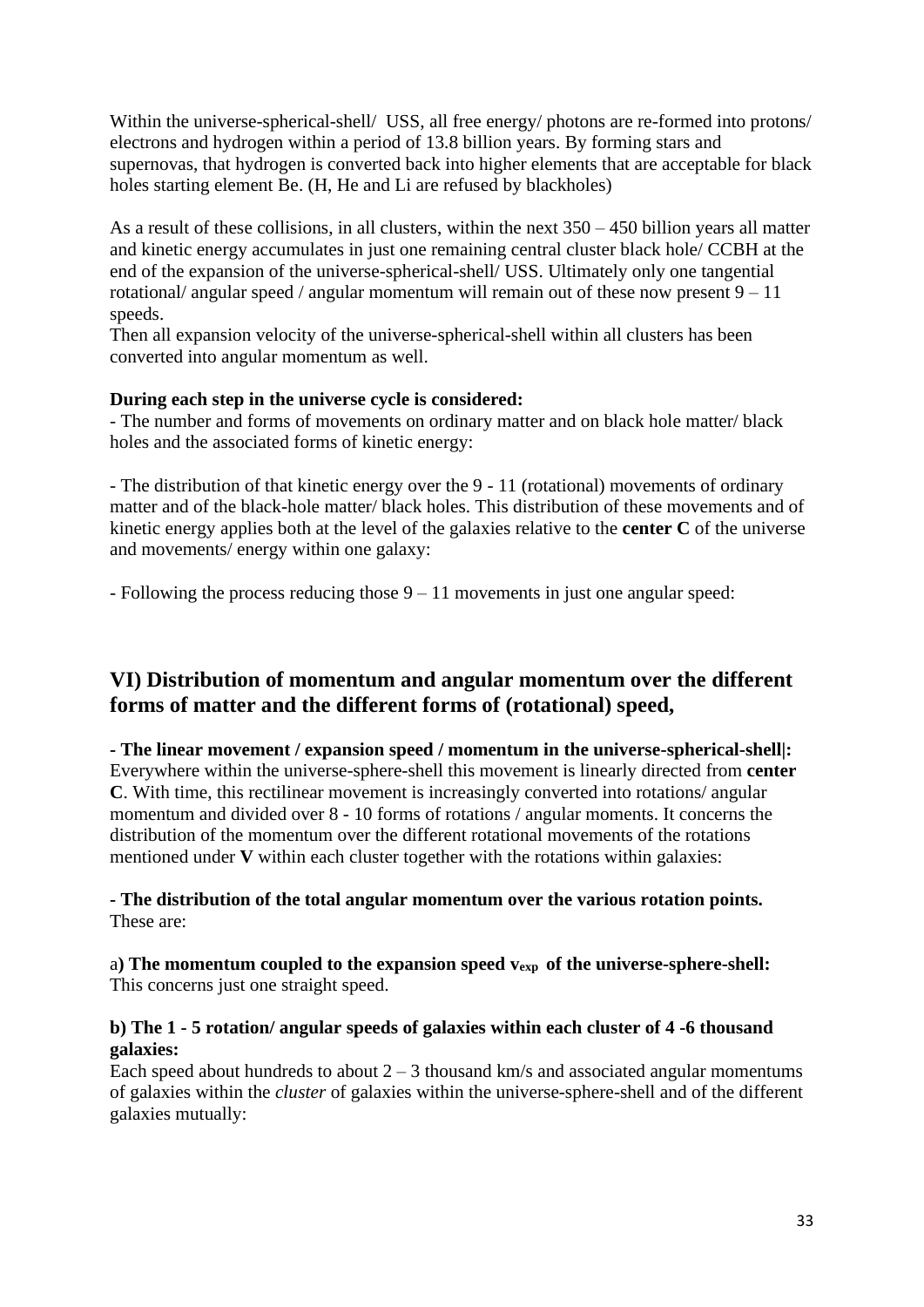- -) **RC1**: rotation/ angular speed of central cluster black hole (CCBH) in the center of the cluster clockwise or anticlockwise,
- **-) RC2:** rotation/ angular speed of all 4 6 thousand galaxies present inside these clusters clockwise or anti-clockwise,
- -) **RC3**: rotation/ angular speed of hundreds of galaxies around one rotation M point and large elliptical galaxies,
- -) **RC4**: rotation/ angular speed of dozens of galaxies around one rotation M point,
- -) **RC5**: rotation/ angular speed of small satellite galaxies around one bigger galaxy.

#### **c) The rotational/ tangential/ angular movements occurring** *within* **each galaxy:**

These about 7 speeds only develop after the Big Bangs of the galaxies that occurred about 20 – 25 billion years ago. Within all galaxies now about 6 - 7 own points of rotation/ angular speeds are present with corresponding angular moments with respect to:

- -) **R1**: rotation/ angular speed of the central black hole of the galaxy itself,
- -) **R2**: rotation/ angular speed of the spiral arms,
- -) **R3**: rotation/ angular speed of the solar systems and local black holes around the central black hole galaxy,
- -) **R4**: rotations/ angular speed of local groups of solar systems and local present black holes,
- -) **R5**: rotation/ angular speed of each solar system and black hole itself,
- -) **R6**: rotation/ angular speed of planets around stars and of
- -) **R7**: rotation/ angular speed of satellites.

Now all atoms on planet earth are subjected may be to about 13 different speeds within the USS! *Be aware not all atoms in the universe are subjected to these 13 different speeds.*  This number of speeds can vary from about  $2 - 13$  different mostly (angular)speeds.

#### **During each step in the universe cycle is considered:**

- The distribution of the kinetic energy / angular momentum over the 11 - 13 (rotational) movements of ordinary matter and of the black-hole matter/ black holes. This distribution of these movements and of kinetic energy/ angular momentum applies both at the level of the galaxies relative to the **center C** of the universe and within one galaxy:

# **VII) Development of gravitational energy with respect to the center C of the universe, and later with respect to the following rotation points:**

During the first period of 10 billion years or more, the universe  $\&$  the universe-spherical-shell expands uniformly with respect to **center C** in the form of mono-spherical layers of alternating loose protons and loose electrons. That long period the atom is missing. Those billions of years, gravity and gravitational energy are completely absent as well!

After 10 - 15 billion expansion of the universe spherical shell at 0.7 - 0.95 speed of light c, without atoms and therefore without gravitation, each proton captures its own "shell"-electron and hydrogen is formed.

With the formation of the hydrogen atom in combination with speed, both gravity and the associated gravitational energy come back into the universe/ universe-spherical-shell. The universe/ universe-sphere-shell has already expanded over a distance of many  $(10 - 12)$ billions of light years relative to **center C** without this having cost any form of energy! So expansion occurred completely free of charge!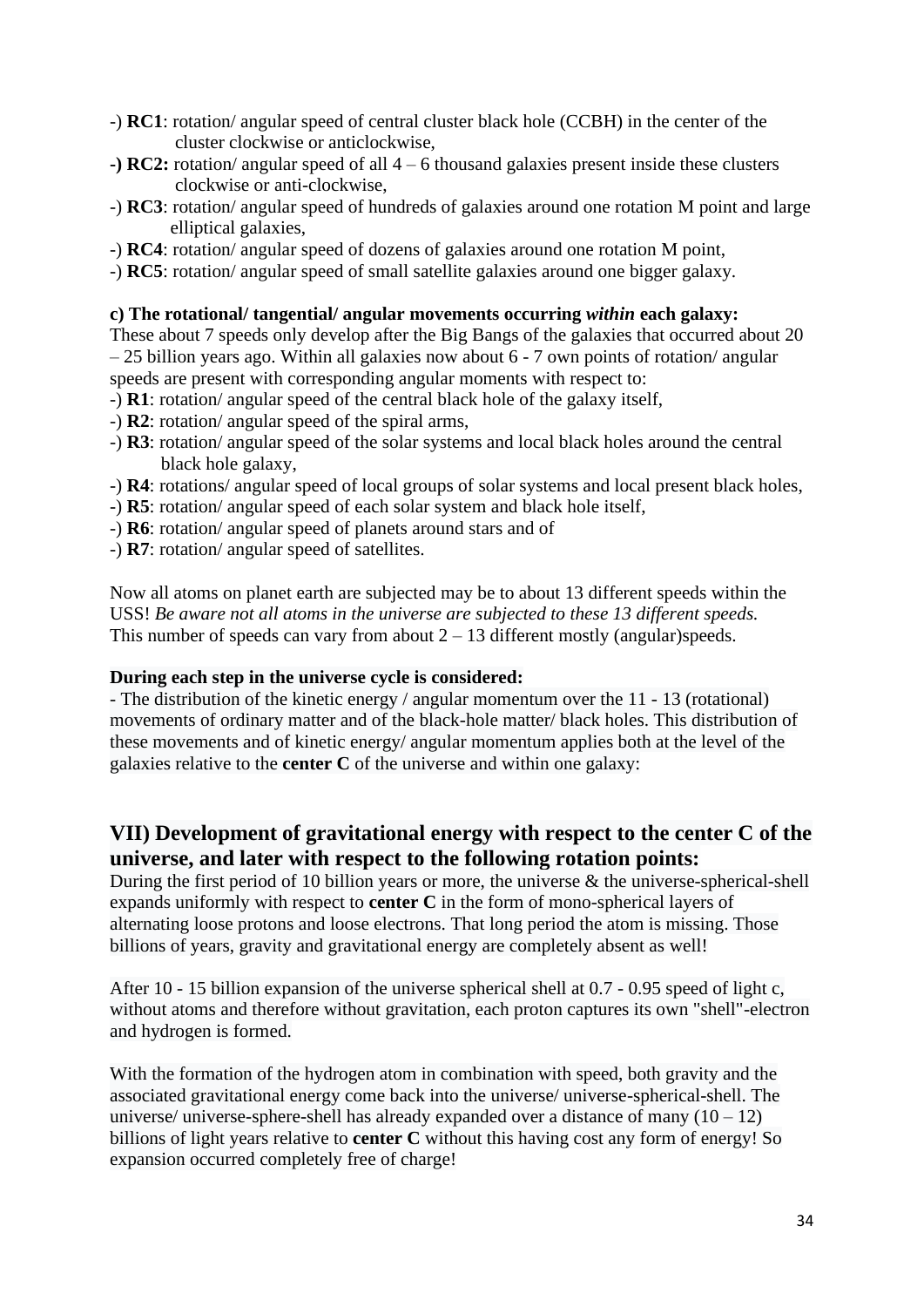At the moment of formation of the H atom/ molecule, a *gigantic amount of real gravitational energy* relative to **center C** is added to the universe and cycle of the universe. This gravitational energy is real and added **completely free of charge**. **Document G16.** That gravitational energy is the sought-after "dark" energy and missing energy in balances of the universe.

From that moment on, gravity slows down the expansion speed  $v_{exp}$  of the universe-sphericalshell/ USS. The energy released during this process is converted into rotations of curbs within the universe-spherical-shell. Those rotations develop on  $10 - 12$  levels of angular speeds from atoms to the level of clusters of 3 - 4 thousand galaxies.

#### -) at cluster level **RC1, RC2, RC3, RC4, RC5** and

-) at galaxy level:

**R1** = rotation around the central black hole of each galaxy and of all stars within that galaxy,

 $R2$  = rotation about their axis of the two or more spiral arms present in each galaxy,

- $R3$  = rotation of the solar system and black hole around the central black hole galaxy),
- **R4** = local rotations of solar systems and black holes around R4),
- $R5$  = rotation of the solar system and black hole individually,
- **R6** = rotation of planets around star,
- **R7** = rotation of satellites around planet:

#### **-) Gravity and gravitational energy:**

Gravity hasn't any direct relationship with mass! Only an indirect relationship via the "shell" electrons of the atom and a direct relationship with the (rotational/ angular) speeds of the atom in the universe/ universe-spherical-shell.

In case the atom stands *absolutely still* in the universe with respect to **center C** then its gravity is zero. Then the other physical and chemical forces of the atom are zero as well. The gravitational energy with respect to **center C** of the universe / universe-sphere-shell will be zero!

# **-) Properties gravity:**

Gravity is radiation without any form of: 1) waves, 2) mass, 3) particles, 4) electric charge, 5) magnetic spin and 6) energy. Thus, the trajectory of gravitation cannot be deflected by the electric and magnetic fields of galaxies nor by the gravitational fields of galaxies themselves. Gravity moves with infinite speed through and out of the atom / universe.

Gravity is the only "force" of the atom with a range to the scale of the universe and beyond. Gravity is the only force of the atom that is *linearly* related to speed and rotational/ angular speed of the atom. Gravity is amazing!

The total amount of gravity in the universe also varies with speed/ angular velocities/ kinetic energy of matter/ atoms relative **center C**. The amount of generated gravitational energy in the universe varies during the cycle of the universe! Gravity is essential because it spreads with infinite speed through the universe and controls the movements of all ordinary matter / atoms and of all black-hole matter/ black-hole atoms in the universe.

#### **-) Gravity turns expansion speed universe/ USS into rotational/angular speed of galaxies:**

After the formation of the H atom, some  $40 - 50$  billion years ago, gravity immediately sets the deceleration input of the expansion speed of the universe/ the universe-spherical-shell.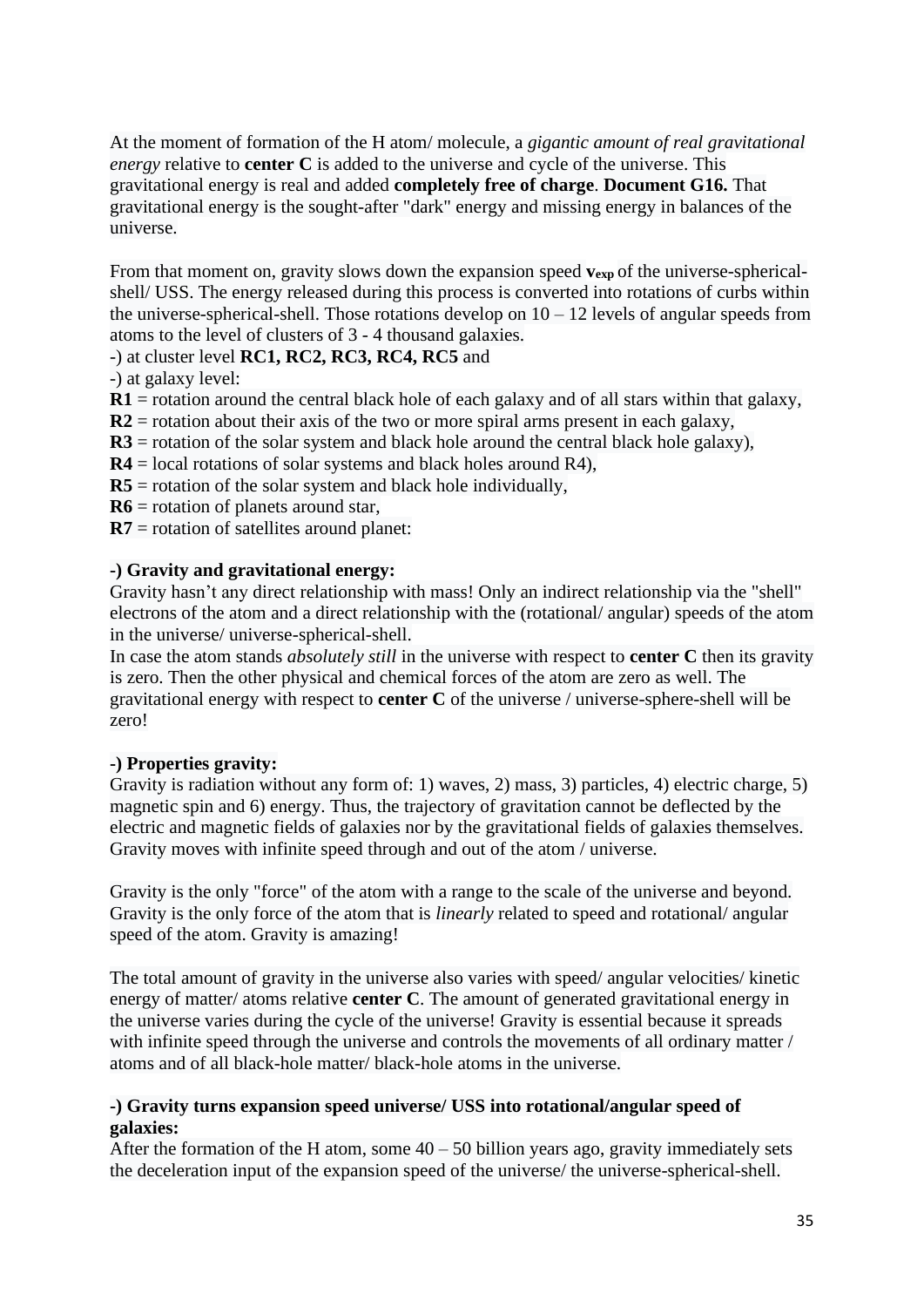Gravity now transforms the expansion speed of the universe-spherical-shell/ USS into rotational/ angular speed/ energy of and inside galaxies. That angular speed/ energy is visible in all galaxies and there present celestial bodies in the universe.

Now the reduction expansion speed of the universe/ universe-spherical-shell is converted into 8 - 12 rotational/ angular movements both between the galaxies and within the galaxies with rotational/angular movements around the rotation points:

-) at cluster level: angular speeds **RC1, RC2, RC3, RC4, RC5** inside the USS,

-) at the level of each galaxy: **R1, R2, R3, R4, R5, R5, R6, R7** inside the USS.

-) expansion speed of the USS itself: **vexp** 

With the expansion speed a total of approximately 9 - 12 different speeds.

# **-) Speed vectors; effect of speed on the forces and bonds of ordinary matter:**

Every movement of the atom / molecule in the universe relative to the **center C** of the universe and within the universe sphere shell generates its own gravitational vector/ component and component of gravitational energy. In total now 9 - 12 forms of gravitational energy.

# **-) Gravity further slows down the expansion of the universe-sphere-shell:**

Gravitation in any case ultimately brings the expansion of the universe to a complete standstill and that happens everywhere simultaneously with respect to the moment of the start of this universe.

The entire galaxy and all previously emitted electromagnetic (EM) radiation and particle radiation has in the meantime been absorbed into the central black hole again through the formation of successively: protons/ electrons  $\rightarrow$  hydrogen  $\rightarrow$  nuclear fusion stars  $\rightarrow$  atoms  $\ge$ beryllium  $\rightarrow$  ending in blackholes as black-hole atoms.

At the end of the expansion, the rotational gravitation of the central cluster black holes (CCBH) initiates the contraction of the universe.

Gravitational energy always involves at least one reference point:

# -) **center C ,**

with additional (rotational) movements relative to multiple reference points inside each cluster of 4 – 6 thousand galaxies;

-) at cluster level **RC1, RC2, RC3, RC4, RC5** and

-) at the level of each galaxy **R1, R2, R3, R4, R5, R5, R6 and R7**.

As a result, there is a fairly complex structure in the forms of gravity and forms of gravitational energy.

# **-) "Dark" matter = much more gravity present in the universe/ USS:**

In the universe much more gravity is present Science now is aware. That surplus of gravity equals "dark" matter.

# **-) "Dark" energy = extremely more gravitational energy present in the USS:**

The "dark" energy consists largely of these as yet unrecognized forms of  $11 - 12$  forms of gravitational energy. The movements of matter with accompanying forms of gravitation and gravitational energy can only be obtained through mathematical modeling of the cycle of the universe.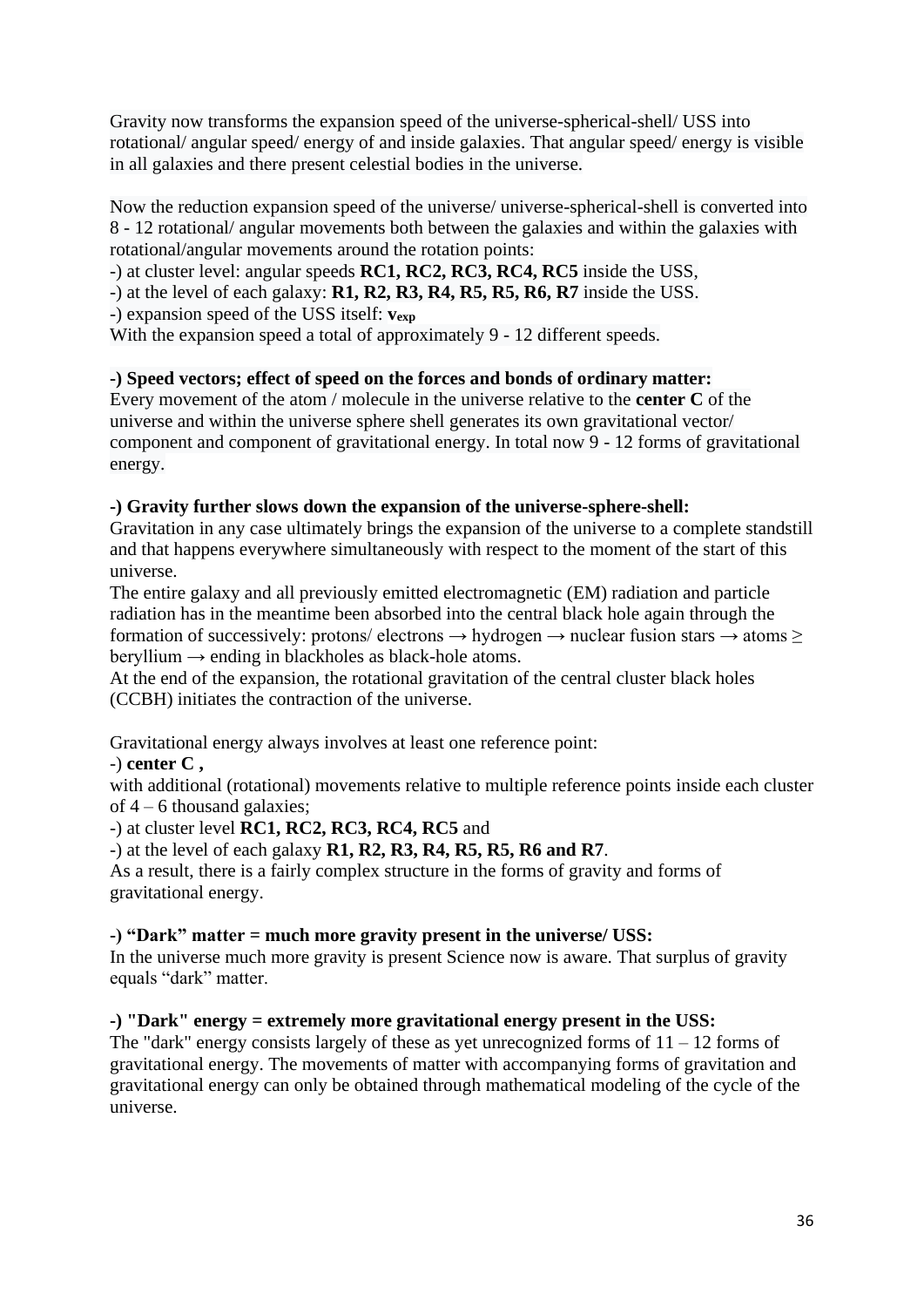## **-) During each step of the universe cycle is considered:**

- The different forms of gravitation, gravitational components and components of gravitational energy during the universe cycle:
- The radial gravitational energy of ordinary matter and that of black-hole matter relative to **C**.

Gravity is the driving force behind the slowing of the expansion of the USS and gravity causes the universe/ universe-sphere-shell to contract again. This gravitation and associated gravitational energy are the driving forces behind the universe cycle and in particular the contraction of the universe-spherical-shell.

## **-) Gravitational energy:**

- The tangential gravitational energy of matter and black-hole matter between galaxies at cluster level **RC1, RC2, RC3, RC4, RC5** and at the level of each galaxy **R1, R2, R3, R4, R5, R5, R6 and R7** with respect to **C** and within one galaxy.

The tracking on the scale of the universe / universe-spherical-shell of:

1) the radial kinetic energy and momentum,

2) the tangential kinetic energy / angular momentum and

3) the gravitational energies of the galaxies between themselves **RC1, RC2, RC3, RC4, RC5** with respect to **center C** and within clusters and within the galaxies themselves with respect to all **R1's, R2's, R3's, R4's, R5's, R6's and R7's**.

Without mathematical modeling it is extremely difficult to follow those forms of kinetic energy and those forms of gravitational energy separately during the 29 steps of the universe cycle. This can only be achieved by fully modeling the 29 steps and the universe cycle as a whole.

## **VIII) Development of space as distance / radius of the universe-sphericalshell/ USS relative center C of the universe:**

The universe originated and formed from one Little Bang black hole that disintegrates into an equivalent number of protons and electrons during the Little Bang. **Document G6 & figures 1 - 30 G8**.

The universe as a thin universe-spherical-shell is now divided into about 4 - 20 million identical clusters, each filled with 4 - 6 thousand or more galaxies and contain the same amount of kinetic energy clockwise or counterclockwise. That thin perfectly curved universespherical-shell/ balloon is positioned around one fixed **center C** of the universe. That USS/ balloon now has an all-round equal radius of 10 - 12 billion light years with respect to **center C**.

## **-) Gravity slows down the expansion speed of the universe-sphere-shell towards zero in the next 350 - 450 billion years:**

Gravity is generated by the "shell"-electrons of atoms and by velocity/ kinetic energy of those atoms within that universe-spherical-shell/ USS. Gravity slows down the expansion speed of the universe sphere shell further and further towards zero the next 350 – 450 billion years. The energy released during this process is converted into rotational speed/ angular momentum, causing galaxies to rotate faster and faster on their axis.

Gravity is not bound to remain within the universe-spherical-shell. Gravitation is transmitted without waves on all sides with infinite speed, also via the 100% absolute vacuum space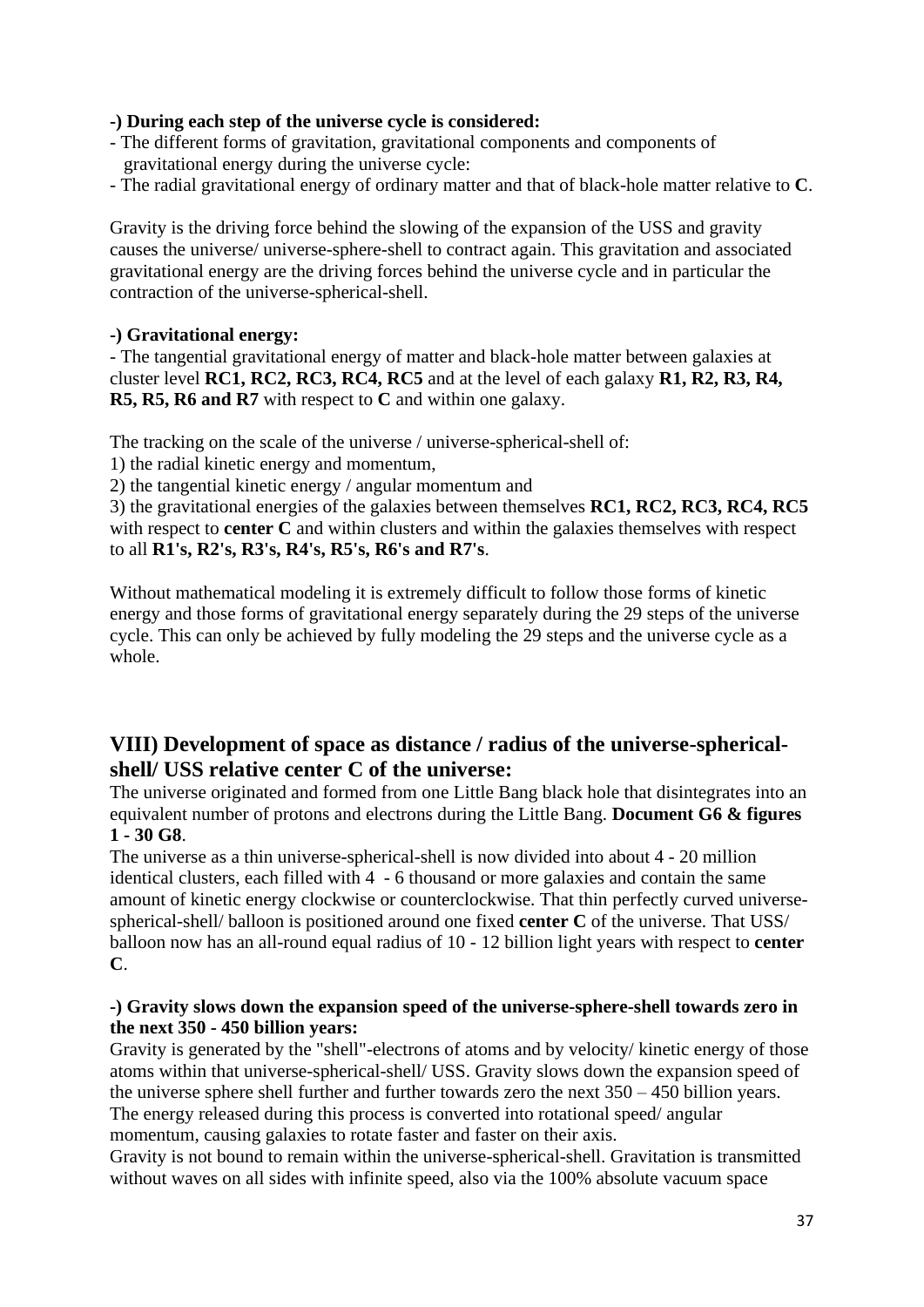present on both sides of this one galaxy thin universe-spherical-shell. That's why gravity is such a weak force! Gravitation is the only form of "radiation" that is not deflected by mass, matter, energy, gasses etc.

#### **-) Due to gravitation in the USS, the radius of the universe spherical shell increases slower and slower:**

The radius of the universe spherical-shell is determined by the distance of the present galaxies in this spherical shape from the **center C** of the universe. This universe-spherical-shell space itself is almost absolutely empty/ vacuum but not 100%. Both on the inside as on the outside of this USS an absolute 100% vacuum is present there. With big consequences.

All other forms of electromagnetic and particle/ cosmic radiation present in the universe can only move: a) by wave motions and 2) only through the H and He atoms/ molecules and their electric and magnetic fields as "ether" only present within the universe-spherical-shell. Those forms of EM and cosmic radiation cannot enter such 100% vacuum areas of the universe. Except gravity and time/ UCT all other forms of radiation are reflected by those absolute 100% vacuum spaces on either side of the USS!

## **-) Swinging movements of radiation without spiral shape:**

Electromagnetic radiation and particle radiation do not pass through purely straight curved lines within the universe-spherical-shell, but rather curved pendulum movements with an amplitude of approximately 5 - 10 million light years. **Figures 76 & 77 document G8.** Because of this pendulum shape and through that reflection against both vacuum spaces, we do not perceive the universe from Earth as a spherical-shell.

We cannot observe the universe through those two vacuum spaces on either side of the universe-spherical-shell/ USS. We just observe the universe through the hydrogen and helium present as "ether" in the USS.

At planet Earth this results in a fairly uniformly filled universe consisting by virtually projected galaxies. These virtual images are supplied from the universe-spherical-shell. See **document G12 & figures 36a - 36r.** The on Earth observed deep universe is totally virtual!

## **-) On Earth, multiple images of the same galaxy are received:**

The light from one galaxy billions of light years away can only reach the Earth through the universe-spherical-shell and through all kinds of reflections and thus detours. The universe therefore apparently also contains many more galaxies than are actually present within the universe-spherical-shell!

That small, virtually unmeasurable, deflection and the reflection of light from the universespherical-shell against the absolute vacuum spaces results on Earth in an imaginary and also completely distorted virtual image of the universe or the universe-spherical-shell! **Document G12 & figures 36a- 36r G12/G8**.

Due to the deflections and reflections of all electromagnetic radiation and of all particle/ cosmic radiation, the radius of the universe-spherical-shell is now approximately 10 - 12 billion light years, may be more.

Looking through that curved thin uniform constructed USS and "ether" of H and He the universe is 35 - 40 billion lightyears deep. Just 13.8 billion of lightyears of this curved USS or about  $1/3^{th}$  is observable.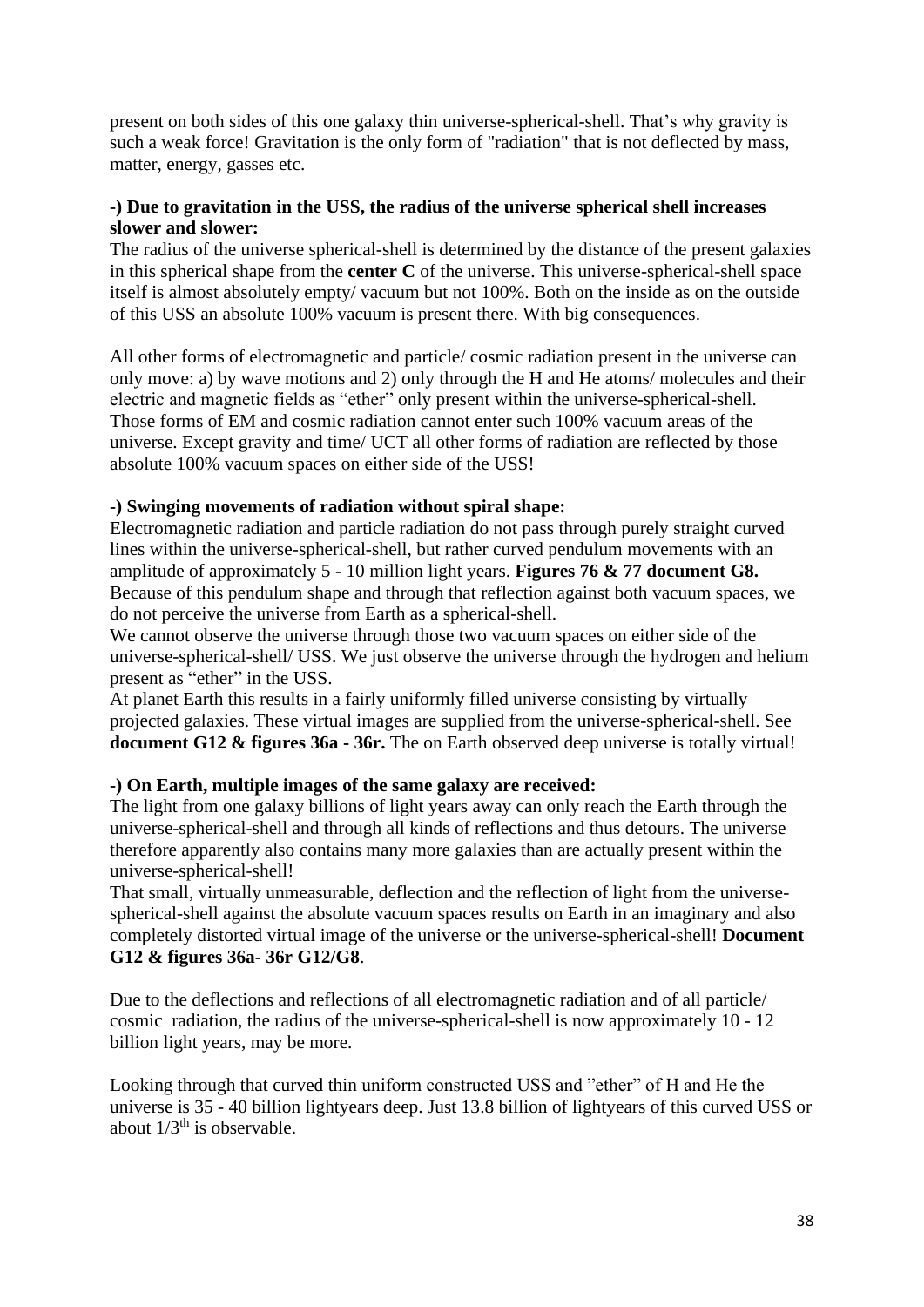In future with 100 – 1,000 x improved **LIGO/VIRGO** techniques that event horizon of the USS will reach up to a maximum of about 30 billion lightyears or about  $2/3^{th}$ ! Anyhow not 100%.

The universe/ the universe-spherical-shell however is considerably larger than the author assumed in the description of the universe cycle from 2017 in **documents G7 and E3-1.**

## **-) Time/ universe-clock-time/ UCT:**

Time/ the universe clock time (UCT) is the period of time it takes for matter to reach its position within the universe-spherical-shell relative to **center C**. The *postulates of time* are elaborated in **chapter 6.5 document G7**.

## **-) Space; the space of the universe is limited/ finite and not infinite:**

The space universe/ universe-spherical-shell is primarily determined by the presence of matter in the form of atoms/ celestial bodies and their positions within that thin, locally flat, universe-spherical- shell relative to **center C** of the universe. **Document G2 with time/ UCT, space and gravity**.

The minimum size of the universe is reached with the *Little Bang black hole* with a radius of about 50 - 100 million km or more. For matter, the currently assumed maximum expansion relative to **center C** is a USS/ balloon with a radius of approximately 10 - 12 billion light years. So the universe/ USS isn't infinite! Only the outside of the USS is infinite. (But since there isn't any matter nor energy physically seen there isn't any space!)

Only for gravity and time/ UCT is the "space" literally infinite! However, it is pointless to talk about time/ the universe clock time and space outside the maximum 10 - 12 billion light years of the universe sphere shell around **center C and 35 – 50 trillion of years to complete one complete cycle of the universe**.

In that vacuum outer space, every form of matter/ mass, charge, magnetic spin and kinetic energy is absent 100%. Therefore there isn't any reference framework. There are only gravitational "rays" without waves from the universe and time/ UCT present. So the space of the universe/ USS ends in absolute nothingness and an absolute 100% vacuum.

## **-) During each step of the universe cycle we consider:**

- The (estimated) actual distance that ordinary matter and the central black holes occupy with respect to the **center C** of the universe, expressed in light years to billions of light years and the increase or decrease of those distances.

- The (estimated) distance of all cosmic particle radiation and of all electromagnetic (EM) radiation within the universe-spherical-shell with respect to **center C** in light years to billions of light years. Those forms of radiation were and still are radiated there and remain 100% and jailed within the universe-spherical-shell.

- The increase or decrease in the distance of particle radiation and that of electromagnetic radiation, both with respect to **center C** and with respect to the universe-spherical-shell from which that radiation originates.

All forms of electromagnetic radiation and forms of particle radiation are transformed back into matter over a period of 13.8 billion years. Exclusively transformed into ordinary protons and ordinary electrons ending in hydrogen atoms/ molecules and new stars. This process of reconstructing energy into matter (atoms) is described in **documents F1b & figures, F1c & figures and F1d & figures**.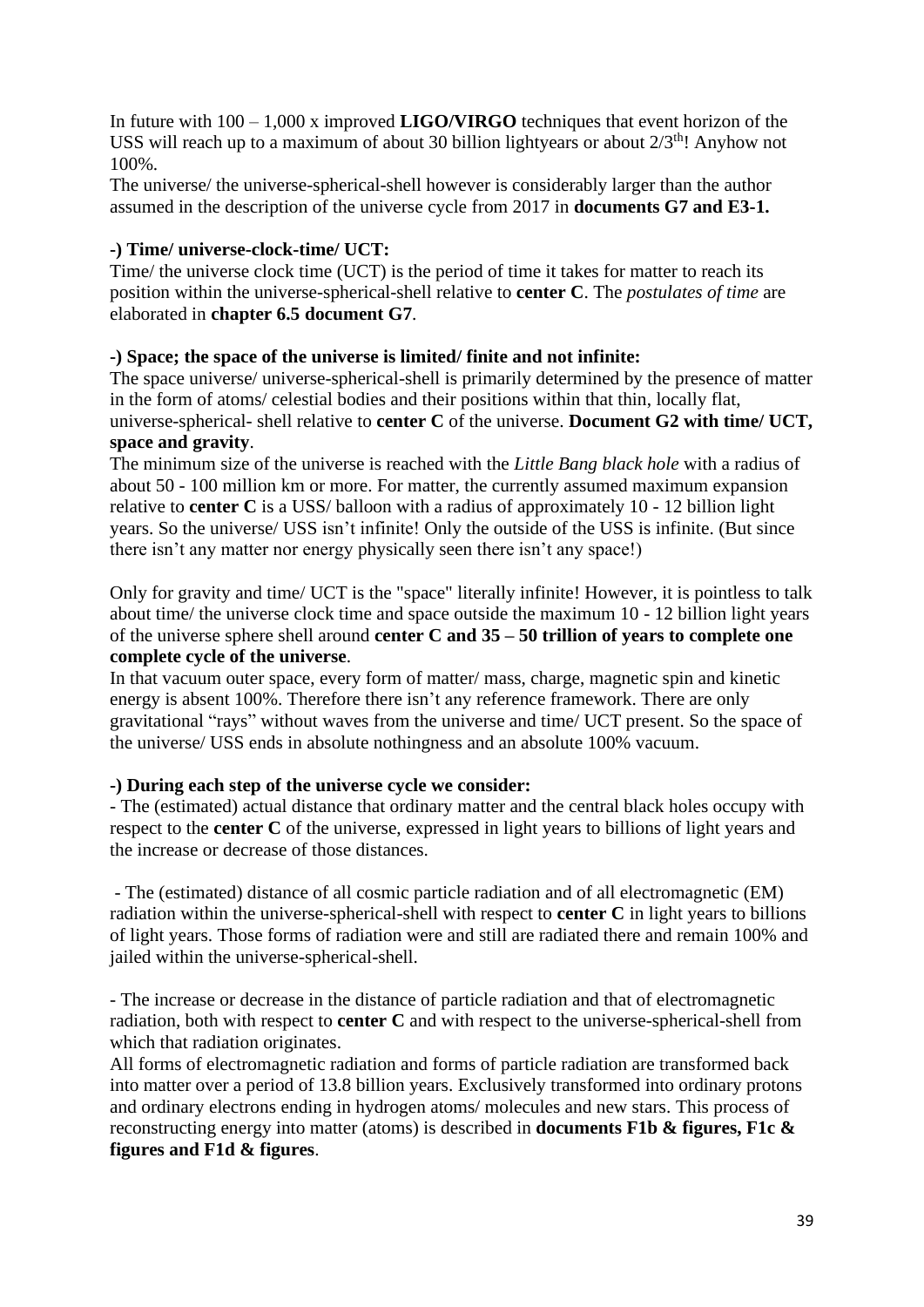## **IX) Thickness of the first expanding and later shrinking universe-spherical shell/ USS:**

In **step 28** of the universe cycle and the end of the preceding cycle, all 4 - 20 *million central cluster black holes/* CCBH merge into one gigantic perfectly round, not anymore rotating, spherical *Little Bang black hole*/ LBBH with an estimated radius of 0.05 - 0.1 billion km. At the end of each cycle of the universe gravity has collected all mass, matter and energy of the universe and jailed this mass, matter and energy in this LBBH! This is also the minimum dimension of the universe for matter and its kinetic energy.

During that fusion of those 4 – 20 million CCBH's into one LBBH (**phases 27 & 28 cycle of the universe document G7**), the last remaining contraction speed USS decreases towards zero!

As a result the completely loss of speed, the generated gravity by this *Little Bang black hole*/ LBBH decreases further and further towards zero as well! At the very last moment of contraction USS, the gravity of that LBBH even decreases so far the mutual electrical repulsion between the present black-hole atoms becomes greater than the *Critical black-hole gravity* (*Cribhgra*), **Figure 13, 14 and 15 of G8.**

*Cribgra equals the amount of gravity of 5 – 10x the gravity of our sun!* (By the way a rather small amount of gravity is needed for the stability of blackholes!) Crossing that Cribgra limit this *Little Bang black hole* breaks up into single unstable blackhole atoms now breaking up farther into single protons and single electrons.

The contraction of the universe ends by default in a super cold at 0 Kelvin settled Little Bang. **Document G6 & figures 1 – 30 G8**. During that Little Bang, all black-hole atoms disintegrate in 4 extremely short steps *directly* into an equivalent number of *ordinary protons and electrons* and nothing else. (No transformation into energy! Anyhow no  $E = mc^2$ !)

The released matter in the form of protons/ electrons arrange themselves after this super cold Little Bang in mono-spherical layers that are alternately one proton and one electron thick. Within those mono-layers of protons/ electrons a tremendous electric spring tension and magnetically spring tension is present.

As a result of that spring tension, those mono-layers of protons/ electrons remove themselves layer by layer from all sides from the outside of the former 'Little Bang black hole'. That expansion speed is exactly equal from the **center C** and estimated 0.7 - 0.95 of the speed of light c.

That first expansion of the universe occurs within the speed of light and therefore *without any inflation*! That peeling of this former "LBBH" of mono-layers protons/ electrons is done layer by layer and takes approximately 1,300 - 1,500 years before a hollow inner space around **C** is created. Only after that moment a universe-spherical-shell/ USS arises.

All electrons in their spherical layers move at 0.7 - 0.95 c from **center C** and also undergo an equal tangential speed of approximately 2/3rd the speed of light c around **center C** within their own spherical layers. (Total speed of these electrons < speed of light c)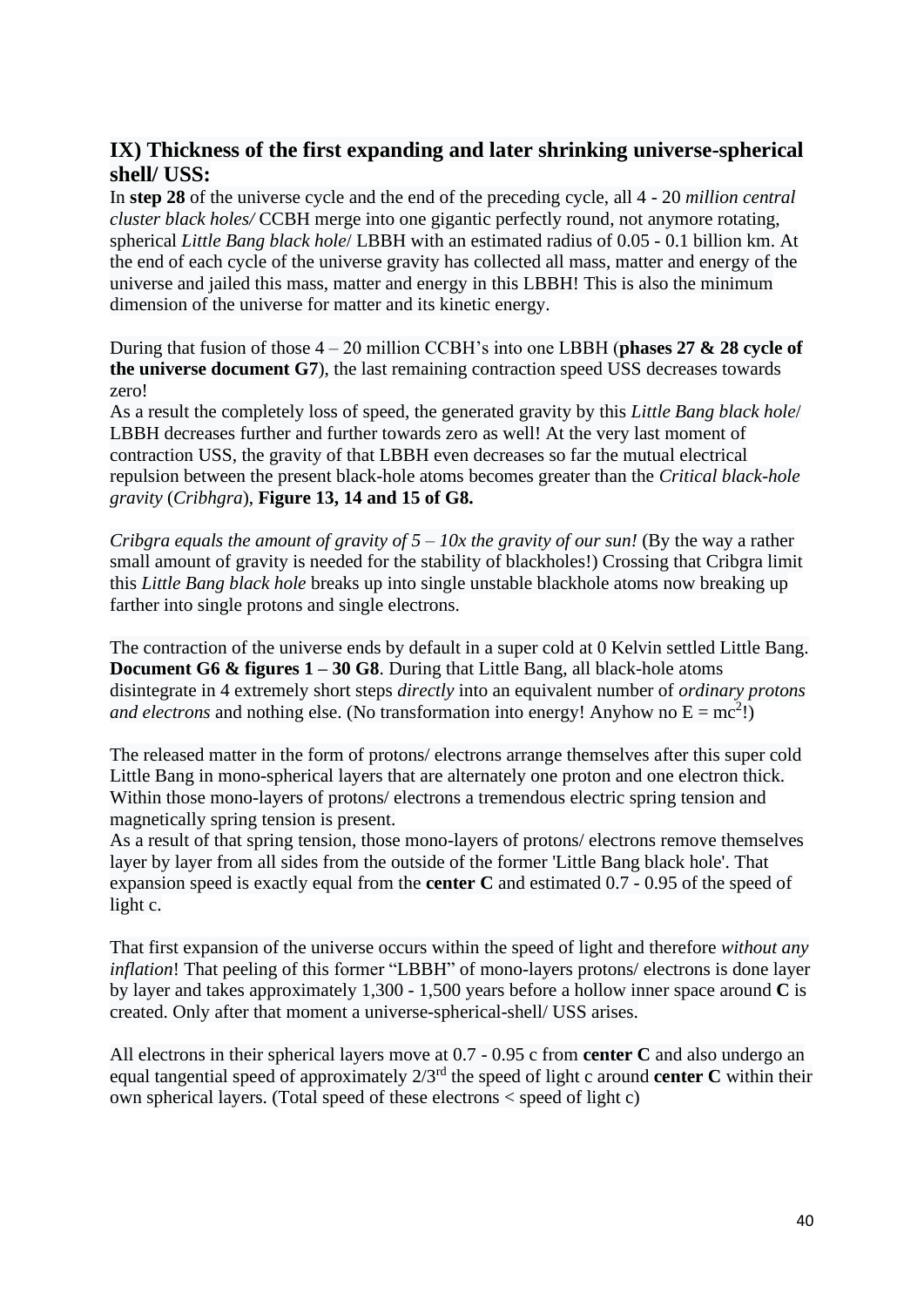#### **-) Protons and electrons start at the correct motions resulting in hydrogen:**

In this Little Bang, the protons and electrons mutually receive exactly the correct directions of motions for the formation the hydrogen atom; approximately 10 billion years later may be even more. During the Little Bang itself lacks the physical space for the formation of the hydrogen atom and thus the formation of gravity and gravitational energy.

(This also applies to the Big Bang theory! The first 10 billions of years atoms and gravity must be absent 100%! In case the Big Bang result in atoms/ gravity this Big Bang would result directly into a gigantic blackhole! Any kind of expanding universe would be impossible!)

In addition to lack of space, there is also a much too great difference in speeds between the released protons and electrons. To be able to form hydrogen:

- 1) the distance between the mono-spherical layers of protons and electrons increase to that now present in the hydrogen atom,
- 2) the speed of the electrons must decrease from 2/3rd of the speed of light c to approximately 2.2 Mm/s.

Both processes together take about 10 billion years or more and only possible as a universespherical-shell with a radius becoming about 10 - 12 billion light years. The expansion of the universe starts with an expansion speed of approximately 0.7 - 0.95 of the speed of light c.

Anyway the first 10 - 15 billion years or more in the form of mono-spherical layers of protons and electrons *without atoms* and therefore also *without gravity and without any gravitational energy*! This period without atoms the **Laws thermodynamics** are absent as well! **Document G16**.

#### **-) First swell up "Little Bang black hole" before a universe-spherical-shell is formed**: Peeling off the former "Little Bang" black hole into mono-layers of protons / electrons within the speed of light takes approximately 1,300 - 1,500 years! During that period, the radius of the "Little Bang black hole" disintegrated into mono-layers loose protons/ electrons initially increases significantly to a perfectly round sphere with a radius of approximately 1,000 - 1,300 light years. The volume of that former "Little Bang" black hole will increase by a factor

of at least about  $10^{30}$  -  $10^{40}$  and possibly even more.

This volume reaches its maximum when a hollow inner space is formed and then remains more or less constant. After that, this universe-spherical-shell becomes thinner. In billions of years expanding and slowly swelling more and more space is created between these monolayers of protons/ electrons and also within these mono-layers themselves.

Protons and electrons in their mono-layers are getting apart further and further. This causes an enormous (after) local equal swelling of the USS. During the expansion of the universe, the thickness of this uniformly expanding universe-spherical-shell then finally decreases in time (about 10 billion years or more) to an all-round equal thickness of several tens - hundreds of kilometers!

In that period without atoms and gravitation, the mutual distance between the mono-spherical layers of protons and electrons increases to the distance now present in the hydrogen atom.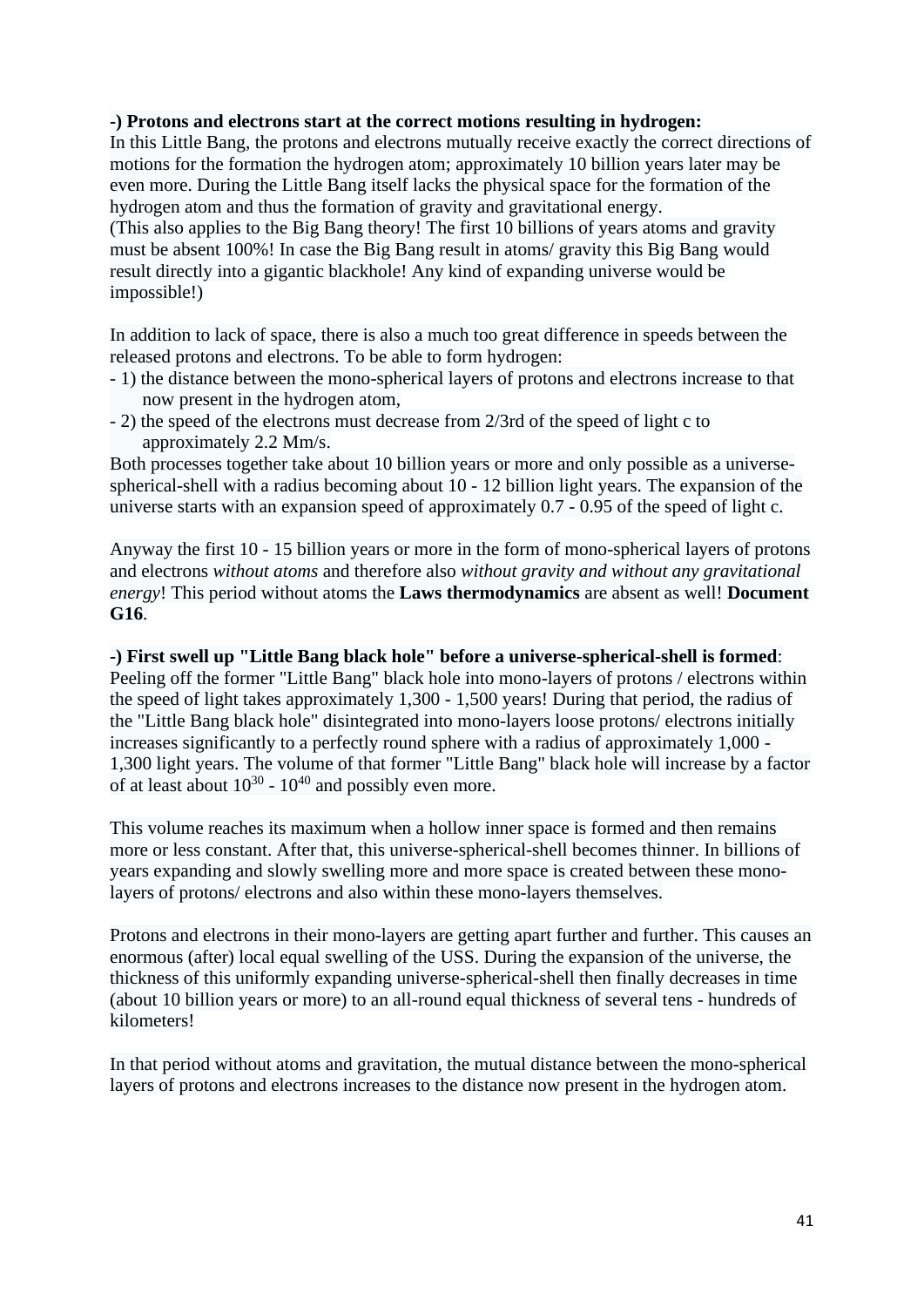## **-) The speed of the electrons:**

The electrons start with an orbital speed of approximately 2/3rd the speed of light c. Due to the transfer of this energy to the protons, this tangential speed decreases over many billions of years to approximately 1.6 - 2.2 Mm/s. That is the rotation speed of the electron in hydrogen atoms. This transfer of energy results in a small increase in the expansion speed. **Document G7 and step 6 of the cycle of the universe.**

#### **-) With hydrogen, gravity and gravitational energy return in the universe:**

With the formation of hydrogen, gravity and gravitational energy as well physical and chemical forces were also created. Gravitation/ gravity is generated by the "shell"-electrons of the atom and arises as a result of the movement/ speed of that atom in the universe/ USS! **Documents E3 (text), E3-1 (figures) and E3-2 (component structure of gravity).**

Gravity and time/ UCT are the only forms of "radiation" without: a) waves, b) particles, c) mass, d) matter, e) charge, f) spin and g) kinetic energy. Gravity (and time/ UCT) aren't bound to the speed of light. Therefore gravity and time/ UCT spread with infinite speed! Gravity and time/ UCT are continuously generated and leave the universe at the very same moment.

The gravitational particle or "graviton" does not exist and isn't even possible.

Gravity is not deflected by electric, magnetic or other gravitational fields. Gravity is the only form of "radiation" in the universe that travels purely in a straight line all around their origin. For that reason a *factor cos α* must be added to **Newton's** law of gravity and **Einstein's** formulas. **Figure 36 document G8 explains the origin of cos α.**

Gravitational radiation and time/ UCT are the only forms of radiation that leave the universe without any consequences for the mass, matter and energy balances of the universe! Gravitational radiation is unique and is and will remain completely elusive to *Science.* This does not apply to gravitational energy / "dark" energy.

## **-) Gravitational energy = "dark" energy:**

With the formation of hydrogen, some  $10 - 15$  billion years after the start/ Little Bang and about 40 - 50 billion years ago, hydrogen and gravity were created. Simultaneously an enormous amount of gravitational energy/ "dark" energy was created out of nothing/ blue of the sky. **Document G7, G8 and G16.**

Since that moment gravity/ gravitation has slowed down the expansion of the universespherical-shell. This gravity creates many trillions  $(10^{12})$  of first rotation points **R0** and about 250 ± 50 billion rotation points **R1** inside the universe-spherical-shell. These **R1's** form the core of all futural galaxies.

## **-) Condensation of hydrogen:**

Due to gravitation and the cooling of the hydrogen gas by expansion towards below its condensation point, the first liquid hydrogen accumulates in these tens of trillions rotating points **R0** and billions of rotation points **R1**. This accumulation results in 4 - 20 billion may be more gigantic pure hydrogen spheres **R1** in the perfectly round universe spherical-shell/ USS/ balloon.

This universe-spherical-shell is divided into 4 - 20 billion or more uniform areas containing one centrally located hydrogen sphere and 4 – 6 thousand **R1** hydrogen spheres around.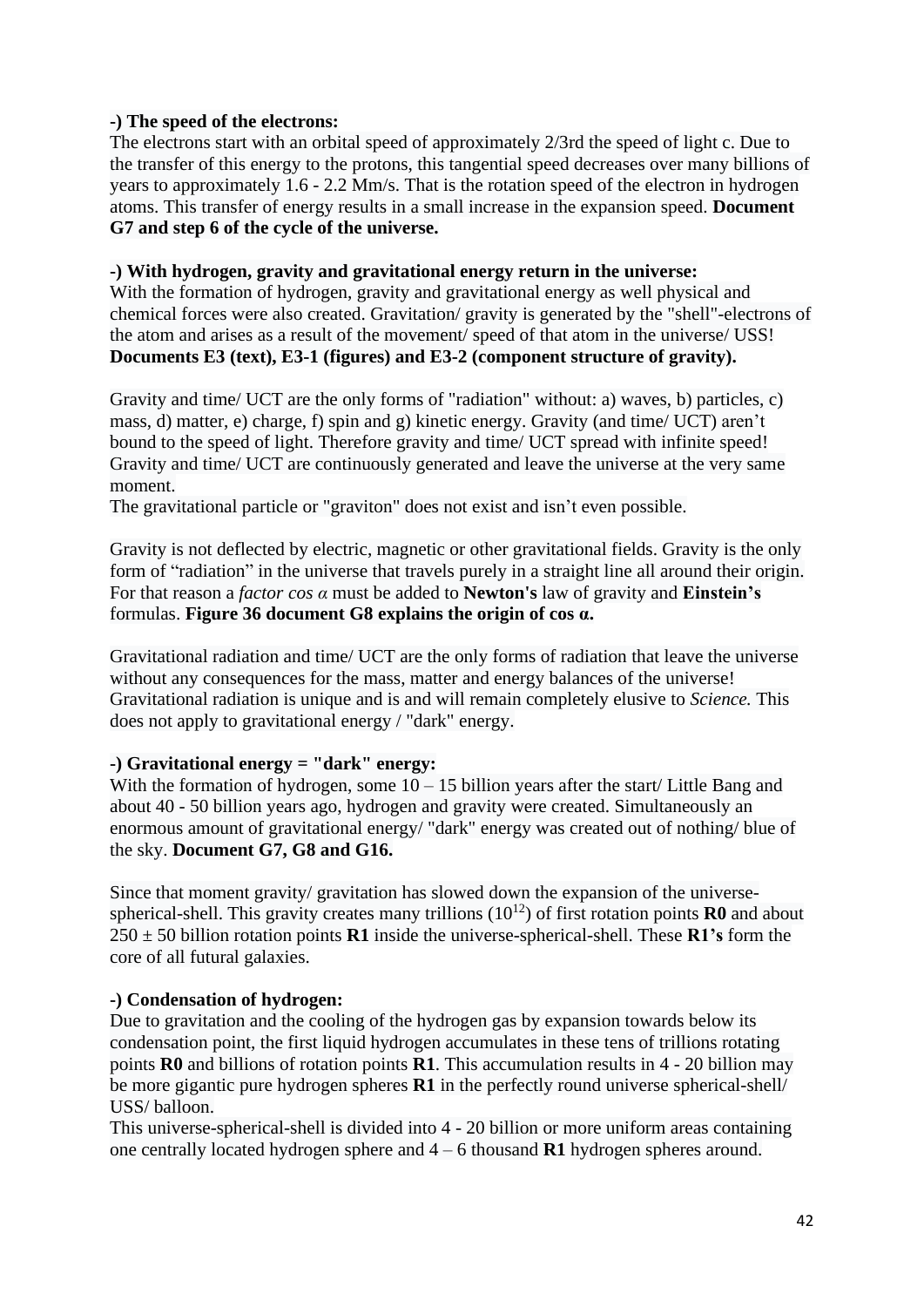These billions of identical pure hydrogen spheres are getting bigger and hotter over time, with the temperature due to collisions rising to many millions of Kelvin. These ultimately pure hydrogen plasma-shaped spheres all culminate in the same hydrogen supernova explosion/ Big Bangs, forming the galaxy's current *central black hole* and the *2 - 4 spiral arms*. All spiral and elliptical galaxies start the very same moment with their own superhot Big Bang. The elliptical M galaxies start may be some millions of years earlier! **Figures 42 (S) – 54 (S) show the Big Bangs of spiral galaxies and 42 (E) – 52 (E) the Big Bangs of elliptical (E) galaxies & explanation document G8.**

These hydrogen supernovae, with almost the same start of all galaxies, already took place about 20 - 25 billion ago and together with the formation of the central black holes and with the formation of the 2 - 4 spiral arms of these prototypes **spiral galaxies (S)** or without spiral arms as **elliptical galaxies (E)**

From the blown away remnants of these 4 - 20 billion supernovae, a single galaxy with its 2 - 4 spiral arms is later formed around each central black hole. All galaxies contain approximately  $250 \pm 50$  billion stars and  $1 - 10$  associated planets.

All **spiral (S) and elliptical (E) galaxies** started already about 20 - 25 billion years ago with their own hydrogen supernovae/ Big Bang. These **(S) and (E) galaxies** started the same moment together with the formation of their *central black hole* and the formation of the 2 - 4 spiral arms only spiral galaxies. In **elliptical E galaxies** these spiral arms are missing. The central blackholes of these **elliptical (E) of (M) galaxies** are much may be 100x – 1.000x heavier.

#### **-) Within the USS all radiation within 13.8 billion years is reconstructed into new protons/ electrons and new hydrogen / stars**

Within the universe-spherical-shell, all radiation emitted by those hydrogen supernovae, within 13.8 billion of years will be transformed into new matter in the form of protons/ electrons and into new hydrogen gas finally resulting in the formation of new stars. So all light and all information about these Big Bangs of galaxies/ hydrogen supernovae of galaxies now has been completely disappeared.

As a result, those hydrogen supernovas/ Big Bangs can no longer be perceived; not even with **Hubble** or futural **James Webb!** Observations of shockwaves of gravitational energy up to about 30 billion years ago will be possible with the futural, improved, **Einstein**!

## **-) View from Earth on the Universe and within the universe-spherical-shell is limited to a maximum of 13.8 billion light years:**

From Earth, this converting photons back to matter greatly limits the event horizon on the universe. The furthest known light has traveled a (light length) distance of approximately 13.8 billion light years. That light probably traversed that distance in the form of a pendulum within the USS. **Figures 76a – 77c document G8.**

As a result, the most distant galaxies:

a) "Universe wide" a factor 2 - 3 times less distant than 13.8 billion light years,

b) The light reaches the Earth through multiple pendulum-shaped paths. On earth that results in a multiple virtual images of the same object.

This requires great caution when interpreting observations from the universe.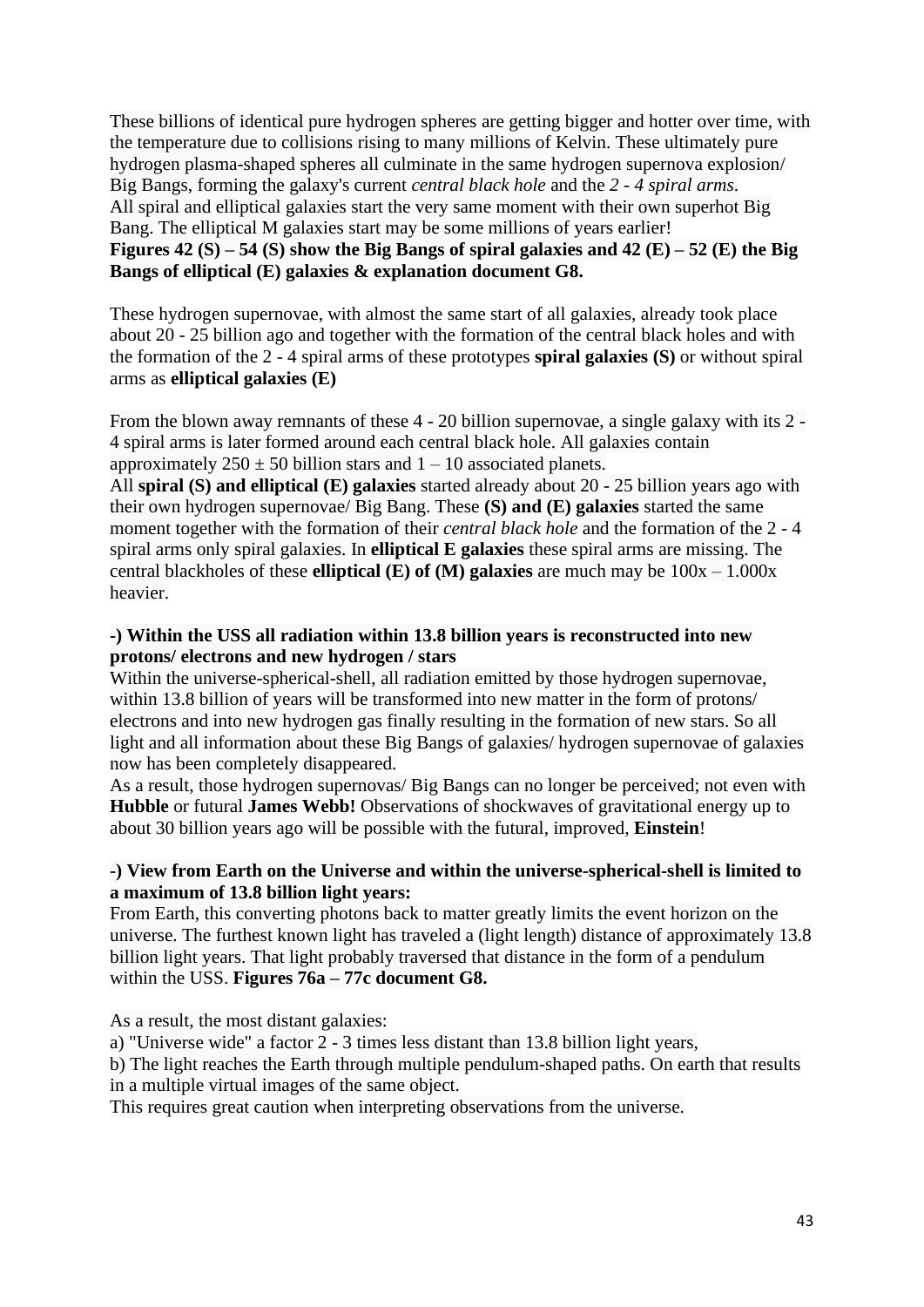#### **-) During each step of the universe cycle is viewed and estimated:**

- Current thickness of the universe-spherical-shell/ USS:

- Increase or decrease in thickness USS:

- The radius of the universe-spherical-shell with respect to **center C**:

The outer and inner radius of the universe-spherical-shell near galaxies and between galaxies.

All electromagnetic and particle cosmic radiation emitted by ordinary matter or by black-hole matter must remain for 100% within that universe-spherical-shell/ USS. At the location of these billions of galaxies, the USS swells up to several thousand light years thick due to both vortexes starting the central blackhole of the galaxy.

Between the galaxies, this USS varies from tens – hundreds of km thick.

## **X) Time/ universe-clock-time/ UCT elapsed since the super cold Little Bang. The time of the start and end of the conscious step:**

The universe-clock-time/ UCT starts with the Little Bang at the **center C** of the universe for all matter (protons and electrons) at  $t = 0$ . During the cycle of the universe this UCT remains universe wide exactly the same for all the present protons, electrons, all common and all blackhole atoms.

At the end of each cycle, the universe clock time ends approximately 35 - 50 trillion  $(10^{12})$ years later for all protons, electrons and atoms again exactly simultaneously at the next super cold Little Bang.

#### **The universe-clock-time/ UCT has a maximum:**

Time is finite and therefore isn't infinite! At the next cycle of the universe this universeclock- time starts again at  $t = 0$ . The universe endlessly goes through the same fixed cycle of 29 steps in exactly the same time frame of now estimated  $35 - 50$  trillion  $(10^{12})$  of years. The beginning and end of the universe-clock-time are by default linked to: a) the Little Bang as start and end of each cycle and b) to **center C** of the universe.

During the entire cycle the maximum universe-clock-time is always exactly the same everywhere with respect to:

1) The moment the Little Bang (start  $t = 0$  and end point = zero point  $t = 0$  of the next cycle universe)

2) The **center C** of the universe (absolute zero point of a 3D space universe"/ USS and

3) During the progression/ settlement of the cycle of the universe changes everywhere occur exactly the same moment/ UCT.

This universe-clock-time is developing only one forwards direction to the universe cycle linked quantity. See **document G2 and chapter 6.5 of G8.** For all particles of matter (protons, electrons, atoms/ molecules) and all forms of EM and cosmic radiation, within the universe-sphere-shell universe wide always holds exactly the same linear relationship between the universe-clock-time/ UCT and the location of matter and radiation with respect to **center C**.

#### Everywhere inside the USS the same relation and progress in the cycle of the universe and UCT. Everywhere in the universe/ USS always exactly the same UCT is present.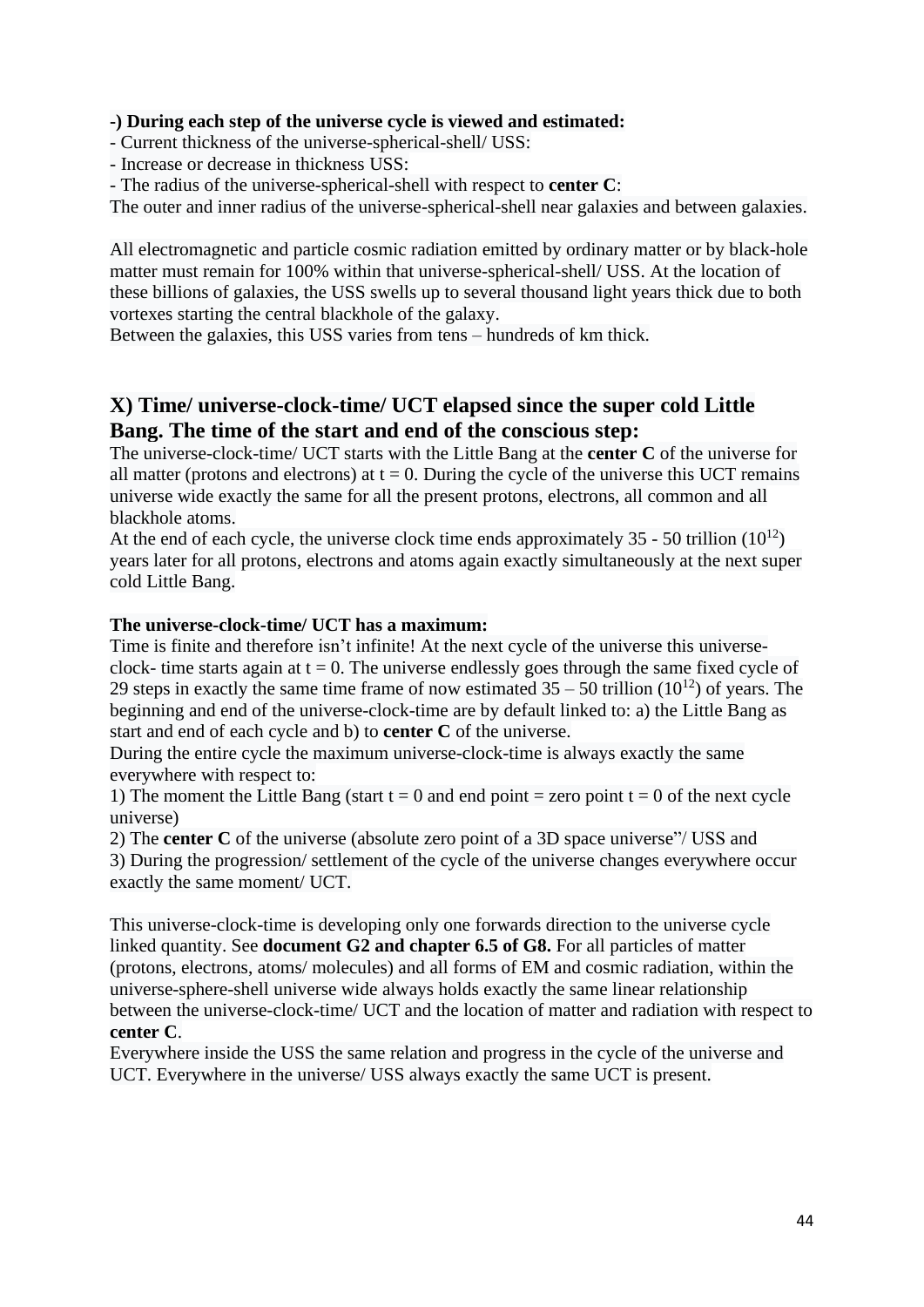- Only under these preconditions not any difference in universe-clock-time ever occur during the billions of central cluster of black holes (CCBH) returning to **center C**. At the end of each universe cycle no difference occurs in universe-clock-time/ UCT and place with respect to **center C**.

- Only under those boundary conditions does all matter and kinetic energy from the universe arrive at exactly the same moment/ UCT again at the same **center C** of the universe to form just one large stationary *Little Bang black hole* there.

**Einstein** had seen this relationship between curved space and curved time well. Gravity however hasn't any relation with this curvature of space and time! Physical gravity is generated by the "shell"-electrons of atoms due to speed of the atom in the universe. The physical origin of *gravity/ gravitation* is elaborated in **documents E3, E 3-1 and E3-2**.

This absolute universe-clock-time/ UCT can hypothetically best be observed from **center C**. From **C** all matter in the universe is always seen in exactly the same universe-clock-time.

The universe/ USS is a 100% closed system for all mass, matter and energy. All photons are trapped within this USS and continue forced only to move within that USS. Photons cannot enter or bridge that 100% absolute vacuum space between **C** and the universe-spherical-shell/ USS. Photons cannot reach **center C.** Everything is just theoretical as well.

However, seen from **C**, the light from the universe-spherical-shell would also take millions to many billions of years before the **center C** is reached. That instant observation can only be done hypothetical assuming *infinite* speed of light!

#### **-) How we observe the universe/ USS?:**

Since all photons are 100% trapped moving through the universe-spherical-shell/ USS, we observe the universe exclusively through that rather thin; one galaxy thin/ thick, universespherical-shell. This is elaborated in **document G12 & figures 36a - 36r and figure 29 of G8** 

## **-) Universe-clock-time/ UCT can only be determined by mathematical modeling:**

Viewed from any point in the universe other than **C**, time is no longer absolute but increasingly relative! Nowhere in the universe can this real universe clock time be observed, nor can this universe clock time be measured or determined directly.

The universe clock time can only be derived from a mathematical model representing the universe/ USS and cycle of the universe. Even through such mathematical model UCT can only derived approximate and with an accuracy of a thousand – a million years!

## **-) For each of the 29 steps in the mathematical model, the following must be estimated:**

a) The time/ UCT of the start and end of the step relative to:

1) the moment of the Little Bang and start of the absolute universe-clock-time at  $t = 0$  seconds and

2) the position and distance of the universe-spherical-shell from the **center C** of the universe: 3) the position and distance of objects within the still perfectly curved universe-spherical-shell relative **center C** of the universe.

-) Start, end point and duration of the 13 *long physical steps* or *periods* between these 16 short chemical or nuclear-fusion *steps/ moments/ tipping points*. Periods are changes and processes that take millions, billions and sometimes trillions of years: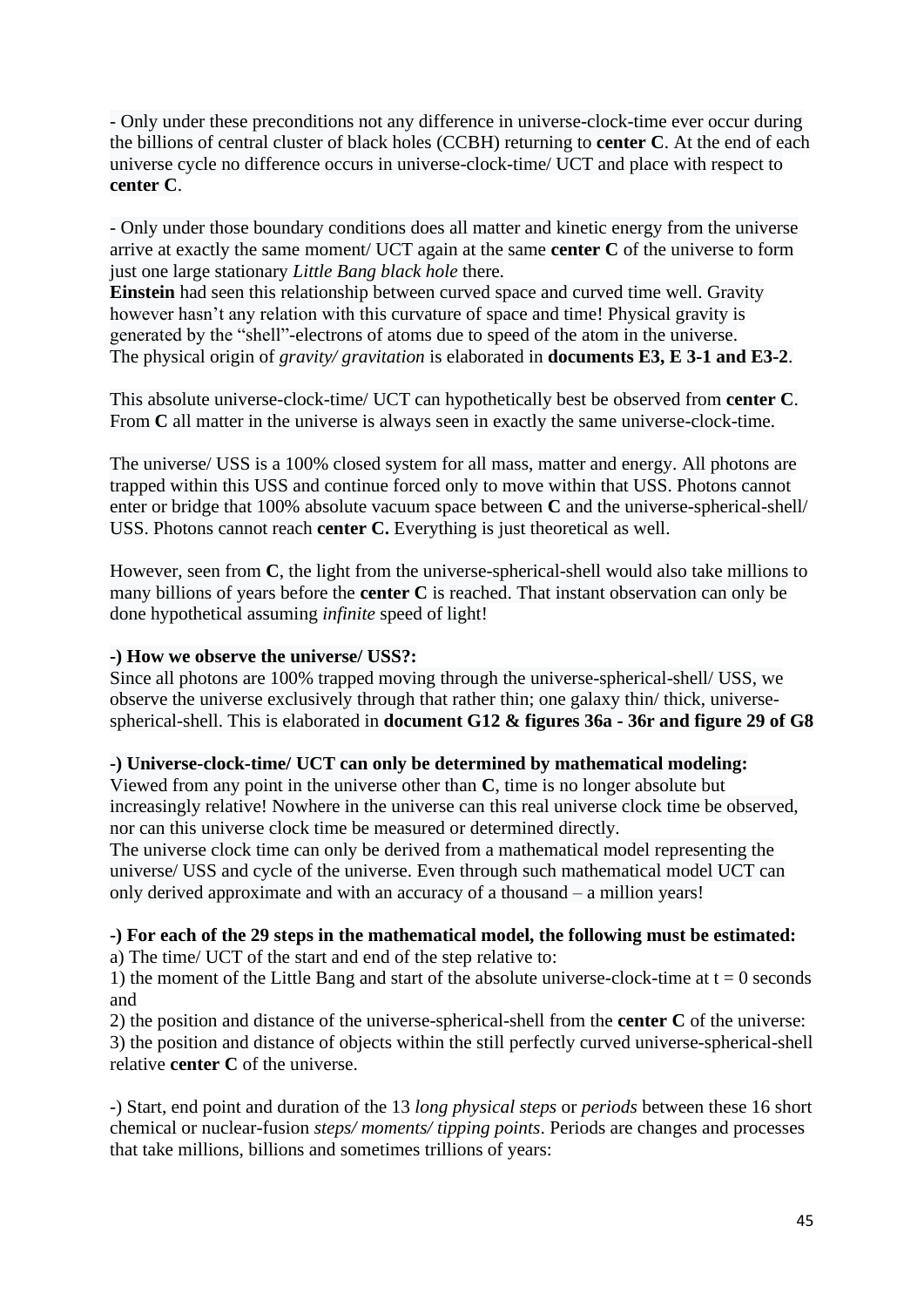-) Each of those 13 long-lasting *physical steps*/ *periods* begins and will ends with short-lasting *chemical and nuclear physical steps/ moments* in the cycle of the universe. These 16 shortterm physical, chemical and nuclear physical changes/ moments and *tipping points* take place within a period of seconds, minutes, hours and necessities to adjust the starting points of the next physical *step/ period* in the model of this universe cycle.

## **XI) Temperature of ordinary matter and temperature of black hole matter:**

At the start of the Little Bang, all black hole atoms *at 0 Kelvin* disintegrate exactly simultaneously. With the simultaneous disintegration of all black-hole atoms into protons/ electrons. Without atoms in the universe the physical phenomenon of temperature completely disappears as well. Temperature equals absolute zero during the first about 10 billion years of the next universe.

Temperature does not return until about 10 or more billion years later every proton catches its own "shell"-electron and hydrogen returns. In line with the return of the hydrogen atom as well return of gravitation and physical/ chemical forces of the atom.

Within the electron shells of ordinary atoms the atomic nucleus has a lot of space available to vibrate. The ordinary atoms can therefore occupy a temperature of 0 Kelvin to many millions of kelvin and thus the state of a plasma.

In black-hole atoms, however the electron shells of normal atoms have been collapsed towards close to the nucleus of the atom. In black-hole atoms, all atomic nuclei are completely wedged within these electron shells. Black hole atomic nuclei can hardly vibrate anymore. The vibration of black hole atomic nuclei is therefore limited to only about 2.7 Kelvin. By default, black hole atoms and black holes are close to absolute zero temperature!

This is true even if such a black hole is present in the core of extremely large stars and the temperature around that black hole is many millions of Kelvin!

The temperature of all types of black holes can by default be equated with the background temperature of the universe/ the universe-spherical-shell. In both vacuum spaces on either side of the universe-spherical-shell there are no atoms and therefore no temperature is present. Their temperature is equivalent to 0 Kelvin!

## **-) During the universe cycle, each step is viewed and estimated:**

- -) The temperature of ordinary matter / atoms with respect to absolute zero 0 kelvin.
- -) The temperature of black holes is standard close to 2.7 Kelvin:

# **XII) Degree of deflection of neutrinos, photons and particle matter (cosmic rays) in the universe; 100% reflection within the universe-spherical-shell:**

Except: 1) gravitation and 2) time/ universe clock time/ UCT, all other forms of EM and cosmic radiation are based on *waves* of:

a) Higgs particles, strings, snares (the smallest particles with mass, electric charge and spin), b) neutrinos/ photons

c) sub-atomic and atomic particle radiation/ cosmic radiation.

These forms of radiation all represent a certain amount of: 1) mass 2) matter, 3) electric charge, 4) magnetic spin and 5) kinetic energy transported by waves through an "ether" of electric/ magnetically fields emitted by atoms only present inside the USS.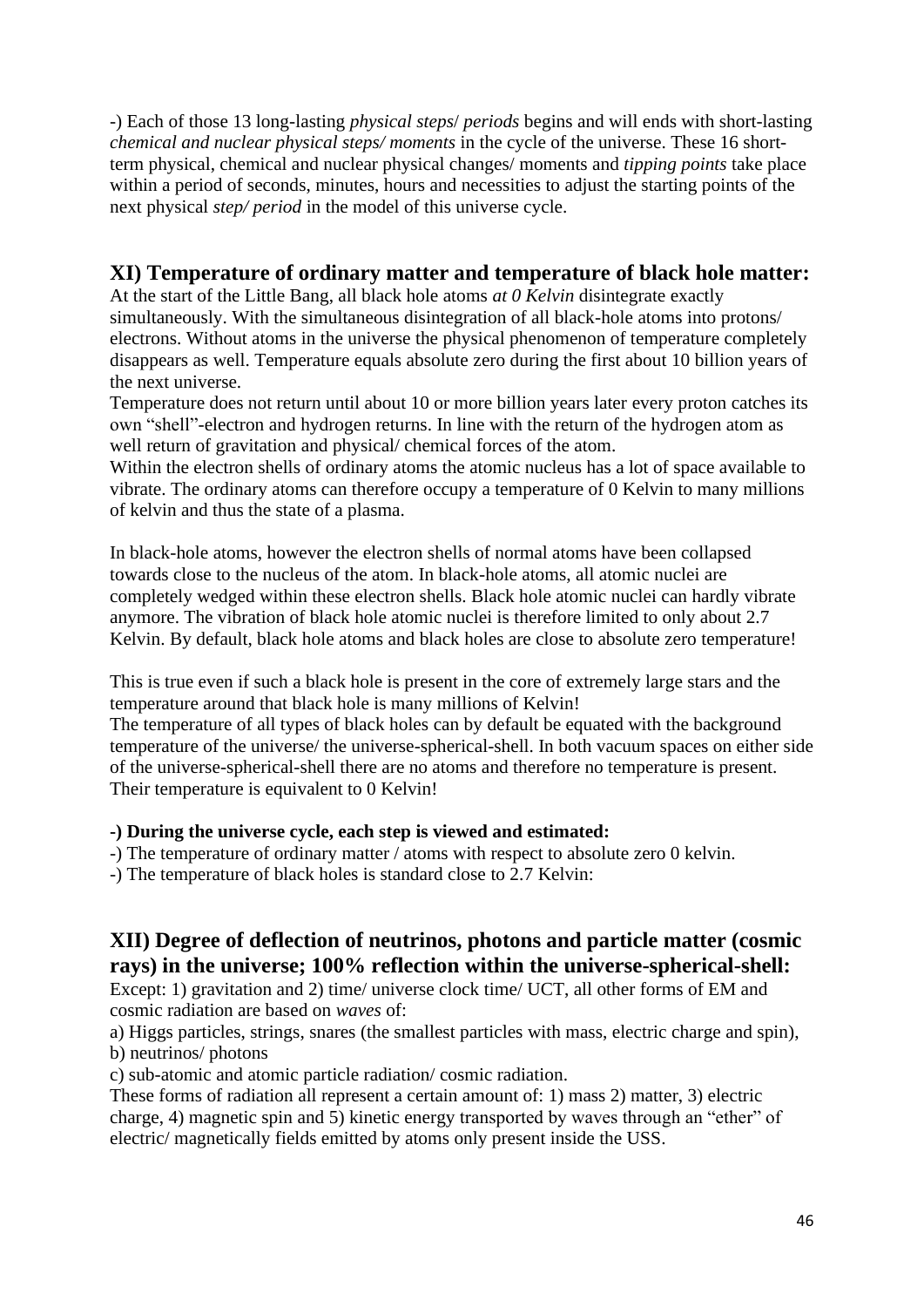All these particles with mass/ matter are bound to a displacement with a maximum speed of light and transport via an "ether" of H, H<sub>2</sub> and He atoms. These "ether" atoms/ molecules are only present in the universe-spherical-shell/ USS. These atoms and their fields are required to conduct photons and all other forms of EM radiation and those of cosmic particle radiation through the USS.

Except gravitation and time all other forms of EM and cosmic radiation are deflected 100% by those absolute 100% vacuum fields/ spaces. That hydrogen/ helium gasses/ plasma's bent and reflected all other forms of radiation in such a way that they are forced to remain 100% within that universe-spherical-shell/ USS and thus cannot penetrate these 100% absolute vacuum areas/ spaces present either sides this USS.

Except gravity and time/ UCT all other forms of radiation are forced to move forwards only within the USS. This universe-spherical-shell in fact is a 100% closed system for all phenomena with mass, matter and energy. Therefore the universe/ USS as a whole is a 100% closed system.

Now the twelve variable parameters/ turning points in the universe cycle have been derived.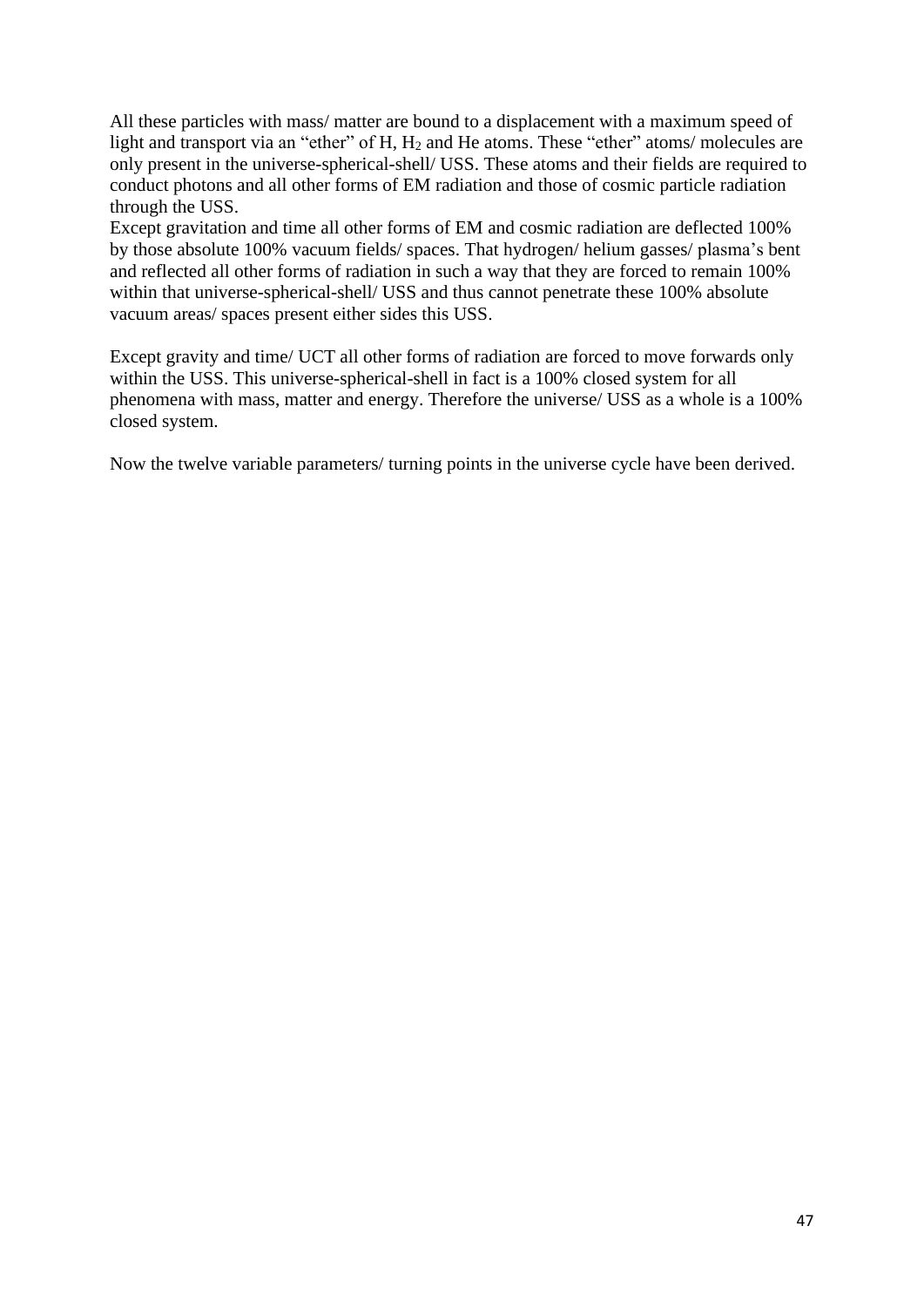# **\* 4) PURPOSE: MODEL & QUANTIFY THE UNIVERSE AND ITS CYCLE:**

With this document, the author aims to achieve the following goals:

- 1) Convincing **Science and Scientific Institutes** that the Universe & energy-neutral cycle can be modeled mathematically.
- 2) With that mathematical model the universe/ the universe-sphere-shell/ USS & cycle of the universe can be quantified from the first up to the very last second of each cycle.
- 3) The Sciences actually pick up and work out that mathematical modeling of the universe & cycle.
- 4) That through that model the boundary conditions / macro parameters of the universe & cycle can be quantified. The amount of 1) mass, 2) matter (atoms), 3) kinetic energy, 4) gravitational energy, 5) space/ radius USS, 6) time/ UCT such energy-neutral cycle is possible.
- -5) This also results in a universe/ universe-spherical-shell/ USS with closing balances for mass, matter and energy. Without any form of "dark" matter and without any form of "dark" energy.
- 6) To provide mathematical modelers a kind of manual for each step in the cycle of the universe in 29 steps. In this document for every of these 29 single steps is elaborated the aspects that must be taken in account when setting up that mathematical model of the universe & its cycle.

**Document G15** shows the changes/ tipping points at the beginning as well at the end of each of these 13 physical steps.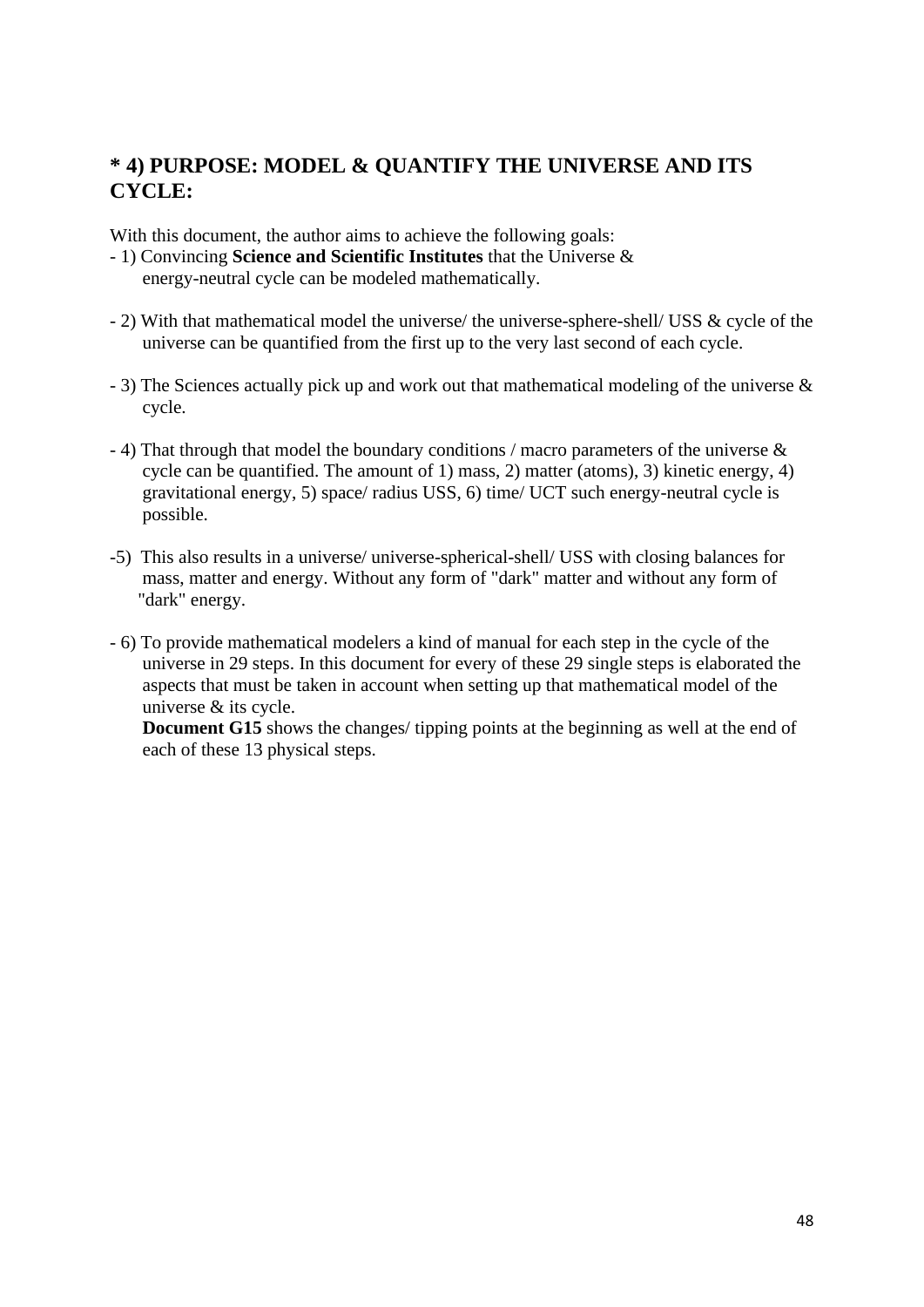# **\* 5) DESCRIPTION PER STEP OF THE OCCURRING CHANGE(S) / TIPPING POINTS DURING THE CYCLE OF THE UNIVERSE:**

For details see **document G7 & over 150 figures in document G8 [www.uiterwijkwinkel.eu](http://www.uiterwijkwinkel.eu/)**

-) End **phase 29** preceding universe / universe cycle equals **tipping point 1** of this cycle. **Phase 29** however exactly equals **phase 1** of that past cycle as well is **phase 1** of the next following cycle of the universe:

-) The universe / universe-spherical-shell / USS forms a 100% closed system for all physical phenomena that are based on:

a) wave motions, b) on particles with a quantity of mass that can be measured or not, c) electric charge, d) magnetic spin and e) kinetic energy as well f) shock waves of gravitational energy.

-) The universe is only open to: 1) gravity and 2) time/ the universe clock time / UCT. Only these two physical phenomena aren't based on: a) waves, b) mass, c) matter, d) electric charge nor e) magnetic spin and f) are without any kind of kinetic energy!

-) In the final phase of the preceding universe, gravity has gathered and merged all mass, matter and all kinetic energy in the universe together in the perfect round, not anymore rotating, Little Bang black hole (LBBH) filled with only *black hole atoms* ≥ Be. Neutrino's and photons are completely absent as well single protons/ electrons and ordinary atoms! The *Laws of Thermodynamics* are still active. **Document G16.**

-) After all, those black hole atoms mutually repel each other electrical, just like in gas. Within all types of black holes there an enormous electrical spring tension / energy is present between these black hole atoms! Therefore all types of black holes in fact are extremely unstable!

In black holes that enormous electrical and extremely explosive spring tension is only held in check and can be suppressed by gravity. To remain stable black holes must generate enough gravity by their own.

-) The last part of the hollow space in that LBBH eventually fills up completely. Gravity held together and jailed these repelling black hole atoms together inside this Little Bang black hole (LBBH).

Now all contraction speed disappears and *all gravity* disappears as well. Due to that loss of gravity now that LBBH becomes unstable.

-) That *critical black hole gravity* (*Cribhgra*) of the LBBH is rather small and is just about 5 - 10 times the amount of gravity generated by our current sun. This stability limit *Cribhgra* of black holes / all compact celestial bodies therefore is relative extremely low!

-) The fixed **center C** universe is always exactly in the center of that *Little Bang black hole* filled with black hole atoms. That *Little Bang black hole* / LBBH is without any form of movement and has a radius of now estimated about 25 - 50 million km may be possibly even (much) more.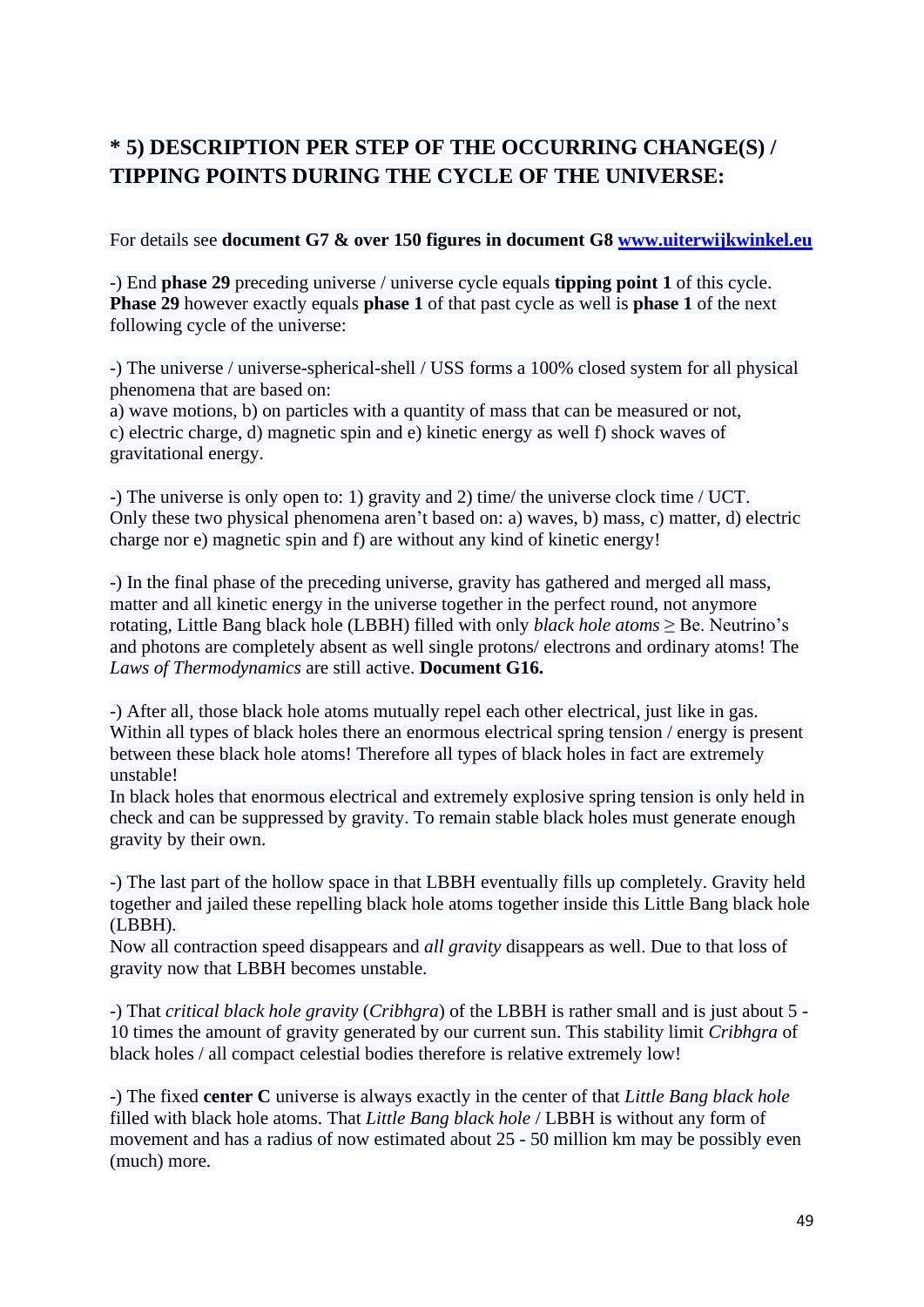-) The universe is based on an equivalent number of protons and electrons and is uncharged overall. Currently without mathematical model estimated to be approximately  $10^{80}$ - $10^{90}$ protons / electrons.

-) In that Little Bang black hole formed at the end of this universe cycle, the black hole atoms present in it are almost completely stand still with respect to **center C** and thus the atomic nuclei of these black hole atoms. The "shell" electrons of these black hole atoms move in rather perfect orbits around their atomic nuclei at an angular speed of approximately 0.95 - 0.99 the speed of light c. With the loss of contraction speed, those "shell" electrons in the LBBH generate less and less gravity as this Little Bang black hole nears its completion.

-) The free kinetic energy of the universe is then attached to these "shell" electrons moving at approximately the speed of light c around their nuclei. The rest of the energy is the previously mentioned spring tension between black hole atoms. This free transferable kinetic energy is just present on half of the electrons as "shell"-electrons of blackhole atoms:  $E = \frac{1}{2}$ .  $\frac{1}{2}$  mc<sup>2</sup> electrons.

-) Ratio of "core" electron black hole atoms : "shell" electron black hole atoms in LBBH = roughly 1 : 1.

-) No free kinetic energy/ photons are attached to the protons and "nuclear/ core" electrons present inside nuclei of black hole atoms.

-) Inside those atomic nuclei there is a lot of internally bound kinetic energy in the form of:

a) *Matter* of protons and that of "core" electrons: (Matter = mass +  $E = \frac{1}{2} m c^2$  angular speed),

b) Charge bonds between "core" protons and "core" electrons,

c) Spin repulsion between "core" electrons and "core" protons.

d) Black hole atoms are extremely cold with a temperature of only about 2.7 Kelvin.

-) Due to the displacement of black hole atoms, the shrinking speed Little Bang black hole (LBBH) decreases further and further. As a result, the gravity of this LBBH also decreases further and further.

-) At the end of the preceding universe, the last remnant of the gravitational energy also disappears. Only at the very last moment of the contraction does the *Little Bang black hole* / LBBH approach the Critical black hole gravity Cribhgra. Cribhgra = equivalent the amount of gravity generated by  $5 - 10$  stars like our current sun.

-) The contraction of the universe-spherical-shell/ USS then ends completely. The last remaining contraction gravity disappears and LBBH is crossing Cribhgra. Now the internal electric spring tension becomes larger than the required amount of gravity. The gigantic Little Bang black hole becomes unstable and then disintegrates into separate black hole atoms.

-) Without the protection of the gravity by the LBBH, these black hole atoms are unstable on their own as well. All black hole atoms then disintegrate further into an equivalent number of normal protons and electrons. **Phases 1 – 4** cycle of the universe.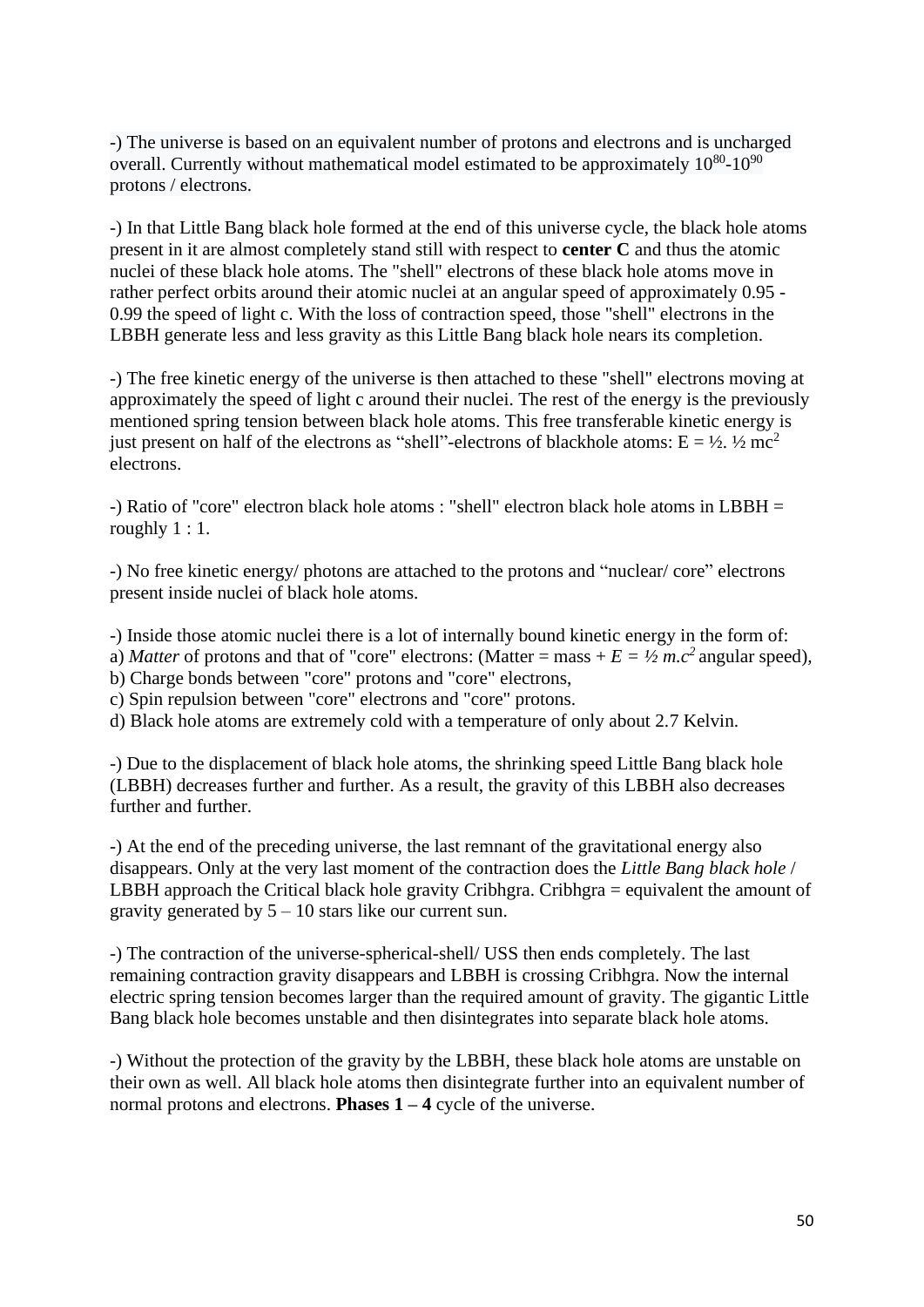-) The universe forms a 100% closed system with in principle a fixed maximum number of protons, electrons and fixed amount of kinetic energy / photons of light / the electron and that of infrared / the proton. During the universe cycle, however, part of the protons / electrons can be converted into photons and neutrinos. Those are temporally forms of matter transferred into free energy!

-) The number of protons and electrons can therefore vary during this cycle. There is always exactly the same number of protons / electrons present at the beginning and at the end of each cycle. Photons and neutrinos can also be converted back into protons, electrons and new hydrogen atoms/ molecules. This process takes 13.8 billion years.

## **Required formulas phase 29 forgoing cycle of the universe**:

1.1) Decrease shrinkage rate and associated shrinkage gravity *Little Bang black hole* (LBBH) until the point of the *Critical black hole gravity* / *Cribhgra is* reached. Determine quantitative size of Cribhgra decrease in the final phase of the formation of the Little Bang black hole with a radius of 50 - 100 million km may be more.

1.2) *Cribhgra* is equal to the gravity of approximately 5 – 10 stars the size of our sun. 1.3) The Little Bang does not occurs until *Cribhgra* is undershot and takes place starting at 2.6 Kelvin. As the black hole atom disintegrates, the physical phenomenon of temperature disappears completely. The temperature of that Little Bang black hole disappears and becomes equivalent to 0 Kelvin. This Little Bang is super cold without any form of temperature!.

1.4) Assume a universe based on an unknown, but equivalent, number of protons and electrons. The universe overall is uncharged. This does not apply to magnetic spin.

1.5) Assume a constant and to be determined fixed basic amount of kinetic energy in the form of photons of light or the electron and photons of infrared or the proton.

## **-) Phase 1 universe cycle:** *Moment 1 / Tipping point 1:*

#### *Cribhgra* **is reached about 50 – 65 billion (10<sup>9</sup> ) years ago. Now the electric spring tension between blackhole atoms inside LBBH becomes larger than the present gravity***. Little Bang black hole***/ LBBH becomes unstable:**

-) Start Little Bang (0 kelvin) at the moment the hollow space around **center C** is almost completely filled and the contraction speed LBBH and thus gravity approaches zero.

-) At the very last moment of the former universe the gravity LBBH reaches the *Critical black hole gravity* / *Cribhgra*. The electric spring tension between the black hole atoms present then becomes greater than the gravity that until then held together these repelling black hole atoms jailed inside this LBBH.

-) Gravitation moves on all sides at an infinite speed through and within that LBBH.

-) The Little Bang black hole with a radius of 50 - 100 million km therefore reaches Cribhgra everywhere *exactly* at the very same moment. This LBBH becomes unstable everywhere exactly at the same moment  $t = 0$  sec because gravity spreads with infinite speed! All black hole atoms present in the LBBH therefore become unstable exactly at the very same moment. **Figures 13, 14, 17 Document G8 www.uiterwijkwinkel.eu**.

## **Required formulas / quantities phase / moment 1:**

1.6) No new formulas. Assume number of protons = number of electrons universe = n.  $n = 10^{80} - 10^{90}$  protons and electrons.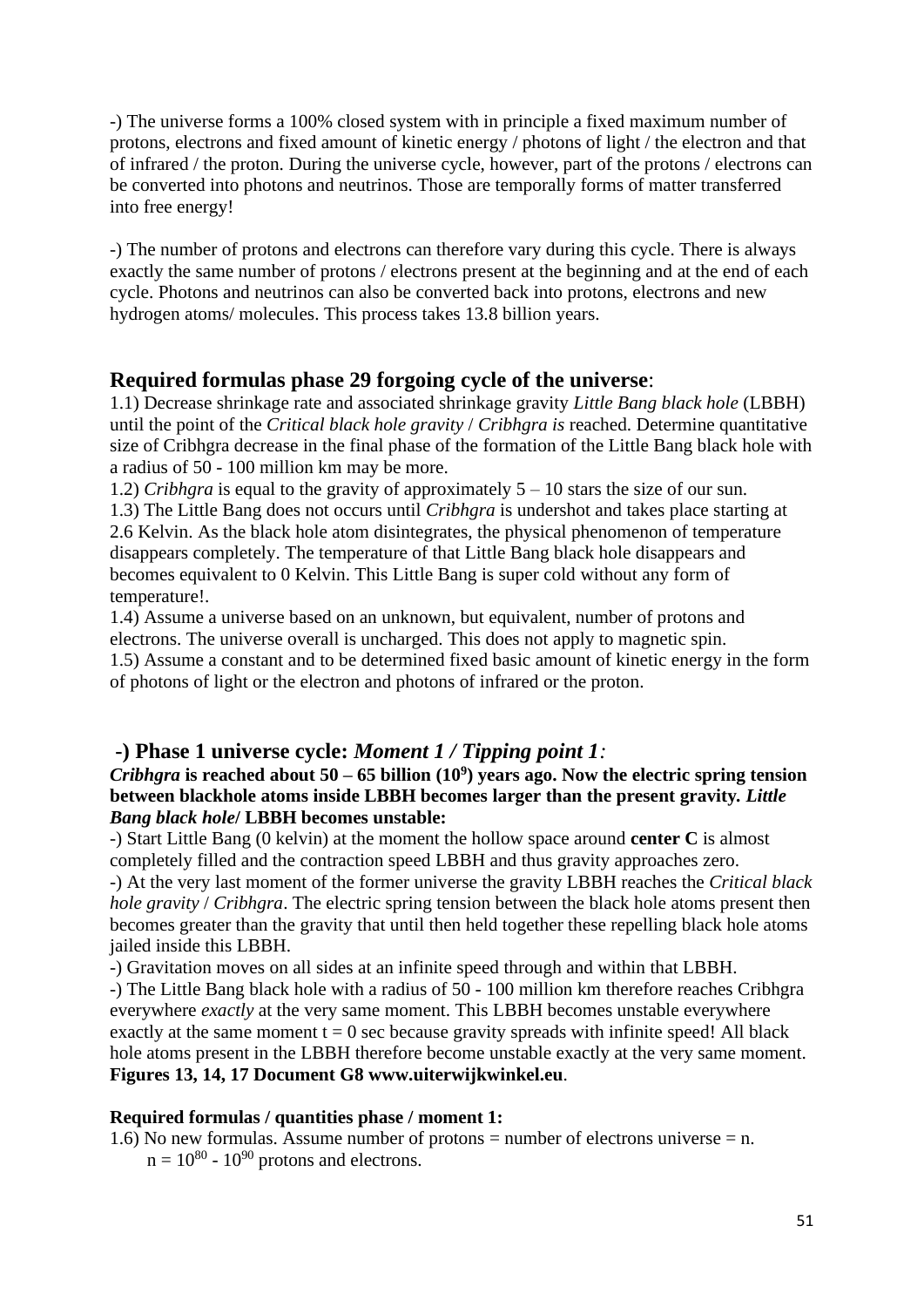1.7) Quantify electrical spring tension between the black hole atoms present at the moment of this super cold Little Bang. Those black hole atoms repelling each other represent a quantity of kinetic energy. That energy does not consist of photons.

#### **-) Phase 1a universe cycle:** *Moment 1a / Tipping point 1a:* **All 'shell' electrons moving with c leave their atomic nuclei:**

-) Below *Cribhgra,* the mutual electric and magnetic repulsion between black hole atoms within the LBBH eventually overcomes the gravity that held these black hole atoms together until then and kept them trapped/ jailed inside the black hole/ LBBH.

-) Former LBBH disintegrates everywhere exactly simultaneously into different black hole atoms  $\geq$  Be. Without protection by gravity, all black hole atoms  $\geq$  Be are completely unstable as well. Those black hole atoms then disintegrate further into an equivalent number of protons and electrons exactly simultaneously because:

a) all "shell" electrons, moving at approximately the speed of light, leave their atomic nucleus, b) now only bare, positively charged, atomic nuclei of protons and nuclear electrons remain.

-) With the disappearance of those black hole atoms  $\geq$  Be, all gravity, all remaining gravitational energy and temperature disappear. With that disintegration of blackhole atoms

the *Laws of thermodynamics* and all other atom-related Laws of Nature disappear as well! The new universe starts without the *Laws of thermodynamics.*

-) Gravity and gravitational energy and all other atom related forces remain absent as long as the atom is absent.

-) Temperature drops from 2.7 Kelvin to an equivalent of 0 Kelvin!

-) All other physical and chemical forces of the atom were already absent.

-) Only the elementary forces of protons / electrons and their kinetic energy remain. These are: 1) elementary electric charge, 2) magnetic spin, 3) mass and 4) matter.

-) Kinetic energy = photons attached to those protons and electrons that provide speed and thus kinetic energy.

-) The expansion on the outside of the former LBBH has not yet started.

-) Estimated duration  $<< 10^{-3}$  seconds.

## **Required formulas / quantities phase 1a / moment / tipping point 1a:**

1.8) Distribution of the number of n electrons in a.n% of "shell" electrons and b.n % of "core" electrons present in atomic nuclei; with  $a + b = 100\%$ , (1 neutron in the atomic nucleus = 1 p  $+ 1$  nucleus e-)

1.9) Start transverse velocity "shell" electrons black hole atoms is estimated at 0.9 - 0.99 speed of light c.

1.10) Electrical spring tension between black hole atoms.

1.11) Duration **moment 1a**:  $<<10^{-3}$  second.

1.12) Atoms are absent! *Laws of thermodynamics* and all other atom-related laws of nature are disabled and absent as well!

# -) **Phase 2 universe cycle:** *Moment 2* **/** *Tipping point 2:*

## **All "shell" electrons collide with atomic nuclei and split them into loose protons and loose "nucleus/ core" electrons:**

-) Those a.n% 'shell' electrons moving at approximately the speed of light collide with the stationary neighboring atomic nuclei and split these stationary atomic nuclei into separate protons and b% of separate 'nucleus' electrons with respect to **center C**.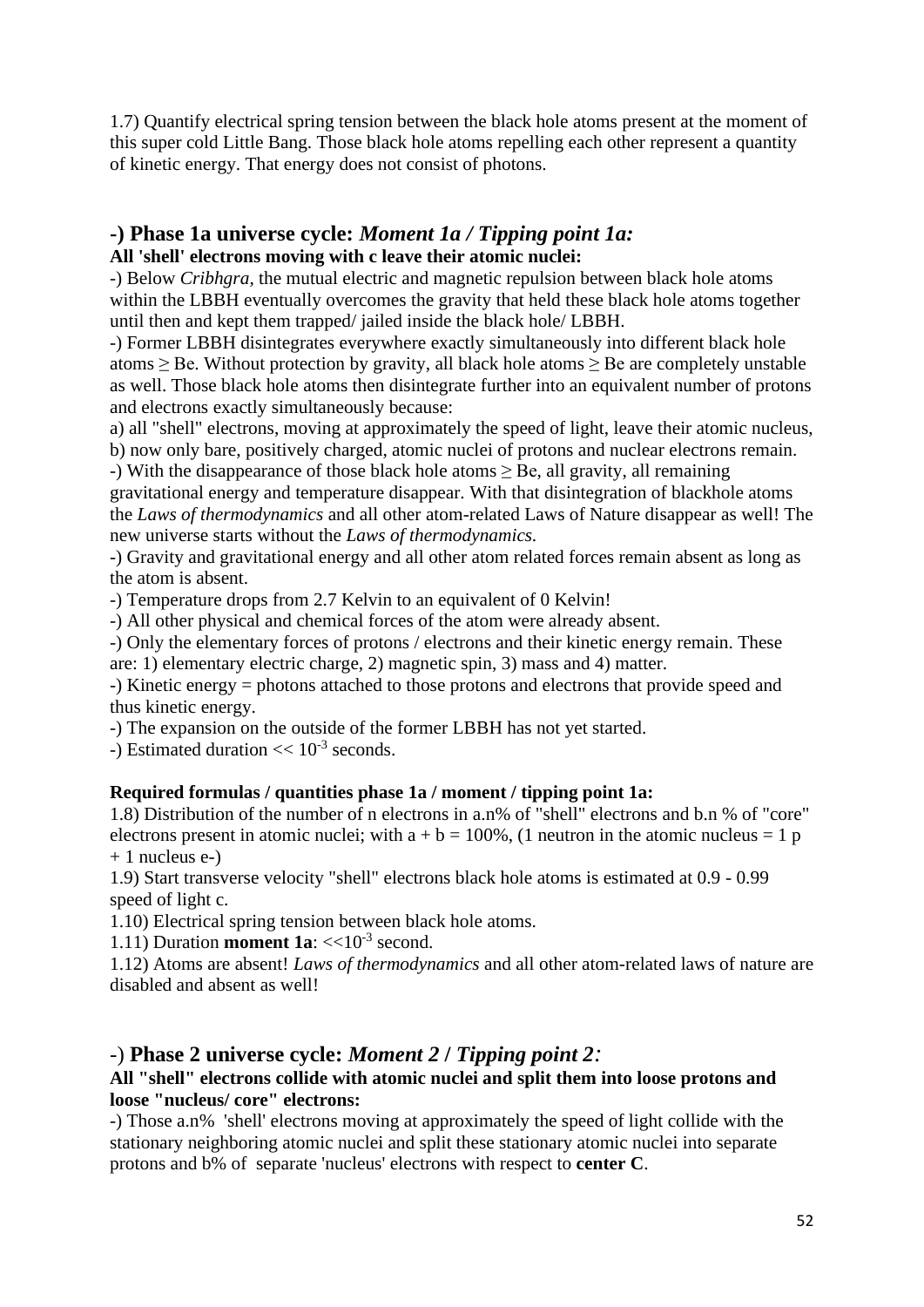-) This is at the expense of the kinetic energy of this a% of n "shell" electrons.

-) The atom and therefore temperature are absent. During the Little Bang, the temperature is equivalent 0 Kelvin.

-) Atomic nuclei repel each other beause their possitive electric charge.

-) The expansion on the outside of the former LBBH hasn't yet started.

-) Estimated duration  $<< 10^{-3}$  seconds.

-) With the atom also disappear: a) gravitation, b) gravitational energy, c) temperature d) the *Laws of thermodynamics* and e) all other atom-related Laws of Nature!

-) Gravity and gravitational energy and all other atom related forces remain absent as long as the atom is absent!!

-) So energy can be created! Not any kinetic energy; but gravitational energy!

## **Required formulas / quantities phase 2 / moment 2 / tipping point 2:**

2.1) Due to the collisions and the splitting of atomic nuclei, the speed of the now free electrons decreases from an average of  $0.9<sup>th</sup> - 0.99<sup>th</sup>$  c to approximately  $2/3<sup>th</sup>$  c. The protons released from atomic nuclei still stand still relative to **center C.**

2.2) Expansion on the outside of the former LBBH hasn't yet started.

2.3) Universe overall contains equivalent number of loose protons and loose electrons.

2.4) Active forces: a) elementary charge force, b) elementary magnetic spin force.

2.5) Electric spring tension and magnetic spring tension between protons and between electrons. Attraction between protons and electrons combined with mutual repulsion via magnetic spin.

2.6) External kinetic energy electrons:  $(a + b)$ . n. mass of electrons .  $v^2$  (v = approx. 2/3 c)

2.7) Universe consists of n protons and n electrons where  $n = 10^{80}$  -  $10^{85}$  may be more,

2.8) These n protons are matter and contain  $E = n$ .  $\frac{1}{2}$  m proton.  $c^2$  of *internal* rotational energy. This energy is not visible or recognizable on the outside of the proton.

2.9) These n electrons are matter and contain  $E = n$ .  $\frac{1}{2}$  m electron.  $c^2$  of internal rotational energy. This energy is not visible or recognizable on the outside of the electron.

2.10) Duration moment  $2: <10^{-3}$  seconds.

2.11) Now atoms are absent! *Laws of thermodynamics* and all other atom-related laws of nature are disabled and inactive as long as the atom is absent!

## **3) Phase 3 universe cycle:** *Moment 3* **/** *Tipping point 3:*

## **All electrons get the same speed of approximately 2/3rd c around center C of the universe:**

-) Via collisions of the free electrons against the released "core" electrons, these are accelerated to an estimated average speed of approximately ⅔ of the speed of light c and distributed evenly over all directions and orbits around **center C**. **Figure 22 G8.**

-) The black hole atom as such has completely disappeared.

-) With the atom its gravity, gravitational energy and all other atom related forces and Laws have also completely disappeared. Only the elementary charge and spin of protons and electrons remain.

-) The Little Bang occurs at an equivalent of 0 Kelvin. So the new and next universe starts up super cold equivalently.

-) Not yet a start of expansion on the outside of the former LBBH.

-) Temperature absent and is equivalent to 0 Kelvin.

-) Estimated duration  $<< 10^{-3}$  seconds.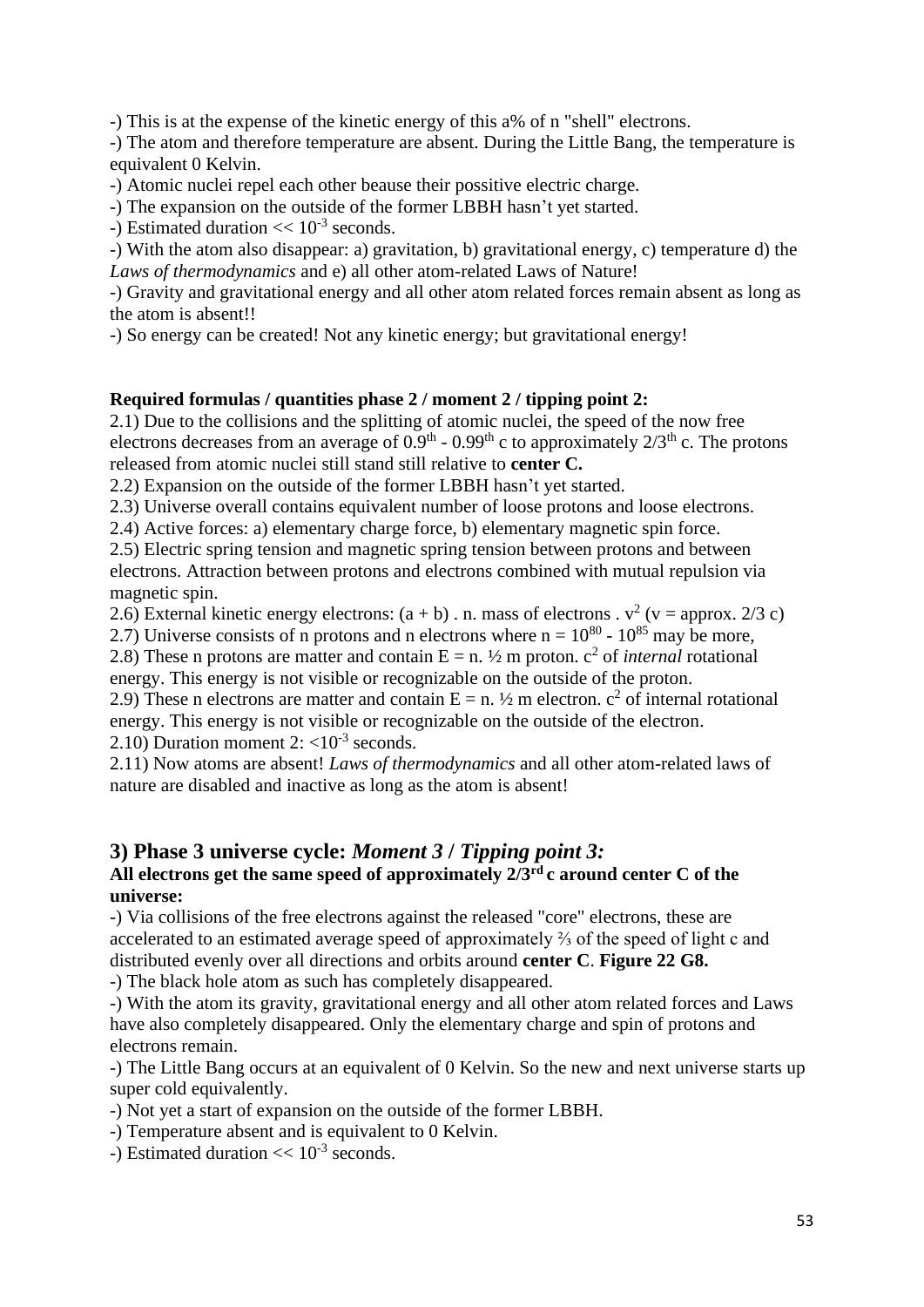#### **Required formulas / quantities phase 3 / moment/ tipping point 3:**

3.1) Distribution a% "shell" electrons  $\leftrightarrow$  b% "core" electrons

3.2) Kinetic energy: a% shell electrons x (0.9c - 0.99c) velocity + b% x 0 / a + b  $\rightarrow$  an

average velocity of all electrons present of approximately 2/3 c.

3.3) Active forces: a) elementary charge force, b) elementary magnetic spin force.

3.4) Electrical spring tension between protons and the spring tension between electrons. Electrical attraction between protons and electrons mutually combined with mutual repulsion between protons/ electrons through their equal magnetic spin.

3.5) Protons are don't move with respect to **center C**. External kinetic energy of protons:  $E = n$ . mass of protons.  $0^2 = 0$ .

3.6) Electrons move 2/3 c. Electron external kinetic energy:  $E = n$ . mass of electrons.2/3 c<sup>2</sup>

3.7) Internal kinetic energy n protons:  $E = n$ .  $\frac{1}{2}$  m protons .  $c^2$  rotational/ angular energy.

3.8) Internal kinetic energy n electrons:  $E = n$ .  $\frac{1}{2}$  m electrons .  $c^2$  rotational/ angular energy.

3.9) Duration **moment 3**:  $<<10^{-3}$  seconds.

3.10) Atoms are absent! *Laws of thermodynamics* and all other atom-related laws of nature are disabled and inactive as long as the atom is absent!

## **-) Phase 4 universe cycle:** *Moment 4* **/ Tipping point 4:**

## **Due to their elementary forces all protons and electrons arrange themselves into monolayers of 1 proton / 1 electron thick:**

-) Via their elementary electric charge and magnetic spin and the spring tension present, all protons and electrons shunt themselves into mono-layers of alternately one proton and one electron thick. The former LBBH is transformed into a perfect spherical structure with 1: 1: 1: 1: 1 spherical shell shaped mono-layers of alternating protons and electrons around **center C**. Within that universe-spherical-shell only protons and electrons are present with their elementary electric charge and elementary magnetic spin. This results in a tremendous electric spring tension and magnetic repulsion due to the equal magnetic spin of these protons / electrons.

-) Those spherical mono-layers consist of:

a) still stagnant protons and

b) mono-layers of electrons rotating rapidly with approximately 2/3 c around **center C** in all directions. **Figures 19 and 24 Document G8.**

-) Active forces presence: only mass, matter, electric charge, magnetic spin and kinetic energy and electric and magnetic spring tension.

-) The atom, gravity, gravitational energy and other atom related physical and chemical forces are absent, Gravitational energy universe  $= 0$  and will remain zero the next about 10 billion years as long as the atom and thus gravity is absent!

-) Within the LBBH and those mono-layers of protons and electrons an enormous electric and magnetic mutual repulsion / spring tension is present.

-) This enormous electric and magnetic spring tension triggers the expansion of these monolayers from the outside of the former LBBH and peels off this "LBBH" by mono-layers of protons and mono-layer of electrons. See **Figures 28 and 30 document G8.**

-) The atom is absent and therefore temperature is absent as well. Temperature now is equivalent to 0 Kelvin.

-) Gravity and gravitational energy are both completely absent as well.

-) The expansion on the outside of former Little Bang black hole / LBBH starts.

-) Duration **moment 4**:  $<< 10^{-3}$  seconds.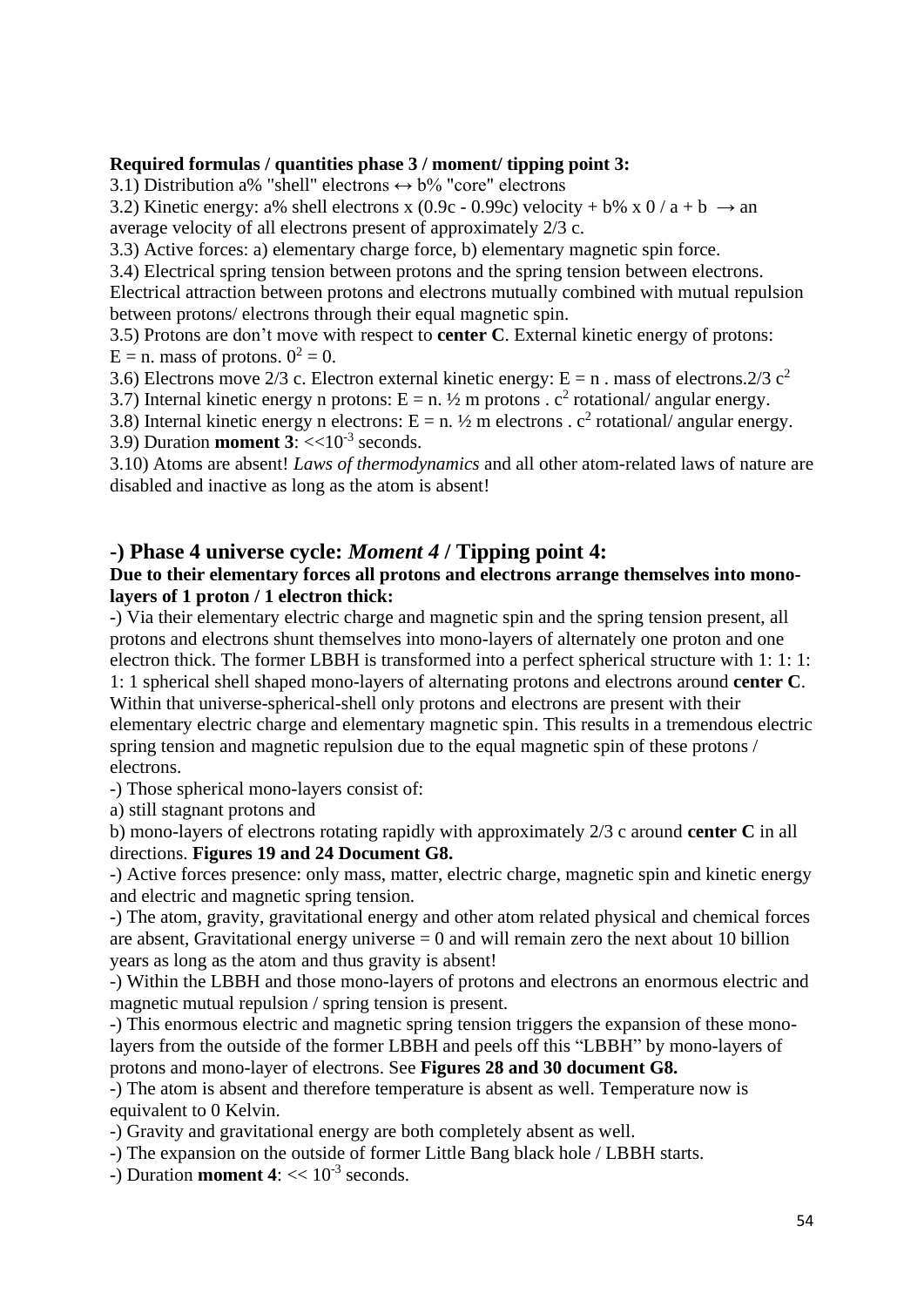-) Atoms are absent! *Laws of thermodynamics* and all other atom-related laws of nature are disabled and inactive as long as the atom is absent!

#### **Required formulas / quantities phase 4 / moment / tipping point 4:**

4.1) Expansion speed of mono-spherical shell layers of protons / electrons starts with approximately 0.9 - 0.99 x speed of light c may be less. This expansion speed determines both the amount of radial and the amount of tangential kinetic energy on protons/ electrons at the start of the expansion of this universe.

4.2) Start kinetic energy expansion of protons:  $E = n$ .  $\frac{1}{2}$  m proton.  $v^2$ . (v = about 0 c)

4.3) Start kinetic energy expansion of electrons:  $E = n$ .  $\frac{1}{2}$  m electron.  $v^2$ . (= about 0 c + 2/3 c) 4.4) Active forces: a) elementary charge force, b) elementary magnetic spin force and c) the spring tension within those mono-sphere shells of protons / electrons and between these mono-layers of protons/ electrons.

4.5) Kinetic energy electrons: n. mass of electrons. ( $v =$ about 2/3 c)<sup>2</sup>

4.6) Kinetic energy n protons: E = n .  $\frac{1}{2}$  m proton .  $c^2$  internal rotational/angular energy.

4.7) Kinetic energy n electrons:  $E = n \cdot \frac{1}{2}m$  electron .  $c^2$  internal rotational/angular energy.

4.8) Estimated time duration moment  $4: \langle 10^{-3} \text{ seconds.} \rangle$ 

4.9) Atoms are absent! *Laws of thermodynamics* and all other atom-related laws of nature are disabled!

Every cycle of the universe starts with the same amount of kinetic energy and spring tension. Note that the expansion of the universe starts without atoms and therefore also without gravity and gravitational energy.

During the first about 10 billions of years, the universe expands as a universe-spherical-shell/ USS completely unimpeded without any form of resistance. After all, there is an absolute 100% vacuum around that former "LBBH"!

If gravity is absent, gravitational energy is completely absent as well. This expansion is not at the expense of the expansion speed, while gravitational energy is indeed built up completely free of charge with respect to **center C**! That energy is effected free of charge the moment when gravity and gravitational energy return. This occurs with the forming of the H atom.

## **-) Phase 5 universe cycle:** *Physical period 1***:**

-) Start all sided smooth start expansion of universe from former "Little Bang black hole" / "LBBH" in the form of almost infinite mono-layers of protons / electrons expanding in an absolute vacuum. And thus expansion without any form of resistance.

This expanding at a maximum speed of light arises from the electrical spring tension within these mono-layers of protons/ electrons themselves. This expansion does not require internal energy! The released protons / electrons only generate charge and spin. Atoms are absent and thus gravity as well!

-) **Period 1** starts from **center C** and the former "Little Bang black hole" that is peeled off layer by layer via mono-layers of 1 proton and 1 electron thick alternately. This **period 1** ends with the formation of the hollow 100% vacuum inner space and with the transition from a spherical shape into that of a universe-spherical-shell/ USS.

-) It takes about 1,300 - 1,500 years to peel off the perfectly spherical former "Little Bang black hole" in mono-layers  $p^+$  and mono-layers  $e^-$ . The expansion speed of those mono-layers of protons/ electrons is constant and amounts to approximately 0.9c - 0.99c may be less. Universe starts without any form of inflation and resistance!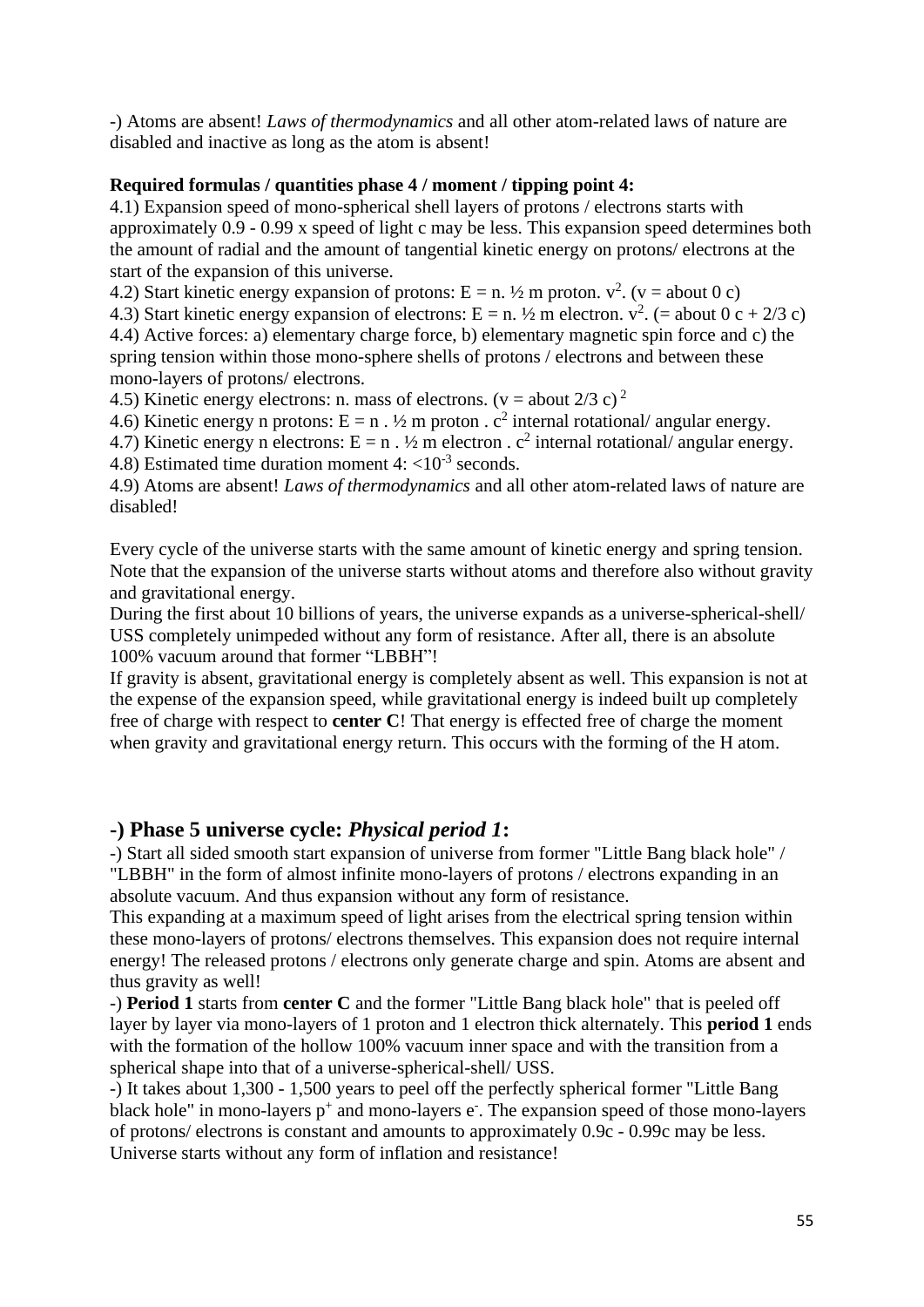-) The universe / "LBBH" will expand during this **period 1** into a perfectly round expanding sphere with mono-layers  $p^+$  / e<sup>-</sup> with a radius of approximately 1,200 - 1,450 light years.

-) Only then does a hollow absolute 100% vacuum interior space arise with **center C** always exactly in the center**. Figure 30 Document G8.**

-) Duration of peeling / swelling this former LBBH and expansion speed are unknown.

-) Expansion takes place without atoms and therefore also without any gravity and gravitational energy!

-) Expansion takes place completely unhindered in an absolute vacuum outer space of the universe and is not slowed down in any way of resistance from within.

-) After the cold Little Bang and during **period 1**, the temperature is absent and equivalent to 0 Kelvin! So equivalent super cold. See **figures 17 - 30 Document G8.**

-) At the end of **period 1**, the volume of the sphere with mono-layers of protons / electrons is approximately  $4 - 5 \times 10^{42}$  km3.

-) **Phase 5 / period 1** cycle ends when a perfectly round interior space around **center C** arises.

## **Required formulas / quantities phase 5 / period 1:**

5.1) Expansion velocity of expansion of mono-spherical layers of protons/ electrons and of all protons.

5.2) Electrons undergo expansion and one curved velocities encompassing all directions within the universe-spherical-shell within their mono-sphere shells. Indicate as  $v(r1)$  and v(r2). Elaborated in **Figure 23 G8.**

5.3) Decrease over time of the electrical and magnetic spring tension within those monolayers of  $p^+$  / e<sup>-</sup>. Maximum expansion speed is close to the speed of light c, may be less. 5.4) Peeling time and expansion rate of expansion / swelling former "Little Bang black hole" is unknown.

5.5) Achieved expansion former "LBBH" sphere mono-layers of protons / electrons until that hollow inner space is formed. Calculate volume.

5.6) Active forces: a) elementary charge force, b) elementary magnetic spin force and electrical spring tension within those mono-sphere shells of protons / electrons.

5.7) Estimated duration of **period 1**: approximately 1,300 - 1,500 years

5.8) Atoms are absent! *Laws of thermodynamics* and all other atom-related laws of nature are disabled!

## **-) Phase 6 universe cycle:** *Physical period 2***:**

## **Start of universe-sphere-shell and formation of an** *absolute vacuum inner space* **of the universe:**

-) At an expansion speed of against the speed of light, **Phase 5, period 1** passes into **phase 6 period 2** without any physical, chemical and nuclear physical changes.

-) This moment has not been mentioned separately and in fact marks the end of this super cold Little Bang and swelling of the former LBBH. **Figure 30 Document G8**.

-) **Phase 6** starts with the creation of a hollow 100% vacuum inner space and will end with the formation of the hydrogen atom. **Phase 6** cycle takes approximately 10 billion years or more.

-) **Phase 6 / period 2** is without atoms. During this entire period, gravity and therefore gravitational energy are completely absent.

-) In this period, a free build-up of gravitational energy occurs. That gravitational energy is realized free of charge when protons and electrons together form the hydrogen atom. (With the hydrogen atom, gravity and gravitational energy return into the universe).

-) Expansion rate constant at 0.9c - 0.99c or less. Period without any inflation!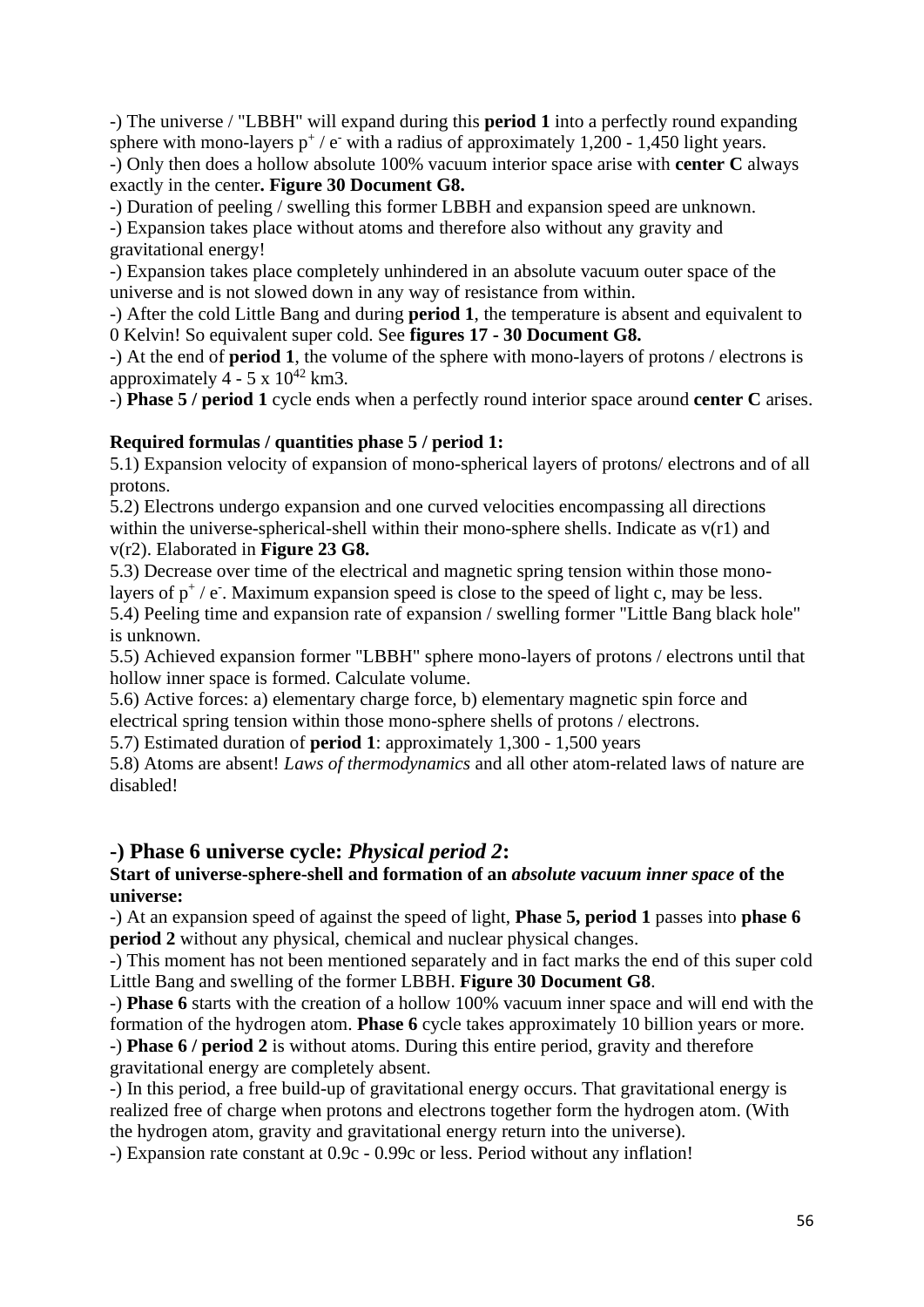-) From the creation of the hollow inner space, the thickness of the universe-spherical-shell/ USS decreases further and further.

-) Over the next 10 billion years or more, due to expansion of the USS the distances between these mono-layers of protons/ electrons will slowly increase, as will the distance between the protons and electrons within their mono-spherical layers.

-) As a result, post-swelling takes place by a factor of  $10^6$  to  $10^8$  and possibly even (much) more. The thickness of the USS decreases only extremely slowly. The volume by a factor of  $10^6$  to  $10^8$  or more.

-) The transverse spring tension allows the universe-spherical-shell to expand further and further unimpeded relative to **center C**. Thanks to the absence of atom and therefore absence of gravitation, this perfectly round universe-spherical-shell/ USS unhindered reaches a radius of approximately 10 billion light years!

-) During a period of about 10 billion years or more at constant speed, an extremely slow transfer of the transverse energy from the electrons to the protons occurs. The expansion speed of the mono-layers of protons / electrons therefore increases marginally by only about 1 Mm/s.

-) Seen in time, the thickness of the universe-spherical-shell/ USS decreases from about 1,300 light-years to a few tens / hundreds of kilometers due to the expansion of this USS.

-) The mutual distance between and within those mono-layers of protons and electrons must increase very slowly in these 10 billion years of **period 2** to the distance of the proton/ electron present in hydrogen atom. This whole **period 2** the atom itself is still completely absent!

-) Only in that case, universe-wide, each proton can simultaneously capture its own 'shell' electron. That moment the simplest hydrogen atom can be formed.

-) The transverse speed of the electrons has then decreased from approximately ⅔ c to the speed of the "shell" electrons in the hydrogen atom, which is approximately 1.6 - 2 thousand km/s.

-) At the end of **phase 6 / period 2** cycle, the universe still is a perfectly round universespherical-shell with a radius of approximately 10 - 12 billion light years and a thickness of a few to tens – hundreds of kilometers and with **center C** exactly in the middle of that thin universe-sphere-shell/ USS/ balloon.

## **Required formulas / quantities phase 6 /** *physical period 2***:**

6.1) Duration **phase 6** with swelling universe-spherical-shell + expansion speed.

6.2) In that **period 2** the expansion reached with respect to universe-spherical-shell as well with respect to **center C** and thickness of universe-spherical-shell/ USS.

6.3) Degree of mono-layers of protons / electrons after swelling, so slowly that only after about 10 billion years or more there will be:

a) as much space between these layers of protons and electrons as present inside the hydrogen atom,

b) sufficient distance has also been formed within these mono-layers of protons and those of the electrons themselves that the hydrogen atom can be formed.

(The formation of the H atom and immediately afterwards the formation of the hydrogen molecule are accompanied by profound physical and chemical changes in the USS!)

6.4) Active forces only: a) elementary charge force, b) elementary magnetic spin force and the spring tension decreasing with time within those mono-spherical-shells of protons / electrons. Expansion speed remains the same and is close near the speed of light c.

6.5) Velocity increase distances between protons and electrons and moment they reach distances and velocities as in the H atom.

6.6) Duration of **period 2**: approximately 10 billion years and possibly even more.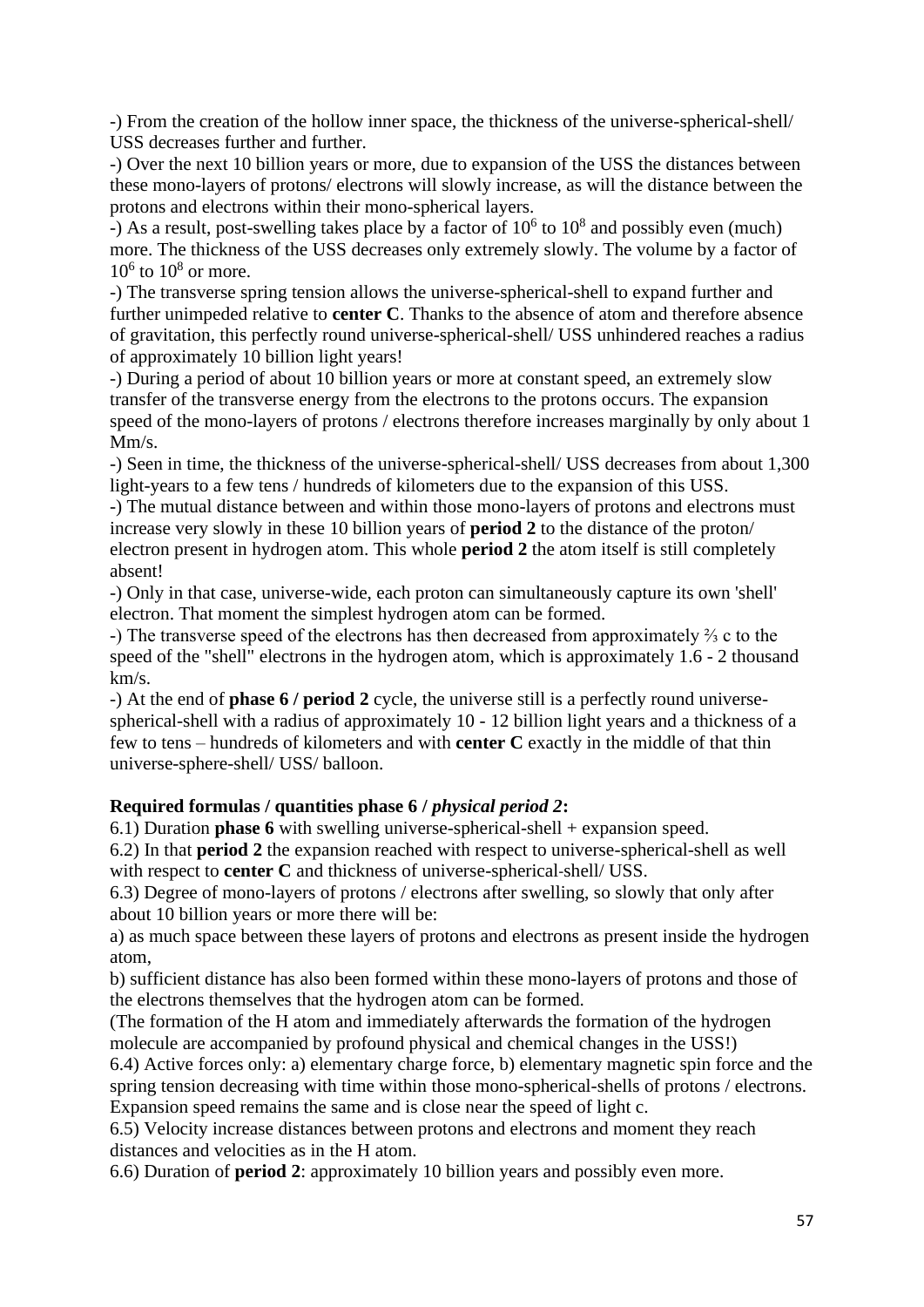6.7) Atoms are absent! *Laws of thermodynamics* and all other atom-related laws of nature are disabled!

## **-) Phase 7 universe cycle:** *Moment* **5 /** *Tipping point 5***:**

**Formation of hydrogen atoms and thus the creation of gravity and gravitational energy (= dark energy):**

-) During the first about 10 billion years or more expansion of the universe-spherical-shell at the speed of light, both:

a) the distances between protons and electrons *within these mono-layer*s of protons / electrons increase to those present between protons and electrons in the hydrogen atom.

b) the distances between the mono-layers of protons and electrons also increase to those present in the

hydrogen atom.

c) the speed of the electron reduces to the speed of the "shell"-electron in hydrogen atoms. By transferring energy from the electrons to the protons, the tangential speed of the electrons decreases from approximately 2/3 c to approximately 1.6 - 2 thousand km/s, just like now present inside the H atom.

-) At that moment, those distances and speeds are such that each proton captures its own "shell"-electron. That moment only the simplest hydrogen atom can be formed.

-) The formation of the H atom occurs exactly simultaneously in the whole universespherical-shell/ USS however already *some 40 – 50 billion years* ago!

-) The formation of the H atom results in the *centripetal force*. That force keeps the "shell" electron in a fixed orbit around the proton.

-) With that hydrogen atom and speed of the H atom in the universe, both gravitation and gravitational energy with respect to **center C** return in the universe/ the universe-sphericalshell. **Documents E3, E3-1 and E3-2** describes the *physical origin* of gravity. **Document F1d** the origin of other physical, chemical and mechanical forces on the atom.

Some of these physical and chemical forces become active at the creation of this H atom. -) With the H atom the *Laws of thermodynamics* and all other atom related *Laws of nature become active and enabled again!*

-) Now a gigantic amount of gravitational energy relative **center C** is added to the universe cycle and completely free of charge. See **Figure 79 III G8.** That gravitational energy is the by **Science** sought after "dark" energy!

-) That generation of free energy is contrary to the current *Laws of thermodynamics* are therefore contrary to the current and accepted insights and visions within **Science**!

-) Elaborated in **document G16 website.**

-) Gravitation from the H atom ensures that the expansion of the universe / the universespherical-shell will be slowed since about  $40 - 50$  billion of years and will be further and further slowed down over the next 350 - 450 billion years towards zero! Eventually this expansion USS comes to a standstill. This braking is done via a hyperbolic line.

-) After that maximum expansion of the universe-spherical-shell of about 12 billion lightyears over approximately 350 - 450 billion years, that gravitation also causes the universe-sphericalshell to shrink **towards center C again.** So the universe/ USS is finite and not infinite!

-) Thanks to the infinitely great speed / communication via gravitation, all matter and energy of the universe returns at the very same moment at **center C again**.

(During that completely controlled contraction of the universe / universe-spherical-shell, this gravitational energy added *free of charge* to the universe cycle is fully utilized again braking the acceleration of the contraction of this USS towards a constant contraction speed of about  $100 - 150$  km/s)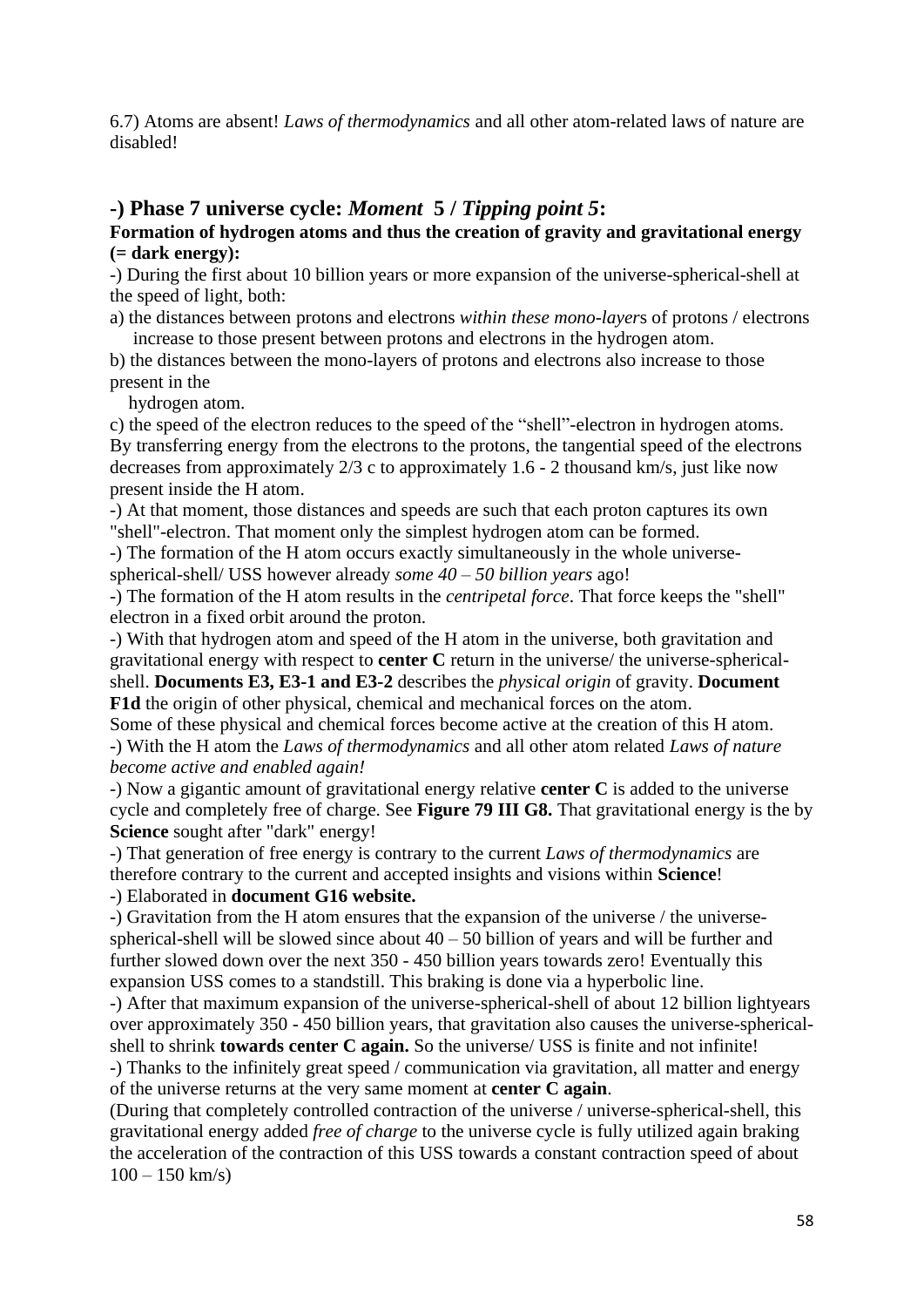-) Furthermore, the "shell" electron of hydrogen generates the chemical covalent radical force. -) The phenomenon of temperature also returns in the universe and this short moment amounts to 0 kelvin. **Figure 34 Document G8**.

## **Required formulas / quantities phase 7 / moment / tipping point 5:**

7.1) No new formulas. Change in the starting points of the universe model as a result of the introduction of new active forces such as gravitation, the centripetal force and the chemically covalent radical force.

7.2) By gravitation and by adding a tremendous amount of gravitational energy, free of charge, the *energy balance* of the model of the universe / universe-spherical-shell changes radically. Now a large invisible amount/surplus of gravitational energy is present missing *2021* on the energy balances of the universe. This gravitational energy in fast is the so called "dark" energy.

7.3) Active forces: a) elementary charge force, b) elementary magnetic spin force, c) centripetal force, d) gravity (1) of the single 'shell' electron, e) the chemical covalent radical force (1) single 'shell' electron and f) temperature. The spring tension now has completely disappeared and transferred into electrical spring tension between atoms/ (= gas pressure). 7.4) Every form of speed of the atom in the universe generates its own vector/ component on that gravity-force and that chemical covalent radical force. The number of these vectors/ components in these atomic forces is equal to the number of *different speeds* of the atom in the universe relative **center C** as well *angular speeds* within the universe-spherical-shell/ USS.

7.5) Duration **moment 5:** << 10-3 seconds universe-clock-time/ UCT.

7.6) Atoms are back! *Laws of thermodynamics* and all other atom-related laws of nature are switched on again from now on! Those Laws only apply to systems with atoms.

## **-) Phase 8 universe cycle:** *Moment 6* **/** *Tipping point 6***: Formation of hydrogen molecule H2:**

-) Two hydrogen radicals H each with a single "shell" electron react directly further to an uncharged hydrogen molecule. That electron pair results in binding heat which is released. -) These  $H_2$  molecules generate a special form of gravity that is linked to the electron pair  $(+)$  $G2k$ ).

-) That electron pair also generates the *physical Van der Waals/ London force*. The mutual repulsion of the electron shells of hydrogen generates the gas force.

## **Required formulas / quantities phase 8 and moment 6 / tipping point 6:**

8.1) No new formulas. Changing the principles of the universe model with regard to the active forces present.

8.2) Due the formation of the electron pair, the model of the universe/ universe-spherical-shell is expanded with the *Vander Waals/ London force* and thus with the phase states: gas/ plasma, liquid and solid!

8.3) Active forces: a) elementary charge force, b) elementary magnetic spin force, c) centripetal force "shell"-electrons, d) gravitational single 'shell' electron (1) and gravitation of the electron pair (2), e) the chemically covalent radical single force 'shell' electron (1) and that of the electron pair (2), f) temperature and g) the physical Vander Waals/ London force (2). 8.4) The spring tension has disappeared and has completely passed into the gas force / electrical repulsion of atoms.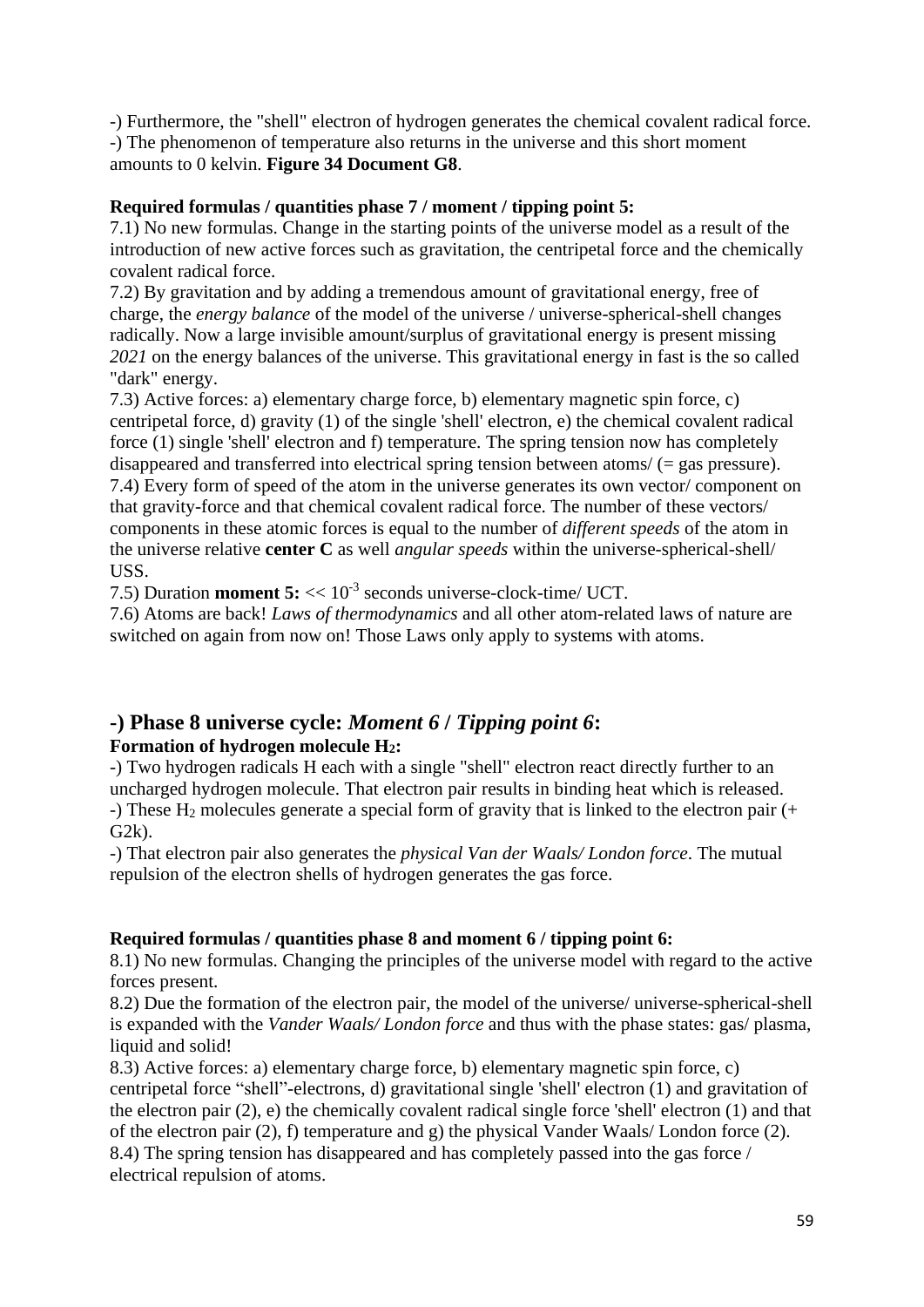8.5) Duration **moment 6**:  $\langle 10^{-3} \text{ second universe-clock-time}/\text{UCT}$ .

8.6) Atoms/ atomic structures are present again! *Laws of thermodynamics* and all other atomrelated laws of nature are active and switched on as well as all other atom-related laws of nature! Great changes!

## **-) Phase 9 universe cycle:** *Moment 7* **/** *Tipping point 7***: Hydrogen passes into a hot hydrogen plasma:**

-) Due to the release of binding heat, the hydrogen molecule immediately transforms into the single hydrogen plasma. Due to heat this thin, tens of kilometers thick, universe-sphericalshell swells on both sides at tens of km/s.

-) Due to the transition in a plasma, the hydrogen molecule disappears again and with it the electron pair. The chemically covalent bonds in hydrogen are broken. The Vander Waals/ London force as well as the gravitation of the electron pair (2) disappear again.

-) Because of the transition to plasma, the construction of the hydrogen atom also partly disappears. The "shell"-electrons in the *hydrogen plasma* now swing from atomic nucleus to atomic nucleus, passing through only part of a total orbit around the atomic nucleus (the proton). In doing so, they also always generate part of the gravity and part of the chemical covalent radical force.

-) The gas pressure consists of mutual electrical repulsion between the plasma hydrogen atoms. (= more or less analogous to the spring tension).

-) *Laws of thermodynamics* and all other atom-related laws of nature are still switched on again and active!

## **Required formulas / quantities for phase 9 and moment 7 / tipping point 7:**

9.1) No new formulas. Changing the starting points of the universe model with regard to the active forces present. A number of forces temporarily disappear and only return after the hydrogen plasma has cooled down to hydrogen gas again. This cooling can only occur through the swelling of the universe-spherical-shell itself not by transferring photons into new protons/ electrons. (That transformation is just possible after the formation/ Big Bangs of the galaxies in **phase 16** of the cycle of the universe **document G7 & figures 42 (S) – 54 (S) G8.)**

9.2) Determining the loss of gravitational / gravitational energy as a result of the transition from hydrogen to hydrogen in a plasma state.

9.3) Active forces reduced to: a) elementary charge force, b) elementary magnetic spin force, c) centripetal force, d) gravitational single 'shell' electron (1), e) the chemical covalent radical force single 'shell' electron ( 1) and f) temperature.

9.4) Every form of speed in the universe and within the USS generates its own vector / component on gravity, the chemical covalent radical force and at the *Vander Waals/ London force.* Vector Law by **Berry Uiterwijk Winkel.**

9.5) Electrical repulsion between plasma-shaped H atoms causes the start of the swelling of the universe-spherical-shell/ USS on both sides in a pure vacuum at a few tens of km/s. This swelling allows this universe-spherical-shell to cool down again.

9.6) Duration **moment 7**:  $\langle 10^{-3} \text{ seconds universe clock time.}$ 

9.7) *Laws of thermodynamics* and all other atom-related laws of nature switched on again!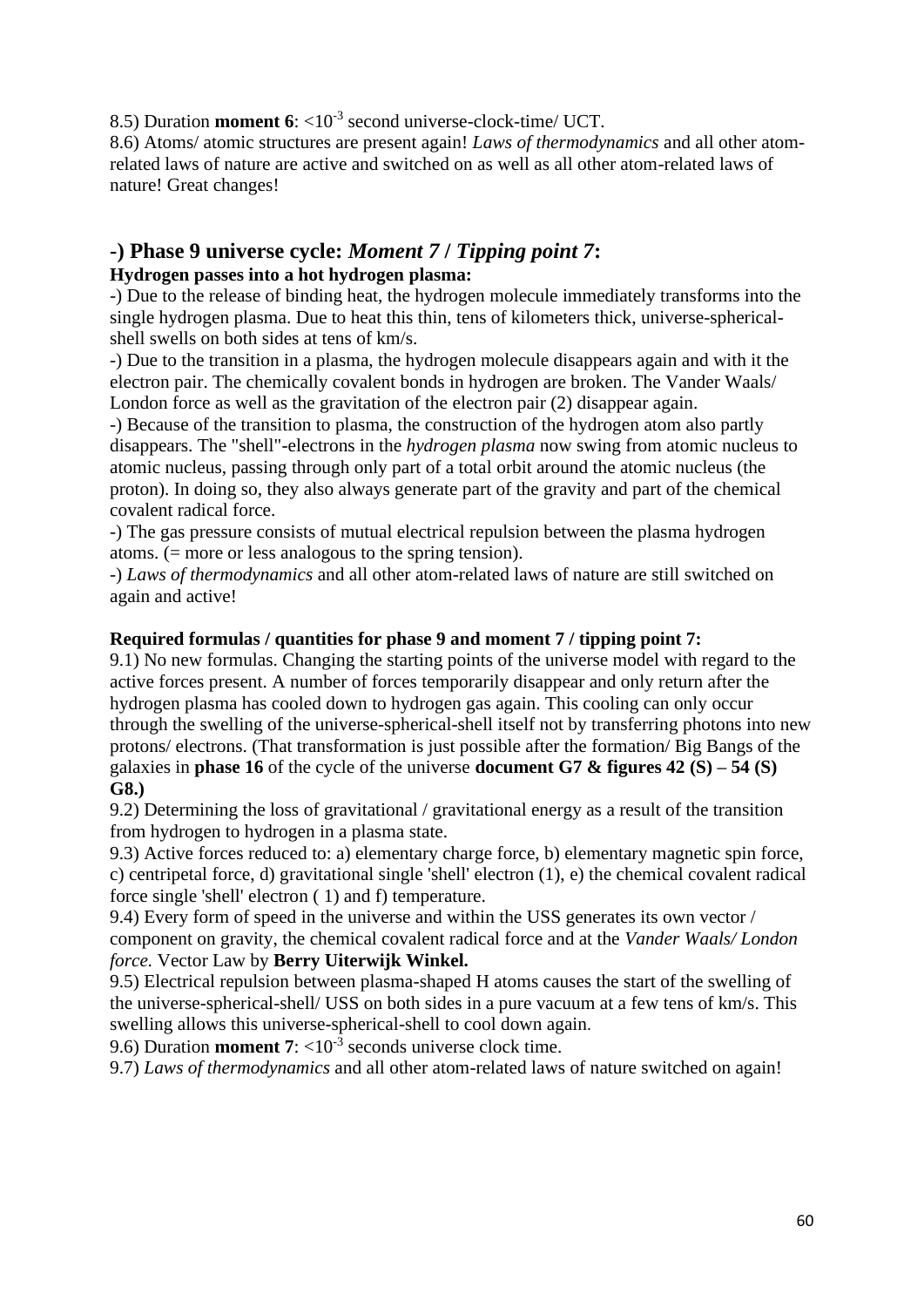## **-) Phase 10 universe cycle:** *Period 3***:**

## **Cooling all hydrogen plasma to atomic H and H<sup>2</sup> gas:**

-) Billions of years after the start, as a spherical-shell expanding, the universe still consists of only pure hydrogen. These plasma-shaped H atoms repel each other and the USS on both sides swells with tens of km/s in both absolutely 100% vacuum spaces present on either side of this universe-spherical-shell.

-) Due to the swelling of the universe-spherical-shell, the hydrogen plasma cools down during **period** 3 again. This takes about 100 million to 1 billion years, cooling down the H plasma to ordinary hydrogen atoms and eventually to hydrogen molecules.

-) Due to the swelling / expanding of the universe-spherical-shell itself, it cools down further and further. This cooling cannot be done by emitting photons within the USS. This cooling cannot be done faster because all photons always remain 100% confined/ jailed within this universe-spherical-shell.

-) This cooling can only be achieved by swelling the USS. During that **period 3**, the universesphere-shell/ USS expands explosively at a few dozen km/s.

-) This **period 3** therefore takes a lot of time. During this period, the universe-spherical-shell is filled with pure hydrogen only.

-) That swelling temporary generates its own form of gravity that counteracts and slows down this swelling of the USS. **Figures 32 and 34 Document G8** and **documents E3, E3-1, E3-2 and E4.**

-) This also applies to the expansion of the universe-spherical-shell as a whole relative to **center C**. This results in two different velocity components of gravitation.

-) Gravitation (1) slows down: a) the expansion speed of the universe-spherical-shell as a whole as well by b) the swelling of the universe-spherical-shell itself.

-) Kinetic energy released when slowing down the expansion speed cannot be converted into heat! In addition to gravitational energy relative **center C** , this released energy is largely transformed into rotational speed/ angular speed of the hydrogen present within the universespherical-shell/ USS. All hydrogen atoms / molecules start to rotate on their axis and generate velocity related gravitational components/ vectors and at higher and higher levels.

-) Because of that gravity, those H atoms / molecules mutually attract each other.

-) That mutual attraction starts at the atomic level and continues up to the level of clusters of future galaxies.

-) That slowing down of the expansion speed results within the universe sphere shell in 7 - 8 different levels of rotational movements / angular velocity within the universe-spherical-shell on an ever increasing scale and up to the maximum level of the  $4 - 20$  millions of identical clusters of galaxies.

-) This slowing down of the expansion speed by gravity results in the formation of:

a) 4 to 20 million equal facet / cluster areas each with the amount of hydrogen enough for 4 - 6 thousand or even many more future galaxies **(R1)** and

b) all clusters with the same rotation / angular speeds clockwise or counterclockwise.

-) Within each cluster up to 4 - 5 rotational/ angular movements will arise around the central rotation center **RC1** of that facet/ cluster area.

-) Within each future galaxy **(R1)** there are no additional rotation/ angular speeds yet.

## **Required formulas / quantities phase 10 / period 3:**

10.1) Determining temporary loss of gravity during the transition from hydrogen gas to a plasma state and its effects on the expansion velocity of the universe-spherical-shell. 10.2) Formulas hyperbolic decrease expansion speed USS and the gravitation (1) and gravitational energy linked to that speed with respect to **center C**. Within the universespherical-shell the local rotation is clockwise or counter-clockwise.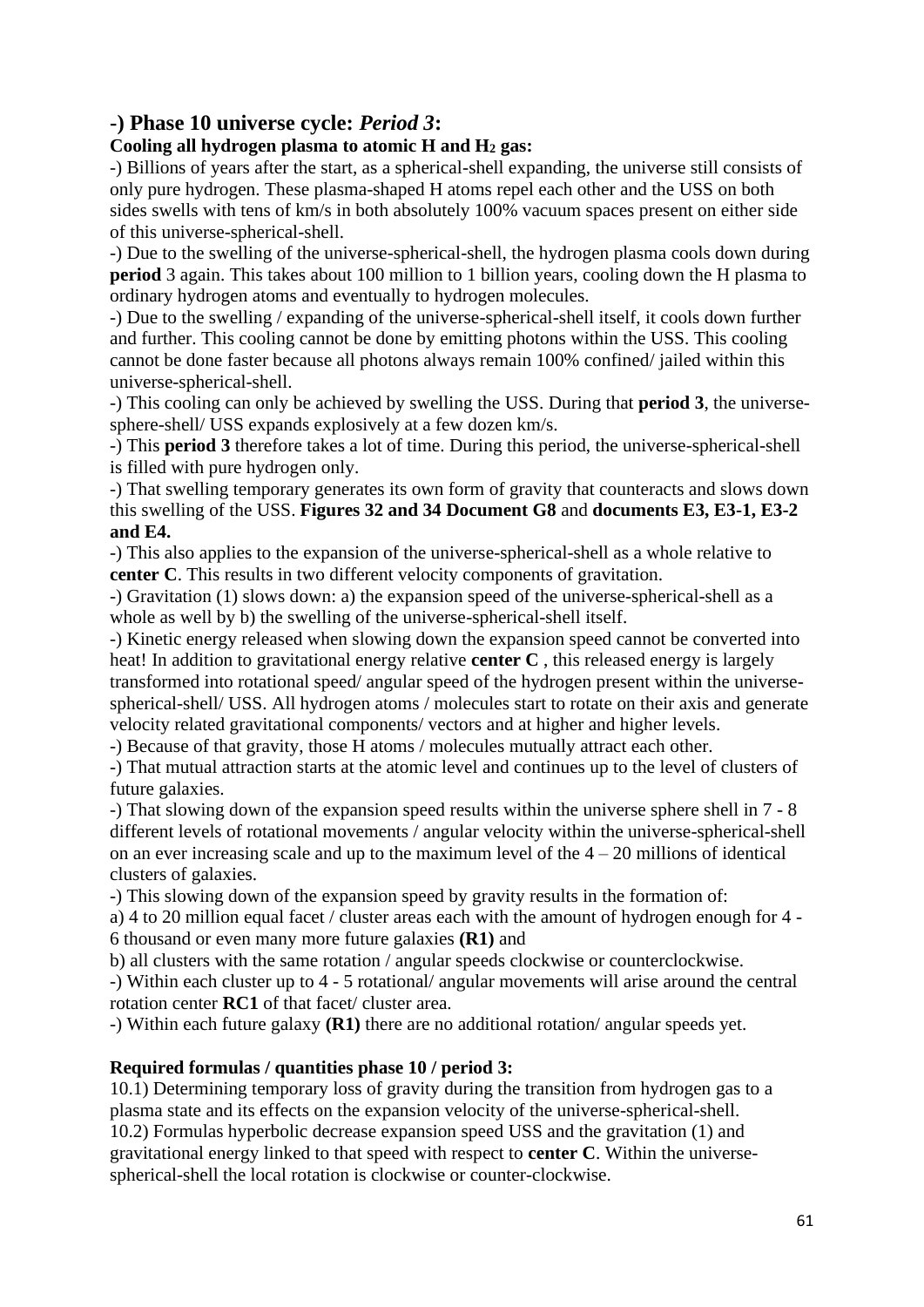10.3) Formation of many millions of equivalent clusters with rotation both clockwise or counterclockwise. The universe-spherical-shell is then probably subdivided into approximately 4 - 20 million or more clusters with an identical structure and with a either clockwise or anti-clockwise rotation.

10.4) Formula hyperbolic decrease due to gravitation of the swelling of the universespherical-shell itself and of the associated gravity of the single "shell" electron (1) and the amount of gravity associated gravitational energy.

10.5) Gradient decrease in expansion velocity of the universe-spherical-shell/ USS as a result of gravity in that USS. In addition, a separate gravitational component occurs, linked to the swelling of the USS itself.

10.6) The partial atomic shape present in the H plasma still generates gravity and slows down the expansion of the universe-spherical-shell. In addition to potential/ gravitational energy relative to **center C**, for the rest that energy is converted into angular velocity/ velocities of these **R0's** and **R1's**.

Increase in radius of USS itself during **phase 10 / period 3.**

10.7) Converting expansion velocity / energy into 6 - 8 forms of rotation/ angular velocity within the USS with an increasing radius up to the level of a cluster with a radius of many tens of light years. Those different speeds are present within the universe-spherical-shell. 10.8) Within each cluster there are ultimately 6 - 8 forms of speed that are linked to 6 - 8 forms of gravitation and gravitational energy clockwise or counterclockwise.

10.9) Start converting gravitational energy with respect to **center C** to forms of gravitational energy within the universe-spherical-shell!

10.10) Active forces: a) elementary electric charge force, b) elementary magnetic spin force, c) centripetal force, d) gravitational single 'shell' electron (1), e) the chemical covalent radical force single 'shell' electron (1) and f) temperature.

10.11) Every form of speed in the universe and within every cluster of the universe sphere shell generates its own vector on gravity, the chemically covalent radical force and on the *Vander Waals/ London* force / bond.

10.12) Electrical repulsion between plasma-shaped H atoms causes the universe-sphericalshell itself to swell at tens of km/s. What is the residual pressure during **period 3** within the USS and how does that pressure change in time? Effects of this in relation to the swelling of the USS.

10.13) Duration of **period 3**: 100 million - 1 billion years.

## **-) Phase 11 universe cycle:** *Moment 8 / Tipping point 8***: End formation of hydrogen molecules:**

-) At the end of **period 3**, all plasma-shaped hydrogen changed back into normal hydrogen atoms immediately followed by the formation of the hydrogen molecule. With the hydrogen molecule and the electron pair, the *Vander Waals force/ London* force (2), gravity (2) and the electrical repulsion (= gas force) return as active forces within the universe-spherical-shell. See **documents F1c and F1d.**

-) As a result of the slowing down of the expansion velocity, the angular velocity of the hydrogen gas within the universe-spherical-shell increases again.

-) The radius of the **R0** rotation regions around trillions of larger rotation points **R1** increases to approximately 10 - 50 million km. Gravitation will accumulate more and more hydrogen gas around every **R1/** (and futural galaxies). Each cluster comprises approximately 4 - 6 thousand such **R1** areas or more.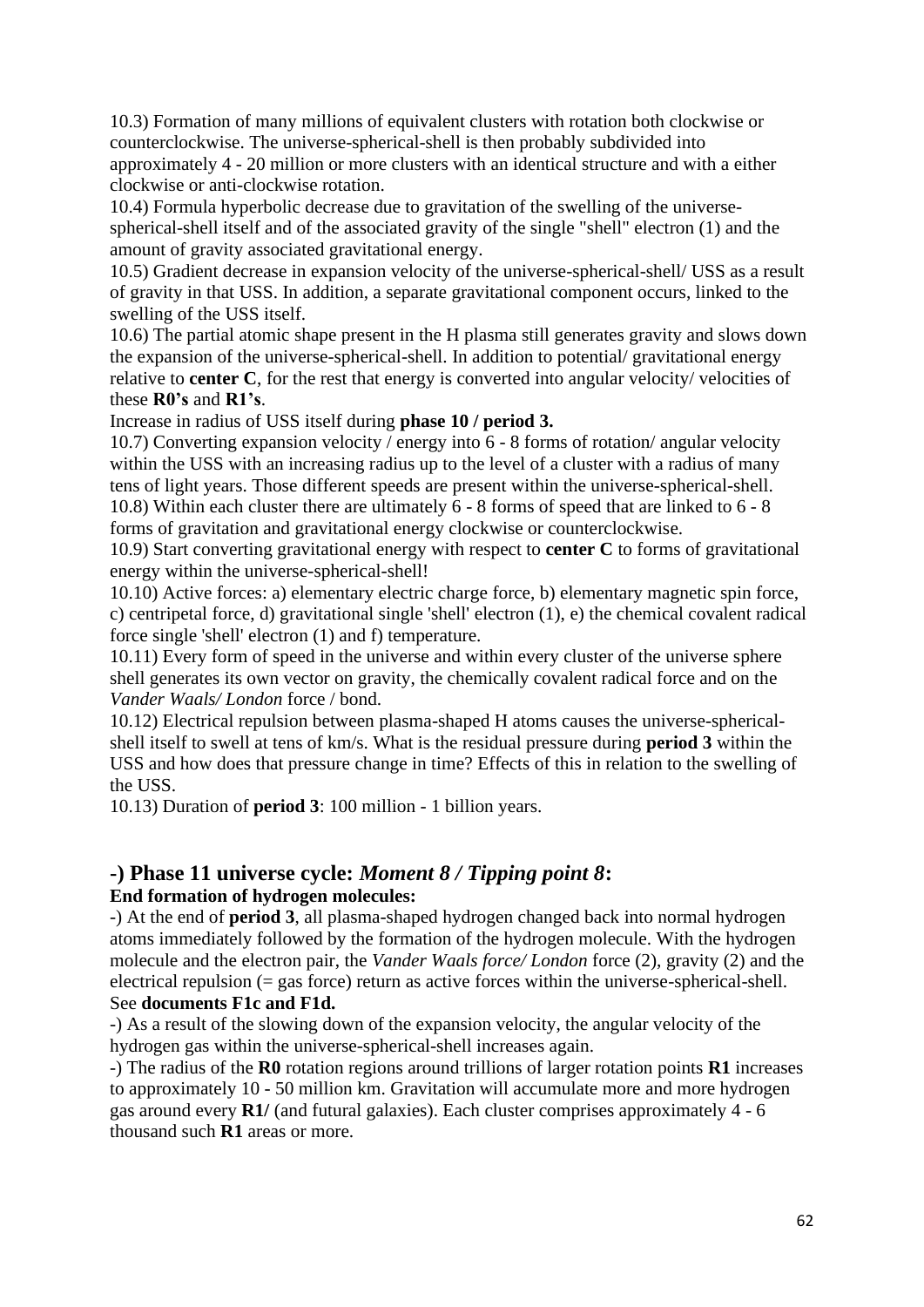-) In time, an enormous sphere of 100% pure hydrogen will be formed around each **R1**, which will later in **phase 16** result in one Big Bang and the formation of one galaxy either with **spiral (S) arms galaxies** or **elliptical (E) galaxies** without spiral arms .

## **Required formulas / parameters moment 8 / tipping point 8:**

11.1) No new formulas. However, adaptation of the system of active physical, chemical forces and energetic starting points due to the formation of the electron pair.

11.2) Determining the current expansion speed and distance USS relative to **center C** and thickness USS.

11.3) Determining the actual amount of gravity and the 6 - 8 different forms of (angular) speed and 6 - 8 forms of (angular) gravity. Gravity is a speed-related force of the atom. Determine the amount of gravitational-linked 6 - 8 forms of gravitational energy with respect to **center C** and within the USS itself.

11.4) Actual expansion speed of USS with respect to **center C** and the speed swelling USS itself.

11.5) Determine on the 7 - 8 levels of rotation areas / angular speeds within each of these clusters clockwise or counter clockwise. And related amount of kinetic energy. Clusters are mirror image identical.

11.6) Determining the levels of gravity associated with these 7 - 8 levels of the associated 6 - 8 forms of gravitational energy present within each cluster.

11.7) Number of identical clusters USS is unknown. Equivalent number of galaxy clusters within USS with angular speed clockwise or counterclockwise. The USS as whole doesn't rotate, The angular speed USS as whole is absolute zero!

11.8) Thickness of the universe-spherical-shell. All matter in the universe is present in the form of only ordinary hydrogen atoms/ molecules.

11.9) Active forces: a) elementary charge force, b) elementary magnetic spin force, c) centripetal force, d) gravitational single 'shell' electron (1) and electron pair (2), e) the chemical covalent radical force single 'shell' electron (1), f) the Vander Waals/ London force (2) and g) temperature. The (bio) -chemical charge force / binding (2) is still lacking.

11.10) Each form of speed generates its own vector/ component on: gravitation, the chemical covalent radical force and on the Vander Waals/ London force.

11.11) Electrical repulsion within the hydrogen (= the gas force hydrogen) causes the universe-spherical-shell itself to swell at tens of km/s.

11.12) Duration **moment 8:**  $< 10^{-3}$  sec.

## **-) Phase 12 universe cycle:** *Period 4:*

## **Temperature of pure hydrogen decreases to its condensation point:**

-) The universe-spherical-shell is still only filled with pure hydrogen gas. During this **period 4** that hydrogen gas cools down to the condensation point of hydrogen at about 20 Kelvin. In the next step, hydrogen condenses into a liquid where it loses its gas pressure.

-) Gravity slows down the expansion of the universe-spherical-shell with respect to **center C** more and more, but slower in time.

-) The USS with hydrogen gas still swells as a result of the mutual repulsion / entropy between hydrogen molecules. Gravitation does cause the hydrogen to accumulate as a gas around the rotation points **R0** and **R1**. This will only really happen on a large scale when hydrogen has cooled to its *condensation point* at approximately 20 kelvin.

-) Increase in this **period 4** of both the number of rotation levels and of all rotation speeds.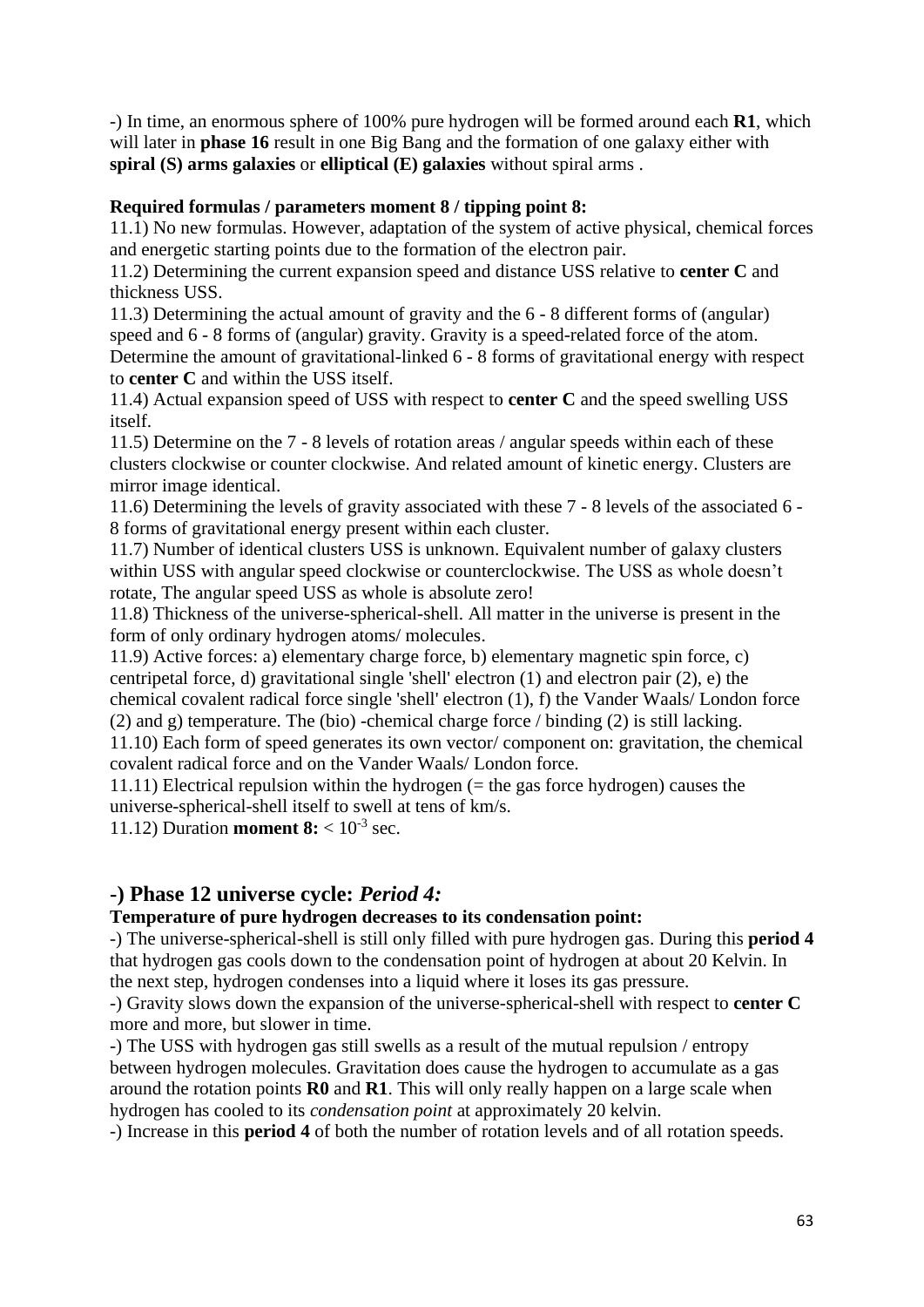-) As a result of swelling USS, the temperature of hydrogen drops to the condensation point of hydrogen, which is approximately 20 Kelvin. The gas phase of hydrogen takes estimated about two billion years to complete.

-) During condensation, the hydrogen forms flexible *Vander Waals / London* bonds and turns into a liquid. The "gas force"/ entropy disappears. Gravitation now ensures accumulation and concentration of hydrogen in all rotation points present and in particular in the rotation points **R0** and **R1**. All hundreds of billions of rotation points **R1** currently present will result in one galaxy in the future.

-) Each of the 4 - 20 million equal cluster regions is estimated to contain about 4 - 6 thousand or more such germination points of galaxies **R1.**

-) During that period, gravity further slows down the expansion velocity of the USS hyperbolic and converts this energy into the angular velocity of the hydrogen gas and especially at these **R0's** and **R1's**.

## **Required formulas / quantities Phase 12 / Physical period 4:**

12.1) Period starts with hot hydrogen gas and ends with super cold gas that is about to condense.

12.2) Adjustment of formulas because physical, chemical and energetic principles in the have changed because the electron pair and associated forces are back in the universe-sphericalshell. Determining the time/ universe-clock-time at the start and end of **the period 4**.

12.3) Determining expansion speed at the beginning and end of **period 4** and distance USS relative **to center C** and thickness USS.

12.4) Determining the amount of gravity and increase in the 6 - 8 forms of gravity.

12.5) Determining the amount of gravitational-coupled 6 - 8 and more forms of gravitational energy with respect to **center C** and that within the HBS itself.

12.6) Current expansion speed USS relative to **center C** at the beginning and end of **period 4** and degree of swelling USS itself and swelling speed.

12.7) Determine on the 5 - 7 levels from within each cluster the rotation speeds clockwise or counterclockwise. And of the related amount of kinetic energy. Clusters are mirror image identical.

12.8) Thickness of the universe-spherical-shell.

12.9) All matter in the universe is present in the form of ordinary hydrogen only.

12.10) Active forces: a) elementary charge force, b) elementary magnetic spin force, c) centripetal force, d) gravitational single 'shell' electron (1) and electron pair (2), e) chemical covalent radical force single 'shell'-electron (1), f) the Vander Waals / London force (2) and g) temperature.

12.11) Each form of speed generates its *own vector/ component* on gravity (1) / (2), the chemical covalent radical force and on the Vander Waals / London force (2).

12.12) Electric repulsion (gas force / entropy) causes an increasingly slower swelling of the universe-sphere-shell at km/s.

12.13) Duration of **period 4**: 100 million - 1 billion years.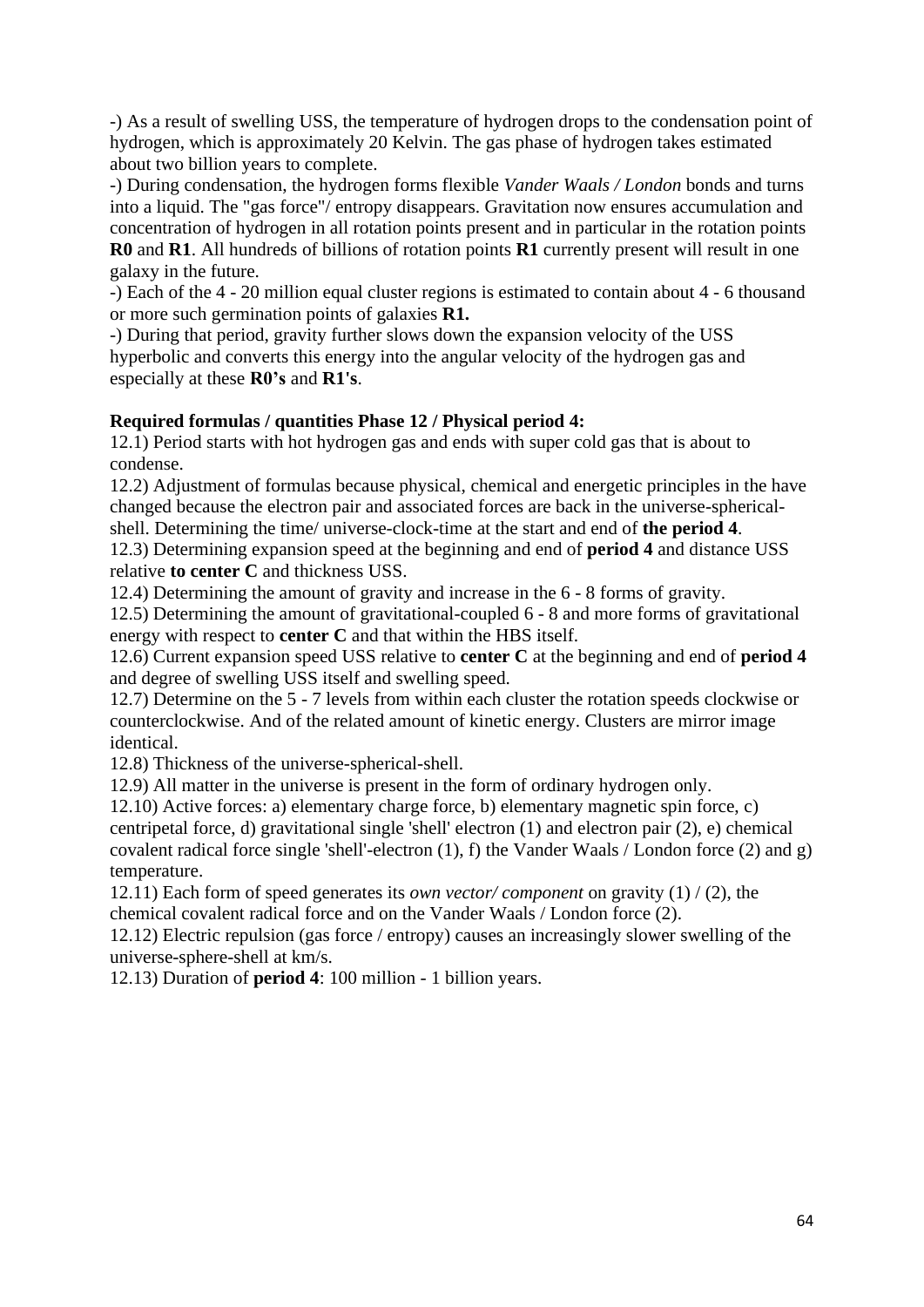# **-) Phase 13 universe cycle:** *Moment 9 / tipping point 9:*

## **Start condensation hydrogen:**

-) Due to the swelling of the still expanding universe-spherical-shell, the hydrogen present cools down universe wide to the condensation point of hydrogen.

-) This condensation of hydrogen starts everywhere at the same time within the universespherical-shell and especially in all billions of rotation points **R1**. Gravitation has brought the rotating hydrogen gas together there and the gravity / concentration of the hydrogen increased further and further. The gas pressure is highest on those billions of **R1's**.

-) Condensation of hydrogen starts here first and results in flexible Vander Waals / London bonds and in a transition from gas to liquid. This is accompanied by a loss of gas pressure/ entropy.

-) This condensation releases heat (photons). That heat / photons must first be processed through the swelling of the universe sphere shell. This condensation process is therefore very slow, but it is progressing steadily.

-) **Moment 9** marks the start condensation of hydrogen forms the starting point with the formation of large ever faster, otherwise identical, rotating spheres with liquid hydrogen **R0's** and **R1**. In time, one galaxy will develop from each of these super-large hydrogen spheres **R1 in phase 16 cycle of the universe.**

## **Required formulas / parameters moment 9 / tipping point 9:**

13.1) No new formulas. However, adjustment of physical, chemical and energetic principles. The universe-spherical-shell is super cold (approximately 20 kelvin) and will now contain liquid hydrogen in addition to gaseous hydrogen.

13.2) Determining expansion speed and distance USS with respect to **center C** and thickness USS. Determining the amount of gravity and 5 - 7 forms of gravity. (Gravity is a velocityrelated force of the atom as well as the gravitational energy coupled to gravity).

13.3) Determining the amount of gravitational-linked 5 - 7 forms of gravitational energy with respect to **center C** and within the USS itself.

13.4) Actual expansion speed of USS relative to **center C** and the swelling USS itself.

13.5) Determine on the 6 - 7 levels of rotation areas / angular speeds within each of these clusters clockwise or counterclockwise. And related amount of kinetic energy.

13.6) Determining the 6 - 7 levels of gravitational energy within each cluster,

13.7) Determining the number of rotation points **R0** and **R1** / number of pre-galaxies **R1** per cluster.

13.8) Number of identical clusters present within USS is unknown. Equivalent number of galaxy clusters within USS with clockwise and counterclockwise rotation.

13.9) Thickness of the universe-sphere-shell/ USS.

13.10) All matter universe is still present in the form of just ordinary hydrogen  $/H<sub>2</sub>$ .

13.11) Active forces: a) elementary charge force, b) elementary magnetic spin force, c) centripetal force, d) gravitational single 'shell' electron (1) and electron pair (2), e) the chemical covalent radical force single 'shell' electron (1), f) the Vander Waals / London force (2) and g) temperature.

13.12) Each form of speed generates its own vector/component on gravity  $(1)$  /  $(2)$ , the chemically covalent radical force (1) and on the Vander Waals / London force (2).

13.13) With condensation, the electrical repulsion (gas force/ entropy) is increasingly weakened. The swelling universe spherical shell will decrease from tens of  $km/s \rightarrow$  zero. 13.14) This complete cooling and condensation of hydrogen is actually a new period. The author has now made it part of **phase 14 / period 5**.

13.15) Duration **moment 8**:  $\langle 10^{-3} \text{ sec.}$  (Complete condensation of hydrogen itself takes tens of millions of years)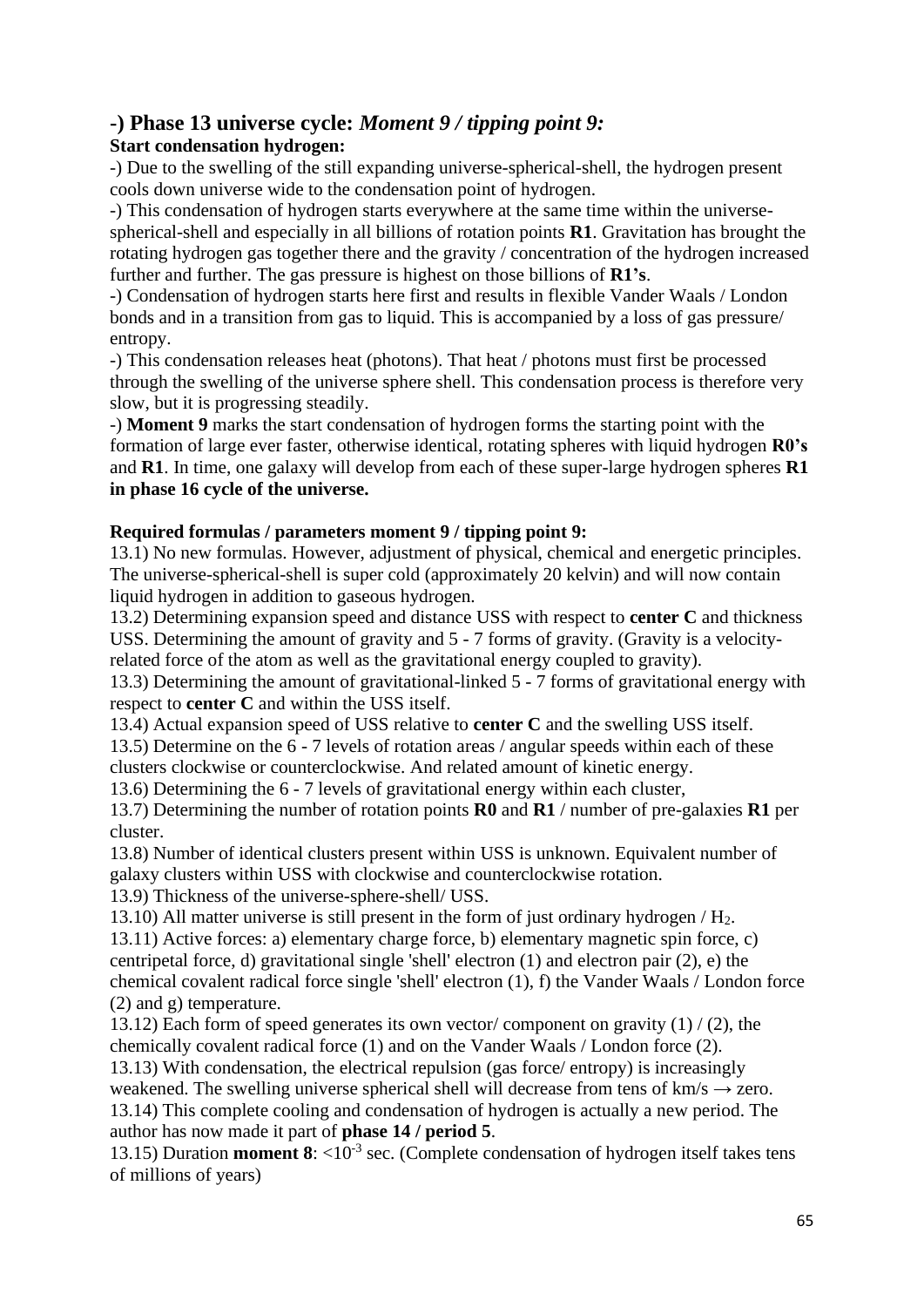## **-) Phase 14 universe cycle: Period 5:**

#### **Period with complete condensation of hydrogen/ H2; gravitation > gas pressure hydrogen:**

-) Within a few billion years, all hydrogen present in that universe-spherical-shell cools down to such an extent that the still pure hydrogen condenses completely again into liquid hydrogen. Gravity then becomes greater than the gas pressure in that hydrogen.

-) The energy released during that cooling can only be converted into swelling of the universe spherical-shell/ USS and an increase in the angular velocity within the entire rotational area of trillions **R0's** and that of the many billions of **R1's**.

-) In the meantime, gravity accumulates that cooled hydrogen more and more in all rotation points **R1**, causing the angular velocity and gravitation in those rotation points **R1** to increase as well as the angular speed of the hydrogen on its way to those rotation points.

-) Because of gravitation, those smaller spheres with pure hydrogen rotating around **R1** mutually attract each other. Accumulation of hydrogen in the may be even trillions of rotation points **R1** that are present in the still expanding and expanding universe-sphere-shell. Gravitation in the universe-sphere-shell slows down that expansion further and further.

-) In all rotation points **R1** an enormous, identical, hydrogen spheres **R1** with hydrogen sphere with first liquid and later plasma-shaped hydrogen develops. Millions of smaller secondary spheres of liquid hydrogen **R0** form around all **R1's** in the plane of the universe-sphericalshell. They are very slowly but surely attracted to those **R1's** through gravitation and through a spiral movement.

Due to collisions of these **R0** with those **R1's**, they continue to grow into large, identical, hydrogen spheres present in the universe-spherical-shell/ USS. These **R1's** are getting bigger and rotating faster on their axis. As a result, they also generate more and more rotation / angular gravity.

-) Through these collisions, these now gigantic spheres are getting hotter and only the hydrogen in those spheres **R1** gets back into the state of a gas and eventually plasma. -) Gravity keeps that gas / plasma hydrogen together. The remaining hydrogen remains liquid

and cold.

-) Later in **period 5**, all **R1's** universe-wide result in one superhot identical spheres of hydrogen with pure hydrogen which in **phase 16** simultaneously turns into a superhot *Big Bang* and start one and each galaxy. This **period 5** takes approximately 12 - 14 billion years. -) Around most of the large **R1's** hydrogen spheres 2 - 4 smaller and slightly cooler hydrogen spheres / **Roemers** form. Those **Roemers** rotate in the local plane of the universe-sphericalshell around those **R1's.** In the Big Bangs in **phase 16**, these result in the *spiral (S) galaxies*. Figures **42 (S) - 54 (S) G8.**

-) A much smaller number of **R1's** develop without those **Roemers.** These hydrogen spheres **R1** have the same amount of hydrogen and are transformed into *elliptical (E) galaxies* at *the Big Bang*s in **phase 16**. In fact, they are flat and round galaxies that we look at an angle. We observe those round galaxies as elliptical galaxies. **Figures 42 (E) - 52 (E) G8.**

-) Universe-spherical-shell is now further divided into about 4 - 20 million identical clusters each filled with 4 - 6 thousand or more central hydrogen spheres **R1** and 5 - 7 levels of rotational speeds. Fusion of hydrogen spheres results in the formation of 4 - 6 thousand or more **R1's** / pre-galaxies per cluster.

-) All **R1's** / pre-galaxies of *spiral (S)* or *elliptical (E) type* are more or less identical. Within those clusters, all **R1's** have a clockwise or a counterclockwise rotation.

-) As a result of gravitation, the expansion speed of the universe-spherical-shell is slowed down further and further. The energy released in this process is converted into rotation/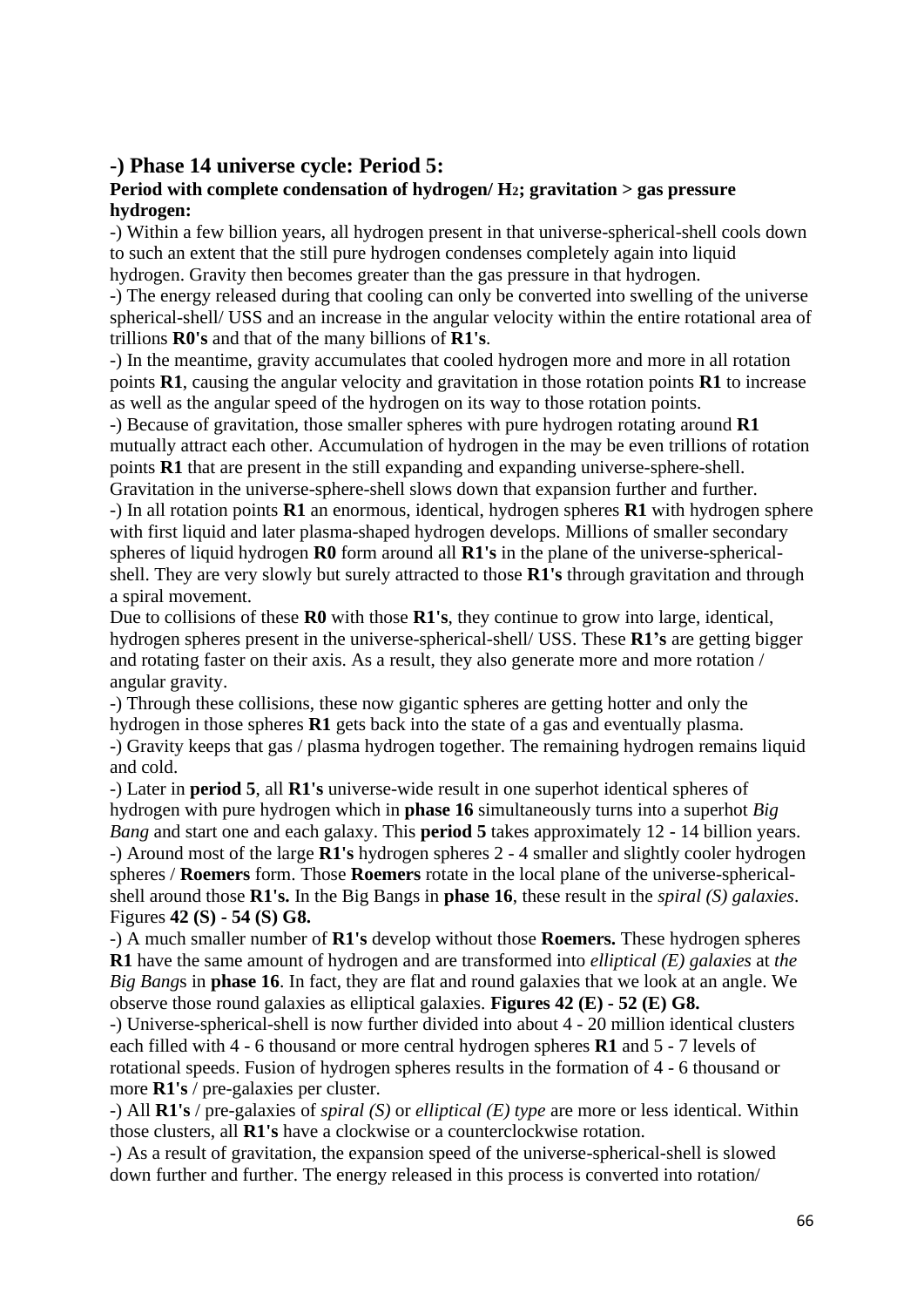angular speed and 6 - 7 levels of rotation at all **R1's**. That is why all present-day galaxies rotate on their axis so quickly. **Figures 37 - 42 Document G8.**

-) Formation of many trillions of uniform hydrogen spheres **R1** of the *type (S) or (E)* that each have 6 - 7 levels with different angular velocities and thus 7 - 8 gravitational components per "shell" electron.

-) Within each cluster, above the level of the **R1's,** there are 4 - 5 rotation levels with different angular speeds.

## **Required formulas / quantities Phase 14 / Physical period 5:**

14.1) Adjustment of formulas because physical, chemical and energetic principles in the have changed because hydrogen gas is temporarily completely converted into liquid hydrogen.

14.2) Determining the time at the start and end of **phase 14 / period 5.**

14.3) **Period 5** starts with hydrogen near the gas condensation point and ends with the complete condensation of hydrogen. As a result, the gas pressure of the hydrogen gas falls further and further and eventually even almost completely disappears. This complete condensation of hydrogen can take billions of years because in **period 5** photons cannot yet be reformed into protons, electrons and new hydrogen.

14.4) Determining the expansion speed at the beginning and end of **period 5** and the distance of the universe-spherical-shell/ USS relative to **center C** and the thickness of this USS.

14.5) Determining the amount of gravity and increase in the 6 - 8 forms of gravity. Determining the amount of gravitational-linked 6 - 8 and more forms of gravitational energy with respect to **center C** and within the USS itself.

14.6) Decrease in expansion speed USS in **period 5** with respect to **center C** at the beginning and end of **period 5** and slowing down degree of swelling of the universe-spherical-shell/ USS itself and the decrease in the swelling speed of the universe-sphere/ USS itself. In this period there may even have been the shrinking of the universe-spherical-shell at the locations of these **R1's.**

14.7) Determine the 6 - 8 levels of angular velocity within each cluster clockwise or counterclockwise. And of the related amount of kinetic energy.

14.8) These clusters consist of **R1's (S) and R1's (E)** and are more or less identical in mirror image.

14.9) Determining the 6 - 8 levels of gravitational energy within each cluster.

14.10) Determining the decrease in the thickness of the universe sphere shell as a result of condensation of hydrogen.

14.11) All matter in the universe is still present in the form of ordinary hydrogen only. 14.12) Active forces: a) elementary charge force, b) elementary magnetic spin force, c) centripetal force, d) gravitational single 'shell'-electron (1) and electron-pair (2), e) the chemical covalent radical force single 'shell' electron (1), f) the Vander Waals / London force (2) and flexible Van der Waal bond and g) temperature.

14.12) Every form of (angular) velocity generates its *own vector/ component* on gravity (1) / (2), the chemical covalent radical force and on the Vander Waals / London force (2) and Vander Waals bond.

14.13) Due to condensation, the electrical repulsion (gas force) between the gaseous hydrogen molecules decreases further and further. This causes the universe-spherical-shell to expand more and more slowly, down to 0 m/s. Now entropy stops completely!

14.14) Duration of **period 5** and complete condensation of hydrogen: 100 million - 1 billion years.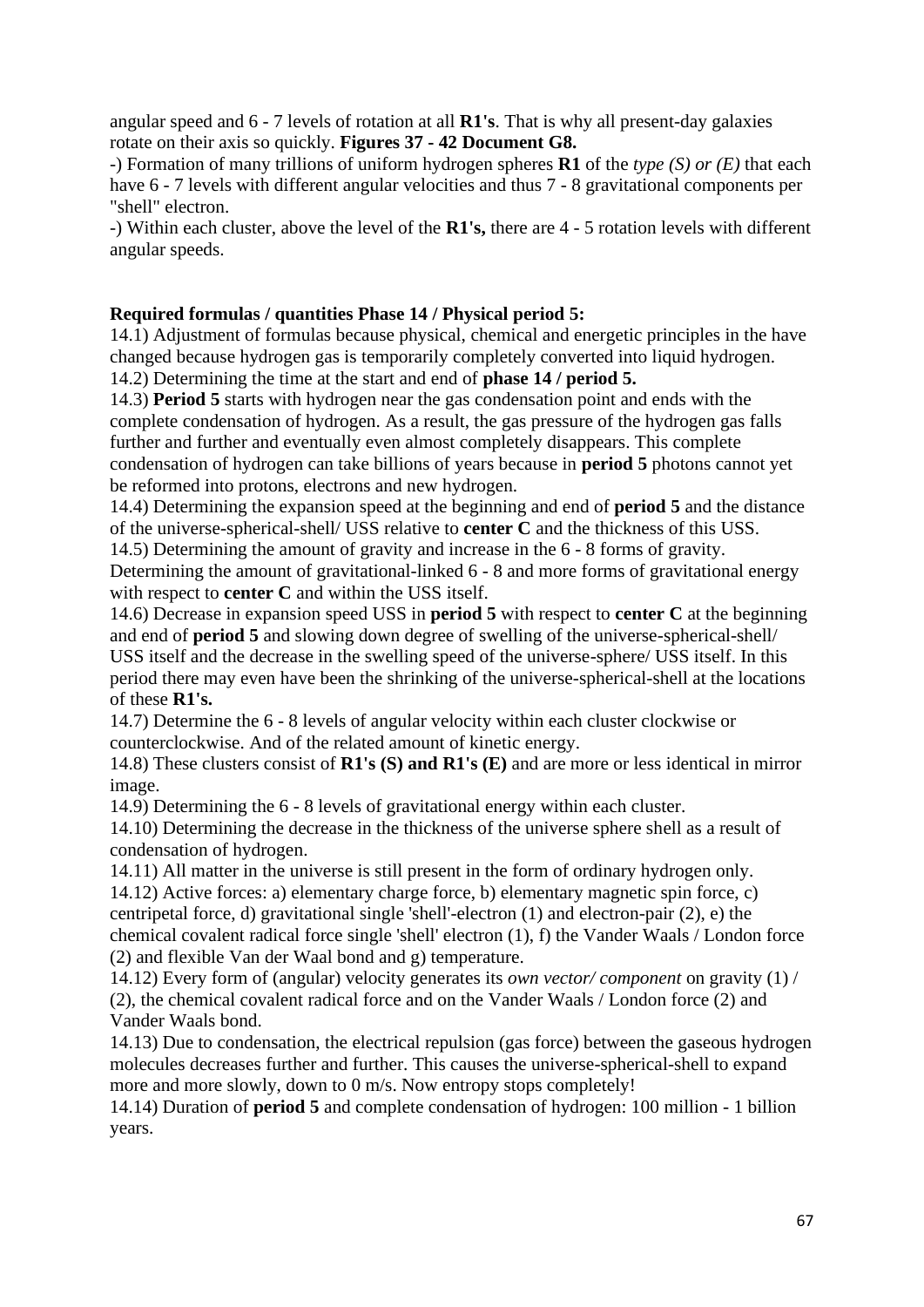## **-) Phase 15 universe cycle: Period 6:**

## **Forming gigantic identical spheres of pure hydrogen that simultaneously end with a superhot** *Big Bangs* **in phase 16:**

-) In the universe-spherical-shell now all hydrogen has become liquid. Entropy and gas pressure have disappeared almost completely! Gravity causes an increasing accumulation of hydrogen in both small, large/ very large spheres **R1** with liquid hydrogen surrounded by many thousands of **R0's**.

-) Gravity in the liquid hydrogen and in the spheres **R1** is now resulting in the formation of billions - trillions of large spheres **R1** consisting only pure hydrogen. Due to these **R0** collisions, these **R1** spheres are getting bigger and get an increasing pressure and temperature. -) As a result of these collisions, the spheres **R1** also become increasingly hotter and eventually extremely hot with a temperature rising to tens of millions of degrees Kelvin.

-) In addition, in **spiral (S) systems** gravity ensures the formation of 2 – 4 smaller sub spheres of hydrogen/ **Roemers around these R1's** within this super cold universe-spherical-shell. Those smaller liquid hydrogen spheres form and continue to grow in size.

-) All matter is still present as 100% pure hydrogen. Partly in;

-a: identical large spheres increasingly hotter **spiral (S) hydrogen R1** with **2 - 4 Roemers** resulting in *spiral (S) galaxies* and in

-b: identical large spheres increasingly hotter **R1** hydrogen **without Roemers** resulting in *elliptical (E) galaxies*.

-) At the end of this **period 6** in **phase 16**, each **R1** will result in the formation of one entire galaxy. A *spiral (S) galaxy* or an *elliptical (E) galaxy* without spiral arms.

-) The universe sphere shell will then have reached a radius of somewhere around 10 billion light years. That USS is then divided into 4 - 20 million identical cluster areas.

-) In each of those 4 - 20 million clusters with 4 - 6 thousand or more gigantic identical hydrogen spheres **R1 Spiral (S)** and **R1 Elliptical (E**) develop with another 5 - 6 angular velocities in addition to the expansion speed within the cluster. **Figure 41 Document G8.** -) Of those 4 - 20 million identical clusters, only 1/3 is observable from Earth. About 2/3 of the universe-spherical-shell is behind the *13.8 billion light-year event horizon* and is therefore not observable from Earth. *In the future with the new "Einstein" the event horizon through the USS will increase towards about 30 billion lightyears!* 

-) That fairly thin universe-spherical-shell/ USS is filled with extremely low concentrations of hydrogen (with only a few molecules of hydrogen/ $\text{cm}^3$ ) together comprising about 4 - 20 billion large hydrogen spheres **R1**.

-) All EM radiation and cosmic particle radiation can only travel via that transport medium/ ether of hydrogen and helium only present within that universe-spherical-shell/ USS.

-) Probably there are many more galaxies within the universe-spherical-shell. That number can only be determined after mathematical modeling of the universe cycle and the modelbased quantification of the amount of mass, matter, energy, time and space on which this universe is based.

-) The virtually empty and super cold spaces in the USS around these **R1's** all have a radius of approximately 1 - 3 million light years.

-) All spheres **R1** undergo 4 - 6 angular velocities and thus generate 4 – 6 forms of gravitational components and 4 – 6 components of gravitational energy**. Figure 41 Document G8.**

-) During the growth of these spheres **R1** *spiral (S) galaxies* with **Roemers** *and elliptical (E) galaxies* **without Roemers**) they get hotter and reach several tens of millions of kelvin.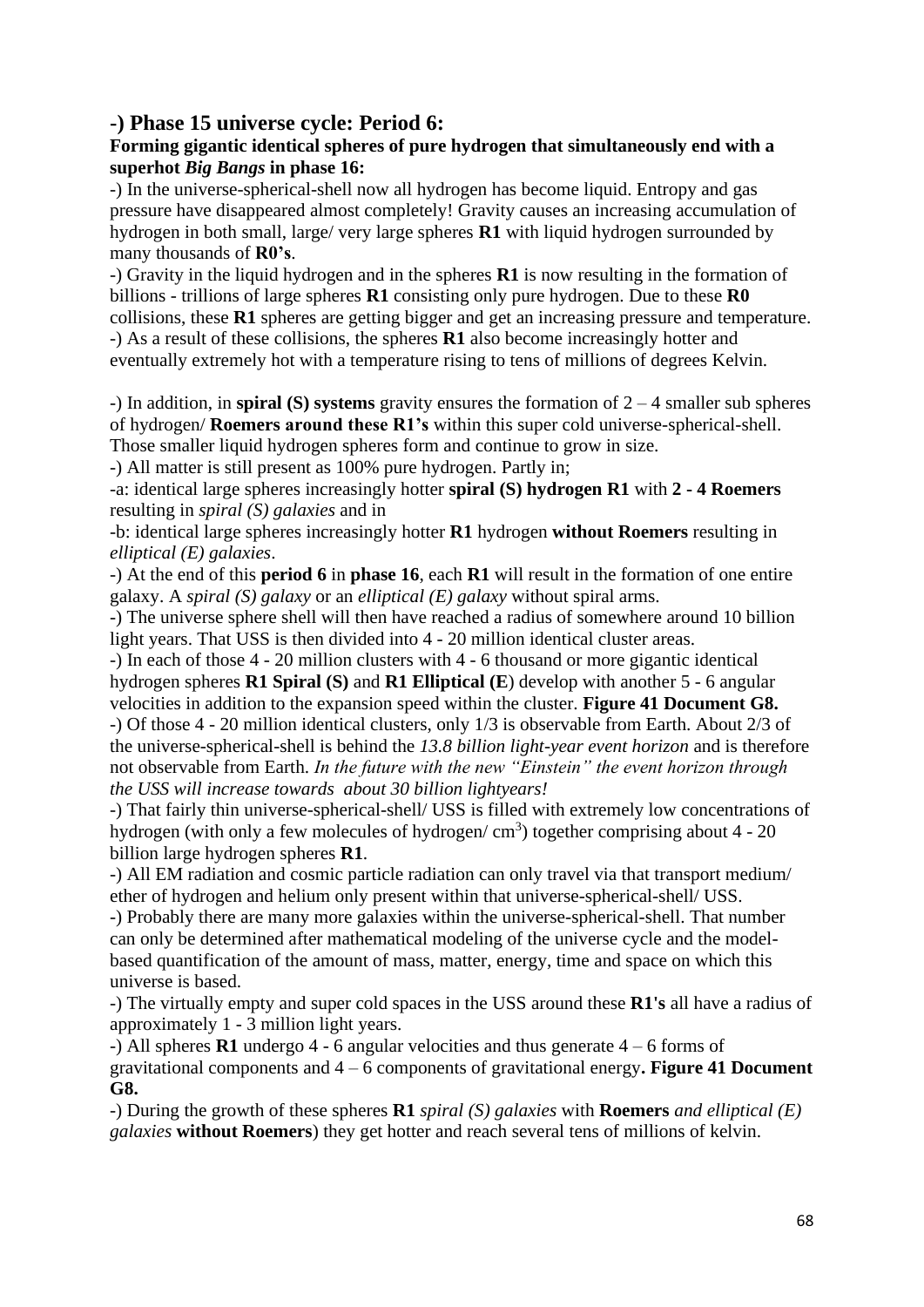-) Gravity slows down the expansion speed of the universe-spherical-shell causing these **R1's** to rotate faster and faster about their axis with time. Those rotation axes are more or less perpendicular to the local plane of the universe-spherical-shell.

-) Within the plane of rotation of that central main sphere **R1** often at least two but usually 4 smaller and less hot secondary spheres / **Roemers** of pure hydrogen develop. Those **Roemers**  rotate in a flat plane around the **central sphere R1** which is much larger and hotter and generates more gravity. **See figures 44 - 47 Document G8.**

-) All **spheres R1 spiral (S)** and **all spheres R1 elliptical (E)** have the same size but may differ in temperature.

-) In **phase 16**, nuclear fusion starts more or less simultaneously in all trillions of **R1's**. Nuclear fusion does not occur in the smaller and less hot secondary spheres/ **Roemers.** -) All **R1's** almost simultaneously flow into one spiral (S) galaxy or elliptical (E) galaxy.

-) **Phases 7 - 15** and **periods 1 - 6** take at least approximately 20 - 25 billion years to complete.

-) These **periods 1 - 6** are no longer visible. All photons from those periods have now been reformed into protons, electrons and new hydrogen atoms/ molecules and stars. All information from **periods 1 - 6** has been completely converted into matter and has therefore disappeared and been lost. **Document F1c.**

(With improved **LIGO** techniques and the futural **Einstein,** both based on shockwaves of gravitational energy, the last 5 - 10 billion years of this period can be made visible. That case the universe can be observed up to about 30 billion (light)years far and ago)

## **Required formulas / quantities Phase 15 / Physical period 6:**

15.1) Determining time at the beginning and end of **phase 15 / period 6**. **Period 6** starts completely liquid hydrogen at the condensation point and ends with the super hot Big Bangs and the start of the galaxies. **Period 6** can take 15 - 20 billion years.

15.2) Adjustment of formulas because physical, chemical and energetic principles have been changed. All hydrogen gas has been converted into liquid hydrogen and largely concentrated in those **R1's.**

15,3) In the hydrogen spheres **R1**, liquid hydrogen becomes gas again and eventually millions of degrees of hot plasma. Gravity controls the gas pressure present in these hydrogen spheres. The environment of those **R1's** is super cold at about 20 kelvin.

15.4) Determining the decrease in expansion speed at the beginning and end of **period 6** and the distance USS with respect to **center C** and thickness of this USS. Determine conversion of expansion velocity / energy into angular velocity / energy of the **R1's**.

15.5) Determining the amount of gravity and increase in the 6 - 8 forms of gravity. Determine the amount of gravitational-coupled 6 - 8 and more forms of gravitational energy with respect to **center C** and within the **USS** itself with respect to *the centers of rotation* present within each cluster. (Is there a conservation of gravitational energy during this period?)

15.6) Decrease in USS expansion speed in **period 6** compared to **center C** at the beginning and end of **period 6** and possibly even contraction of the USS itself and contraction speed. 15.7) Determine on the 7 - 9 levels from within each cluster the rotational speeds clockwise or counterclockwise. And of the related amount of kinetic energy. Clusters are mirror image identical.

15.8) Determining the 7 - 9 levels of gravitational energy within each cluster and gravitational energy relative to **center C**.

15.9) Determining the thickness of the universe-spherical-shell.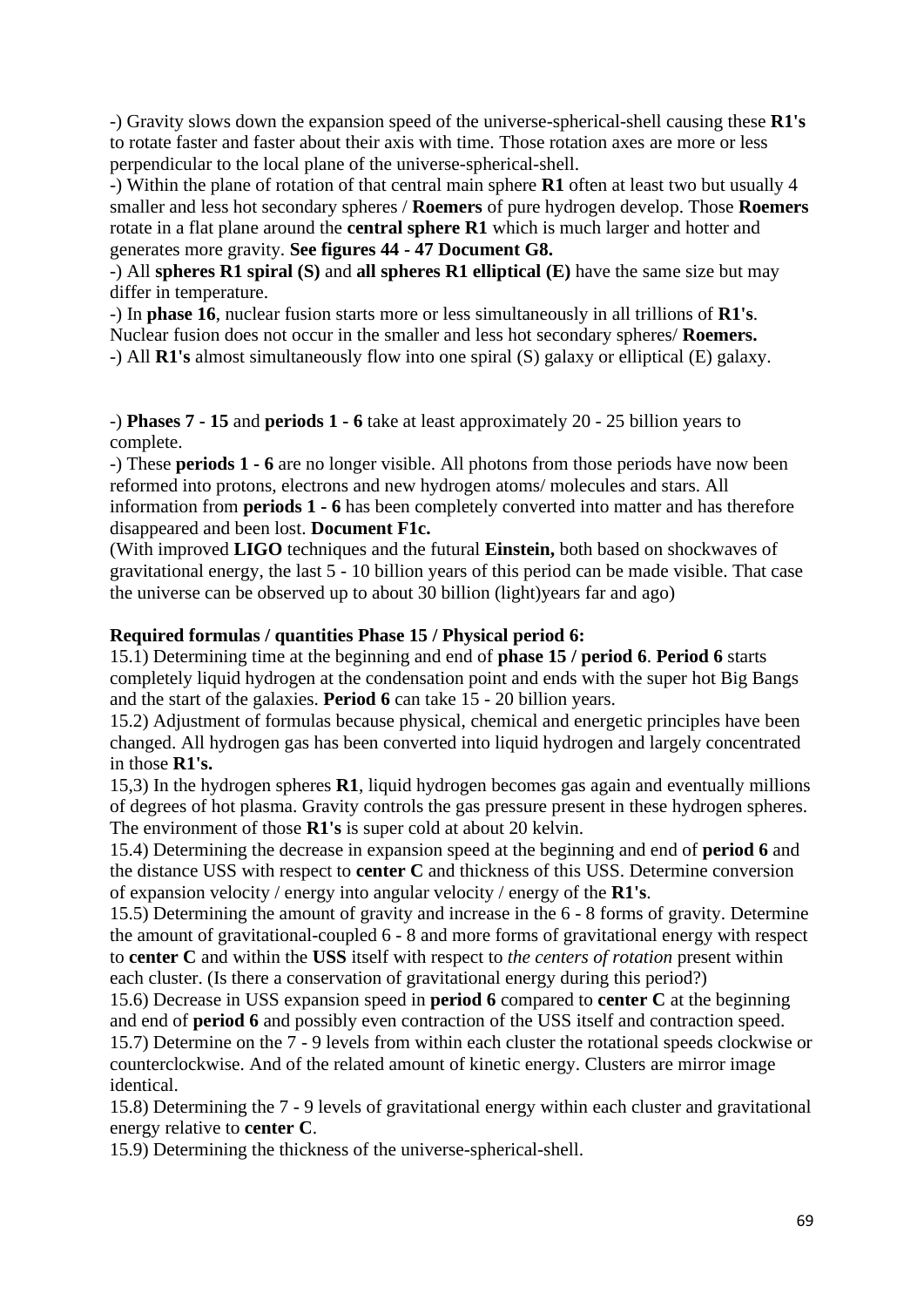15.10) Determining the size of the **2 - 4 Roemers** in relation to the size of their centrally located **R1**. These **Roemers** themselves also rotate slowly about their axis which is perpendicular to the plane of the local USS.

15.11) All matter universe is still present in the form of just ordinary hydrogen.

15.12) Active forces: a) elementary charge force, b) elementary magnetic spin force, c) centripetal force, d) gravitational single 'shell' electron (1) and electron pair (2), e) the chemical covalent radical force single 'shell' electron (1), f) the Vander Waals / London force (2) and flexible Van der Waal bond and g) temperature.

15.13) Each form of speed in the universe and within the USS generates its own vector/ component on gravity  $(1) / (2)$ , the chemical covalent radical force and on the Vander Waals / London force (2) and Vander Waals bond.

15.14) Due to condensation, the electrical repulsion (gas force) between the gaseous hydrogen molecules decreases further and further.

15.15) The temperature and tension within those trillions of **R1's** is increasing all the time. That tension is suppressed by the ever-increasing gravity.

15.16) All **spiral (S) R1's** and all **elliptical (E) R1's** in **phase 16** simultaneously lead to a spontaneous nuclear fusion explosion of hydrogen and the presence of protons and electrons only.

The **elliptical (E) R1's** explode may be  $1 - 2$  million of years earlier than the **spiral (S) R1's**.

## **-) Phase 16 universe cycle:** *Moment 10 / Tipping point 10:* **The simultaneous occurrence of billions of** *Big Bangs* **& simultaneous start of all galaxies:**

-) In all 4 - 20 billion identical hydrogen plasma spheres the pressure and temperature eventually rises to such an extent that nuclear fusion starts spontaneously or almost simultaneously. This results in one superhot Big Bang for **all hydrogen(E) and (S) spheres R1**. That nuclear fusion process immediately gets out of hand. Each superhot Big Bangs marks the start of one **(S) galaxy** with (spiral arms) or without spiral arms (**elliptical (E) galaxy**).

-) The explosions of the *elliptical ( E) galaxies* may occur some earlier than those of the *spiral-arm (S) galaxies*. For the time being, a simultaneous start is assumed.

 $\overrightarrow{ }$  In those identical 4 - 20 trillion (10<sup>12</sup>) identical hydrogen **(E) and <b>(S)** spheres **R1** starts nuclear fusion simultaneously within minutes. All with their own identical *Big Bang*. In those Big Bangs both the central black hole is formed and the formation of the 2 - 4 spiral arms starts as **spiral (S) galaxies** or *without spiral arms* **elliptical (E) galaxies**.

## -) See **Figures 42 (S) – 54 (S) G8** for galaxies with *spiral arms (S)* and **Figures 42 (E) – 52 (E)** *for elliptical galaxies (E).*

-) These Big Bangs take place more or less simultaneously:

a) at least about 20 to 25 billion years after the start of this universe with a super cold Little Bang and

b) at least approximately 20 - 25 billion years ago  $(13.8 + 7$  billion).

-) The current universe is then at least 40 - 45 billion years old and probably already about 50 - 65 billion years old. This age will eventually become apparent after the mathematical modeling the cycle of the universe cycle.

-) These 4 to 20 trillion superhot *Big Bangs* of the galaxies are no longer visible. All the energy released in the form of photons and cosmic rays was reformed within a period of 13.8 billion years into protons, electrons and new hydrogen and new stars. All photon-based information around the start of these **(S) and (E) galaxies** has disappeared and transformed into protons, electrons and hydrogen/ stars.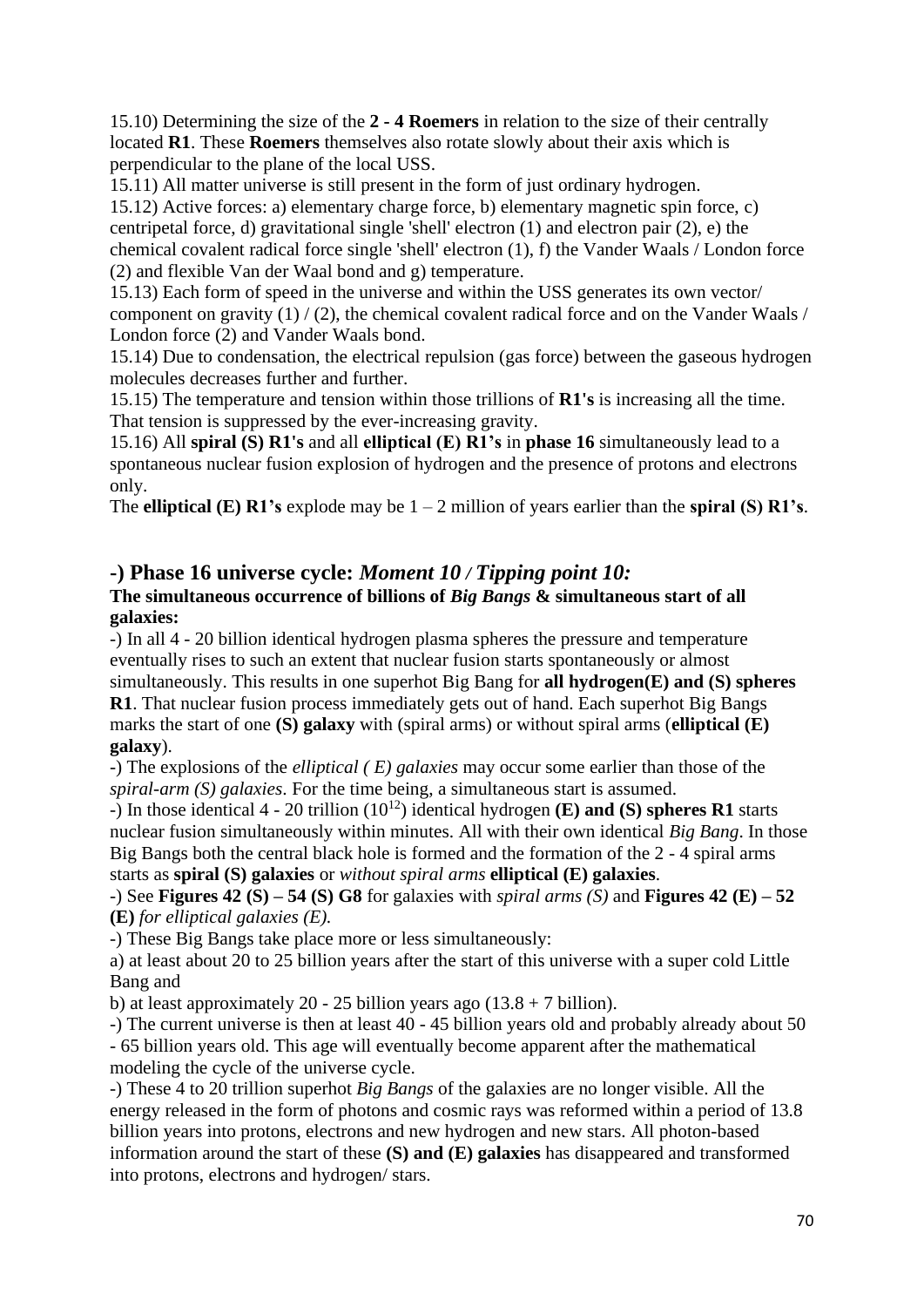-) All electromagnetic (EM) radiation and all cosmic radiation and all information based thereon disappear completely within a period of 13.8 billion years!

-) Fortunately, in the future, these Big Bangs can be detected via shockwaves of gravitational energy that are observed and measured via **LIGO / VIRGO and futural Einstein techniques**.

-) For this, these **LIGO** techniques must be improved by a factor of approximately one hundred to a thousand fold! That's a matter of time.

-) Using **LIGO / VIRGO** techniques, collisions can be made "visible" up to approximately 30 - 35 billion years ago. Until the era leading up to these *Big Bangs* of the galaxies**.** 

**Figures document G8 nr. 48 (S)- 50 (S) / G8 nr. 48 (E) – 50 (E).**

# **-) Phase 16a universe cycle:** *Moment 10a / tipping point 10a:*

**Start nuclear fusion central spheres of spiral (S) galaxies and elliptical (E) galaxies:** -) During nuclear fusion starting hydrogen and protons/ electrons only higher elements of the periodic table can be formed from the hydrogen present.

-) In nuclear fusion, the formation of all atoms of the periodic table takes place step-by-step via:

a) adding one proton to the atomic nucleus or placing:

b) one electron either at the nucleus or c) placement as a "shell"-electron.

This step-by-step nuclear fusion process is further elaborated in **document F1d & figures.** -) In that document it appears that, for energetic reasons, only the elements of the periodic table are formed from hydrogen / protons and electrons. In *atomic nuclei neutrons are impossible*!

In principle, all atoms with all their isotopes, whether stable or not, up to possibly far above **No. 92**. On earth a large number of those atoms up to **No. 120** have already been artificially made in particle accelerators.

-) That spontaneous nuclear fusion of hydrogen only takes place in the central sphere **R1 A**; not in the **Roemers** of the spiral (S) galaxies.

-) The central part of **R1 A Spiral** and **R1 A Elliptical** is transformed step by step via nuclear fusion from hydrogen (**document F1d**) into elements  $\geq$  Be and even to **no. 120** and higher. To the outside, there are shells with increasingly lower atomic numbers. Most of the hydrogen present in the outer rim of these **R1's with Roemers (S)** and **without Roemers (E)** does not fuse. In total, approximately 15% will merge in the spiral (S) galaxies. For the elliptical (E) galaxies this is higher, estimated against 30 - 40%.

-) Due to the formation of higher elements with electron pairs, the number of physical, chemical and mechanical forces increases to a maximum of 12. **Document F1d & figures.** -) During those Big Bangs, "shell"-electrons of hydrogen fuse with their atomic nucleus, which therefore consists exclusively of protons and electrons.

-) As a result of that nuclear fusion, an amount of gravitation and associated gravitational energy of those central spheres **R1 A+B (S)** decreases by approximately 15% and that of **R1**   $A + B$  (E) by approximately 30 - 40%!

-) Due to this loss of gravity of **R1's A + B's**, the gravitational equilibrium is broken between the **central sphere R1 A** and the **2 - 4 rotating Roemers** around it. Those 2 - 4 **Roemers** are thrown away in the plane of the universe-spherical-shell. Each **Roemer** results in the formation of one spiral arm of the galaxy. **Figures 51 (S) – 53 (S) Document G8.**

-) In the elliptical galaxies those **Roemers** are missing. No development of spiral arms here. These galaxies remain a kind of compact fried egg because of their rotation.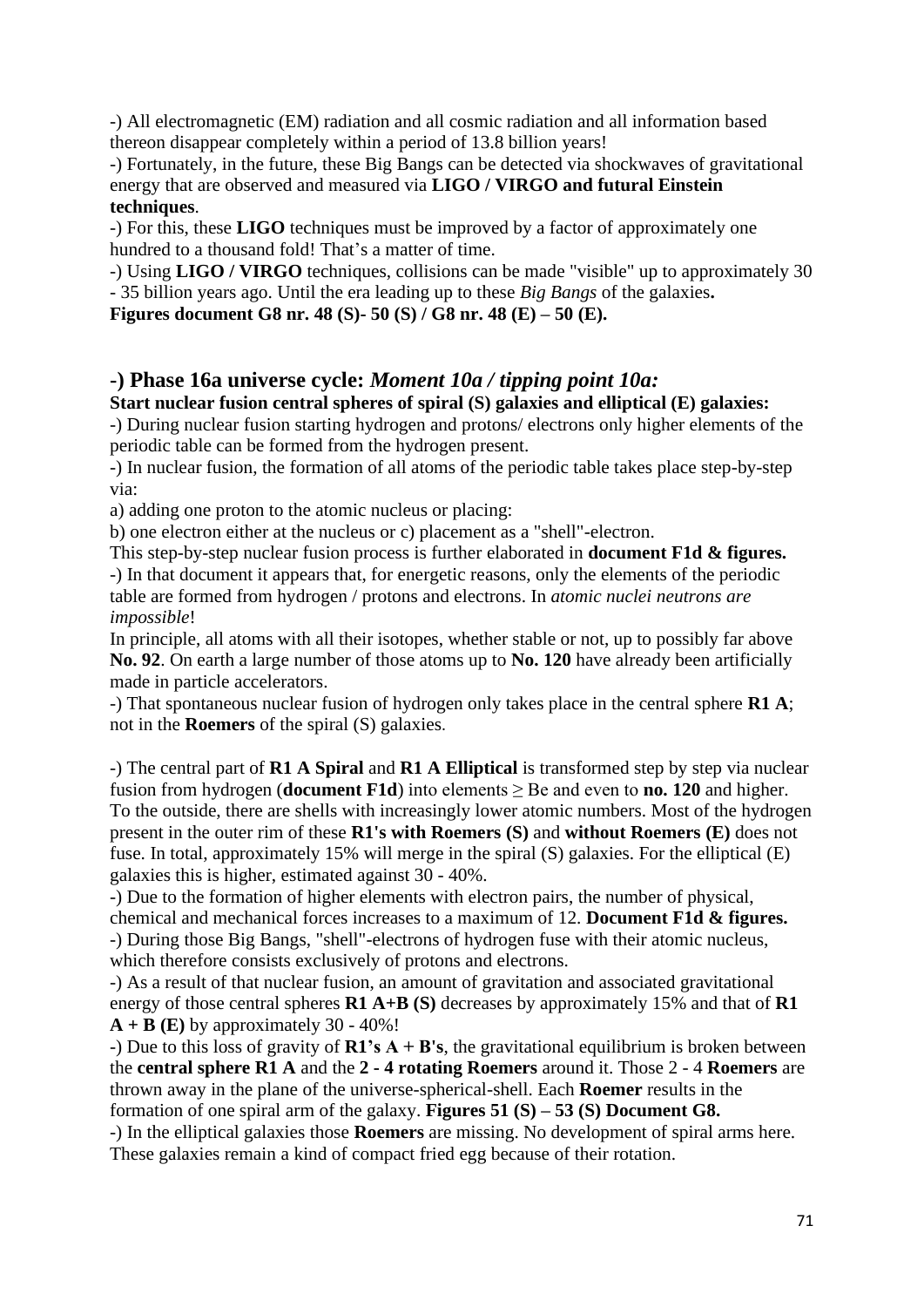#### **Required formulas / quantities Phase 16a and Moment 10a / Tipping point 10a:**

16.1) Determine pressure and temperature at which this spontaneous nuclear fusion of pure hydrogen in the core of **R1's (S)** and that of **R1's (E)** starts. This applies to both the *spiral galaxies (S) and the elliptical (E) galaxie*s. Which may also start 0.1 – 1 million of years earlier.

16.2) Dividing **R1's (S)** and **R1's (E)** into spherical-shell zones for each element / isotope of the periodic table one,

16.3) Determine which part of the **central sphere R1 (S) and R1 (E)** will fuse the hydrogen and in which part no nuclear fusion occurs and therefore remains as hydrogen.

16.4) Indicate per zone and therefore per element / isotope how much energy is released when the elements / isotopes are formed ≤ Fe.

16.5) Indicate for each zone / element / isotope how much additional energy is needed for the formation of elements/ isotopes  $\geq$  Fe and up to number 120 or higher.

16.6) Determine which part of the "shell"-electrons present before the *Big Bang* have been fused with the atomic nuclei. After all, these "shell"-electrons have also lost their ability to generate gravity and thus the corresponding amount of gravitational energy!

16.7) Determining the course of the pressure within **R1's (S)** and **R1's (E),** which determines which part of the fused outer area in those **R1's** will be blown away and which part of **R1**  collapses under the influence of gravity to the central black hole of the **spiral (S) galaxy or elliptical (E) galaxy.**

16.8) Determining the rotation / angular speed of these **R1's (S)** and **R1's (E).**

16.9) Determining 5 - 8 movements of atoms in the universe and the gravitational components generated thereby.

16.10) Duration  $\langle 10^{-3} \text{ sec.}$ 

# **-) Phase 16b universe cycle:** *Moment 10b / Tipping point 10b:*

#### **Transformation ordinary atoms ≥ Be to black hole atoms / black hole:**

-) The ordinary atoms formed in the core of all **R1's** immediately transform into black hole atoms (**document F1e & figures**) that together form the rapidly rotating central black hole of the galaxy. That central black hole of the galaxy is mainly made up of *completely unstable black hole atoms> 92 to element No. 120 and higher.*

-) Under extremely high pressure and the formation of **Vander Waals/ London** bonds within the electron-shells, the vast majority of the elements of the periodic table  $\geq$  Be up to  $>$  nr. 120 just formed in **phase 16a** will collapse to close to and almost immediately around their atomic nucleus. The just formed ordinary atoms shrivel almost completely and transform into the state of massive black hole atoms. **F1e & figures blackhole atoms.**

-) This transformation from ordinary atoms into black hole atoms can only take place under extremely high pressure and angular speed and only at ordinary atoms starting beryllium/ Be. -) Because of the collapse of the electron-shells /-clouds from ordinary atoms to black hole atoms, a kind of vacuum/ under pressure is created within that nuclear fusion explosion during that Big Bang it selves.

-) The *atoms of the elements H, He and Li* cannot form these for collapsing required *Vander Waals / London bonds* within their shell-electrons. The electron shells of H, He and Li cannot collapse until close to the atomic nucleus!

-) The atoms of the elements H, He and Li are therefore also not acceptable for inclusion in a black hole. (Due to gravity these atoms stick to the outside of the black hole until they have fused to element Be and higher and therefore become acceptable in time)

-) With black hole atoms, the atomic nuclei have virtually no space left to vibrate. So black hole atoms and all types of black holes are therefore super cold by default at a temperature of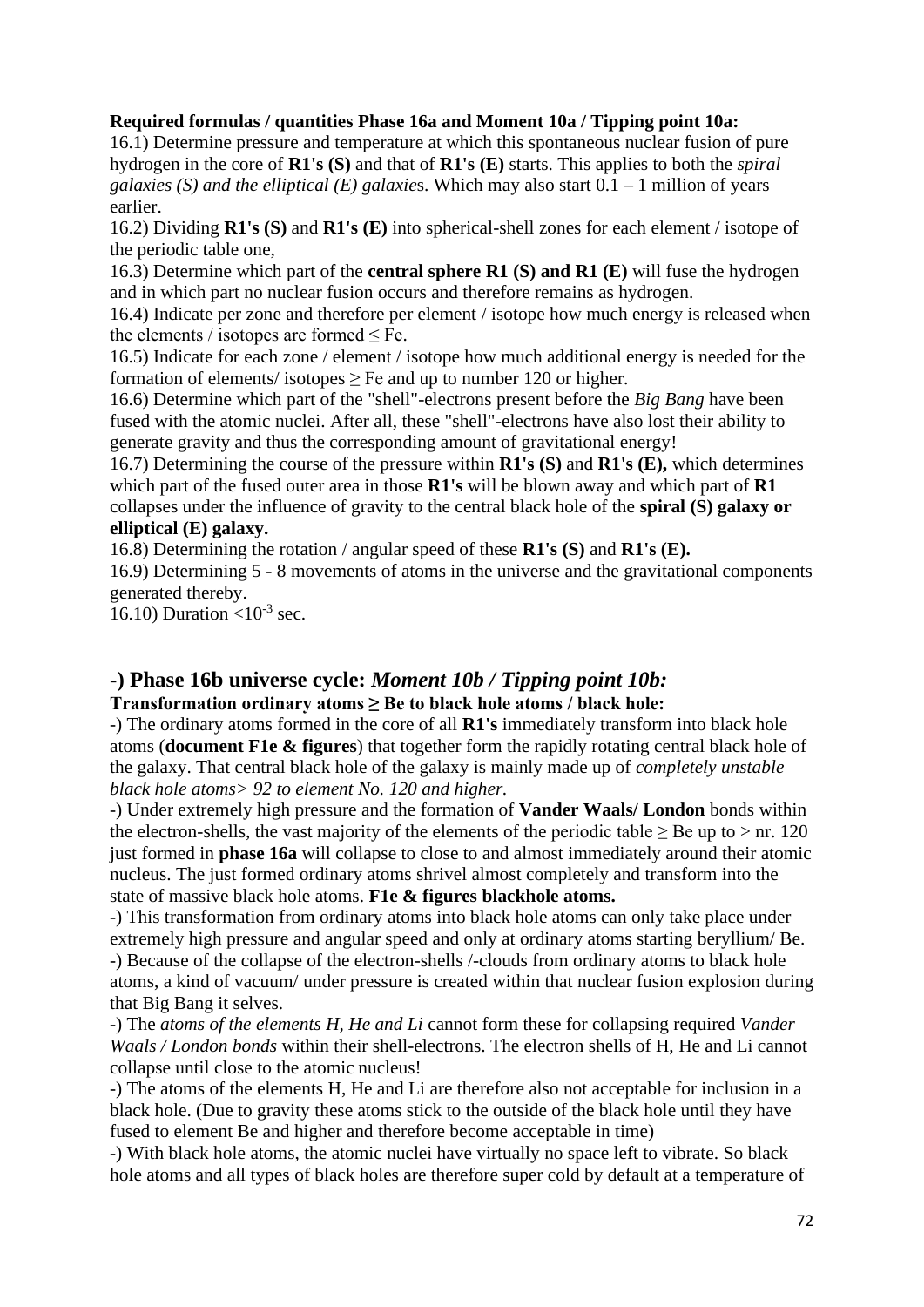approximately 2.7 kelvin. (The H, He and Li present around the black hole, on the other hand, can be very hot)

-) Duration of formation of black hole atoms  $\langle 10^{-3}$  sec. The formation of the central black hole takes minutes to several hours.

-) Because of the released energy, the loose "shell"-electrons of black hole atoms rotate at the speed of light around their nucleus. These "shell"-electrons cannot form electron pairs, nor absorb or emit photons. These "shell"-electrons can no longer change orbit.

-) The "shell"-electrons of black hole atoms can only generate gravity related to the single electron! Only the velocity components that belong to the movements of the galaxy within the 4 - 6 thousand galaxies that make up the cluster. All 4 - 20 million clusters are identical.

-) During those Big Bangs, however, most of the hydrogen in **R1's (S) spiral** (approximately 85%) is completely withdrawn from nuclear fusion. For the **R1's (E) elliptical**, this will be approximately 65%.

-) This hydrogen and the outer part of the fusion region containing all atoms / isotopes up to 92 and higher are explosively blown away.

-) So we are made up of Big Bang dust and not star dust! **Figures 49 (S) - 50 (S) and 49 (E) – 50 (E) Document G8**.

#### **Required formulas / quantities** *Phase 16b / Moment / tipping point 10b***:**

Transition ordinary atoms to black hole atoms:

16.11) Determine which part of the fusion area of **R1 A (S)** and that of **R1 A (E)** collapses into the central black hole and which part of the fusion area is blown away on all sides together with the unfused hydrogen. Due to the enormous rotation/ angular speed, that material is mainly thrown away in the local plane of the universe-spherical-shell/ USS. 16.12) Determine speed of collapse of black hole atoms to one **central black hole (S) / (E).**

16.13) Determining the angular velocity of that **central black hole (S) and (E).**

16.14) Determination of angular velocity generated gravity.

16.15) Determination of explosion and expansion rate of unfused hydrogen and the outer part of the fusion area of **R1** (**S)** and of **R1 (E)**.

16.16) Determination of the amount of "left"-overs during the formation of those central black hole galaxies with **spiral arms (S***)* and those near the central black hole **elliptical (E) galaxies.**

16.17) Those "left-overs" are carried off through the formation of both vortexes to some thousands of light years. How far those vortices extend and what angular velocity they have. 16.18) With what forms of radiation and particles are these vortexes filled?

16.19) Determining the increase in rotational gravity of the constructed central black hole. 16.20) Determine the distribution of the remaining gravity over the then present 4 - 6 different speeds of the central black hole within the cluster of galaxies within the universe sphere / the universe.

16.21) Duration < $10^{-3}$  sec. Central black hole galaxy formation in several hours.

## **-) Phase 16c universe cycle:** *Moment 10c / Tipping point 10c:* **Effects Big Bangs:**

-) In the **R1's (E**) about 30 - 40% may be even more of the gravity disappears as a result of nuclear fusion. Nuclear fusion in **R1's (S)** causes much less gravity to disappear; estimated at about 15% of the gravity.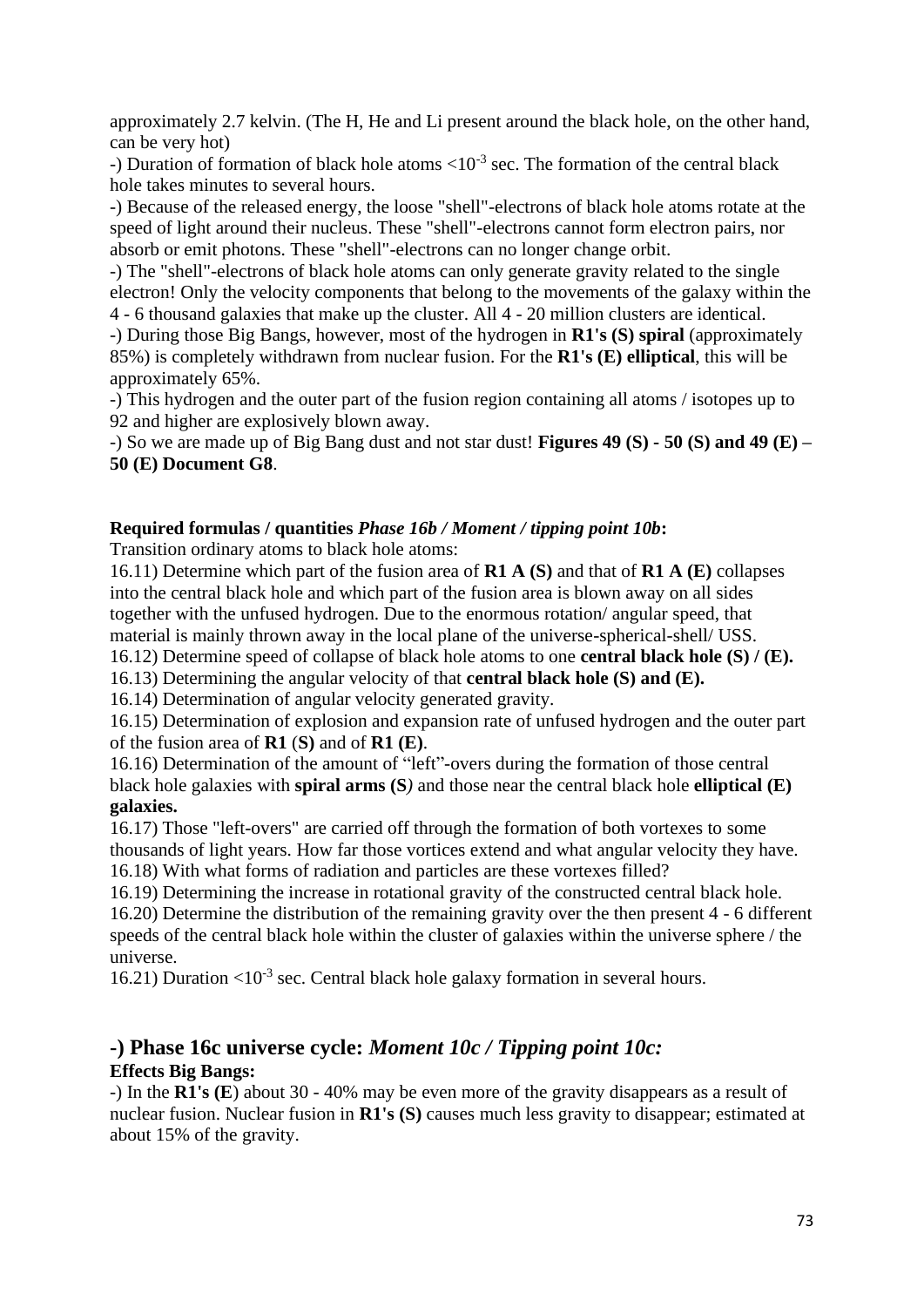-) That loss of gravity in **R1** breaks the existing equilibrium between these **R1's** and the 2 - 4 accompanying **Roemers**, causing these **Roemers** to be hurled into the plane of the local plane universe-spherical-shell/ USS.

-) The increase in the rotational speed of the central black hole results in an increase in the amount of rotational gravitation. That is a different component of gravity than that present in the spiral arms currently under construction and is less sensitive to it. (Only gravitation of equal velocity components mutually attract each other).

-) The outer shell of the fusion area mainly contains elements lower than iron, but also a zone with elements up to *No. 92*.

-) That outer layer with mainly lower elements < Fe, unfused hydrogen, is thrown away together with the 2 - 4 **Roemers** and explosively blown away, especially the plane of the local universe-spherical-shell. **Figures 50 (S) - 53 (S) / 50 (E) - 53 (E) G8**.

-) Due to the released heat / photons from the nuclear fusion, in **spiral (S) galaxies** those ejected **Roemers** evaporate completely. The gravitation of these **Roemers** deflects the orbits of the hydrogen and of these higher elements in the direction of these **Roemers** and thus in the direction of the local universe-spherical-shell. In elliptical galaxies t

-) From each of those 2 - 4 **Roemers** one spiral arm is formed. It contains a lot of plasma-like hydrogen together with a mix of all higher elements / isotopes. Because of the enormous temperature all in the form of a plasma.

-) That plasma state may temporarily result in generating some less gravity!

-) The orbits of all matter and elements that have been shot out of the universe-spherical-shell/ USS are slowed down by gravitation and deflected towards the universe-sphere-shell and are absorbed into it again. Gravity keeps all matter and energy locked up in the universespherical-shell, so that the universe is and remains a 100% closed system.

-) Due to the loss of gravity, the expansion speed of the universe-sphere-shell decreases less quickly than before. Part of the gravitational energy universe spherical shell has also disappeared.

#### **Required formulas / quantities Phase 16c and Moment / Tipping point 10c:**

16.22) Determine direction and base velocity distance of the **Roemers** with respect to **R1 A** in relation to the explosion and remaining gravity.

16.23) Determination of residual gravity and deflection in paths of blown matter. measure of which part of the fusion area of **R1 A** collapses to the central black hole and which part of the fusion area **R1 B** is blown away on all sides together with the unfused hydrogen **R1 C**.

16.24) Determining the amount of energy needed for the evaporation of these **Roemers** and the final removal rate of these **Roemers**.

16.25) Determine the explosion and expansion rate of the rest of **R1's (S)** and **R1's (E)** within the universe-spherical-shell.

16.26) Determine the distribution of gravity over the then present 6 - 8 different velocities of plasmas of atoms outside the black hole in the universe.

16.27) Do plasmas generate as much gravity per "shell"-electron as with an ordinary atom? Is there a correction factor?

16.28) Duration:  $\langle 10^{-3} \text{ sec}$  - hours.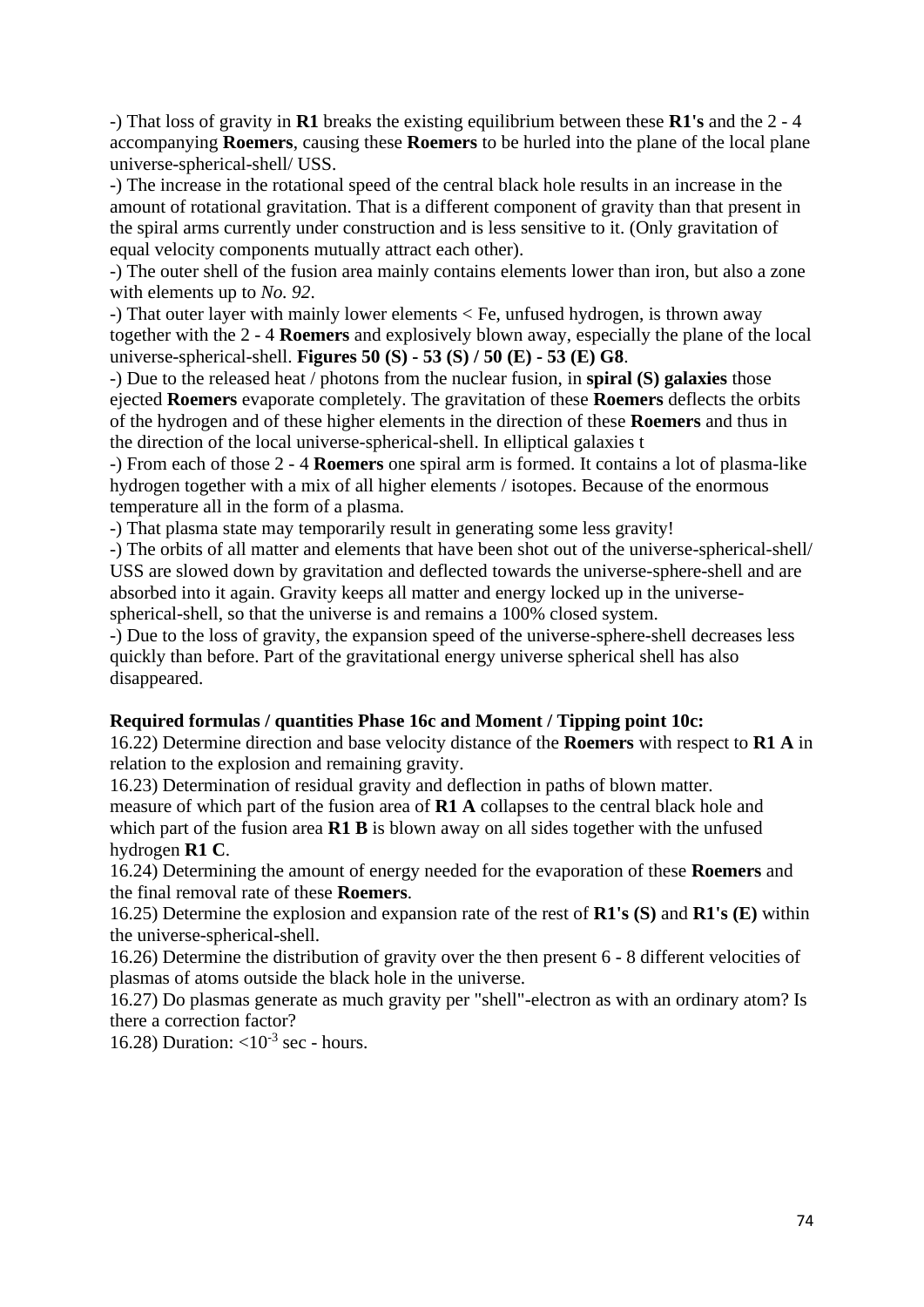## **-) Phase 17 universe cycle: Period 7:**

### **All metal plasmas become atoms / molecules again except hydrogen and helium:**

-) Formation of galaxies around the central black hole, which has now formed within minutes / hours, rapidly rotating around its axis. The energy released by these *Big Bangs* remains 100% confined within the universe-spherical-shell/ USS. Two vortexes form on either side of the central black hole, eventually reaching a length of several thousand light years. **See Document G12 & figures 36a - 36r G8 / G12.**

-) Via both vortexes all matter, EM radiation and particle radiation is removed which isn't accepted by the, just formed, central black hole **R1 A** of the galaxy. This concerns photons, loose protons, electrons, neutrons, H, He and Li atoms.

-) The energy released from this Big Bang remains 100% confined within the universespherical-shell/ USS. That energy allows the ejected **Roemers** to evaporate completely into a hydrogen plasma. Within the universe-spherical-shell, this hydrogen plasma is mixed with the blown-off plasma-shaped hydrogen together with the outer part of the fusion region with all atoms of the periodic table.

-) The gravity of those 2 - 4 **Roemer**s remains largely intact. That gravitation causes the direction of movement of the material / atoms to be ejected from all sides of those Big Bangs and pulls all this matter back to the universe-spherical-shell/ USS.

-) One spiral arm is formed from each **Roemer**. In total formation of 2 - 4 spiral arms of the galaxy. Those 2-4 arms curl around the central black hole of the futural galaxy.

-) Within all the constituent galaxies **R1 A** and their 2 - 4 spiral arms, gravity starts accumulation of matter in billions of larger clumps of higher elements (these will be the cores of future stars) with 1 - 10 smaller clumps of matter surrounding around it that will form the cores of the futural planets and gas planets. That's all Big Bang dust!

-) In the **elliptical (E) galaxies**, gravity ensures that the ejected matter remains around the central black hole. These will be much more globular galaxies without spiral arms.

-) In both types of galaxies, the released photons and cosmic rays remain 100% confined within the one galaxy thick universe-spherical-shell/ USS.

-) Cooling can now also take place by transforming these photons of light and infrared and cosmic rays into protons, electrons and into new hydrogen. However, that process takes approximately 13.8 billion years. It therefore also takes approximately 13.8 billion years before the photons and neutrinos emitted by these Big Bangs have disappeared again and the universe / universe-spherical-shell can start to cool down.

-) This **period 7** takes at least approximately 14 billion years. Much longer than the author previously had assumed.

-) It then also takes about 500 million years before the plasma has cooled down to ordinary atoms and the universe / USS is again partly (except H and He) filled with ordinary atoms and with these central black holes of **spiral (S) galaxies** and **elliptical (E) galaxies**.

-) On cooling, plasmas of elements higher than H/ He first become non-Newtonian pasty liquids and then partly solid. The plasma of atoms. H/ He becomes gas with ordinary atoms, radicals and molecules and partly liquid/ solid.

-) Formation through gravitation of the large solid cores of stars with rotating around 1 - 10 smaller cores that will later result in (gas) planets. During this period, the formation of moons around those protoplanets may also have started. **Figures 52 - 55 G8.**

-) Gravity slows down the expansion of the universe sphere shell further and further. The energy released is converted into an increase in the rotation / angular velocity of the starting galaxies **R1's (S) and R1's (E)** and all objects present within those galaxies.

-) In the **spiral (S) galaxies**, those 2 - 4 spiral arms curl around the central black hole of the galaxy.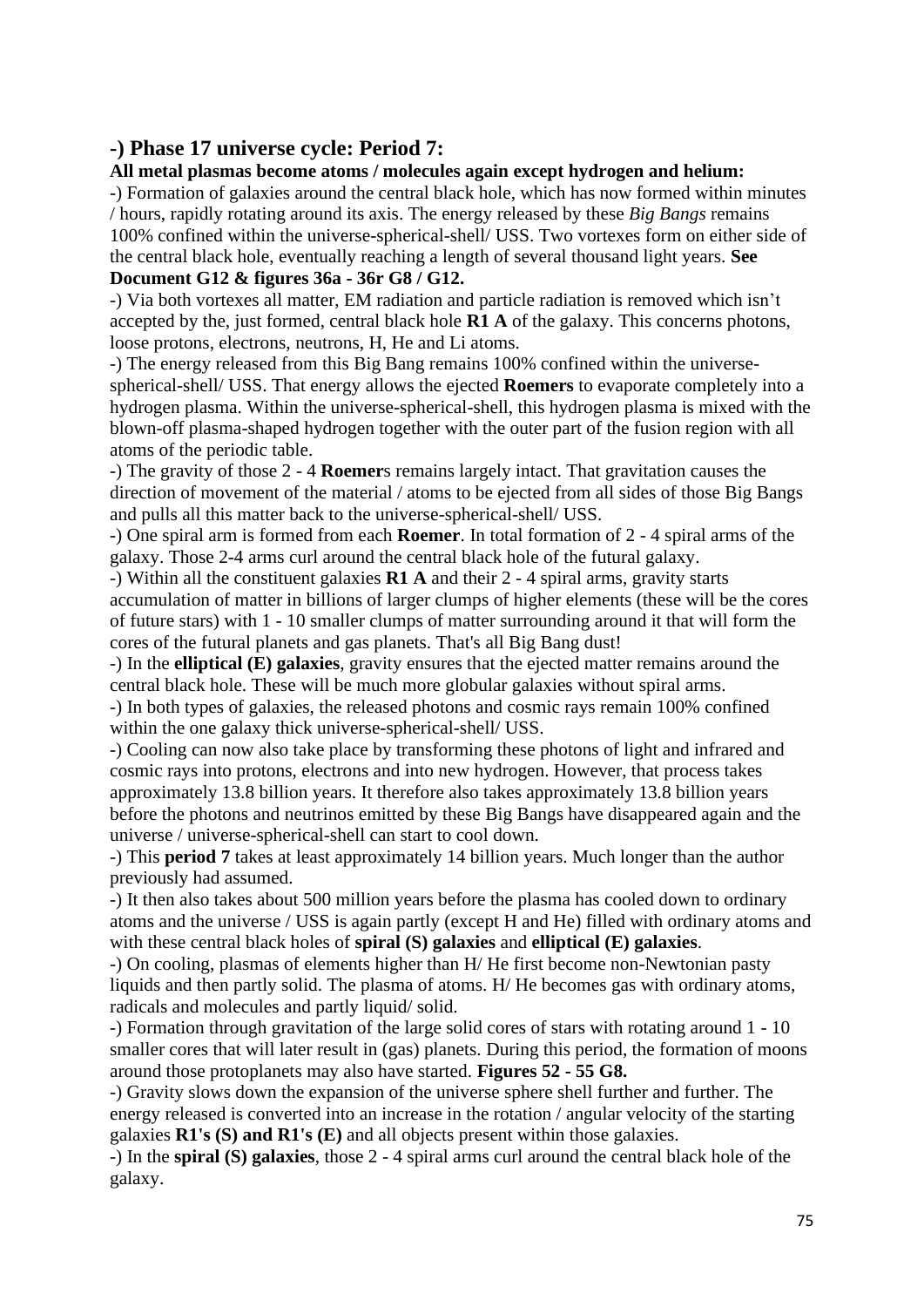-) After those Big Bangs of the **(S) and (E) galaxies**, all celestial bodies then contain highly radioactive material. The central black holes of those **(S) and (E) galaxies** in particular is full of unstable material/ blackhole atoms. Those atoms can stabilize with great difficulty only in the mono-atomic outermost layers of these central blackholes.

-) Everywhere outside those central black holes, unstable atoms stabilize via: a) nuclear fission, b) emissions of neutrons  $(1p + 1e)$ , c)  $\alpha$  particles (He nuclei) and d) gamma radiation, etc.

-) The *central black holes* of the **(S) and (E) galaxies** can only stabilize themselves through emissions of high-energy cosmic rays. This stabilization can only take place in the very outermost mono-atomic layer of this central black hole and only if these particles have an extremely high kinetic energy of  $10^{20}$  -  $10^{22}$  eV.

-) That stabilization of unstable atomic nuclei on the outside can only occur in cause convection currents occur within those central black holes. Such convection currents of black hole matter occur as a result of their enormous angular velocity resulting in deformation / flattening of those central black holes like a discus.

-) This stabilization process is still ongoing in the present and will continue in the distant future. That stabilization of black hole curbs will only stop at the end of the current **step 23** and only in the next 350 - 450 billions of years.

-) The central black hole also almost immediately starts to devour the galaxy under construction. Those black holes only accept elements  $\geq$  Be. The elements H, He and Li are refused and remain glued around that central black hole by gravity.

-) During the transition from ordinary atoms  $\geq$  Be into black hole atoms, all kinds of remnants of the atom remain that are removed via both vortexes. There, those leftovers are re-formed into protons, electrons, new hydrogen and new stars.

-) The elements H, He and Li cannot transform into black hole atoms and are thus rejected as well as photons, neutrinos, neutrons and cosmic particle radiation.

-) H. He and Li hang around the central black hole of the galaxy and must first be transformed there through nuclear fusion to Be and higher elements periodic table. This nuclear fusion process is visible in all centers of galaxies.

-) **Phase 17 / period 7** can no longer be observed. All the photons emitted at that time have now disappeared and transformed back into protons, electrons and new hydrogen/ stars! -) This period, the Big Bangs themselves and the period preceding them can in principle be made visible via **LIGO/ VIRGO techniques** and via the shock waves of gravitational energy observed and measured there.

-) To this end, the accuracy of those techniques still needs to be improved by a factor of approximately 100 - 1,000 x. A matter of time and patience.

-) With those improved **LIGO / VIRGO techniques / Einstein** it is possible to look back in the universe-clock-time / UCT up to a maximum of 30 - 35 billion (light)years ago. So far before these Big Bangs and starts of the (**S) and (E) galaxies**!

#### **Required formulas / quantities Phase 17 / Period 7:**

#### **-) Universe-Spherical-Shell:**

17.1) Determining the duration of **period 7** in billions of years.

17.2) Determining the expansion speed of the universe-sphere-shell at the start and the end of this **period 7.**

17.3) Determining the distance to **center C** in light years at the start and end of **period 7** decrease in expansion *speed* and course in that decrease.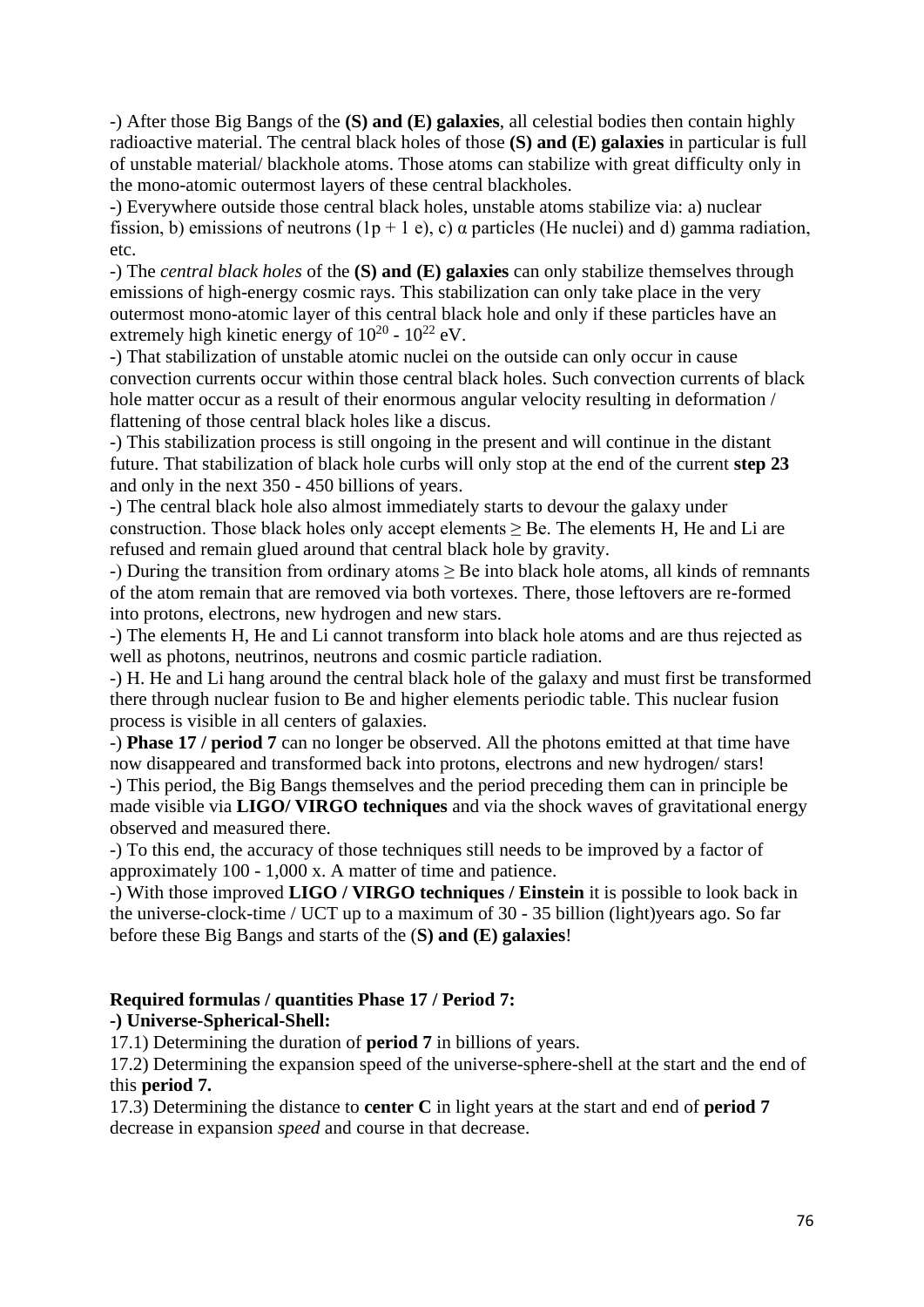17.4) Determining how much expansion energy has been converted into gravitational energy and how much of that energy is converted and present in rotation / angular velocity / energy and in the components of gravitation and of gravitational energy associated with this angular velocity / velocities.

17.5) Number of rotation / angular speeds within galaxy clusters. Increase in these rotation / angular velocities of galaxies within the universe-spherical-shell/ USS.

## **-) Central black holes galaxies:**

17.6) Determining the increase in size of the central black hole at the start and end **of period 7.**

17.7) Determining how many velocities that central black hole galaxy (CBHG)/ **R1 A** is subject to within the universe and within the local cluster / universe-sphere-shell? The universe-spherical-shell is made up of 4 - 20 million identical clusters and **equal numbers of** 

## **(S) and equal number of (E) galaxies.**

17.8) Determining the increase in angular velocity of those central black holes as a result of slowing down of the expansion velocity and of their rotation / angular gravity and their forms of rotational gravity within their cluster.

17.9) Determining the decrease in expansion speed and the associated gravity and gravitational energy (= dark energy) with respect to **center C**.

17.10) Determine the nature and amount of "left"-overs of matter contained in the central black hole. These "left" overs are transported through both vortexes during the formation and subsequent growth of this central black hole. What is their shape? How far do those vortices extend? How do those "left"-overs rotate within these vortexes and how long?

17.11) How do those vortices develop and how far do they extend. What angular velocity do these vortexes have and what is their structure. How much material is disposed of as "left" overs and especially immediately after these Big Bangs.

17.12) Within how much time will those "left"-overs be re-formed into protons, electrons and new hydrogen. Both vortices extend for several thousands of light years. May be 5 – 10 thousand lightyears.

17.13) Determine the distribution of gravitation and gravitational energy over the then present 4 - 6 different speeds of the central black hole within the cluster of galaxies within the universe-sphere-shell / universe.

## **-) Rest of the galaxies:**

17.14) Determine the degree of removal of the **Roemers** from the central blackhole galaxy**/** CBHG**/ R1 A** in relation to the force of the Big Bang explosion and the deceleration by gravity in both the 2 - 4 spiral arms and in the central black hole of the galaxy. That applies to both the coming **spiral (S) and elliptical (E) galaxies!**

17.15) Determining the macro shape of the spiral arms in relation to the present gravity and deflection in paths of blown matter. Determine degree of curling around the central black hole.

17.16) Determine which part of the nuclear fusion region of **R1** in the (**S) and (E) galaxies** was able to escape the gravity of that central black hole. These central black holes of the **elliptical (E) galaxies** are much (may be a thousand times) larger than those of the **spiral (S) galaxies.**

17.17) Due to gravitation, that highly radioactive matter in the form of plasmas begins to accumulate in billions of large plasma-shaped spheres and smaller sub-spheres. (About 90 - 95% or more of those ejected higher elements from the fusion region **R1 B** now present in the cores of futural stars; about 5 - 10% or less are found in the cores of futural planets/ moons)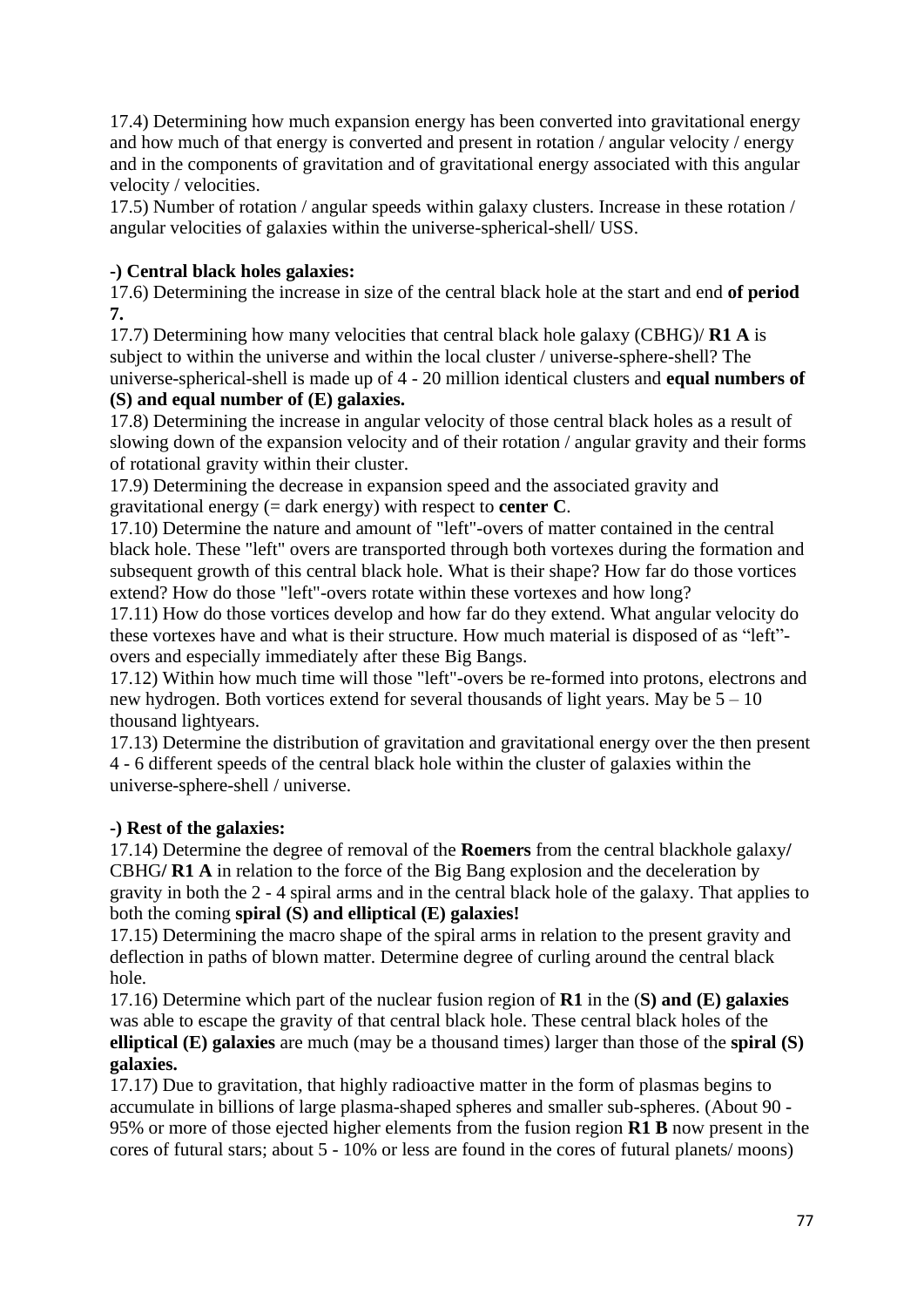17.18) Around those large spheres and with them concentrated gravity, most of the hydrogen and Big Bang helium plasma / gas accumulates later on. These later result in the cores of stars. Much smaller sub-spheres rotate around those spheres / cores of stars and result in the formation of (gas)planets.

17.19) Through gravitation, most of the abundant hydrogen and helium plasma accumulates around those central large spheres/ futural stars. Only a small part of the hydrogen/ helium ends up around those (gas) planets. In a large number of cases, binary stars will be formed. 17.19) Determine angular velocity of all velocities of those nuclei of pre-stars and of preplanets.

17.20) Determining the decrease in expansion velocity of the universe-spherical-shell and increase in the rotation/ angular velocities within that universe-spherical-shell/ USS and its effects on the distribution of gravitation and gravitational energies within each *cluster* consisting of 4 - 6 thousand or more galaxies under construction.

17.21) How much of the EM radiation and particle cosmic radiation discharged via both vortexes has been re-formed into protons, electrons and new hydrogen/ new stars? From that hydrogen new stars are formed that are located some thousands of light years outside the plane of the galaxy but still inside the USS .

## **-) Phase 18 universe cycle: Period 8:**

### **Cooling plasmas from hydrogen and helium to gas:**

-) All remaining hydrogen and helium in the spiral arms cools down again into a gas during this period. All higher atoms / molecules have now been converted and transformed into viscous liquids or even solids. Gravity causes matter like hydrogen and helium to accumulate further and further in a) the futural stars, b) in rotating celestial bodies and their moons around it.

-) The universe / the universe-spherical-shell is a 100% closed system for all forms of EM radiation and all cosmic particle radiation. Because the USS is a closed system this cooling down occurs very slowly and takes billions of years. Now this is mainly done by converting photons from infrared and photons from light into new protons, electrons and new hydrogen. That process always takes approximately 13.8 billion years to complete!

-) In this period 8 the last remaining hydrogen and helium plasma cools further to He atoms and  $H_2$  molecules. All hydrogen and helium transforms back to normal gas.

-) Under the influence and direction of gravitation, all gases and especially that hydrogen and helium accumulate around the now solid spherical rotating cores of pre-stars. A small part accumulate on rotating pre-planets around these pre-stars. That process continues unabated.

-) This plasma **period 8** takes approximately 1 - 2 billion years or more. At that time the development of the rotation of the spiral arms (**Franks**) of the galaxies continues while gravity slows down the expansion of these spiral arms further and further. The energy released during this process is converted into 6 - 8 angular velocities of celestial objects within the clusters, resulting in the same system of angular velocities.

-) In all developing galaxies, 90 - 95% or more solid material accumulates more and more around the billions of larger spheres of solid / viscous matter and to the cores of the approximately 100 - 200 billion future stars present.

-) About 5 - 10% or less of that material accumulates in the 1 - 10 accompanying pre-planets present. All spheres / celestial bodies are still radioactive.

-) In a large number of cases, pre-forms of binary stars or may be tri-stars are formed**. Figure 54a Document G8. The figures after 54 G8 aren't separated for (S) and (E) galaxies!**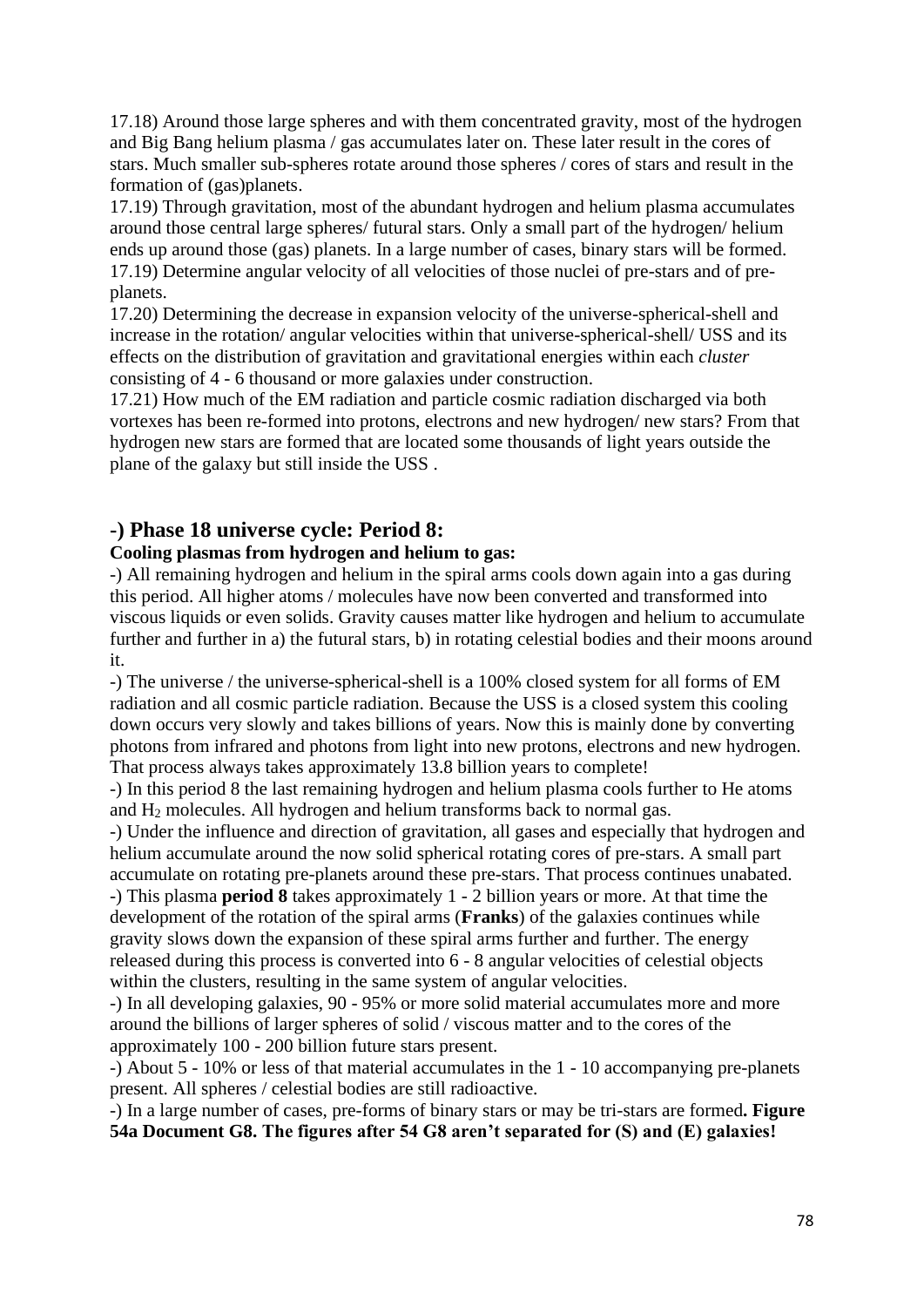-) Around these large central nuclei / pre-stars, 98% or more of the hydrogen and helium gas will eventually accumulate. The hydrogen / helium gas ratio at the start of those pre-stars is approximately

5 : 1. This helium originates the Big Bangs of the **(S) and (E) galaxies**. (Most of the He now present in stars was already formed much earlier during those Big Bangs of the galaxies. Only a small part was formed by nuclear fusion of hydrogen inside the star!)

-) That content of helium increases later by nuclear fusion inside the stars of the galaxies.

-) A small remnant of the helium and hydrogen accumulates around the larger pre-planets that eventually become the gas planets around a relatively small solid core**. Figures 56 and 57 Document G8.**

### **Required formulas / quantities Phase 18 / Period 8:** The transition at hydrogen and helium from plasma  $\Diamond$  gas:

## **-) Universe-Spherical-Shell/ USS:**

18.1) Determining the duration of **period 8** in millions / billions of years.

18.2) Determining the expansion speed of the universe-spherical-shell/ USS at the beginning and the end of **period 8**.

18.3) Determining the distance to **center C** in light years at the start and end of **period 8** decrease in expansion speed. Decrease gravitational energy expansion with respect to **center C** and increase 5 - 7 forms of gravitational energy within the universe-sphere-shell. 18.4) Determining how much expansion energy has been converted into 4 - 6 forms of

angular velocity and thus into the corresponding gravitational / gravitational energy. Distribution of expansion speed / energy / gravitation and the 4 - 6 forms of rotation / angular speed / energy / gravitation within the universe-spherical-shell. Difference between the start and end of **period 8** and the course during **period 8**.

18.5) Determining the number of rotation / angular speeds within clusters of galaxies. Increase in these rotation / angular velocities of galaxies within the universe sphere shell.

## **-) Central black holes developing galaxies:**

18.6) Determining the decrease in expansion speed and the associated gravity and gravitational energy (= dark energy) with respect to **center C** during **period 8**. 18.7) Determine increase of the 4 - 6 forms of angular velocities within the universespherical-shell and associated 4 - 6 forms of gravitation and forms of gravitational energy.

Differences Between **the spiral (S) galaxies and elliptical (E) galaxies.**

18.8) Determining the increase in size of the central black hole of the **(S) and (E) galaxies** at the beginning and end of **period 8** and by how much mass, matter, gravitation and kinetic energy this central black hole has increased.

18.9) Determine distribution over the 4 - 6 different angular velocities of that central black hole galaxy (CBHG) within the universe / the universe-spherical-shell. Indicate differences between **(S) galaxies** and **(E) galaxies**.

18.10) Determine the increase in angular velocity of that central black hole and of its rotation / angular gravity and forms of rotational gravity within those 4 - 20 million now formed clusters of galaxies, each filled with 4 - 5 thousand or more futural galaxies.

18.11) Determine the distribution of gravitation and gravitational energy over the then present 5 - 7 different speeds of the central black hole within the cluster of galaxies within the universe-spherical-shell and within the universe.

18.12) Determining the nature and amount of "left" overs of matter expelled from the central black hole of the galaxy. Those ejected "left"-overs are discharged through both vortexes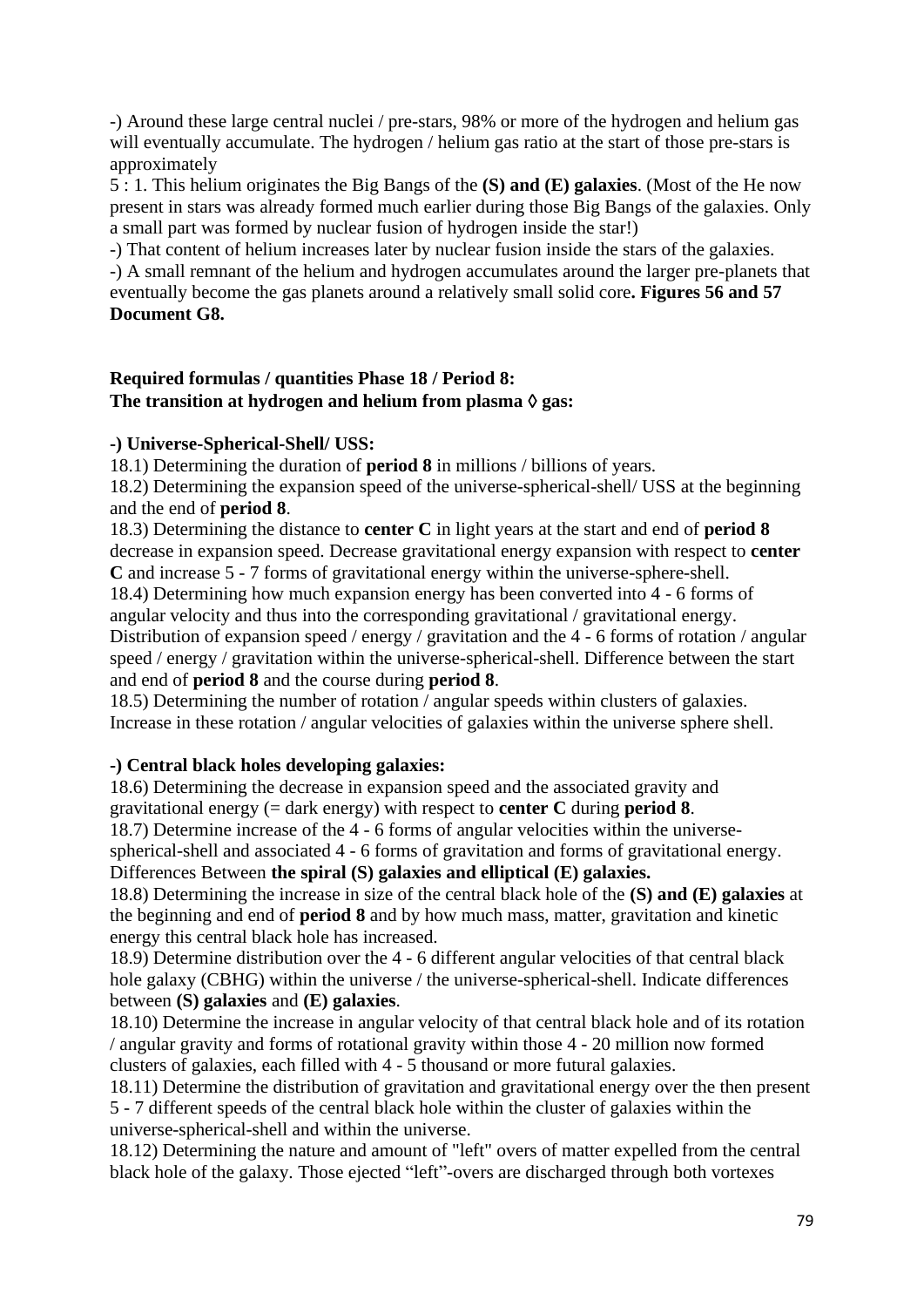during the growth of that central black hole. Are those vortexes only clearly visible / observable when matter / celestial bodies fall into this black hole?

18.13) What is the shape of those vortices, do they stay the same and how far do they extend. How do those "left" overs rotate within these vortexes. Indicate differences within **the spiral (S) galaxies systems and these elliptical (E) galaxy systems!**

18.14) Determine the amount of "left"-overs that arise during the growth of that central black hole and are removed and how that happens. What happens to those "left"-overs. How is that material rejected by black holes reformed into protons, electrons and hydrogen?

18.15) How quickly those "left"-overs are removed via both vortexes/ jets and reformed into protons, electrons, new hydrogen, new stars. The developments in the length and structure of both vortexes in thousands of light years. Through gravitation, these new stars can work together to form new smaller secondary galaxies!

18.16) How do these vortices develop over time and how far do they extend. What angular velocity do these vortexes have. What is their spatial and inner structure. How much material is thus discharged from the vicinity of the central black hole galaxy/ CBHG?

## **-) Rest of the galaxies:**

18.17) Determining the length of the spiral arms with respect to **R1A** in the **spiral (S) galaxies** and of the rotational speed **R2** of these 2 - 4 spiral arms in relation to the moment of the Big Bangs and the development of gravity both in the spiral arms and in the central black hole of the galaxy.

18.18) Determining the macro shape of the spiral arms in relation to the gravity present. Determine the shape and deflection of those spiral arms. Determine degree of curling around the central black hole.

18.19) Determine which part of the nuclear fusion region of **R1 B** at the **spiral (S) and elliptical (E) galaxies (E)** was able to escape the gravity of that central black hole (CBHG). 18.20) Determining the structure of the **(S) galaxies** and **(E) galaxies**.

18.21) Due to gravitation, the highly radioactive emitted matter in the form of plasmas begins to accumulate in billions of large now solid spheres / pre-cores of stars and smaller subspheres and pre-cores of planets. (About 90 - 95% and more of those higher elements thrown out during the Big Bangs now present in the cores of stars!)

18.22) Monitoring the stabilization process within those central black holes of galaxies/ CBHG) and high-energy cosmic rays emitted therewith. Indicate radioactive decay in the matter contained in the spiral arms. Do differences occur in cosmic radiation of these **(S) galaxies relative (E) galaxies**?

18.23) Tracking the growth by gravitation of the trillions of large spheres (pre-stars) and smaller sub-spheres (pre-planets) and the accumulation of hydrogen and helium plasma / gas around those billions of solid or liquid celestial bodies.

18.24) How does this growth develop in the **spiral (S) galaxies** relative much more compact **elliptical (E) galaxies**?

18.25) Tracking and deriving the number of rotational speeds and magnitude of those angular speeds within each of those developing **(S) galaxies and (E) galaxies**.

18.26) Determine the development of angular velocities of all velocities / kinetic energy of those nuclei of pre-stars and of pre-planets. Determine the decrease in expansion velocity of the universe-spherical-shell and increase of the rotation / angular velocities within that universe-spherical-shell/ USS. Effects thereof on the distribution of gravity and distribution of gravitational energies with respect to **center C** and within the universe-spherical-shell.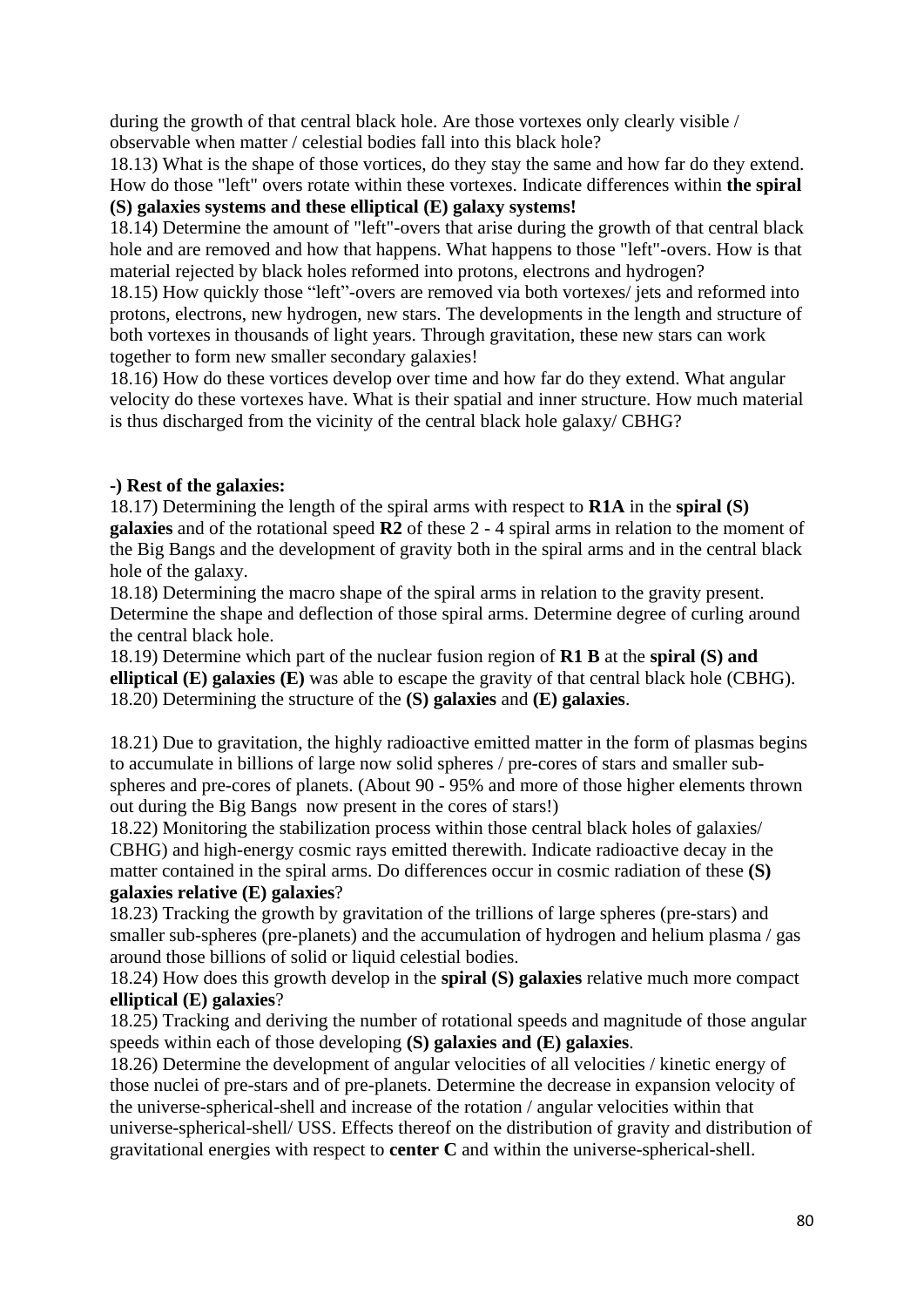18.27) Around those central large spheres, through gravitation, most of the hydrogen released at the Big Bangs and therefore abundantly present and the helium gas formed at those Big Bangs accumulates.

18.28) Determine angular velocity of all 4 - 6 velocities of those nuclei of pre-stars and of pre-planets and related vectors of gravity and gravitational energy.

18.29) Determining the decrease in expansion velocity of the universe sphere shell and increase of the rotation / angular velocities within that universe sphere shell /USS and its effects on the distribution of gravitation and gravitational energies.

18.30) How much of the radiation discharged via both vortexes has meanwhile been reformed into protons, electrons and new hydrogen / stars. Does gravity accumulate new hydrogen at locations where new stars / satellite galaxies can eventually be formed thousands of light years from the original plane of the mother **(S) galaxies and (E) galaxies**?

18.31) Do these distant stars indeed result in new and much smaller satellite galaxies?

## **-) Phase 19 universe cycle: Period 9**;

**With the exception of H2 and He, all other gases condense back to a liquid and/ or solid.**

-) This period takes about 3 billion years or more. Apart from hydrogen and helium, all other gases condense in steps to form a liquid and lose almost completely their associated gas pressure/ entropy.

-) Within that thin universe-spherical-shell the entropy therefore decreases except for the entropy associated with hydrogen and helium. Due to gravity, all gases present are already in increased concentrations, especially around those solid spheres of pre-stars and much less near the rotating lighter pre-planets around them. This also applies to the still gaseous free hydrogen and helium gas within the universe-spherical-shell/ USS.

 $-$ ) That condensation of gases (except  $H_2$  and He) mainly occurs around those smaller spheres/ cores of pre-stars and a small amount around cores of pre-planets. They have now cooled down the furthest.

-) The remaining hydrogen and helium accumulates through gravitation for > 98% around those less cool but much larger cores of pre-stars and a small part around the larger preplanets. (In our solar system Jupiter, Neptune and Saturn, among others). **Figure 58 Document G8.**

-) **Phases 17 - 19** together take about 10 - 13 billion years. This period can no longer be observed.

#### **Required formulas / quantities Phase 19 / Period 9:**

#### **-) Universe-Spherical-Shell/ USS:**

19.1) Determining the duration of **period 9** in millions / billions of years.

19.2) Determining the expansion speed of the universe sphere shell at the start and the end of **period 9**.

19.3) Determining the distance to **center C** in light years at the start and end of **period 9** decrease in expansion speed.

19.4) Determining how much expansion energy has been converted into 6 - 8 forms of gravitational / gravitational energy. Distribution of expansion speed / energy / gravitation and the 5 - 7 forms of rotation / angular speed / energy / gravitation within the universe-sphereshell. Difference between the beginning and the end of **period 9**.

19.5) Determining the number of rotation / angular speeds within clusters of galaxies. Increase in these rotation / angular velocities of galaxies within the universe sphere shell.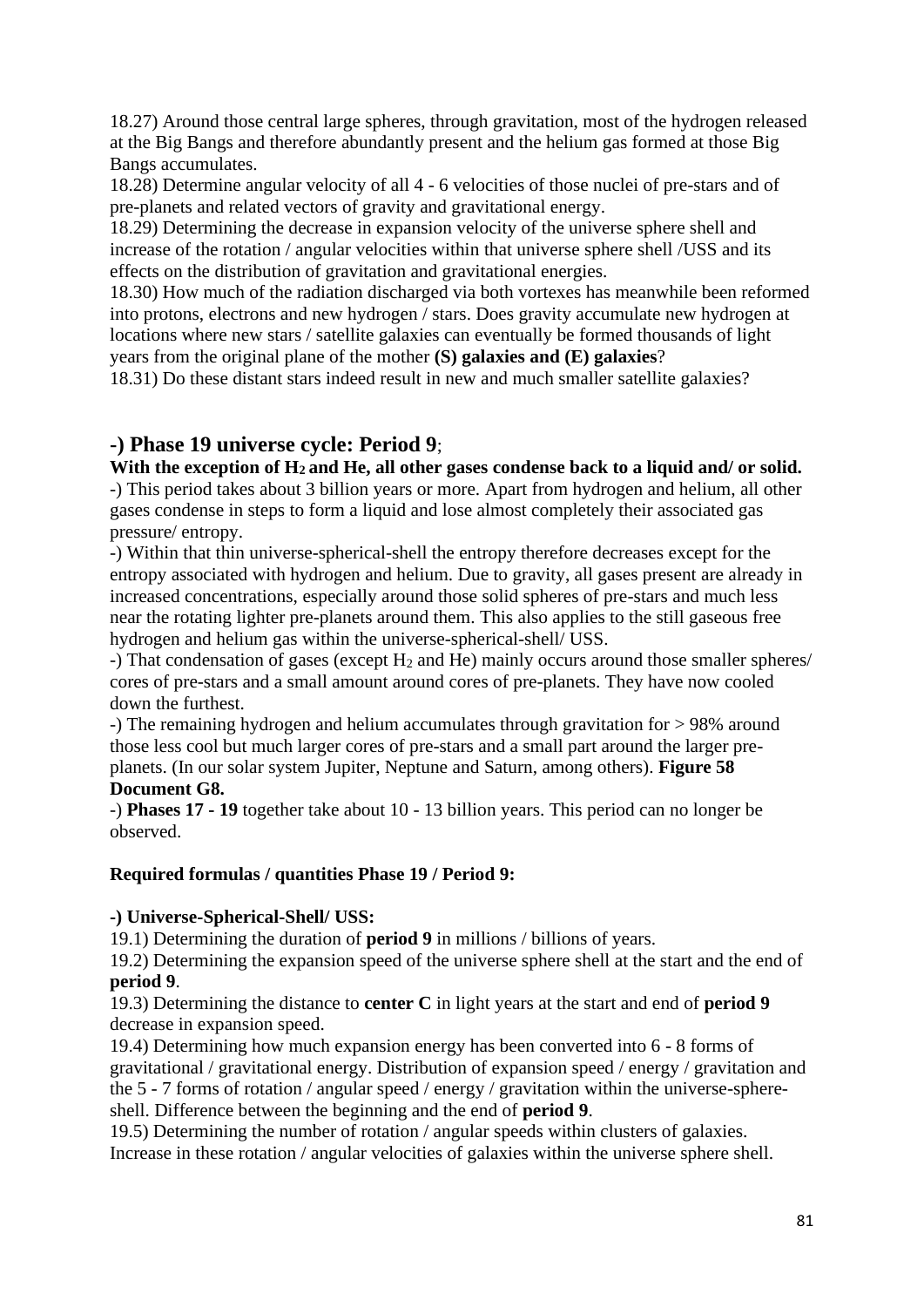19.6) Determining how much expansion energy has been converted into gravitational energy and how much of that energy has been converted into rotation / angular velocity / energy and into gravitational energy with respect to **C**.

### **-) Central black holes developing galaxies:**

19.7) Determining the increase in size of central black hole at the beginning and end of **period 9** and by how much mass, matter, gravity this central black hole has increased. 19.8) Determining the decrease in expansion speed with respect to **center C** of the universe and of the associated gravity and gravitational energy (= dark energy) with respect to **center C.**

19.9) Determining the number of (6 - 8) gravitational components qualitatively and quantitatively at the beginning and end of **period 9** and the forms of gravitational energy / dark energy linked to these 6 - 8 gravitational components.

19.10) Determine the increase in angular velocity of that central black hole and of its rotation / angular gravity and forms of rotation gravity within those 4 - 20 identical clusters formed in **periods 6 - 9**, each containing 4 - 5 thousand or more futural galaxies.

19.11) To determine how many velocities that central black hole galaxy (CBHG) is subject to within the universe/ USS and within the now formed 4 - 20 million identical clusters within the universe-spherical-shell, each with 4 - 6 thousand or more future galaxies.

19.12) Determine the amount and how the "left"-overs are removed during the growth of that central black hole. Those "left"-overs ejected from the central black hole are discharged through both vortexes/ jets during the growth of that central black hole of the galaxy. 19.13) What is the shape of those vortices and how far do they extend. How do those "left" overs rotate and collide within these vortexes.

19.14) How quickly those "left"-overs are reformed into protons, electrons and new hydrogen. The developments in the length and structure of both vortexes in thousands of light years. 19.15) How do those vortices develop and how far do they extend. What angular velocity do these vortexes have. What is their spatial structure and distributions of speeds.

19.16) Within how much period of time those "left"-overs will be reformed into protons, electrons and new hydrogen. Both vortices are up to thousands of light years long.

19.17) Determine the distribution of gravitation and gravitational energy over the then present 4 - 6 different speeds of the central black hole within the cluster of galaxies within the universe-sphere-shell / universe.

#### **-) Rest of the galaxies under construction:**

19.18) Determine in the **Spiral (S) galaxies** the length of the spiral arms with respect to **R1 A** and of the rotational speed **R2** of these 2 - 4 spiral arms in relation to the moment of the Big Bangs and the development of gravity both in the spiral arms and in the central black hole of the galaxy.

19.19) Determining the macro shape of the *spiral arms* in relation to the gravity present. Determine the shape and deflection of those spiral arms. Determine degree of curling around the central black hole/ CBHG.

19.20) Determine which part of the fusion region of **R1 A** at the **spiral (S) galaxies** and **elliptical (E) galaxies** was able to escape the gravity of that central black hole.

19.21) Determining the structure of these **elliptical (E) galaxies**.

19.22) Due to gravitation, the highly radioactive expelled matter in the form of plasmas starts to accumulate in billions of large now solid spheres / pro-cores of stars and smaller subspheres and protrusions of planets. (About 90 - 95% and may be more of those higher elements thrown out during the Big Bangs are now present in the cores of stars)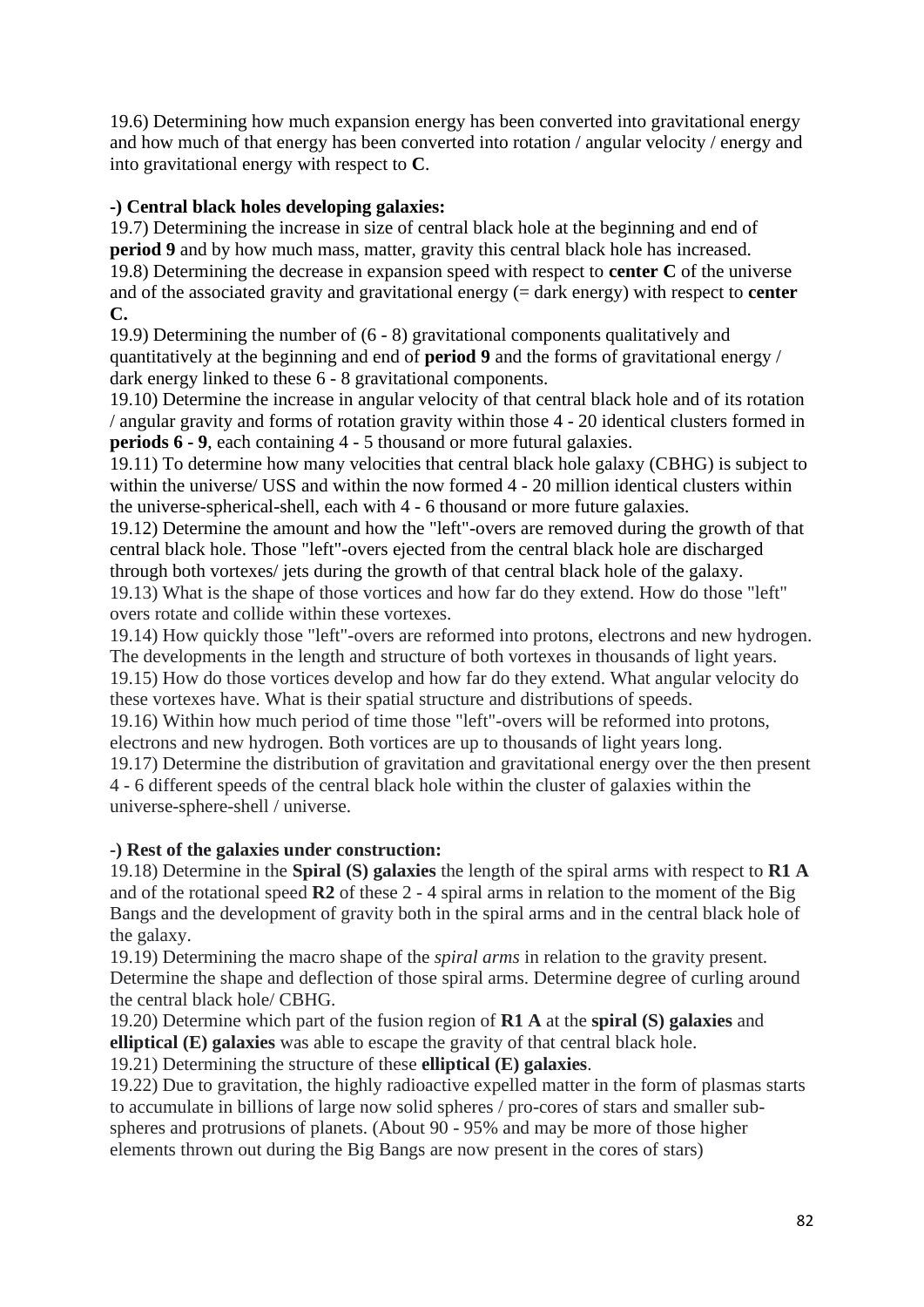19.23) Monitoring the stabilization process within those central black holes and the highenergy cosmic rays emitted with them. Indicate radioactive decay in the matter contained in the spiral arms. Do differences occur in the **elliptical (E) galaxy** systems?

19.24) Gravitational tracking of the growth of the trillions of large spheres (pre-stars) and smaller sub-spheres (pre-planets) and the accumulation of hydrogen and helium plasma/ gas around those billions of solid or liquid celestial bodies.

19.25) How does this growth develop in the much more compact **elliptical (E) galaxy**? 19.26) Tracking and deriving the number of rotational speeds and magnitude of those angular speeds within each of those developing **spiral (S) galaxies** and **elliptical (E) galaxies**. 19.27) Determine the development of angular velocities of all velocities / kinetic energy of those nuclei of pre-stars and of pre-planets. Determine the decrease in expansion velocity of the universe-spherical-shell and increase of the rotation / angular velocities within that universe-spherical-shell / USS. Effects thereof on the distribution of gravity and distribution of gravitational energies with respect to **center C** and within the universe-spherical-shell/ USS.

19.28) Around those central large spheres, through gravitation, most of the hydrogen released by the Big Bangs and therefore abundantly present and the helium gas formed by those Big Bangs accumulates.

19.29) Determine angular velocity of all 4 - 6 velocities *within each cluster* of those nuclei of pre-stars and of pre-planets and related vectors of gravity and gravitational energy.

19.30) Determining the decrease in expansion velocity of the universe-spherical-shell and increase of the rotation / angular velocities within that universe-spherical-shell / USS/ clusters and its effects on the distribution of gravitation and gravitational energies.

19.31) How much of the radiation discharged via both vortexes has now been reformed into protons, electrons and new hydrogen / stars. Does gravity accumulate new hydrogen in locations where new stars/ satellite galaxies can eventually be formed a few thousand light years far away from the original plane of the "mother" **spiral (S) galaxies** and **elliptical (E) galaxies**?

19.32) Do these distant stars indeed result in new and much smaller satellite galaxies? 19.33) Determine which part of the fusion region of **R1** eventually managed to escape the gravity of that central black hole.

19.34) Determining the increase in matter and gravity of the central black hole and of its rotation gravity,

19.35) Monitoring the stabilization process within those central black holes and high-energy cosmic rays emitted with them. Tracking the radioactive decay to matter in the spiral arms. 19.36) Gravitational tracking of the growth of the trillions of large spheres (pre-stars) and smaller sub-spheres (pre-planets) and the accumulation of hydrogen and helium plasma / gas around those billions of solid or liquid celestial bodies.

Those large spheres later form the nuclei of future stars. The rotating sub-spheres around them result in the (gas) planets. About  $> 95 - 98\%$  of those ejected higher elements now present in the cores of stars;  $< 2 - 5\%$  in the orbiting planets.

19.37) Determine angular velocity of all velocities / kinetic energy of those nuclei of pre-stars and of pre-planets. Determine the decrease in expansion velocity of the universe sphere shell and increase of the rotation / angular velocities within that universe-spherical-shell / USS. Gravity is speed related force of atoms. Effects thereof on the distribution of gravity and gravitational energies.

19.38) Monitoring the stabilization process within those central black holes and high-energy cosmic rays emitted therewith. Tracking the radioactive decay to matter in the spiral arms. 19.39) How much of the cosmic particle radiation discharged via both vortexes has meanwhile been reformed into protons, electrons and new hydrogen?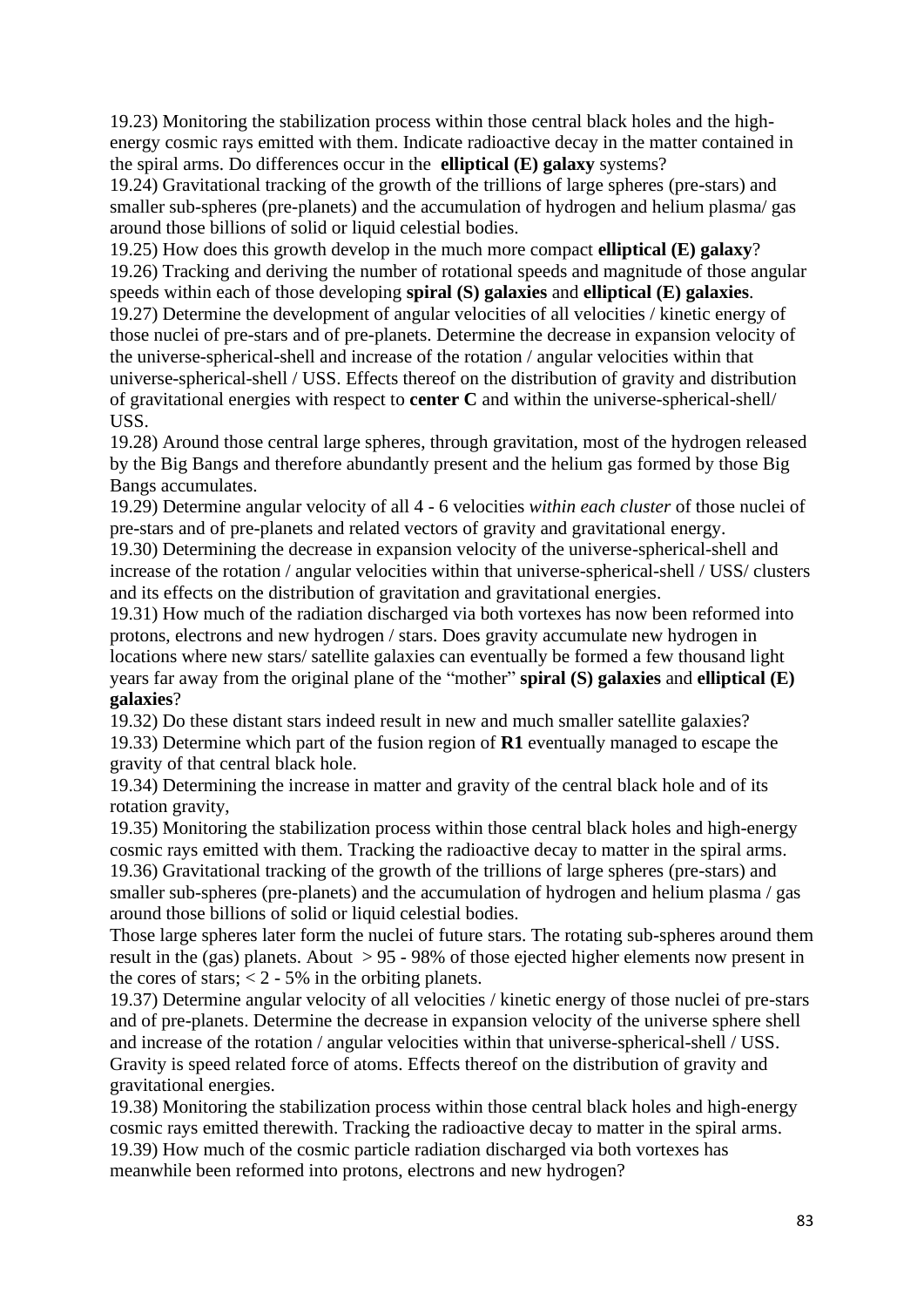## **-) Phase 20 universe cycle: Moment / Tipping point 11:**

**Start condensation of just hydrogen at approximately 20 Kelvin:**

-) Process of cooling continues slowly until both gases cool down to such an extent that this H<sup>2</sup> and He becomes liquid separately and one after the other. Only then do both gases lose their gas pressure. Then the entropy within the universe-spherical-shell also ends!

-) The universe-spherical-shell is now only filled with a mixture of pure hydrogen (approximately circa  $3/4$ ) and pure helium gas (estimated approximately  $\frac{1}{4}$ ).

-) After these Big Bangs and the start of the galaxies it will take several hundred million years before:

a) the photons trapped in the universe-spherical-shell are further converted into protons, electrons and into new hydrogen and

b) that the mixture of remaining hydrogen and helium in the universe-spherical-shell has cooled down to such an extent that hydrogen can finally first start to condense at approximately 20 kelvin. Heat is released during the condensation of hydrogen. The helium remains a gas with entropy.

-) Most of hydrogen will condense for the second time (indicated by **C2**). The entropy / gas pressure within the universe-spherical-shell will therefore decrease.

-) This condensation of hydrogen and lowering of the gas pressure in the universe-sphericalshell starts about 10 - 15 billion years after the Big Bangs and the start of the formation of these **spiral (S) galaxies** and **elliptical (E) galaxies. Figure 58a Document G8.**

## **Required formulas / quantities Phase 20 / moment 11 / tipping point 11:**

20.1) No new formulas. Physical, chemical and energetic starting points will be adjusted, because with the condensation of hydrogen in the universe-sphere-shell the gas pressure (entropy) will flatten.

20.2) Determining expansion speed and distance USS with respect to **center C** and thickness USS.

20.3) Determining the amount of gravity and 6 - 8 forms / components of gravity. (Gravity is a velocity-related force of the atom as well as the gravitational energy coupled to gravity).

20.4) Determining the amount of gravitational-linked 6 - 8 forms of gravitational energy with respect to **center C** and within the USS itself.

20.5) Decrease in USS expansion rate relative to **center C** and relapse in the swelling of the USS itself.

20.6) Determine on the 7 - 8 levels of rotational areas / angular speeds within each of these clusters clockwise or counterclockwise and the related amount of kinetic energy.

20.7) Determine on the 7 - 8 levels of gravity / gravitational energy within each cluster and number of rotation points and number of pre-galaxies **R1 A** per cluster.

20.8) Number of identical clusters present within USS is unknown. Within the USS there may be an equivalent number of galaxy clusters with a clockwise and a counterclockwise rotation. 20.9) Thickness of the universe-spherical-shell/ USS.

20.10) All matter universe is still present in the form of only elements of the periodic table with gases hydrogen  $/H<sub>2</sub>$  and helium He

20.11) Active forces: All 12 forces of atoms are active.

20.12) Each form of speed generates its own vector (1) on single "shell"-electron) and vector (2) on the electron pair) on: a) gravity  $(1) / (2)$ , b) the chemical covalent radical force  $(1)$ , c) the (bio) chemical force (2) and d) on the Vander Waals/ London force (2).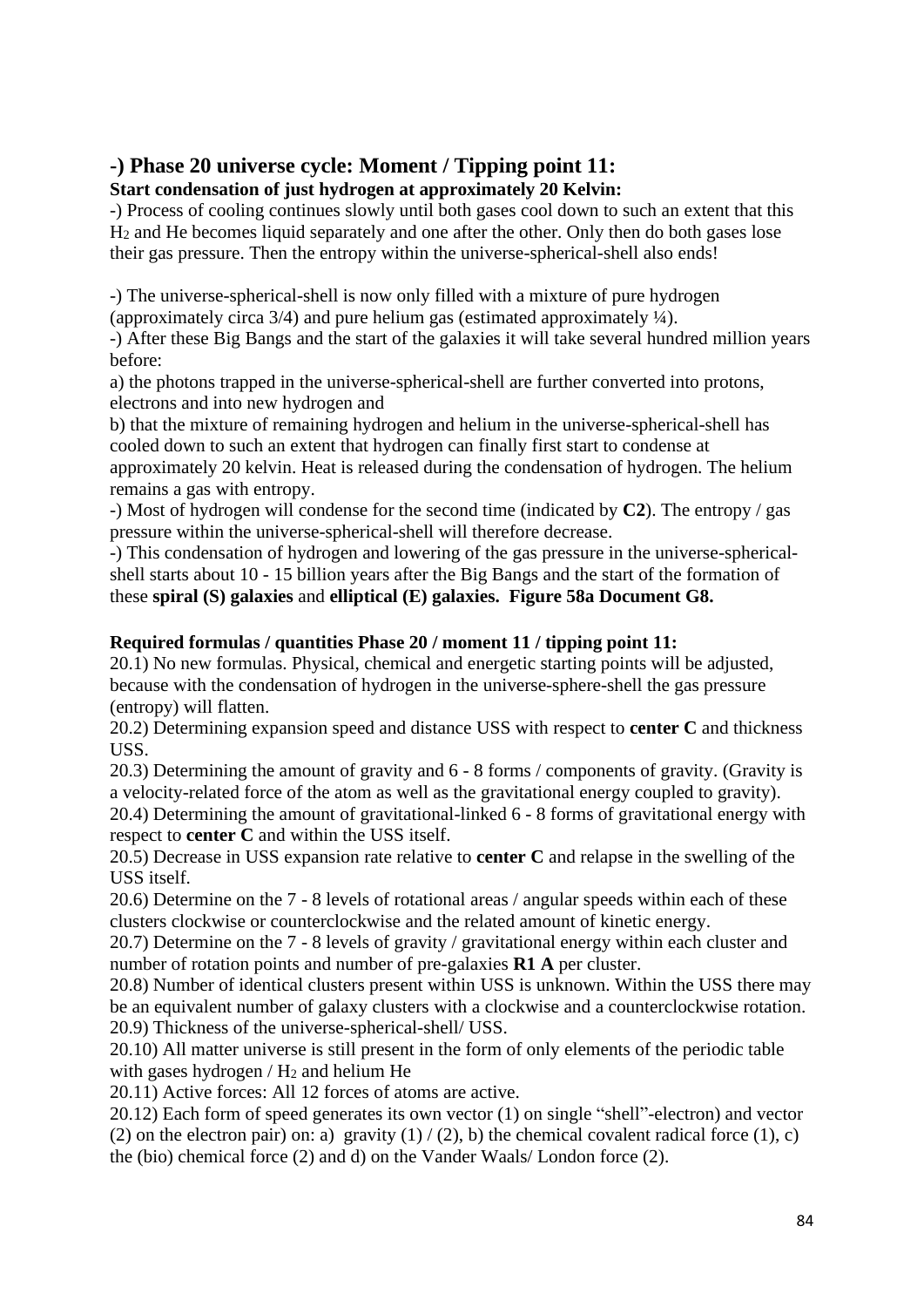20.13) With the condensation of hydrogen, the electrical repulsion (gas force) is increasingly weakened. The swelling universe-spherical-shell due to entropy/ gas pressure decreases. Remains about the gas pressure/ entropy of the helium as gas.

20.14) Everywhere in the universe-spherical-shell the condensation of hydrogen starts at the same time. The complete condensation of hydrogen itself takes several billion years. 20.15) See further **points 19.19 - 19.39 phase 19.**

# **-) Phase 21a universe cycle: Period 10a:**

## **The complete condensation of hydrogen only:**

-) This **period 10a** includes the condensation of all hydrogen alone and is estimated to take approximately 3 - 4 billion years or more for this hydrogen to be fully condensed into a liquid hydrogen.

-) By gravitation first trillions of smaller spheres with liquid hydrogen are formed, especially around already existing large spheres with solid or liquid matter.

-) Due to condensation, this hydrogen loses its gas-pressure. Thus the contribution of hydrogen to the entropy within the universe-sphere-shell now disappears completely.

-) In the 2 - 4 spiral arms of each **spiral (S) galaxy** billions of pre-solar systems are formed from Big Bang dust/ matter. Inside each galaxy under construction will be formed about 100 - 200 billion large spheres in the shape of pre-stars surrounded by liquid hydrogen and helium still as a gas. Around it, smaller spheres / pre-planets, some of which rotate with liquid hydrogen, forming smaller gas planets.

-) Gravitation deposits that liquid hydrogen on the heaviest central still radioactive solid spheres in the center of those tens of billions of future solar systems with 1 and sometimes 2 future stars. All single and binary stars are accompanied by 1 - 10 planets with their moons. (The author doesn't expect stars without planets!)

-) Due to collisions with those hydrogen spheres, those central pre-stars are already getting bigger, warmer and hotter, so that the previously deposited hydrogen becomes gas / plasma again. Now gravity keeps that gas / plasma together.

-) This results in the macrostructure of the galaxy with pre-stars, but without nuclear fusion. See **Figures 58b, 58c and 59 Document G8.**

## **Required formulas / quantities Phase 21a / Period 10a:**

## **-) Universe-Spherical-Shell/ USS:**

21.1) Determining the duration of **period 10a** in hundreds of millions / several billion years. 21.2) Determining the expansion speed of the universe-sphere-shell at the start and the end of **period 10**a.

21.3) Determining the distance to **center C** in light years at the start and end of **period 10**a decrease in expansion speed.

21.4) Determining how much expansion energy has been converted into gravitational energy and how much of that energy has been converted into rotation/ angular velocity/ energy and into gravitational energy relative to **center C**.

21.5) Determining the number of rotation / angular speeds within clusters of galaxies. Increase in these rotation / angular velocities of galaxies within the universe sphere shell. See further corresponding points in **phase 19**.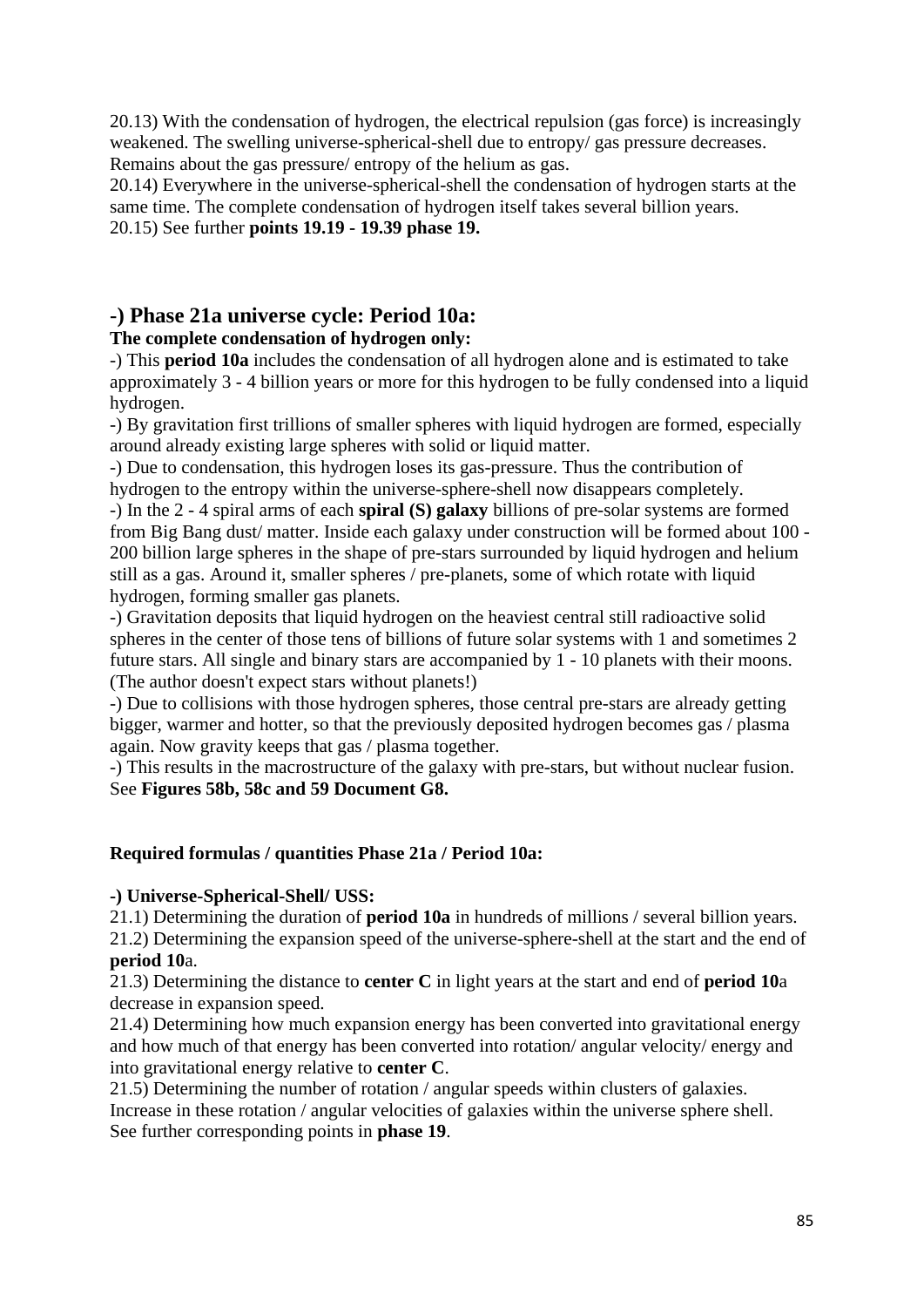## **-) Central black holes under construction galaxies:**

21.6) Determining the increase in size of central black hole at the beginning and end of **period 10a** and by how much mass, matter, gravity this central black hole/ CBHG has increased.

21.7) Determining the increase in angular velocity of that central black hole and of its rotation / angle gravity. To determine how many velocities that central black hole galaxy (CBHG) is subject to within the universe and within the universe-spherical-shell.

21.8) Determining the decrease in expansion velocity and the associated gravity and gravitational energy (= dark energy) with respect to **center C**. Determining the increase of the 5 - 7 forms of angular velocities within the universe-spherical-shell and associated 5 - 7 forms of gravitation and gravitational energy.

21.9) Determine the amount and how the "left"-overs are removed during the growth of that central black hole.

21.10) How quickly are those "left"-overs being reformed into protons, electrons and new hydrogen. The developments in the length and structure of both vortexes in thousands of light years.

21.11) How do those vortices of the central black holes develop and how far do they extend. What angular velocity do these vortexes have. What is their spatial structure in this period.

21.12) Determine the distribution of gravitation and gravitational energy over the then present 4 - 6 different speeds of the central black hole within the cluster of galaxies within the universe-spherical-shell / universe.

21.13) Determine the increase of the central black hole and its rotation gravity,

21.14) Tracking the stabilization process within those central black holes CBHG and highenergy cosmic rays emitted therewith. Tracking the radioactive decay to matter in the spiral arms.

See corresponding points in **phase 19.**

#### **-) Rest galaxy of the under construction:**

21.15) Determine the extent of the length of the galaxies spiral arms with respect to **R1 A** and the rotation **R2** of these spiral arms in relation to the moment of the Big Bangs and the development of gravity in both the spiral arms and in the central black hole of the galaxy .

21.16) Determining the macro shape of the spiral arms in relation to the gravity present. Determine the shape and deflection of those spiral arms.

21.17) Following the stabilization process of matter in those spiral arms and the high-energy cosmic rays emitted from them.

21.18) Tracking the growth by gravitation of the trillions of large spheres (pre-stars) and smaller sub-spheres (pre-planets) and the accumulation of hydrogen and helium plasma / gas around those billions of solid or liquid celestial bodies.

21.19) Larger central spheres result in the cores hundreds billions of stars. The rotating subspheres around them result in trillions of (gas) planets.

21.20) Determination of angular velocity of all velocities / kinetic energy of those nuclei of pre-stars and of pre-planets. Determine the decrease in expansion velocity of the universespherical-shell and increase of the rotation / angular velocities within that USS. Effects thereof on the distribution of gravity and gravitational energies.

21.21) How much of the radiation discharged via both vortexes has meanwhile been reformed into protons, electrons and new hydrogen.

21.22) During this period, the remaining helium gas also cools further and further to the condensation point of helium, which is approximately 4 kelvin.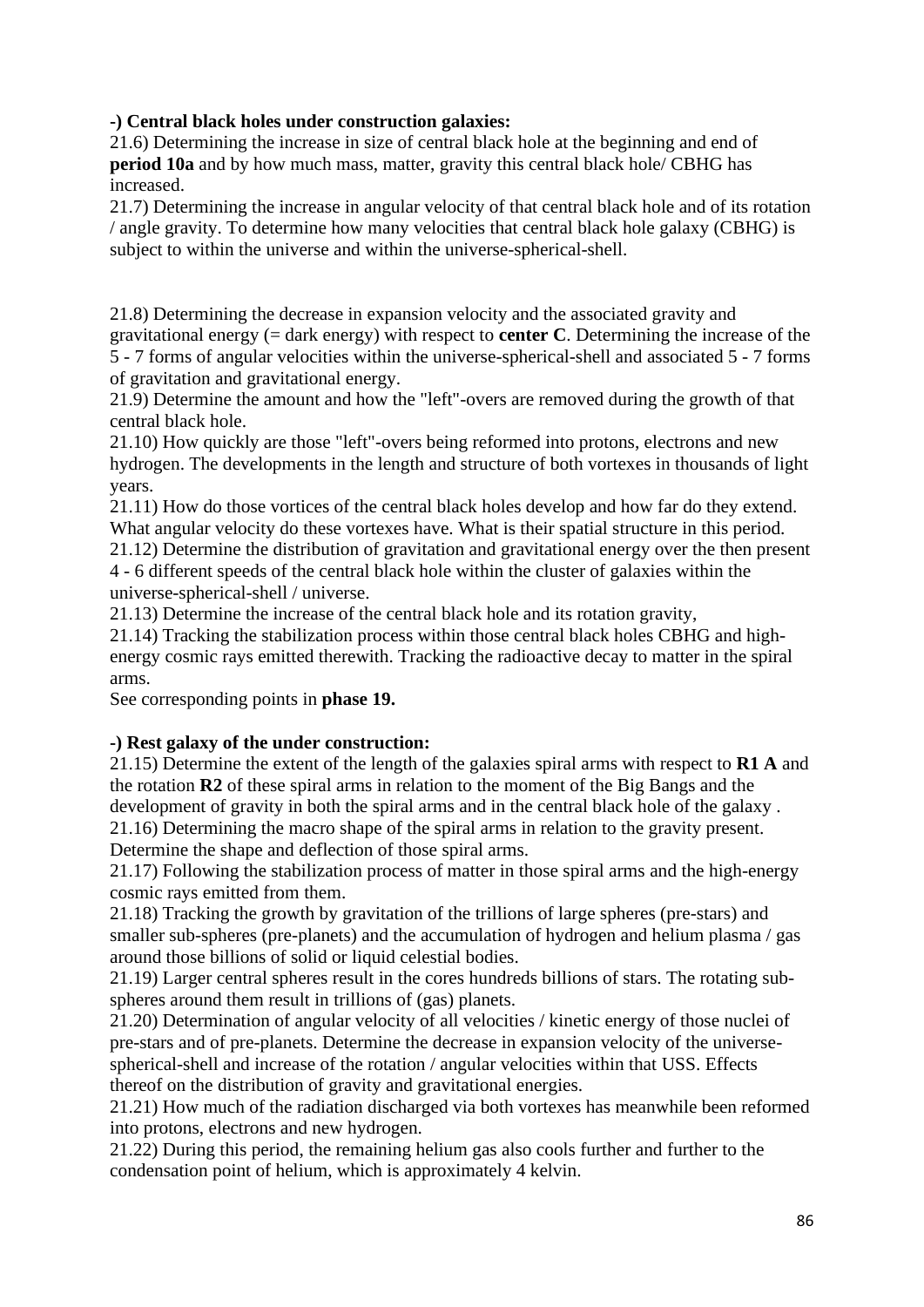See further corresponding points in **phase 19**.

## **-) Phase 21b universe cycle:**

#### **Period 10b: Period with cooling universe sphere shell from approximately 20 kelvin to approximately 4 kelvin with the start of the complete condensation of helium:**

-) Then follows the period of 2 - 3 billion years with further cooling of the universe sphere shell to the condensation point of helium, which is around 4 kelvin.

-) This is actually a separate new moment!

-) The latter free helium gas will also lose its gas pressure through condensation. With that, the last piece of entropy within the universe-spherical-shell disappears.

-) During this period and due to collision with hydrogen spheres, the pre-stars continue to grow in size and their temperature continues to increase to millions of Kelvin while their immediate surroundings are getting colder and colder.

-) The same applies to helium as to hydrogen. See further **phases 19 and 20.**

## **-) Phase 21c universe cycle: Period 10c:**

### **Period with the complete condensation of helium and largely absorption of that helium in the increasingly hotter and faster rotating cores of future stars and gas planets due to collisions:**

-) Following **phases 21a and 21b** follows the period of 2 - 3 billion years with further cooling of the universe sphere shell to the condensation point of helium, which is around 4 kelvin. This last free gas also loses its gas pressure and the last piece of entropy within the universespherical-shell also disappears.

-) By capturing hydrogen and helium spheres, these pre-stars, on the other hand, grow in size and their temperature continues to increase.

Through gravitation, this liquid helium results in the formation of ever larger rotating spheres. These are gravitationally attracted to the pre-stars and the larger "gas"-planets in particular. (The helium in our sun mainly originates these Big Bang and start of the galaxies not as the result of nuclear fusion in the sun/ stars itself!)

-) Due to the tangential angular velocities / gravitation, those spheres of hydrogen and helium accumulate in this **phase 10c** more and more in these pre-stars. Universally, this results in more or less the same ratio of hydrogen / helium in stars.

-) Only pure hydrogen is present in the universe-sphere-shell between the galaxies. Inside the galaxies there is a mix of hydrogen and helium. **Figures 58b, 58c and 59 Document G8.**

#### **Required formulas / quantities Phase 21c / Period 10c:**

#### **-) Universe-Spherical-Shell:**

21c.1) Determining the duration of **period 10c** in hundreds of millions / billions of years. 21c.2) Determining the expansion speed of the universe-sphere-shell at the start and the end of **period 10c**.

21c.3) Determination of distance to **center C** in light years at start and end of **period 10c** decrease in expansion speed.

21c.4) Determining how much expansion energy has been converted into gravitational energy and how much of that energy has been converted into rotation / angular velocity / energy and into gravitational energy with respect to **C**.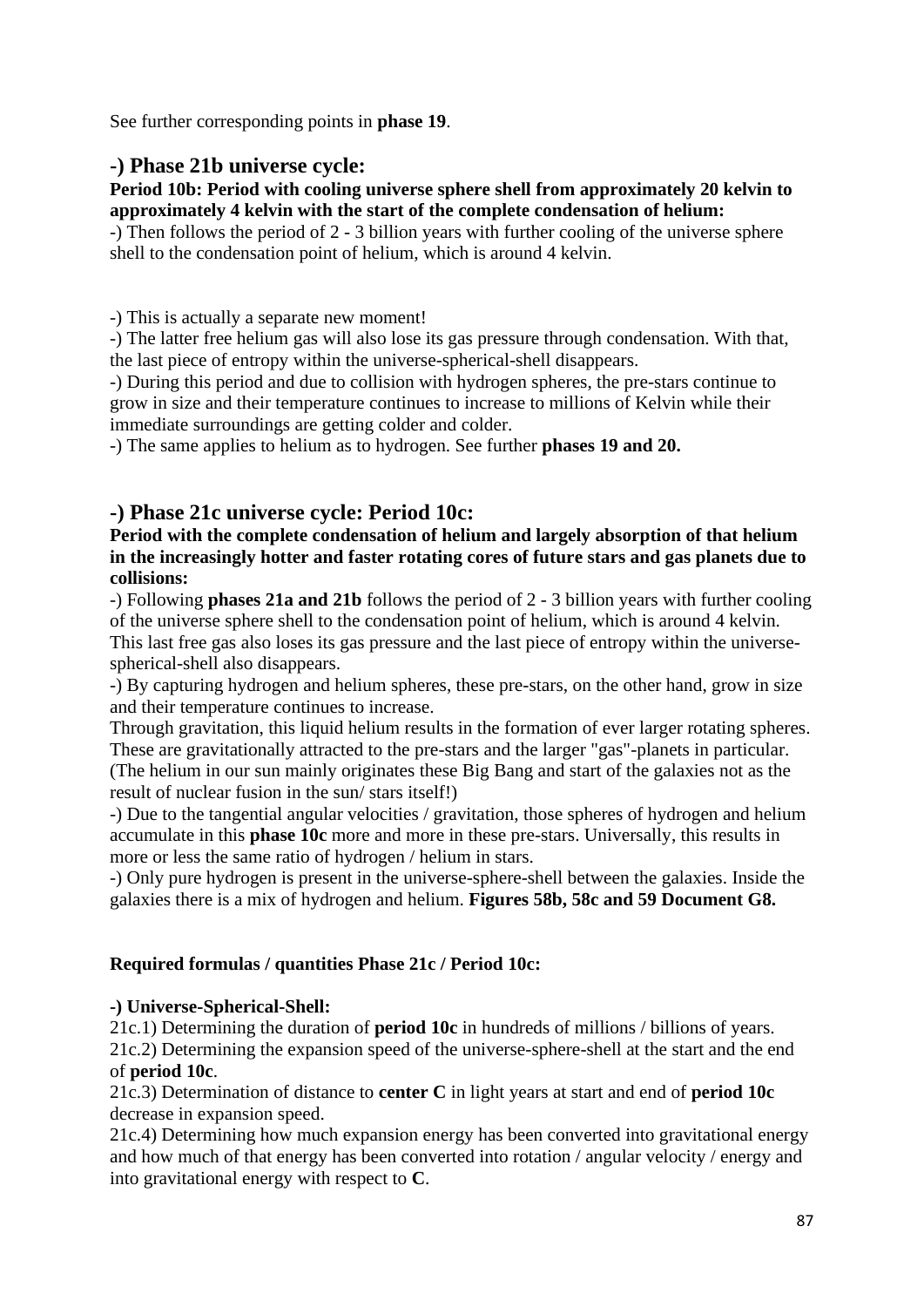21c.5) Determining the number of rotation / angular speeds within these clusters of galaxies. Increase in these rotation / angular velocities of galaxies within the universe-spherical-shell. See corresponding points in **phase 19**.

#### **-) Central black holes in the galaxies under construction:**

21c.6) Determining the increase in size of central black hole at the beginning and end of **period 10c** and by how much mass, matter, gravity this central black hole has increased. 21c.7) Determining the increase in angular velocity of that central black hole and of its rotation / angular gravity. To determine how many velocities that central black hole galaxy (CBHG) is subject to within the universe and within the universe-spherical-shell.

21c.8) Determining the decrease in expansion velocity and the associated gravity and gravitational energy (= dark energy) with respect to **center C**. Determining the increase of the 5 - 7 forms of angular velocities within the universe-spherical-shell and 5 - 7 forms of gravity and of gravitational energy.

21c.9) Determining the amount and how the "left"-overs are removed during the growth of that central black hole.

21c.10) How quickly those "left" overs are reformed into protons, electrons and new hydrogen. The developments in the length and structure of both vortexes in thousands of light years.

21c.11) How do those vortices of the central black holes develop and how far do they extend. What angular velocity do these vortexes have. What is their spatial structure.

21c.12) Determine the distribution of gravity and gravitational energy over the then present 4 - 6 different speeds of the central black hole within the cluster of galaxies within the universespherical-shell / universe.

See further corresponding points in **phase 19**.

#### **-) Rest of the galaxies under construction:**

21c.13) Determine the extent of the length of the spiral (S) arms with respect to **R1A** and the rotation of these spiral arms in relation to the moment of the Big Bangs and the development of the gravitation both in the spiral arms and in the central black hole of the galaxy.

21c.14) Determining the macro shape of the spiral arms in relation to the gravity present. Determine the shape and deflection of those spiral arms.

21c.15) Determining the increase of the central black hole and its rotation gravity,

21c.16) Monitoring the stabilization process within those central black holes and high-energy cosmic rays emitted with them. Tracking the radioactive decay to matter in the spiral arms. 21c.17) Tracking the growth by gravitation of the trillions of large spheres (pre-stars) and smaller sub-spheres (pre-planets) and the accumulation of hydrogen and helium plasma / gas around those billions of solid or liquid celestial bodies.

Large spheres later on result in the cores of stars. The rotating sub-spheres around them result in planets.

21c.18) Determining angular velocity of all velocities / kinetic energy of those nuclei of prestars and of pre-planets. Determine the decrease in the expansion velocity of the universesphere-shell and the increase of the rotation / angular velocities within that USS. Effects thereof on the distribution of gravity and gravitational energies.

21c.19) How much of the radiation discharged in **spiral (S) galaxies** and **elliptical (E) galaxies** via both vortexes has meanwhile been reformed into protons, electrons and new hydrogen? See further corresponding points in **phase 19.**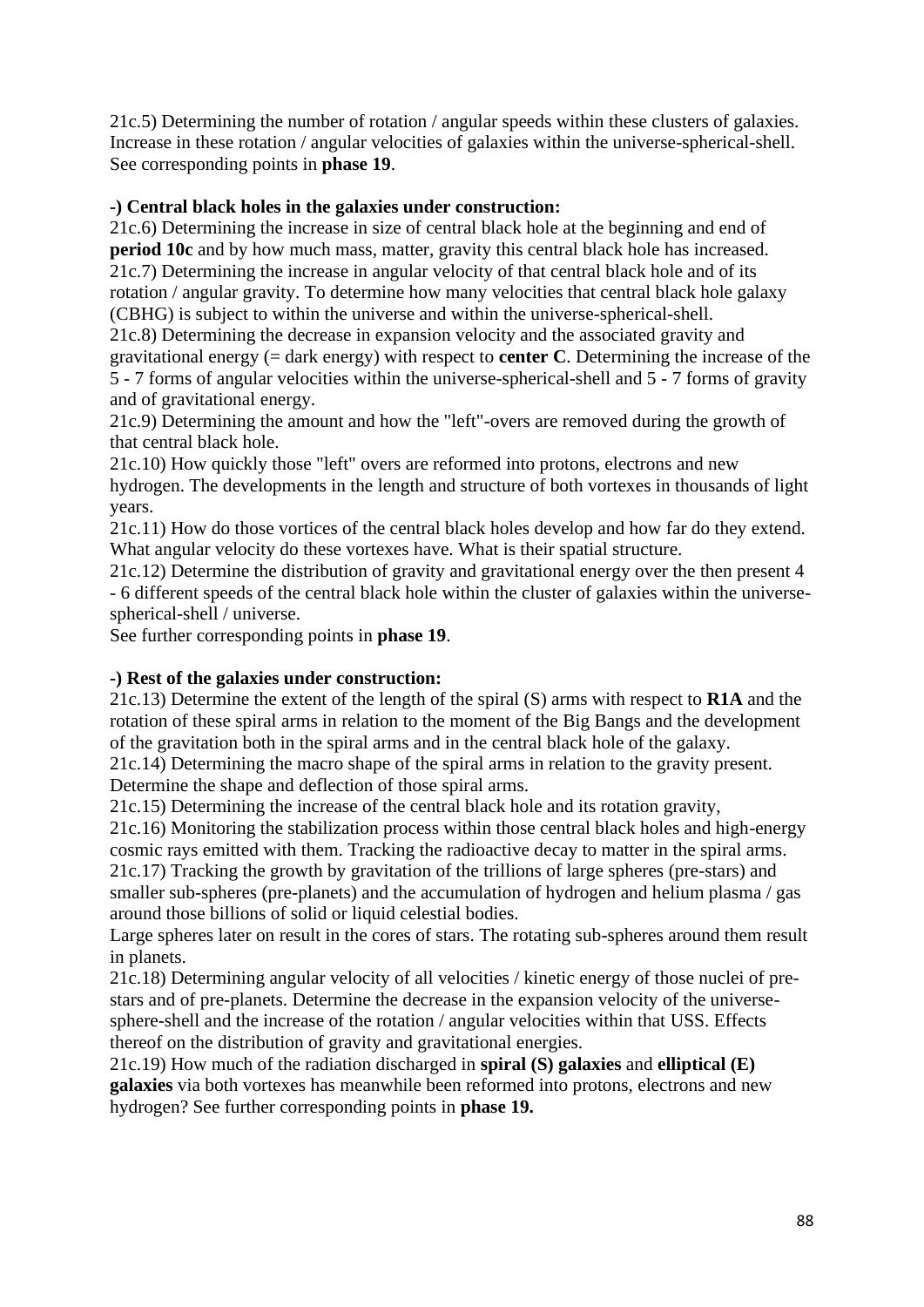## **-) Phase 22 universe cycle: Moment 12; tipping point 12:**

## **Start nuclear fusion H in stars;**

-) Start nuclear fusion in stars. Due to the presence of radioactive material, the hydrogen fusion starts at a much lower level of temperature and of pressure than with the Big Bangs in **phase 16** and the start of these **spiral (S) galaxies** and **elliptical (E) galaxies**.

-) The first stars started their nuclear fusion about  $20 - 25$  billion years ago and  $20 - 30$  billion years after the start with a super cold Little Bang. The fusion started first in the largest of the formed protostars with extremely hot plasma. This nuclear fusion starts spontaneously because of the presence of highly radioactive atoms in the center of these large first stars. -) Due to the presence of these radioactive elements in the core of the stars, this fusion process will start much earlier and at a much lower temperature and pressure than in the previous hydrogen supernovas / Big Bangs starting as still 100% pure hydrogen plasma!

-) **Phases 17 to 22** take about 15 - 20 billion years and are, may be except for a few billion years, imperceptible through electromagnetic radiation. In time, much improved **LIGO / Virgo techniques** and the **Einstein** will make it possible to look back in time / universe clock time up to approximately 30 - 40 billion light years ago. These **LIGO techniques** are based on the observation and measurement of shock-waves of gravitational energy. Gravity is and remains an immeasurable phenomenon.

-) The nuclear fusion in stars started 35 to 40 billion years after the Little Bang and about 20 - 30 billion years ago.

-) That point is approximately 7 billion years earlier than 13.8 billion years, our maximum

"observation" horizon via the universe-spherical-shell (USS)! **Document G12 & Figures 36a - 36r.**

-) About 11 - 13.8 billion years ago there were already fully functioning galaxies!

-) The author estimates that the current universe / USS is at least 40 to 50 billion years old and probably already be 50 - 65 billion years old.

-) The universe-spherical-shell is divided into 4 to 20 million identical cluster/ facet regions each with 4 - 6 thousand may be even more galaxies. **Figures 60 - 63 Document G8.** -) From the hydrogen present, helium is initially only formed through the binding of shell electrons to the atomic nucleus. Nuclear fusion reduces the number of "shell"-electrons. With that a star loses gravity and therefore gravitational energy as well. The nuclei are made up exclusively of protons and electrons**. Document F1d & figures** sketch the structure of atomic nuclei without neutrons.

## **Required formulas / quantities Phase 22 and Moment 12 / Tipping point 12:**

22.1) Determining the pressure and temperature at which nuclear fusion starts in stars.

22.2) Determining how fast nuclear fusion is unwound in relation to the size of the star.. 22.3) After all, these "shell"-electrons fused with the atomic nucleus have also lost their

ability to generate gravity and thus the corresponding gravitational energy. **Documents E3, E3-1, E3-2.**

22.4) Determine solar wind emitted by stars and amount of infrared photons and photons of light.

22.5) Determining the rotation / angular speed of the stars.

22.6) Determining 5 - 8 movements of celestial bodies within the USS and thus movements of atoms in the universe. Determine number of components of gravity and components of physical and chemical forces of the atom and of their physical and chemical bonds. 22.7) Start time duration <1 sec.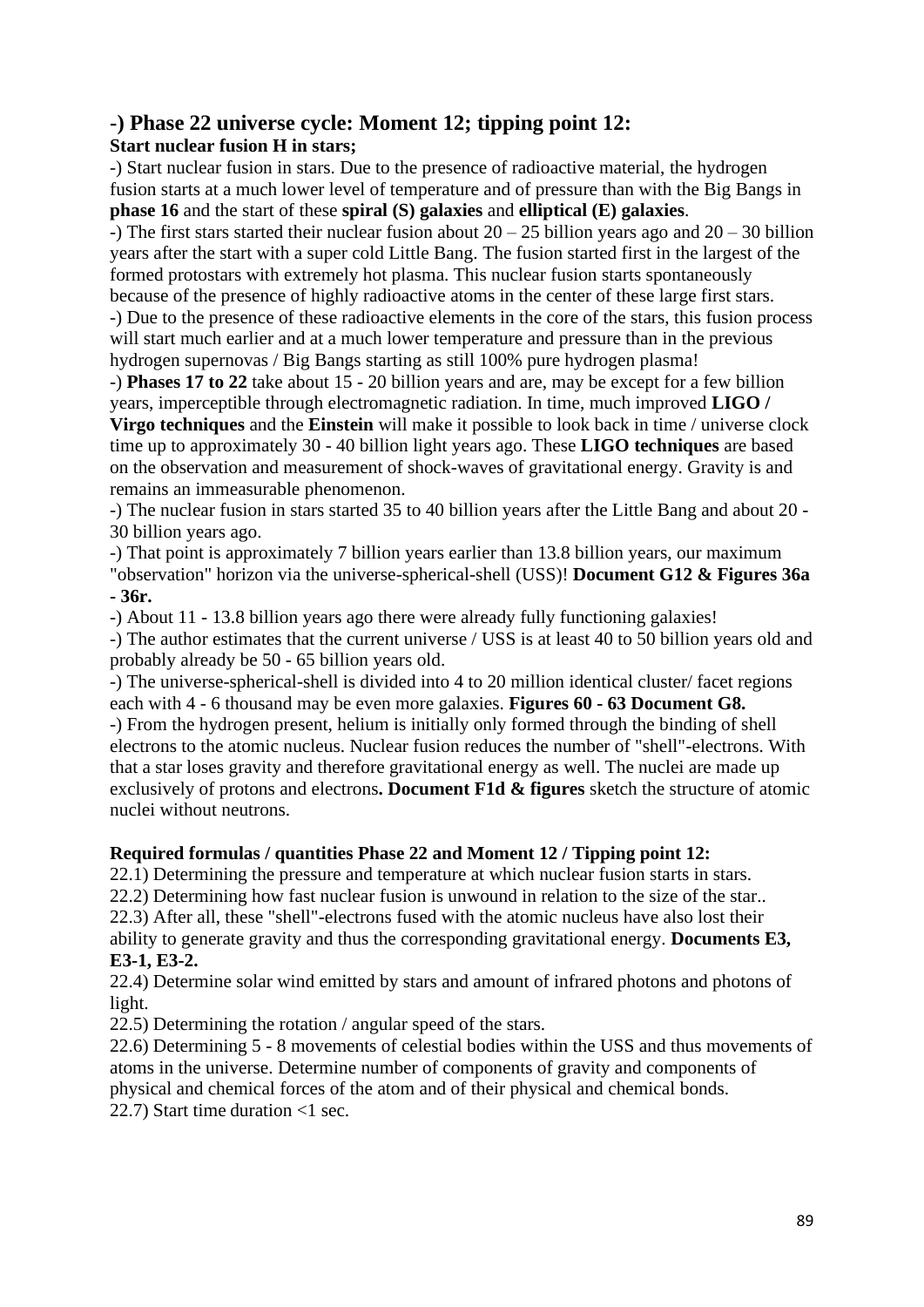## **-) Phase 23 universe cycle: Period 11:**

#### **All matter fuses to elements ≥ Be and is 100% trapped by gravitation together with all energy in one of the 4 – 20 million central cluster of black holes (CCBH):**

-) The universe / USS has arrived in the current **phase 23** of the universe cycle. That phase takes about 350 - 450 billion years with fully functioning and colliding galaxies/ black holes. \*\*\*\*)

-) At the end of **phase 23**, gravity reduces the expansion speed of the USS to zero. The universe will then reach its maximum expansion of approximately 11 - 12 billion light years relative **center C**.

Inside as well outside this USS is an absolute 100% vacuum.

#### **-) Main goal phase 23 / period 11 is:**

a) The fusion in stars and during supernovae of all H2, He and Li present in USS up to beryllium or to higher elements acceptable for uptake in a black hole.

b) Ensure that all emitted neutrinos and photons are transformed back into protons, electrons and hydrogen and the formation of new stars,

c) That all new hydrogen is transformed through nuclear fusion in stars to Be and higher, d) All matter and kinetic energy is increasingly confined in local black holes that are eventually merged through gravitation and collisions into one central black hole cluster (CCBH).

e) All 9 - 11 speeds present at present are ultimately concentrated through gravitation and collisions between galaxies into just one CCBH that has only one rotation speed close to the speed of light c.

-) That entire process of colliding takes a lot of time; approximately 350 - 450 billion years or more.

-) Now the universe / universe-spherical-shell is at the beginning of **phase 23** which has been going on for 15 to 18 billion years. All atoms are now subjected to 9 - 11 speeds within the universe-spherical-shell via celestial bodies.

-) At the end of **phase 23**, gravity has merged all matter and all 4 - 6 thousand **spiral (S) galaxies** and **elliptical (E) galaxies** of the cluster into just **one central black hole cluster (CCZG**) and only one angular velocity remains. With all CCBH's, all rotation axes are precisely oriented to **center C**.

-) The elements ≥ beryllium are the only elements that can transform into black hole elements. Only elements from Be are acceptable for inclusion in a (local) black hole. See **document** 

**F1e & figures**. Black holes do not accept H, H2, He, Li, loose protons/ electrons and photons/ neutrinos. These left-overs are discharged via both visible or invisible vortexes starting the central blackhole of the galaxy.

-) During this extremely long period, all stars fuse their hydrogen, helium and lithium together to form elements  $\geq$  beryllium. All by stars emitted photons and neutrinos are converted into protons/ electrons, hydrogen and into new stars with nuclear fusion and will end as atoms > beryllium/ Be acceptable for blackholes.

-) All electromagnetic EM radiation and all particle radiation are also converted within 13.8 billion years into protons and electrons, hydrogen and then via nuclear fusion in stars to beryllium or higher elements.

-) Ultimately, all matter, all cosmic radiation / energy and all local black holes must be completely 'swallowed up' by the central cluster black hole (CCBH) such as M87 might be one of them.

-) At the end of **phase 23**, the universe is absolutely dark and cold. All neutrinos, photons, hydrogen, helium and lithium disappeared as well. Then the universe-spherical-shell consists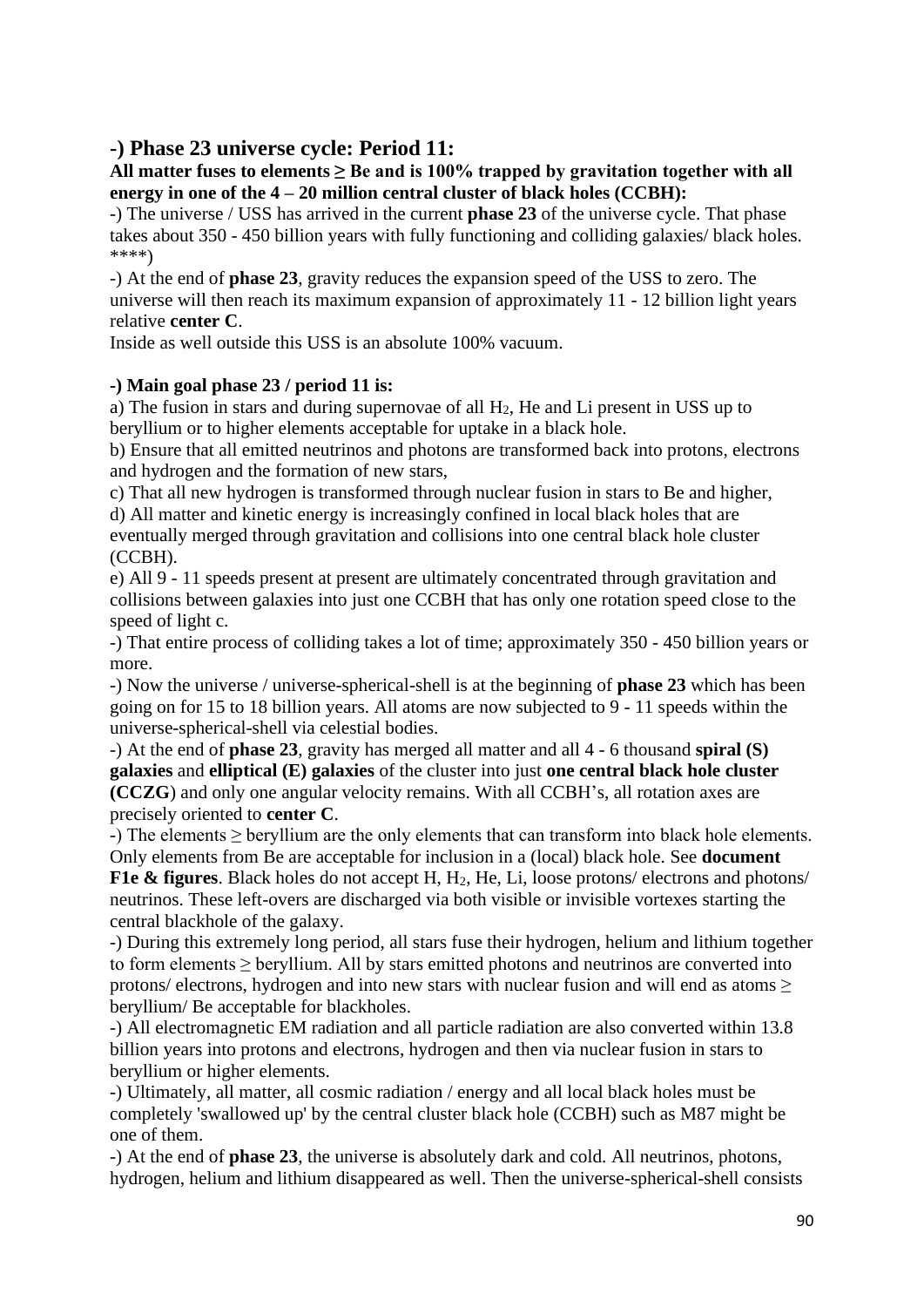of only 4 to 20 million identical central cluster black holes / CCBH scattered throughout the whole USS.

-) That universe-spherical-shell is then equivalent 0 kelvin and also reaches its maximum size with a radius of about 11 - 12 billion light years relative to **center C**.

-) Those central cluster black holes (CCBH) rotate at the speed of light c about their **central C**-oriented axes and are also super cold (2.7 kelvin).

-) Because of the gravitation, present since the formation of the hydrogen atom, the expansion speed of the universe-spherical-shell decreases further and further. The energy released during deceleration is converted into rotational speed of black holes and ultimately the angular speed of those CCBH's.

-) At the end of **phase 23**, this expansion speed / gravity within this always perfectly round universe-spherical-shell has been reduced to zero everywhere the same moment/ universeclock-time/ UCT. The gravitational energy with respect to **center C** thus also decreases to zero.

-) This expansion velocity/ gravitation is then fully converted into angular velocity of all central cluster of black holes is increases to near the speed of light c. **Figures 60 - 63** 

**Document G8.** The expansion speed of this universe is then fully converted into angular speed of those CCBH as well angular speed related gravity and gravitational energy.

-) During this hundreds of billions of years long period, all stars, planets and smaller black holes are absorbed and incorporated into the central cluster / facet black hole **R1 Af** present in the center of each cluster/ facet region.

-) The unstable higher atoms present in this central cluster / facet black hole must also fully stabilize themselves within the next 350 - 450 billion years. The stabilization of black hole atomic nuclei occurs through the emission of cosmic radiation (protons, electrons and neutrons  $(1p + 1e)$ . That process should end in time.

-) The vortexes disappear completely during this period.

-) **Phase 23** is extremely time consuming. Galaxy collisions reduce the current 9 - 11

velocities in the USS to just one angular velocity of the central cluster/facet black hole **R1 Af**. All rotation axes **R1 Af** are then precisely pointed at the **center C** of the universe.

-) Even the first 4 to 6 billion years of **phase 23** can no longer be observed. So our perception / "event" horizon of the universe cycle is extremely limited.

-) From a technical point of view, photons cannot stretch much further than 13.8 billion light years! **Figures 61 - 69 document G8.**

-) With improved gravitational techniques, this "perception" horizon can be increased from 13.8 years (photons) to approximately  $30 - 35$  billion (light)years by gravitational shock waves! The above information explains the past and the near future during **phase 23**.

## **Required formulas / quantities Phase 23 and Period 11:**

#### **-) Universe-Spherical-Shell/ USS:**

23.1) Determining the duration of **period 11** in a few hundreds of billions of years.

23.2) Determining the expansion speed of the universe sphere shell at the start and the end of **period 11**.

23.3) Determining the distance to **center C** in light years at the start and end of **period 11** and at the end of **period 11**. In **period 11** the expansion speed is reduced to zero.

The gravitation with respect to **center C** and associated gravitational energy with respect to **C**  has then also decreased to zero! All expansion velocity is then converted to rotation / angular velocity of central cluster black holes / CCBH.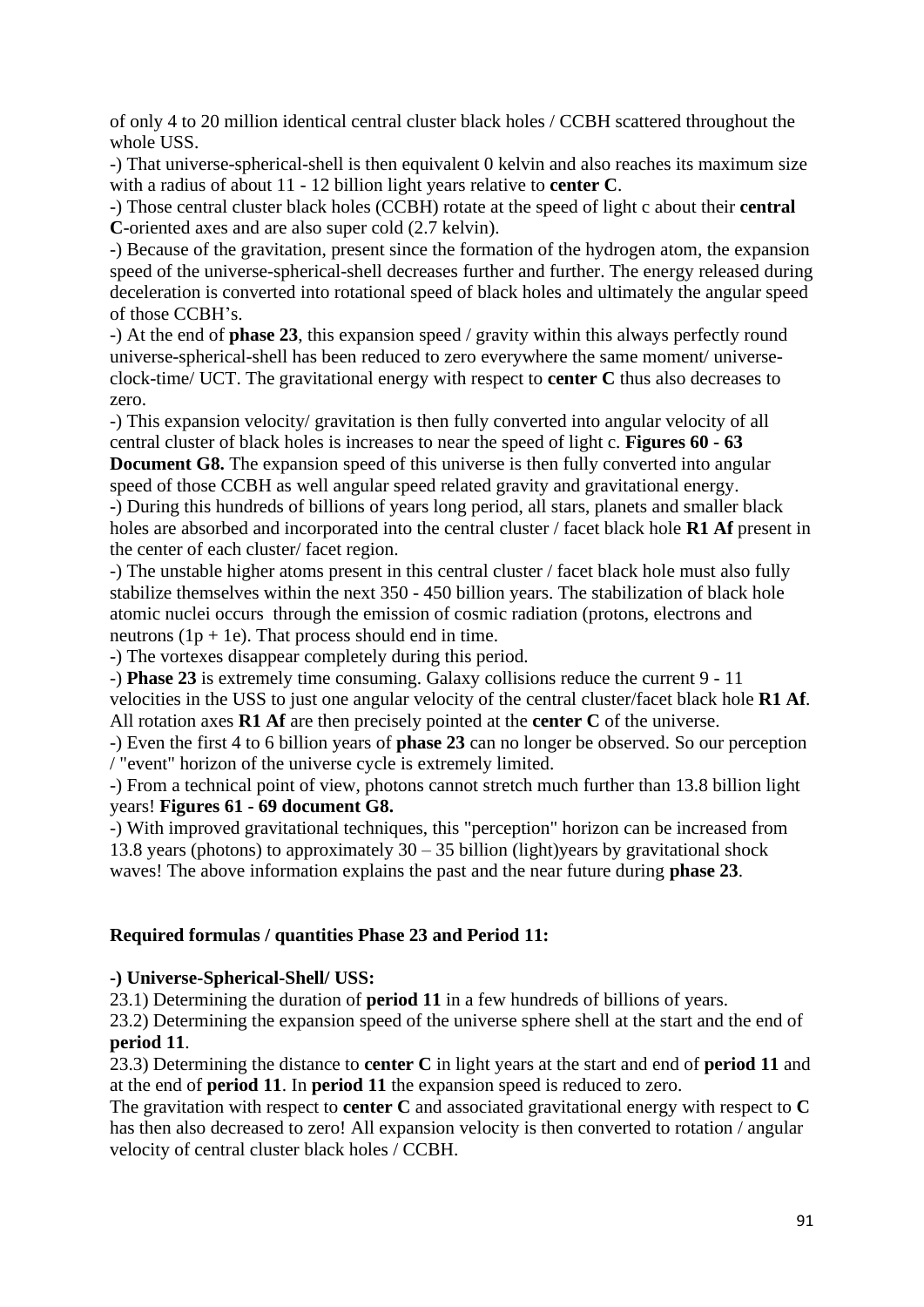23.3) Determining when the expansion energy has been completely converted into angular velocity / gravity and into gravitational energy within the universe-spherical-shell. That energy is then completely converted into rotation / angular velocity / energy.

23.4) Determining the number of rotation / angular speeds within clusters of galaxies. Increase in these rotation / angular velocities of galaxies within the universe-spherical-shell. 23.5) Determining the number of rotation / angular speeds within clusters of galaxies at the start of **period 11**. At the end, only one rotation / angular speed remains. Then the rotation axes of all CCBH is exactly oriented at **center C**.

23.6) Tracking the decrease in the number of angular velocities during **period 11** in conjunction with the increase in these rotation / angular velocities of the remaining galaxies and their central black holes within the universe-spherical-shell.

23.7) Determining the increase of how much gravity and how much gravitational energy within the universe sphere shell in relation to the decrease of those 10 - 11 speeds at the beginning and only one remaining rotation / angular speed at the end of **period 11**.

23.8) Through nuclear fusion, more and more "shell" electrons are converted into "core" electrons. As a result, gravity and gravitational energy disappear! This gravitational and gravitational energy generated by "shell" electrons decreases to about half. The rest remains as gravity within that CCZG.

23.9) The question is whether "shell" electrons of black hole atoms generate as much gravity as the "shell" electrons of ordinary atoms.

23.10) Does the enormous angular velocity of black holes / central black holes of galaxies result in a higher / lower gravity than with ordinary atoms? (Only equal gravitational components mutually attract each other. Components differing from each other are indifferent to each other)

See also corresponding points in **phase 19**.

#### **-) Central black holes galaxies that merge with the central cluster black holes (CCBH's) under construction:**

23.11) Determining the number of central black holes at the beginning of **period 11**. 23.12) Determine velocity collisions between the galaxies and reduce the number from 9 - 11 velocities so that at the end of this **period 11** in all 4 - 20 million clusters only one central black hole cluster and one rotation / angular velocity remains.

23.13) Determining the increase in size of the remaining central black holes after collisions during **period 11**. By how much mass, matter, gravity and kinetic energy did the remaining central black holes increase.

23.14) For the time being, the author assumes that one of the 9 - 11 speeds disappears with every collision. This limits the maximum size of the clusters to approximately 4 - 6 thousand galaxies, possibly more.

23.15) Determine the increase in angular velocity of the central black hole remaining after collisions and of its rotation / angular gravity.

23.16) Determine speed decreases in the number of rotation / angular velocities to which the remaining central black hole of the galaxies (CBHG) is subject within the universe and within the universe-spherical-shell.

23.17) Determining the decrease in expansion velocity and the associated gravity and gravitational energy (= dark energy) with respect to **center C**. Determining the increase of the 9 - 11 forms of angular velocities within the universe-spherical-shell and increase of the associated 9 - 11 forms of gravitation and of gravitational energy.

23.18) At the end of **period 11**, all 9 - 11 movements have been reduced to one angular velocity of the central cluster black hole / CCBH.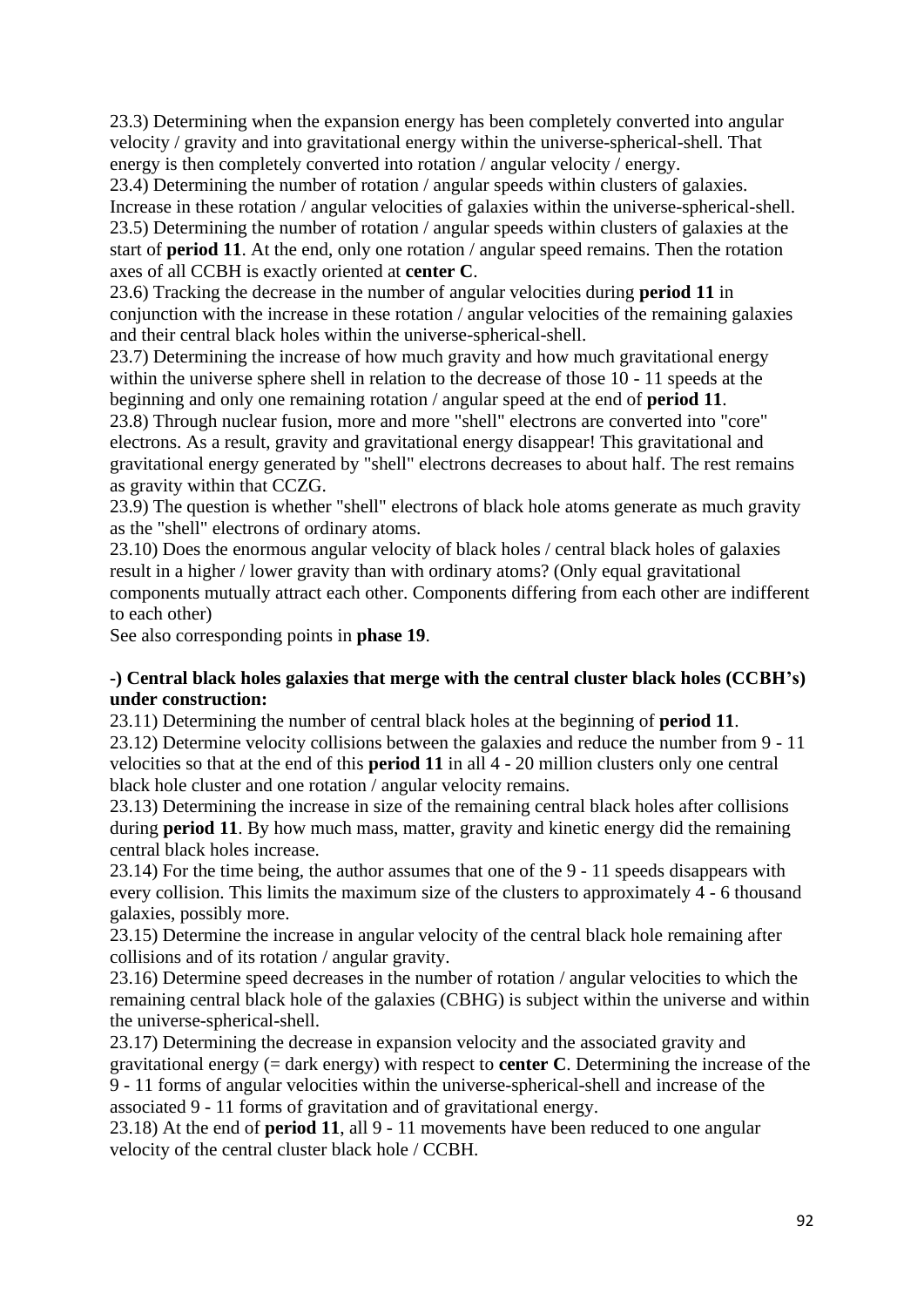23.19) Determine the amount and how the "left" overs are removed during the growth of that central black hole. Well before the end of **period 11**, all black holes have become completely stable through the emission of high-energy cosmic rays; protons, electrons, neutrons.

23.20) How quickly those "left" overs are reformed into protons, electrons and new hydrogen. The developments in the length and structure of both vortexes in thousands of light years.

23.21) Well before the end of **period 11**, all cosmic radiation emitted via these vortexes must have been re-formed for 100% into protons, electrons, hydrogen, new stars, via nuclear fusion to atoms  $\geq$  Be and taken up again in one of the black holes present.

23.22) How big are those vortexes of the central black holes at the beginning of **period 11** and how far do they extend? What angular velocity do these vortexes have. What is their spatial structure.

23.23) To what extent do both vortices decrease during **period 11**?

23.24) Determine the distribution of gravitation and gravitational energy over the 11 - 13 different speeds at the start of **period 11** and how those speeds merge into only one rotation / angular speed at the end of **period 11**.

See further corresponding points in **phase 19**.

#### **-) Remainder of the under construction and also disappearing galaxies within the cluster area:**

23.25) Determine nuclear fusion in stars and the duration of complete conversion of H via He, Li into Be and higher.

23.26) Determine speed transformation of emitted photons from light and infrared and from cosmic rays to protons, electrons and new hydrogen resulting in new stars.

23.27) Within what period of billions of years are those photons emitted by stars and supernovae back as matter and trapped as black hole atoms in local black holes.

23.28) Determine speed of uptake of Be in black holes and in speed increase amount of mass, matter and kinetic energy in those different shapes of black holes.

23.29) Effects thereof on gravity and gravitational energy with respect to **center C** and within the universe-spherical-shell / USS.

23.30) Determination of the length of the spiral arms with respect to **R1** and the rotation of these spiral arms at the beginning of **period 11** in relation to the moment of the Big Bangs of galaxies and the development of the gravity both in the spiral arms and in the central black hole of the galaxy.

23.31) At the end of **period 11**, those spiral arms have completely disappeared in the central black hole of: a) the central black hole of the galaxy and finally at the end of **period 11** then b) in the central black hole cluster together with 4 - 6 thousand other galaxies in the cluster. 23.32) Determine how fast through collisions between galaxies the number of galaxies decrease and the number of speeds decrease and what effects this has on the macro shape of the cluster and on the gravity present within it, sub forms of gravitation and gravitational energy.

23.33) Determine the course of collisions between galaxies and the increase in the amount of matter in those central black holes and increase in the angular velocity of those remaining central black holes and their effects on the generated amount of rotation, gravitation and forms of gravitational energy,

23.34) Monitoring the stabilization process within those central black holes and high-energy cosmic rays emitted with them. Tracking the radioactive decay in matter in the spiral arms and cosmic rays emitted.

23.35) Within what time is that cosmic radiation reformed into hydrogen and converted via stars / supernovas into Be and higher acceptable for black holes.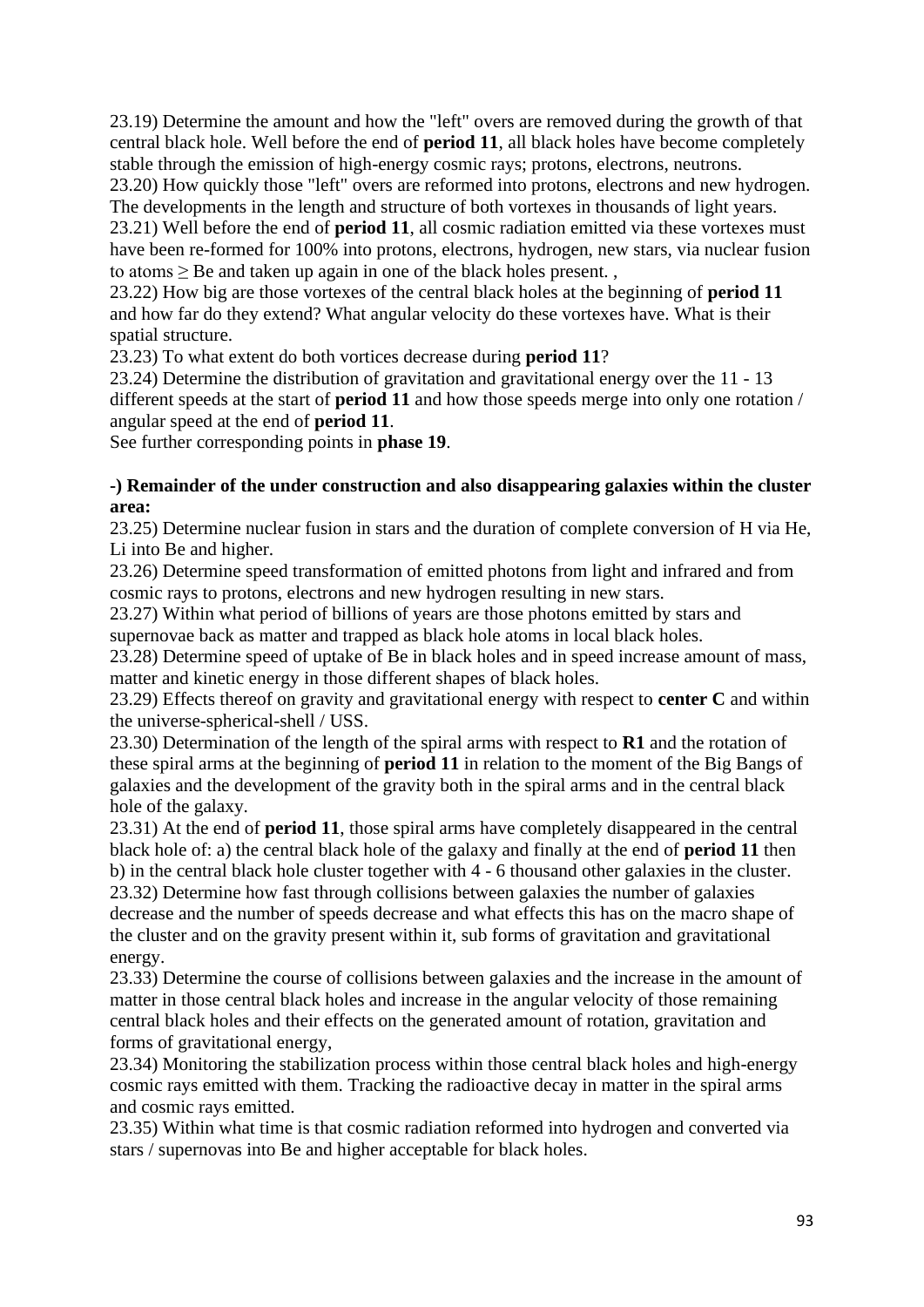23.36) Gravitational tracking of the central cluster black hole from 4 - 5 thousand galaxies and tens of billions of stars and planets and local black holes.

23.37) At the end of **period 11**, no photon, proton, electron, neutron or atom may be present outside the central cluster black hole/ CCBH cluster. All expansion velocity / kinetic energy is then converted into one angular velocity of the central cluster black hole (CCBH).

23.38) Now both vortexes are empty and have completely disappeared. Within black holes, all matter has been fully stabilized for decades. All electromagnetic and cosmic radiation has now been completely reformed into hydrogen and converted via nuclear fusion into Be and higher elements and incorporated the CCBH.

23.39) Besides those 4 - 20 million central cluster black holes/ CCBH's, the universespherical-shell is absolutely dark, without any form of EM radiation and with a temperature < 2.7 kelvin.

See further corresponding points in **phase 19**.

## **-) Phase 24 universe cycle: Moment 13/ tipping point 13:**

## **Maximum expansion of the universe and the universe-spherical-shell:**

-) All mass, matter and kinetic energy has been trapped for 100% in the preceding 350 - 450 billion years and locked up in the then present 4 - 20 million central cluster black holes (CCBH). In each of those equal CCBH's, gravity has brought together about 4 - 6 thousand or more galaxies. At the end of the expansion, each cluster is merged into one CCBH. That expansion then ends universe wide at the same moment/ universe-clock-time/ UCT. -) The universe-spherical-shell is filled with 4 - 20 million identical central cluster of black holes rotating clockwise or counterclockwise.

-) Via collisions previously in **phase 23**, all 9 - 11 previously present (rotation / angular) speeds were absorbed into only one angular speed of the only remaining central cluster black hole (CCBH). All CCBH have the same radius of approximately 400 - 700 thousand km. -) These CCBH's all rotate equatorially around their axis at the speed of light. The rotation axes are all exactly pointed at the **center C** universe. That angular velocity can be directed clockwise or counterclockwise.

-) The expansion speed of the universe-spherical-shell has decreased to zero; the angular speed of these CCBH's towards near the speed of light. The angular velocities of all CCBH's are exactly equal and close to the speed of light. All CCBH's have the same amount of kinetic energy.

-) The universe-spherical-shell/ USS is still a perfectly round balloon that will reach its maximum size over 350 - 450 billion years overall at exactly the same moment with an estimated radius of 10 - 12 billion light years with **center C** always perfectly positioned in the center.

-) Within the universe-spherical-shell all EM radiation and all particle radiation have disappeared and transformed into black hole atoms and incorporated into the CCBH's.

-) The universe / universe-spherical-shell/ USS is super cold with a background temperature of approximately 2.6 Kelvin. That is the remaining background temperature of the universe. This is also the minimum temperature of black hole atoms.

-) Just like at the start of this universe about 400 - 500 billion years ago, the universe has become extremely clear again.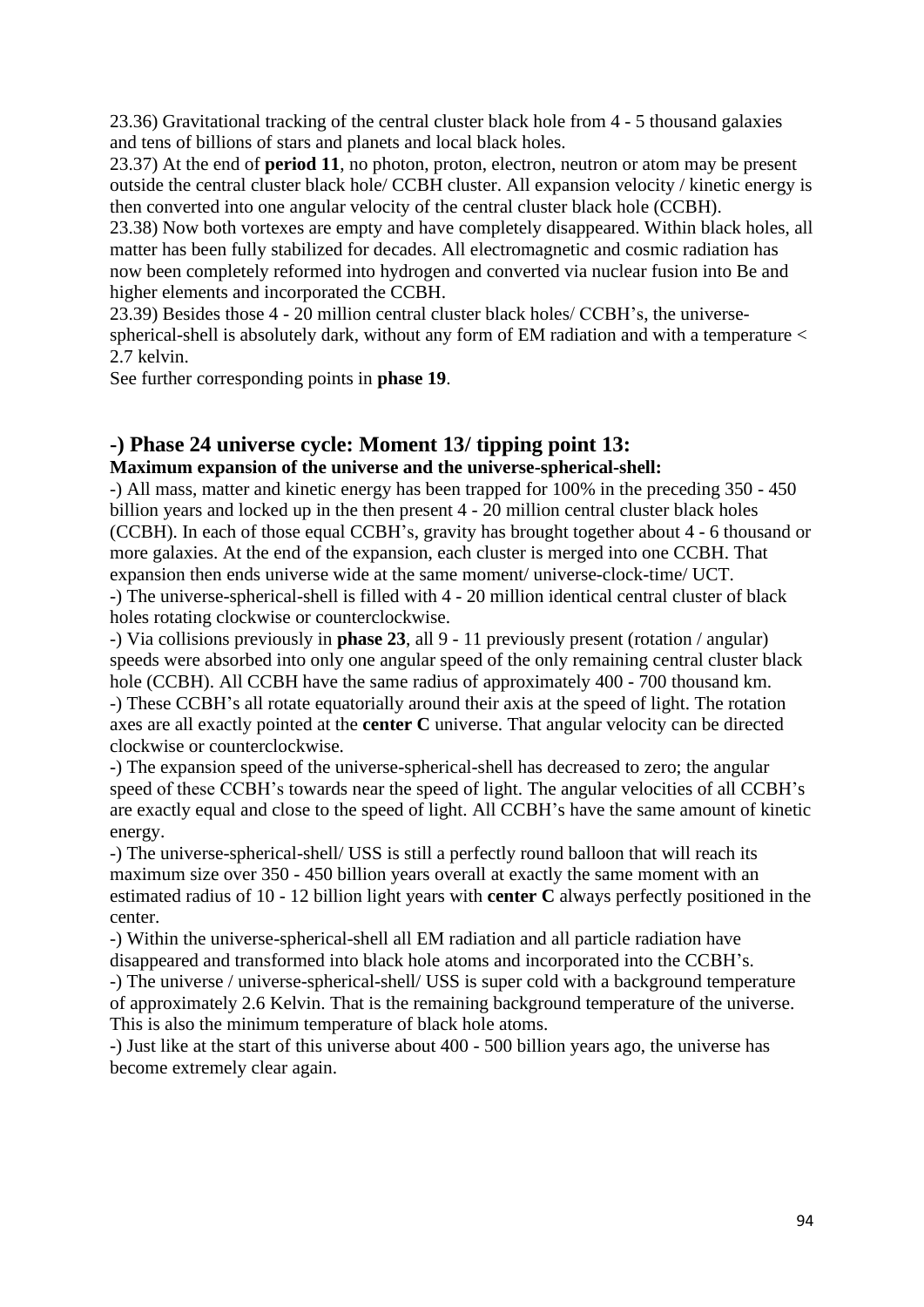## **Required formulas / quantities Phase 24 / Moment 13 / Tipping point 13:**

#### **-) Universe-spherical-shell/ USS:**

24.1) Determining moment of maximum expansion of universe **moment 13** in hundreds of millions / billions of years after the start of a super cold Little Bang.

24.2) Determining the maximum rotation / angular velocity of the CCBH and thus kinetic energy at the moment of maximum expansion of the universe-spherical-shell / USS. 24.3) Determining the extent to which expansion velocity has been converted into angular velocity and rotational gravitation. The angular speed is around the speed of light c. 24.4) The expansion velocity of the universe-spherical-shell and the expansion gravitation and associated gravitational energy with respect to **center C** is reduced to zero.

#### **-) Central Cluster Black Holes (CCBH's):**

24.5) Determine the size of the central cluster black hole at **moment 13** and the angular velocity, rotational gravity and rotational energy. Only one angular velocity is left. Rotation axis is exactly aimed at **center C** universe.

24.6) In addition to the elementary forces electric charge and magnetic spin, only the rotational gravity remains.

## **-) Phase 25 universe cycle: Moment 14/ Tipping point 14:**

## **Start contracting universe-spherical-shell / USS towards center C:**

-) About 400 - 500 billion years after the Little Bang, under the influence of rotational gravitation, the perfectly round universe-spherical-shell consisting of 4 - 20 million identical central cluster black holes / CCBH's starts to shrink towards **center C**.

-) That contraction of the universe-spherical-shell by gravitation starts everywhere exactly at the same moment and always at the same speed.

-) It is good to realize that the universe-clock-time continues to run linearly forwards while the space of the universe will contract and decrease again relative to **center C**.

#### **Required formulas / quantities Phase 25 / Moment 14 / Tipping point 14:**

25.1) Determining moment of maximum expansion of universe **moment 13** in hundreds of millions / billions of years after the start of a super cold Little Bang.

25.2) Determining the maximum rotation / angular speed of the CCBH's and thus the kinetic energy of the universe at the moment of maximum expansion USS. No loss of kinetic energy. 25.3) Determining the extent to which expansion velocity has been fully converted into angular velocity and rotational gravitation. The gravity and gravitational energy with respect to **center C** has been reduced to zero. Gravity is only present within the universe-sphericalshell.

#### **-) Central Cluster Black Holes (CCBH's):**

25.4) Determining the size of the central cluster black hole at **moment 13** and their angular velocity, rotational gravity and rotational energy. Of all the previous 10 - 11 speeds at the start of **phase 23**, only one angular speed remains.

25.5) In addition to the elementary forces of electric charge and magnetic spin, only one rotational gravity component remains.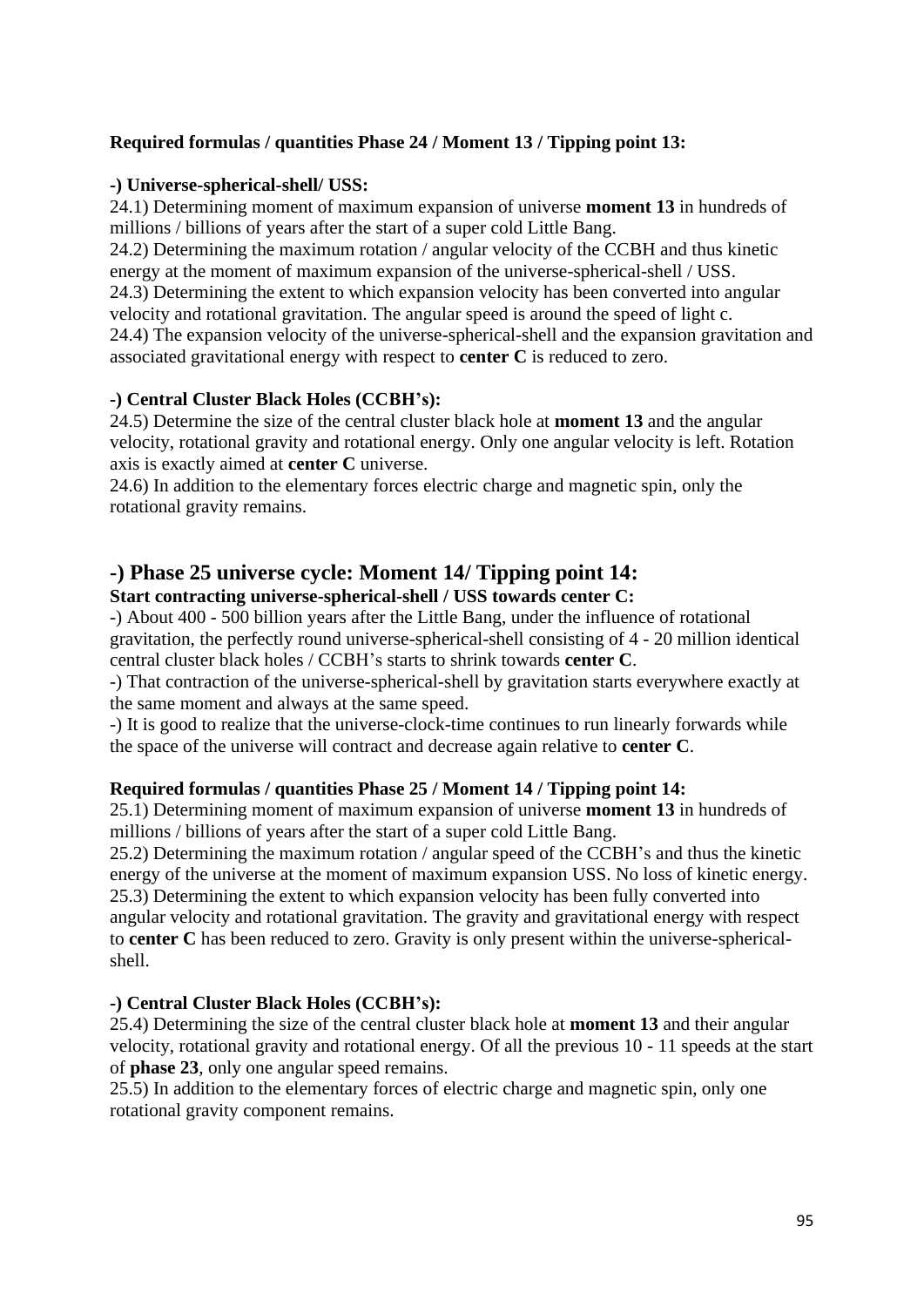## **-) Phase 26 universe cycle: Period 12:**

**Contract the universe sphere shell of CCBH's towards center C by gravity:**

-) **Phase 26/ period 12** spans an extremely long period of about 35 - 50 trillion (10<sup>12</sup>) years in which gravity directs all central cluster black holes (CCBH's) back to **center C** of the universe simultaneously and fully coordinated. Due to gravitation, all CCBH's also arrive again exactly at the same moment at **center C**.

-) This shrinking of the universe-spherical-shell/ USS is estimated to take about 34 - 49 billion years. May be a little less and probably not much more.

-) That contraction is opposite to the rotation/ angular speed of these CCBH's. After all, that rotation was the result of the decrease in the expansion speed of the USS due to gravitation.

-) That contraction of the universe-spherical-shell goes therefore at the expense of the rotation/ angular speed of those CCBH's. During the contraction, they will rotate less and less quickly on their axis. All rotation axes are and always remain exactly oriented on **center C** of the universe.

-) Those CCBH's may only touch each other when they are completely stripped of their angular velocity!

-) The contraction of the always perfectly round universe-spherical-shell occurs at a fixed, fairly low, contraction speed of approximately 0.10 - 0.15 Mm / s. **Figures 1 - 5 Document G8.**

-) In these figures, each galaxy should be read as an identical cluster of 4 - 6 thousand or more former galaxies.

-) At the start of the contraction, the rotation/ angular speed is equal to the expansion speed/ energy at the beginning of the expansion of the universe. Which is at about the speed of light. -) On the way back to **center C** the contraction speed of these 4 - 20 million CCBH's in the universe-spherical-shell becomes more or less everywhere the same speed.

-) On the way to **center C**, these CCBH's like a balloon of CCBH's are also getting closer to each other. At the same time their rotation / angular velocity decreases and with it their rotation/ angular gravity!

-) The author assumes this results in a constant and constant shrinkage speed of the USS. This has yet to become clear from the gravitational model,

-) As a result over time, all CCBH's will rotate slower and slower at a constant shrinkage speed of estimated 0.10 - 0.15 Mm/s or about 100 - 150 km/s!

-) During this retreat to **center C** all CCBH's are thus completely stripped of their rotation / angular velocity and of their kinetic rotational energy and associated rotational/ angular gravity.

-) The amount of gravitational energy added *free of charge* to the universe in **phase 7** during the formation of hydrogen is now fully used to continuously slow down the acceleration in the contraction of the USS to a more or less constant contraction speed / gravity.

-) This results in a very quiet contraction of the universe sphere shell, which ends in a *super soft Crunch*! **No Big Crunch**!

-) The total gravity in the universe / universe-spherical-shell / USS is decreasing and with it the total gravitational energy  $(=\text{dark energy})$  in the universe.

-) During that period of contraction, all individual CCBH's still generate enough contraction speed/ gravity to remain above the Critical black gravity (Cribhgra). (One premature explosion of one of these CCBH's would mean the end of the universe cycle) See **Figures 6, 6a and 7 Document G8.**

(One CCBH consists of approximately 4 - 6 thousand or more former galaxies)

-) The journey back to **center C** is by far the longest physical phase in the universe cycle.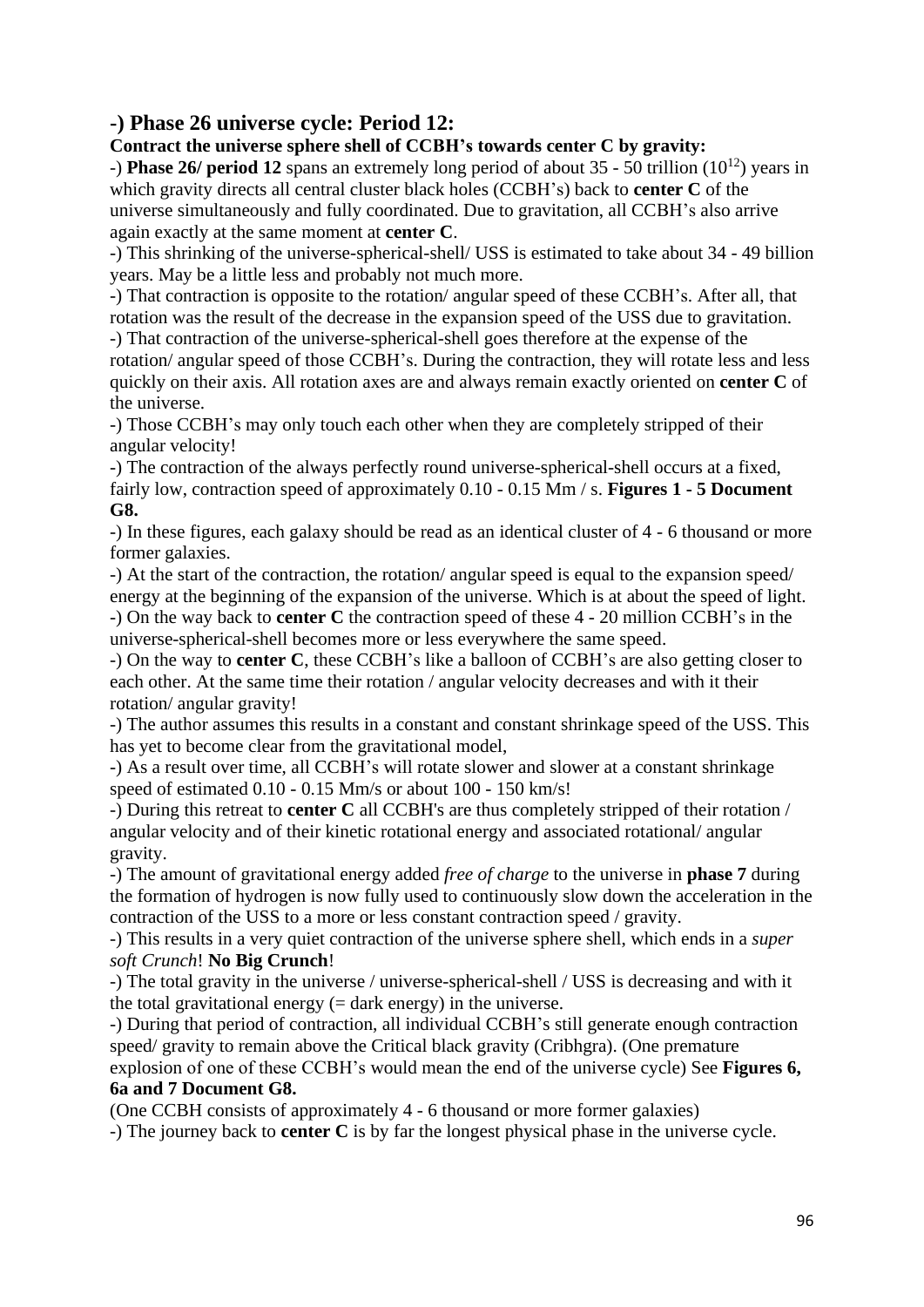-) These CCBH's have already been fully stabilized in **phase 23**. All cosmic particle radiation emitted in **phase 23** from this CCBH's has been completely converted back into black hole atoms and incorporated into one of those 4 – 20 million CCBH's.

-) The universe-spherical-shell / USS is completely without photons / darkness and without any form of cosmic radiation. (With all CCBH's, the vortexes have also completely disappeared during **phase 23**)

-) All CCBH move in a straight line back towards **center C** universe.

## **Required formulas / quantities Phase 26 / Period 12:**

## **-) Universe-Spherical-Shell/ USS:**

26.1) Determining the first period with acceleration of the contraction speed of the universe sphere shell at the start of the contraction.

26.2) Subsequently determine the constant shrinkage speed during **period 12**. Also determine whether there is a non-constant shrinkage speed in **period 12**.

26.3) Determining the duration of the contraction **period 12** in trillions  $(10^{12})$  years.

26.4) Determining the distance to **center C** in light years at the start and end of **period 12**. That is the moment when the CCBH's touch and merge with each other.

26.5) Determine how much expansion / rotational energy at the beginning of **period 12** and how much of it is left at the end of **period 12** as contraction speed/ kinetic energy USS.

## **-) Central cluster of black holes (CCBH's):**

26.6) Determining the speed of the decrease of the angular velocity CCBH's in relation to their decreased gravity and the decreasing distances between the CCBH's themselves on the perfectly round universe-spherical-shell.

## **-) Phase 27 universe-spherical-shell: Moment 15/ Tipping point 15:**

**Start fusing all CCBH's into one thick universe-spherical-shell of black hole matter:** -) During that retreat of 35 - 50 trillion  $(10^{12})$  years, all 4 - 20 million CCBH's moved in a straight line to the **center C** universe. In that period and only just before the CCBH's touch each other, all 4 - 20 million CCBH's are completely stripped of their rotation and angular velocity.

-) Those equal spherical, no longer rotating, CCBH's touch each other at the same moment/ universe clock time / UCT and everywhere at the same distance from **center C**.

-) That fusion of these CCBH's results in the formation of a thick perfectly round universespherical-shell consisting of stable black hole matter with a radius of several billion km and with a thickness of approximately 300 - 400 thousand km and consisting of stabilized blackhole matter / blackhole atoms ≥ Be. **Figures 6, 6a and 7 Document G8.**

-) That merging and forming of one exactly round thick universe-spherical-shell could be regarded as a separate period!

-) Start displacing black hole atoms in the universe-spherical-shell/ USS.

-) Both inside and outside that universe-sphere-shell of black hole matter, neither matter, nor any form of electromagnetic (EM) radiation, nor any form of cosmic radiation is present. The universe is dark and cold.

-) The total amount of gravity and associated gravitational energy that was added free of charge in **phase 7** has now decreased drastically. Used almost entirely to slow down the acceleration from contracting and almost completely disappeared. **Figures 79I - 79 XI document G8.**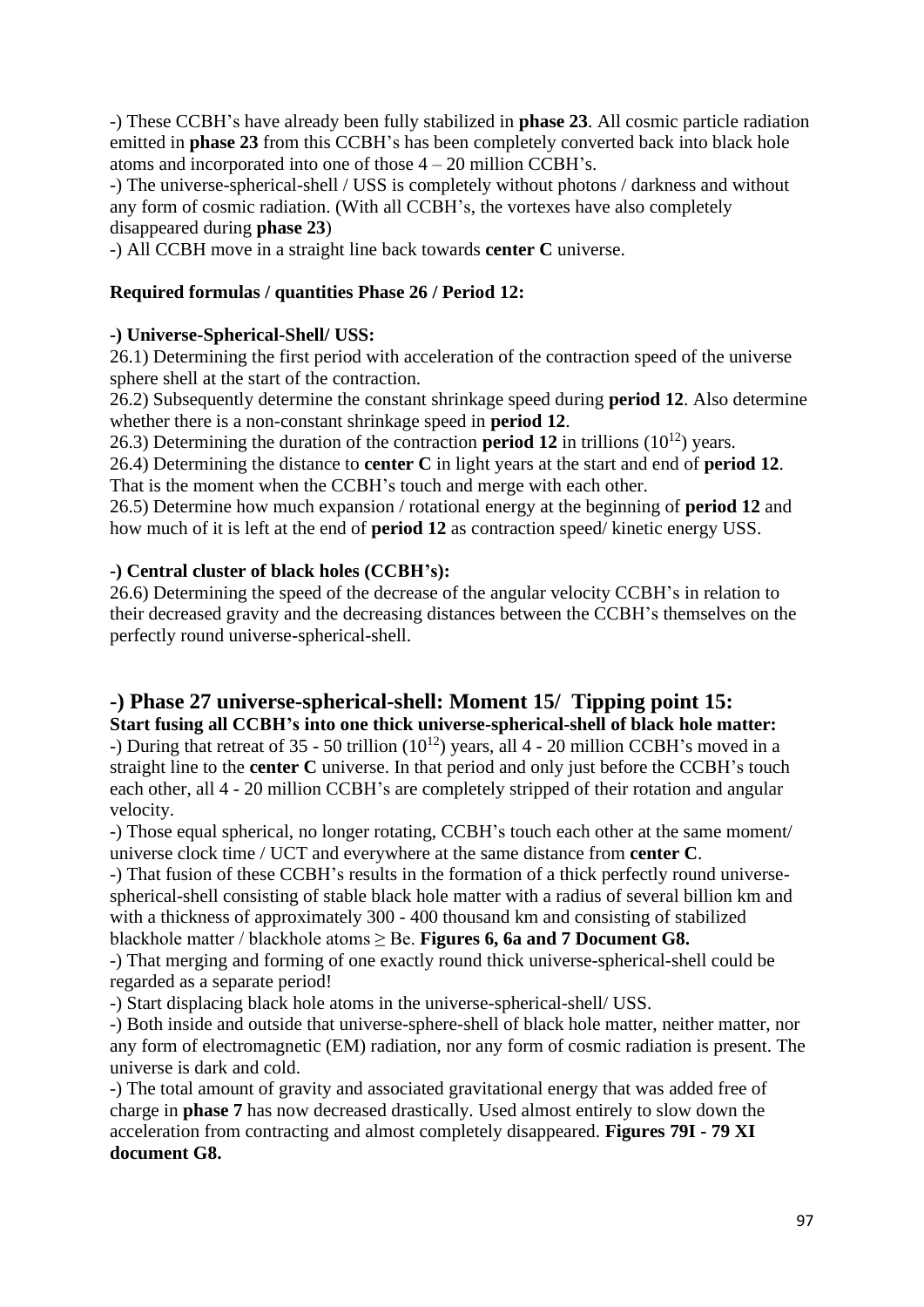-) The total gravity remains well above the critical black hole gravity / Cribgra. The required gravity is related to the contraction speed of this universe-spherical-shell of black hole matter towards **center C**.

-) The universe-spherical-shell always remains perfectly round with **center C** always exactly in the middle.

### **Required formulas / quantities Phase 27 / Moment 15 / Tipping point 15:**

### **-) Universe-spherical-shell:**

27.1) Determining the speed of contraction of the universe-spherical-shell / USS and the duration of the complete fusion of CCBH's into one universe-spherical-shell with a thickness of approximately 300 - 400 thousand km. Duration of formation of this universe-sphericalshell in days.

27.2) Determining the shrinkage velocity of the universe-spherical-shell / USS during this period and the resulting gravitational / gravitational energy.

27.3) Distance to **center C** in light years at **moment 15**.

27.4) Determining the thickness of the universe-spherical-shell / USS and the volume of this USS.

27.5) Determining the degree of displacement and its effect on the decrease in the contraction speed and the amount of gravitation generated by speed.

## **-) Phase 28 universe-sphere-shell: Period 13:**

## **Formation of the Little Bang black hole:**

-) This period concerns the final stage in the super soft contraction of the universe-sphericalshell/ USS and the formation of the Little Bang black hole with all the mass, matter and kinetic energy of the universe collected in it by gravitation. This Little Bang blackhole/ LBBH has a radius of estimated 25 - 50 million km.

-) Due to the mutual displacement of black hole atoms, the contraction speed LBBH decreases further and further towards zero. The last remaining form of contraction gravity decreases further and further in the direction of *Critical black hole gravity* / Cribhgra.

-) This under construction Little Bang black hole is increasingly approaching the point of the Critical black hole gravity / Cribhgra. Cribhgra is equivalent to the amount of gravity of just 5 - 10 stars as the sun. This gravity > Cribhgra is necessary to keep the repelling black hole

atoms locked up and thus stable in that LBBH. Cribhgra represents a relatively tiny amount of gravity, of only 5-10 stars like our sun, to keep black holes stable. In principle Cribhgra is quantitatively the same for all types of black holes!

-) This last period in the universe cycle with the formation of the Little Bang black gate takes only a few millennia.

-) The radius of the always perfectly round interior is getting smaller and smaller. This interior space will eventually disappear almost completely. Contraction speed going towards zero and thus corresponding gravity as well.

-) At the end of **period 13**, the shrinkage rate decreases to near zero. The Little Bang black hole then has a diameter of approximately 50 - 100 million km or more with **C** always exactly in the middle. **Figures 10 - 12 Document G8.** (In these figures, each black hole actually represents one central black hole cluster (CCBH) as the remnant of 4 - 6 thousand or more galaxies)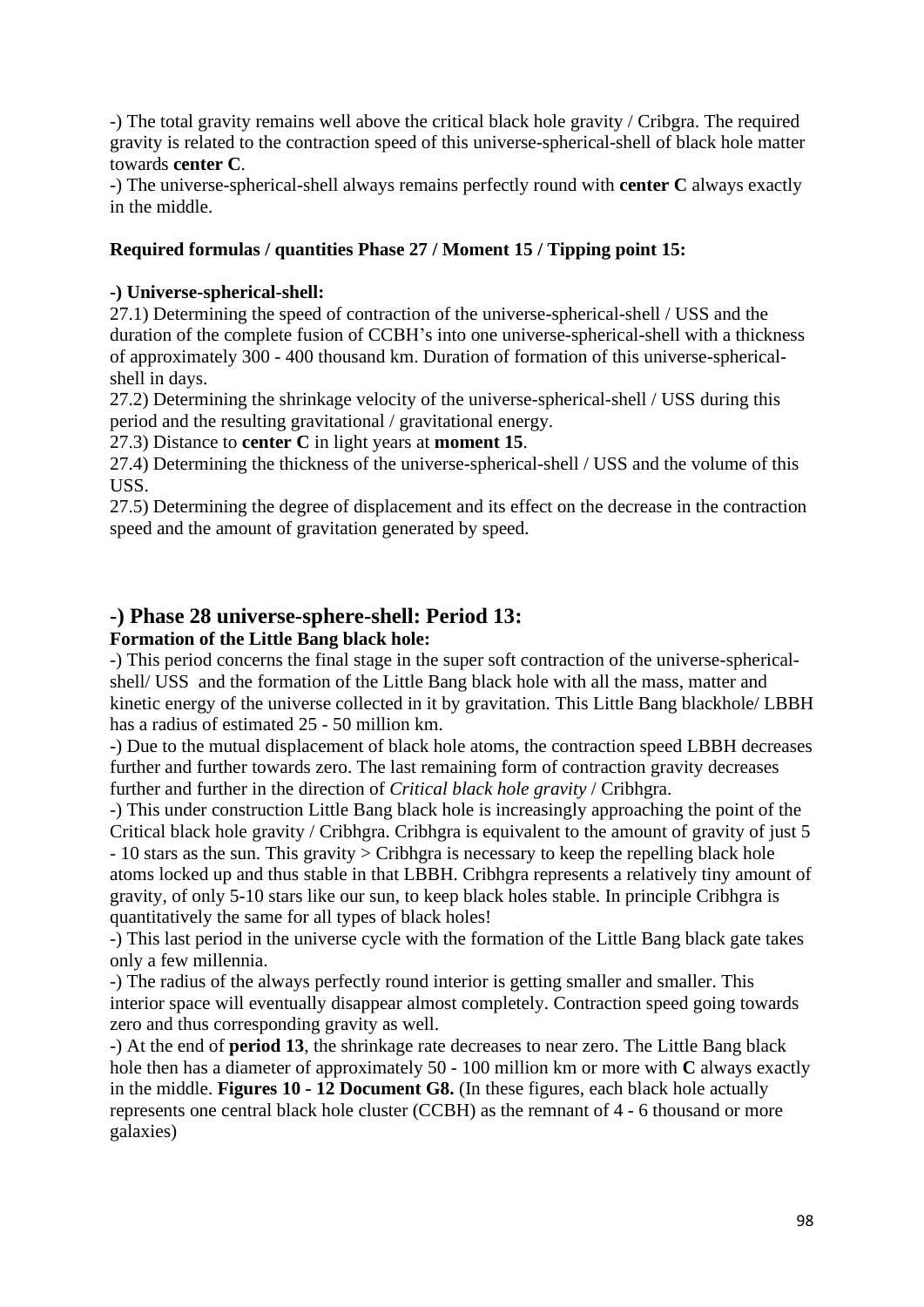-) Gravity merges all mass, matter and kinetic energy in the universe into one Little Bang black hole. The gravitational contraction is approaching Cribhgra. The gravitational energy also decreases to zero. **Figures 14 and 15 Document G8.**

-) This minimum amount of gravity associated with Cribhgra is maintained until the very last moment of the contraction of the universe/ USS.

-) During this period the Little Bang black hole becomes more and more unstable because the amount of gravity around those repelling black hole atoms decreases further and further.

-) Only a few seconds before this contraction USS is fully completed and the Little Bang black hole is then almost completely filled, Cribhgra is undershot.

-) During the entire universe cycle it is required that **center C** always exactly located in the center of the universe and ultimately also of the center of this Little Bang black hole/ LBBH. -) Just some seconds before the Little Bang black hole is formed, this LB black hole reaches its Cribhgra! Then the mutual electrical repulsion between there present blackhole atoms

becomes greater than the amount of gravity required for stability.

-) Then all black hole atoms simultaneously break their gravitational confinement in the Little Bang black hole/ LBBH.

## **-) Required formulas / quantities Phase 28 / Period 13:**

28.1) Determining the decrease in shrinkage velocity of the universe-spherical-shell / USS and the decrease of the associated contraction gravity.

28.2) Duration of the formation of the Little Bang black hole with a diameter of about 50 - 100 million km, possibly even more.

28.3) Determining the shrinkage rate USS during this period and the reduction of shrinkage gravity until the moment that Cribhgra is reached. Decrease also in the amount of remaining gravitational energy.

28.4) Determining the volume of the Little Bang black hole and the amount of protons, electrons present therein, the energy present in matter (atom-cores) and in the "shell" electrons.

28.5) Determining the duration of the entire cycle in conjunction with the amount of mass, matter and kinetic energy.

## **-) Phase 29 The Little Bang: Moment 16/ Tipping point 16: Phase 29 equals phase 1 of the following and next cycle of the universe:**

#### **Moment 16: Completion Little Bang black hole with undershoot Cribhgra:**

-) The Little Bang black hole reaches the Critical black hole gravity/ Crighgra. The gravity is then insufficient to keep the each other repelling black hole atoms together and imprisoned in this LB black hole even longer. **Figures 14 and 15 Document G8.**

-) The Little Bang black hole is now disintegrating into separate black hole atoms. Without the protection of sufficient gravity, these black hole atoms are also unstable. They break down into an equal number of protons and electrons.

-) **Phase 29** is again exactly the same as **phase 1** and means the start of the next universe cycle.

-) This Little Bang black hole eventually breaks down into an equivalent number of protons and electrons. **Figures 16 - 30 Document G8.**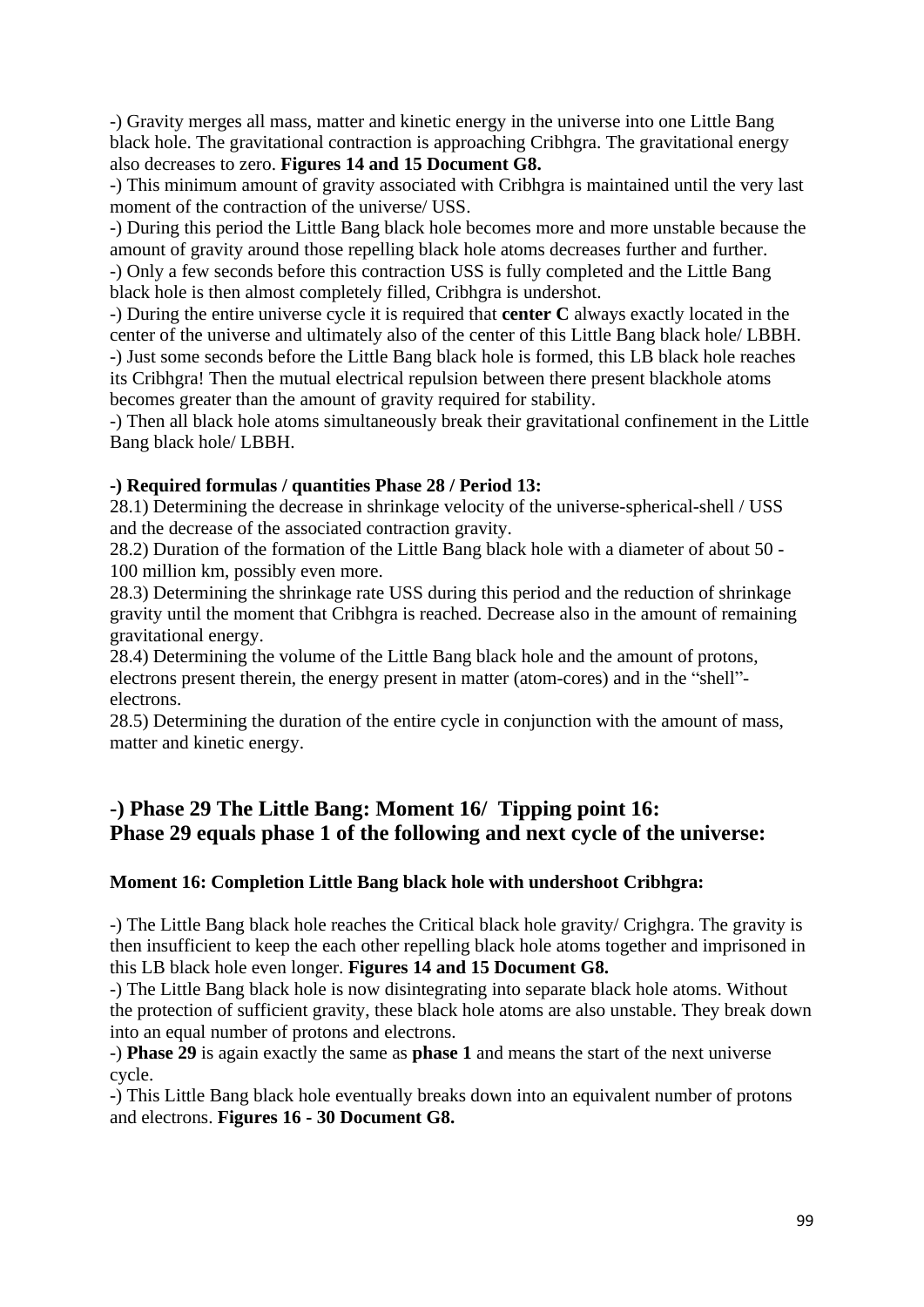-) With the black hole atom not only gravity and gravitational energy disappear completely, but also temperature and all other atom-related physical and chemical forces and their bonds. This Little Bang settles at 0 Kelvin and can therefore no longer be perceived.

#### **Explanation:**

The cycle of the universe consists of 13 long periods and 16 short moments/ tipping points always based on the same set of maximum 12 variables/ parameters of the universe. During the 16 short moments/ tipping points only *one* of the physical / chemical basic conditions changes! That makes those changes and in between periods present moments/ tipping points very predictable!

The universe with its cycle forms a completely 100% closed system for mass, matter and kinetic energy. The universe is only open to the universe clock time (UCT) and gravity. Both without wave motion, mass, matter and kinetic energy. Be aware the universe/ USS is 100% closed for shockwaves of gravitational energy measured by **LIGO/ VIRGO**!

Mathematical models can be constructed for any of the 13 long physical periods and the number of 12 variables. The 16 intermediate short moments/ tipping points usually concern only one or a few changes in the physical / chemical forces / bonds and nuclear-physical reactions. Here only the boundary conditions within the mathematical model change. These 13 physical models, completed in succession, together form one complete mathematical model of the universe and of the cycle of that universe!

What is special about this model is that **phase 1** is again exactly the same as **phase 29** of the cycle. At the end of each cycle, the universe automatically continues in the next identically wound cycle.

That also most likely results in only one quantitative solution and one set / narrow band of quantitative values for the 12 variables.

The **29 phases** of the cycle of the universe can also be described quantitatively and in detail. This filling in quantitatively represents not only the complete past of this universe but also the complete future of the cycle of this universe / universe.

The cycle of the universe runs smoothly from start to finish. That is also the start of a new and subsequent cycle. This cycle starts in phase 1 with a Little Bang and ends in **phase 29** with the exact same Little Bang as if nothing had happened in between.

The main phases and periods of the cycle of the universe are shown in **Figures 4a and 4b of document E3-1.**

In each subsequent cycle of the universe-spherical-shell it supplies the gravitational energy with respect to **center C**, in **phase 7** with gravity and gravitational energy added. Gravitation is necessary to slow down the expansion of the universe and all atoms/ matter present there and to bring it back to **center C**. to go through. These overall energy-neutral 29-step cycles repeat themselves endlessly! **Document G16.**

During each cycle, this free added gravitational energy is fully utilized and consumed during the contraction of the universe-spherical-shell/ USS. At the end of the cycle, this added gravitational energy is fully used again. For Science, this gravitational energy with respect to **center C** and of the billions of galaxies **R1's** within the universe-spherical-shell is in fact the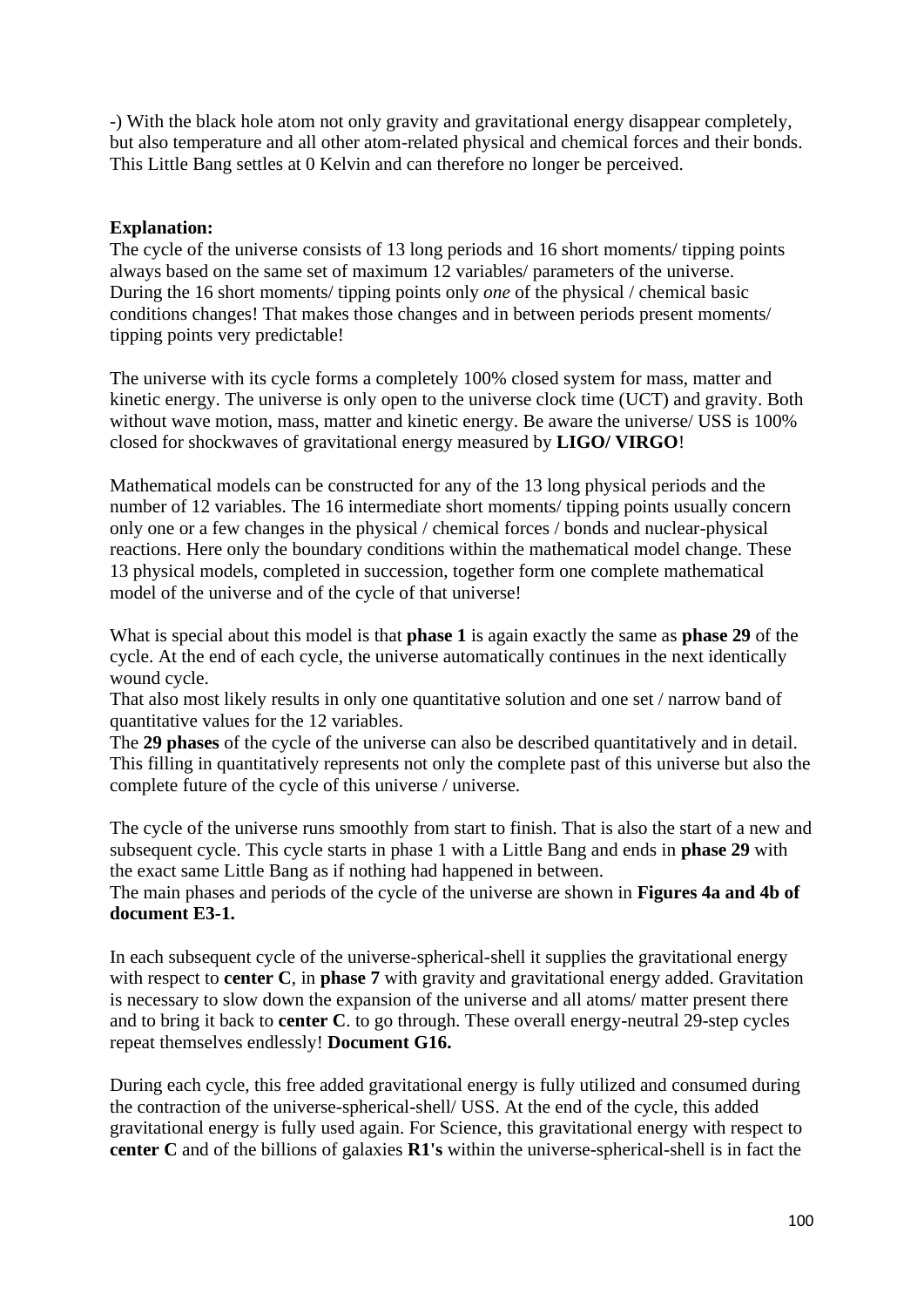so-called *'dark energy'*. In Science in 2021, the sought-after "dark" energy is not recognized and is linked to gravitational energy!

\*) The *Critical Black Hole Gravity* (Cribhgra) is the minimum amount of gravity needed to keep a black hole stable and to resist the electrical repulsion between the present black hole atoms. Cribjgra is equivalent to the amount of gravity of 5 - 10 stars like our sun. When Cribhgra is reached, all types of black holes become unstable. At that moment the mutual electrical repulsion from the electron shells of the black hole atoms **(document F1e & figures blackhole atoms)** becomes stronger than the gravity that kept these repulsing black hole atoms locked up in the black hole until then.

The existing black hole atoms then move away from each other. Without the protection of gravity however, they become completely unstable and then disintegrate into protons and electrons. **Document G6 & figures 1 – 30 G8.**

\*\*) Currently the universe is in the beginning **phase 23** of the cycle of the universe. However, the first 4 - 5 billion years of **phase 23** cannot be observed either. **Phase 23** will take about 350 to 450 million years before the universe's/ USS expansion ends. That moment is about 400 - 500 billion years after the super cold start / Little Bang.

\*\*\*) A total of 16 short moments/ tipping points that in principle usually only comprise one nuclear, physical or chemical change and 13 long periods in between. These long periods can be modeled mathematically. With the 12 parameters **(Document G3)** these 13 physical longterm models can be solved quantitatively and in detail for any chosen arbitrary moment in the universe cycle. This mathematical model of the universe cycle is a great, essential, and indispensable basic scientific tool.

\*\*\*\*) Due to the extremely small deflection of light and other electromagnetic radiation, combined with billions of years, we see the universe as a fairly evenly filled space with, as it were, the earth at the center of the universe. Apparently this universe/ USS is expanding at an accelerated rate.

In reality we look through the one galaxy thin wall of the universe-spherical-shell/ USS. Only there can light move because there presence hydrogen and helium. Furthermore, gravity slows down the expansion of the universe/ USS further and further instead of increasing. This makes it seem as if the universe is expanding faster and faster instead of slower!

**Document G12 and Figures 36a - 36r G8 / G12 and Figures 74 - 77 Document G8.**

However, the accelerated expansion observations rely on virtual images and optical illusions! In reality, the universe consists of a relatively thin and round and locally flat universespherical-shell/ USS.

Between the galaxies is a thin 'glass fiber' of pure hydrogen gas (about a few molecules/cm3. Within all galaxies, this hydrogen present and helium present as well:

a) as a transport medium of light and cosmic radiation and

b) 'lenses' of hydrogen and helium between the stars that deflect light and cosmic rays.

The inner and outer spaces of the universe / USS are absolutely empty and 100% vacuum both on the inside and outside of the universe-spherical-shell. Important: neutrinos and photons from light and infrared cannot enter and pass through this 100% absolutely empty region.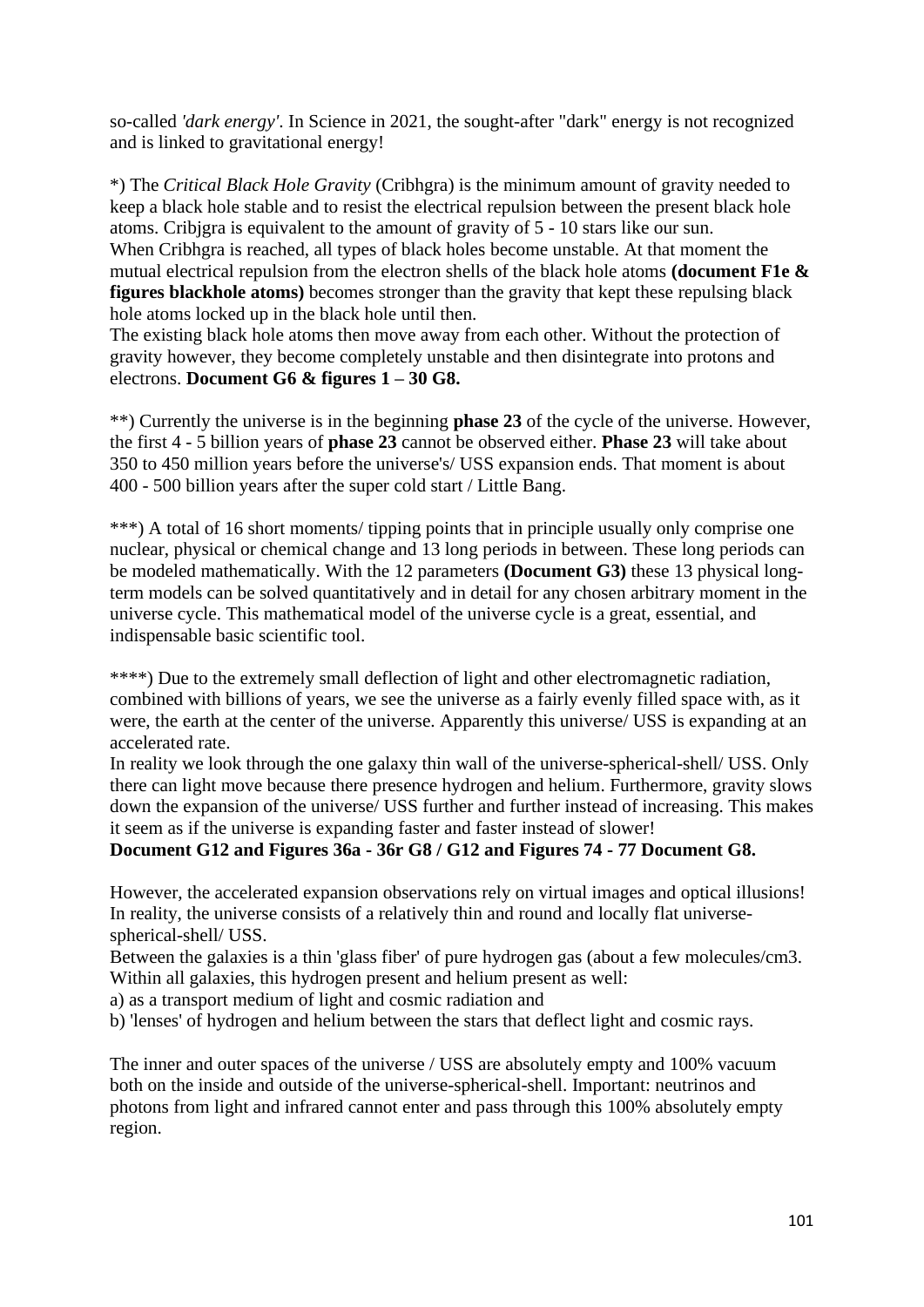That vacuum lacks He atoms and  $H_2$  molecules that are necessary and minimal required as a necessary transport medium for all those forms of EM radiation and all forms of cosmic radiation based on 1) waves, 2) particles and 3) kinetic energy and 4) limited by the speed of light!

All neutrons and photons and cosmic rays can therefore only travel through the universe via this thin curved universe sphere shell and there present ether of  $H_2$  and He!

In the universe-spherical-shell / USS, the intergalactic space between galaxies is almost completely empty with an extremely small residue of pure hydrogen. In the galaxies this will be a mix of hydrogen and helium. In addition to hydrogen, each galaxy contains some helium from the galaxy's Big Bang that took place some 20 - 25 billion years ago!

In the universe-spherical-shell/ USS, the tens of billions of galaxies are spread over 4 to 20 million identical cluster areas that are evenly distributed throughout the USS. All electromagnetic and cosmic radiation is only transported through the USS of " $H<sub>2</sub>$  glass fiber" and  $H_2$  / He "lenses" of galaxies.  $H_2$  and He are the necessary "ether" for all EM and for all forms of cosmic particle radiation.

Currently, the expansion of the universe-spherical-shell has decreased rather than increased by gravity, as Science assumes anno 2021. That vision is the result of optical illusions and virtual images!

These virtual images are caused by the extremely small deflection of light in the extremely low concentrations of hydrogen in the universe-spherical-shell and also by the extremely low concentrations of hydrogen and helium and the interstellar  $H_2$  / He space in the galaxies. The author assumes that this deflection is only about one degree every 10 to 40 thousand light years.

On Earth, this deflection generates beautiful, but in fact totally distorted, virtual images from the universe-spherical-shell and especially from the deep universe and most distant parts of the universe-spherical-shell. On Earth we never get to see the real picture of the universespherical-shell. This is elaborated in **document G12 & figures 36a - 36r.**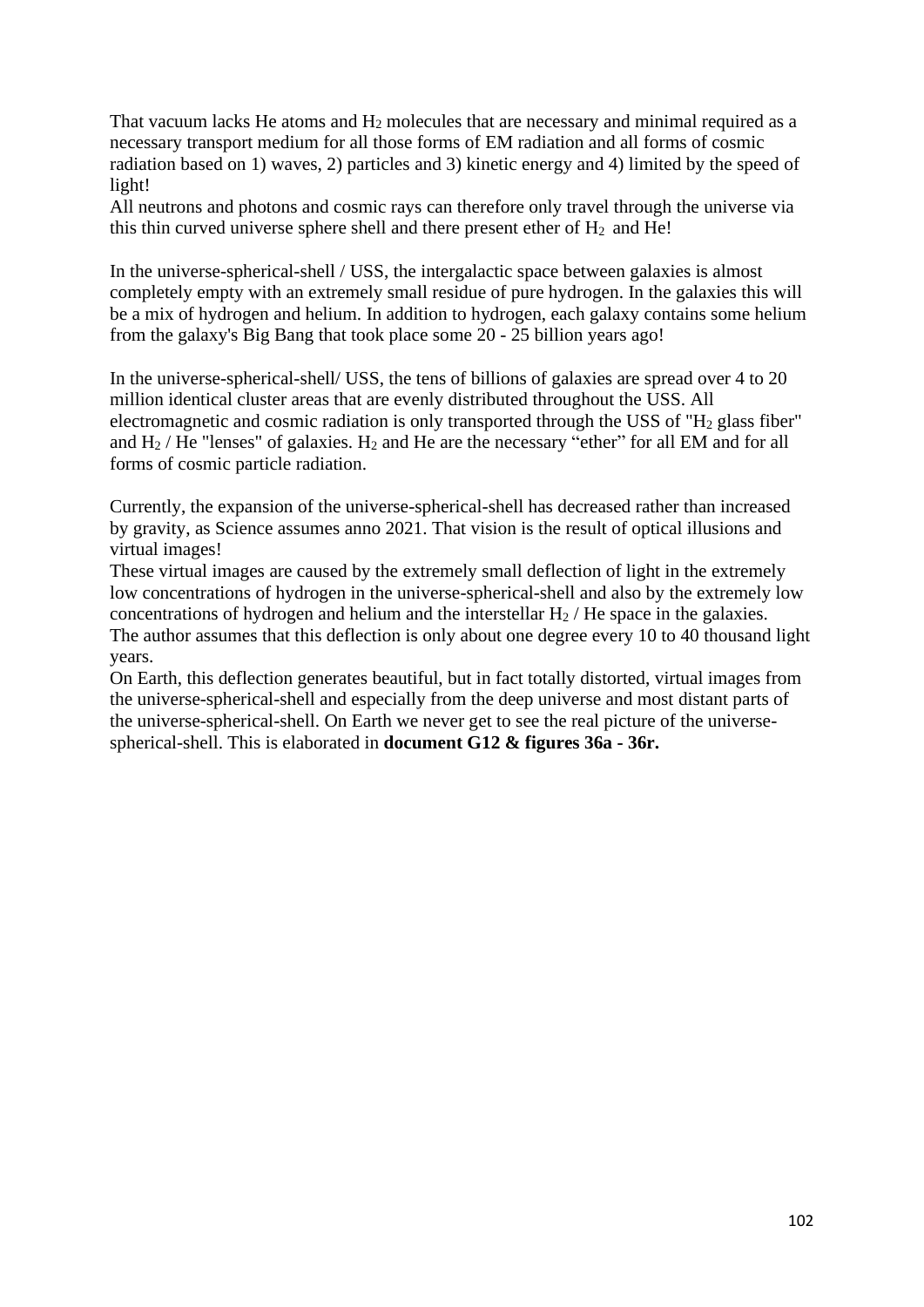## **\* 6) DISUSSION:**

In **chapter 5** it appears that the universe and energy-neutral completed cycle is physically, chemically and nuclear physically complex on the one hand, but on the other hand is so simple that the universe and its cycle can be modeled mathematically. With this mathematical model the universe & cycle can be quantified in rather detail.

At the beginning and at the end of each of those 13 physical steps it is possible to indicate exactly which purely physical, chemical and nuclear physical changes/ tipping points will occur.

This indicates exactly how this will have an energetic and model-based effect on the next physical-energetic step. In total, there are 13 physical models that together form one cycle in succession. Curious, the last **step 29** of cycle is exactly the same as **step 1** of the cycle. **Step 29** therefore is **step 1** of the next identical energy-neutral cycle of the universe!

For that reason it is possible to model the universe & cycle mathematically. With that model the universe and its cycle can be fully quantified. First on a large scale. However, with time, the quantitative outcomes of this model will become more accurate and more consistent with scientifically obtained data!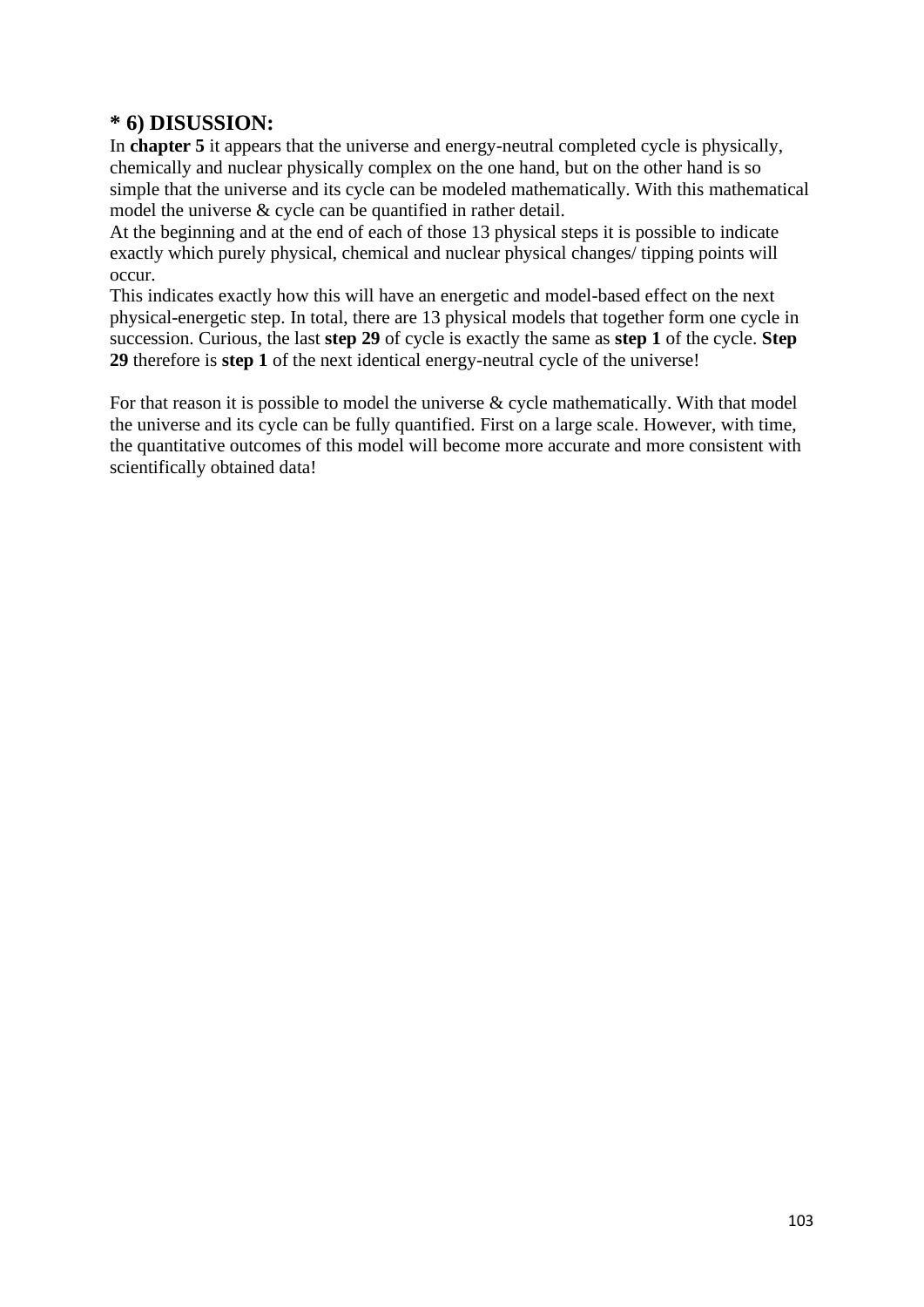## **\* 7) IMPLEMENTATION AND REALIZATION OF THE MATHEMATIC MODEL:**

The initial set-up of that mathematical model takes approximately  $\frac{1}{2}$  - 1 year with the deployment of 10 - 15 qualified Scientists /modeler's. A total of approximately 5 - 8 Fte scientists are required.

These 10 - 15 Scientists are from various disciplines and can be recruited / supplied by either one university / institute or via different universities / institutes. Every university/ scientific institute has enough knowledge mathematical modelling the cycle of the universe! See **document A6**.

The numerical matching of these 13 physical models/ 16 chemical/ nuclear tipping points and the merging into one universe model requires the same time frame, commitment of experts, use of workspaces and the availability of sufficient computing space of a super computer.

Costs mainly consist of personnel costs, accommodation and use of computer capacity. These costs are estimated at 1 - 1.5 million euros/ year over a period of 2 - 3 years. The quantitative results will change the view of Science on the universe & cycle dramatical.